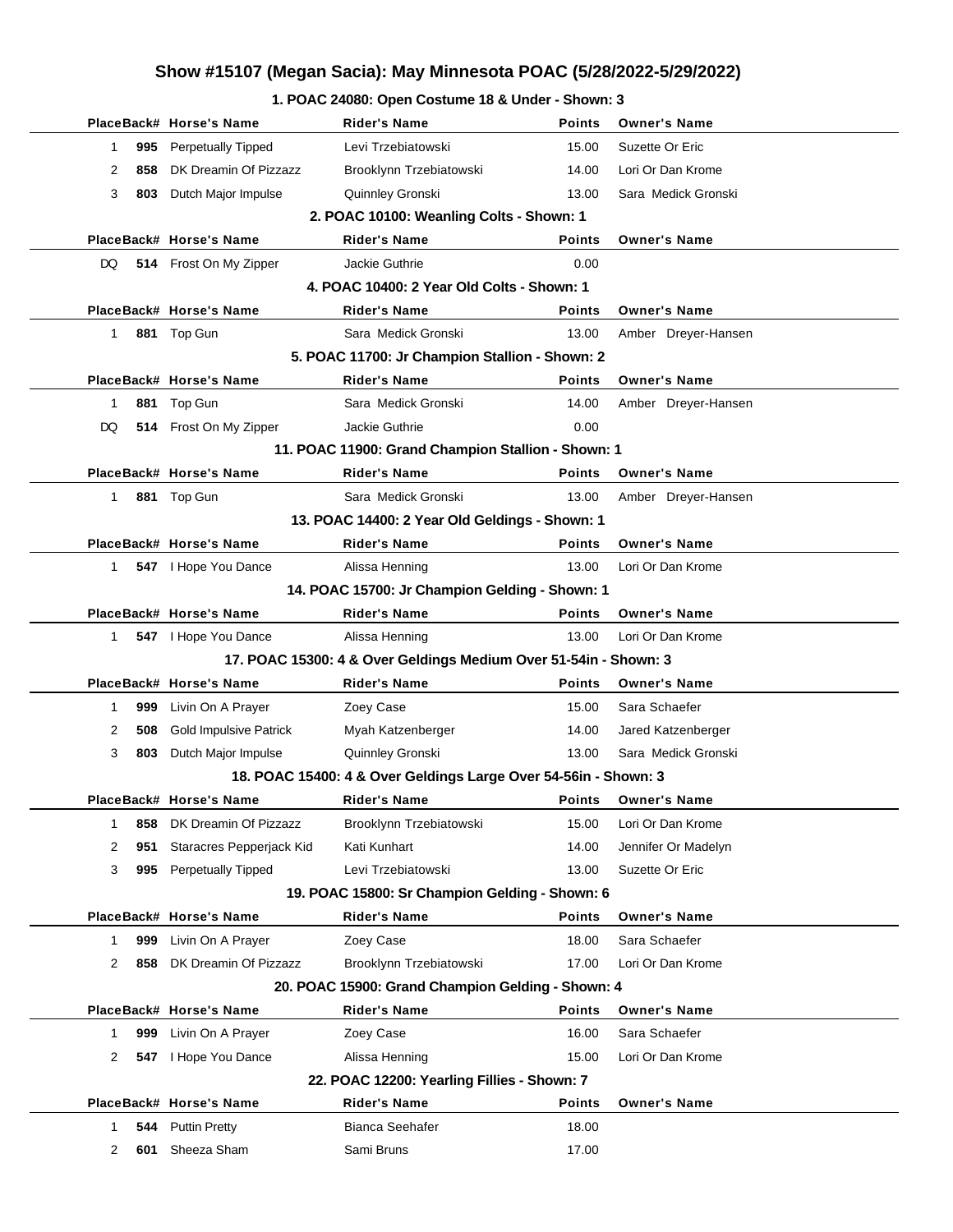|             |     |                            |                                                               |               | Show #15107 (Megan Sacia): May Minnesota POAC (5/28/2022-5/29/2022) |
|-------------|-----|----------------------------|---------------------------------------------------------------|---------------|---------------------------------------------------------------------|
| 3           |     | 564 Super Irreplaceable    | Wendi M Schmid                                                | 16.00         |                                                                     |
| 4           | 888 | Who Invited Her            | Brooklynn Trzebiatowski                                       | 15.00         |                                                                     |
| 5           | 880 | Ry Diamond Delight         | Kati Kunhart                                                  | 14.00         |                                                                     |
| 6           | 561 | Straighten Your Cape       | Wendy Varish                                                  | 13.00         |                                                                     |
| 7           | 559 | PPA Soul Sister Bond       | Lori Schmid                                                   | 0.00          |                                                                     |
|             |     |                            | 23. POAC 12400: 2 Year Old Fillies - Shown: 2                 |               |                                                                     |
|             |     | PlaceBack# Horse's Name    | Rider's Name                                                  | <b>Points</b> | <b>Owner's Name</b>                                                 |
| 1           |     | 602 The Girl Next Door     | <b>Bianca Seehafer</b>                                        | 14.00         | Bianca Seehafer                                                     |
| 2           |     | 511 TO Chocolate By Design | Myah Katzenberger                                             | 13.00         | Judy Katzenberger                                                   |
|             |     |                            | 24. POAC 13700: Jr Champion Mares - Shown: 4                  |               |                                                                     |
|             |     | PlaceBack# Horse's Name    | <b>Rider's Name</b>                                           | <b>Points</b> | <b>Owner's Name</b>                                                 |
| 1           |     | 544 Puttin Pretty          | Bianca Seehafer                                               | 16.00         |                                                                     |
| 2           | 602 | The Girl Next Door         | <b>Bianca Seehafer</b>                                        | 15.00         | <b>Bianca Seehafer</b>                                              |
|             |     |                            | 25. POAC 12600: 3 Year Old Mares - Shown: 2                   |               |                                                                     |
|             |     | PlaceBack# Horse's Name    | <b>Rider's Name</b>                                           | <b>Points</b> | <b>Owner's Name</b>                                                 |
| 1           |     | 855 Anne Everlasting Bond  | Fern Pernat                                                   | 14.00         | Wendi M Schmid                                                      |
| 2           |     | 921 Speechless             | Joslynn Seehafer                                              | 13.00         | Sami Bruns                                                          |
|             |     |                            | 26. POAC 13200: 4 & Over Mares Small 46-51 in - Shown: 1      |               |                                                                     |
|             |     | PlaceBack# Horse's Name    | <b>Rider's Name</b>                                           | <b>Points</b> | <b>Owner's Name</b>                                                 |
| 1           |     | 615 Z Chocolate On The Rox | Lori Gregoire                                                 | 13.00         | Lori Gregoire                                                       |
|             |     |                            | 27. POAC 13300: 4 & Over Mares Medium Over 51-54in - Shown: 2 |               |                                                                     |
|             |     | PlaceBack# Horse's Name    | Rider's Name                                                  | <b>Points</b> | <b>Owner's Name</b>                                                 |
| 1           |     | 624 All By Myself          | Tara Hershberger                                              | 14.00         | Tara Hershberger                                                    |
| 2           |     | 537 RU Tough Enough        | Kya Pulsipher                                                 | 13.00         | Alissa Henning                                                      |
|             |     |                            |                                                               |               |                                                                     |
|             |     |                            | 28. POAC 13400: 4 & Over Mares Large Over 54-56in - Shown: 2  |               |                                                                     |
|             |     | PlaceBack# Horse's Name    | <b>Rider's Name</b>                                           | <b>Points</b> | <b>Owner's Name</b>                                                 |
| 1           | 682 | Mesmerized                 | <b>Isabel Osborne</b>                                         | 14.00         | Alissa Henning                                                      |
| 2           |     | 531 J N Myte Pretty Girl   | Myah Katzenberger                                             | 13.00         | Myah Katzenberger                                                   |
|             |     |                            | 30. POAC 13800: Sr Champion Mares - Shown: 7                  |               |                                                                     |
|             |     | PlaceBack# Horse's Name    | Rider's Name                                                  | <b>Points</b> | <b>Owner's Name</b>                                                 |
| 1           | 682 | Mesmerized                 | <b>Isabel Osborne</b>                                         | 18.00         | Alissa Henning                                                      |
| 2           |     | 615 Z Chocolate On The Rox | Lori Gregoire                                                 | 17.00         | Lori Gregoire                                                       |
|             |     |                            | 31. POAC 13900: Grand Champ Mares - Shown: 6                  |               |                                                                     |
|             |     | PlaceBack# Horse's Name    | <b>Rider's Name</b>                                           | Points        | <b>Owner's Name</b>                                                 |
| $\mathbf 1$ | 544 | <b>Puttin Pretty</b>       | <b>Bianca Seehafer</b>                                        | 18.00         |                                                                     |
| 2           |     | 602 The Girl Next Door     | <b>Bianca Seehafer</b>                                        | 17.00         | <b>Bianca Seehafer</b>                                              |
|             |     |                            | 32. POAC 16400: Most Colorful POAC (all sexes) - Shown: 7     |               |                                                                     |
|             |     | PlaceBack# Horse's Name    | <b>Rider's Name</b>                                           | <b>Points</b> | <b>Owner's Name</b>                                                 |
| $\mathbf 1$ | 999 | Livin On A Prayer          | Zoey Case                                                     | 18.00         | Sara Schaefer                                                       |
| 2           | 547 | I Hope You Dance           | Alissa Henning                                                | 17.00         | Lori Or Dan Krome                                                   |
| 3           | 603 | Sheeza Sham                | <b>Bianca Seehafer</b>                                        | 16.00         |                                                                     |
| 4           | 835 | Dutch Daytona              | Sydney Pipkorn                                                | 15.00         | Sara Gilbertson- Pipkorn                                            |
| 5           | 564 | Super Irreplaceable        | Wendi M Schmid                                                | 14.00         |                                                                     |
| 6           | 559 | PPA Soul Sister Bond       | Lori Schmid                                                   | 13.00         |                                                                     |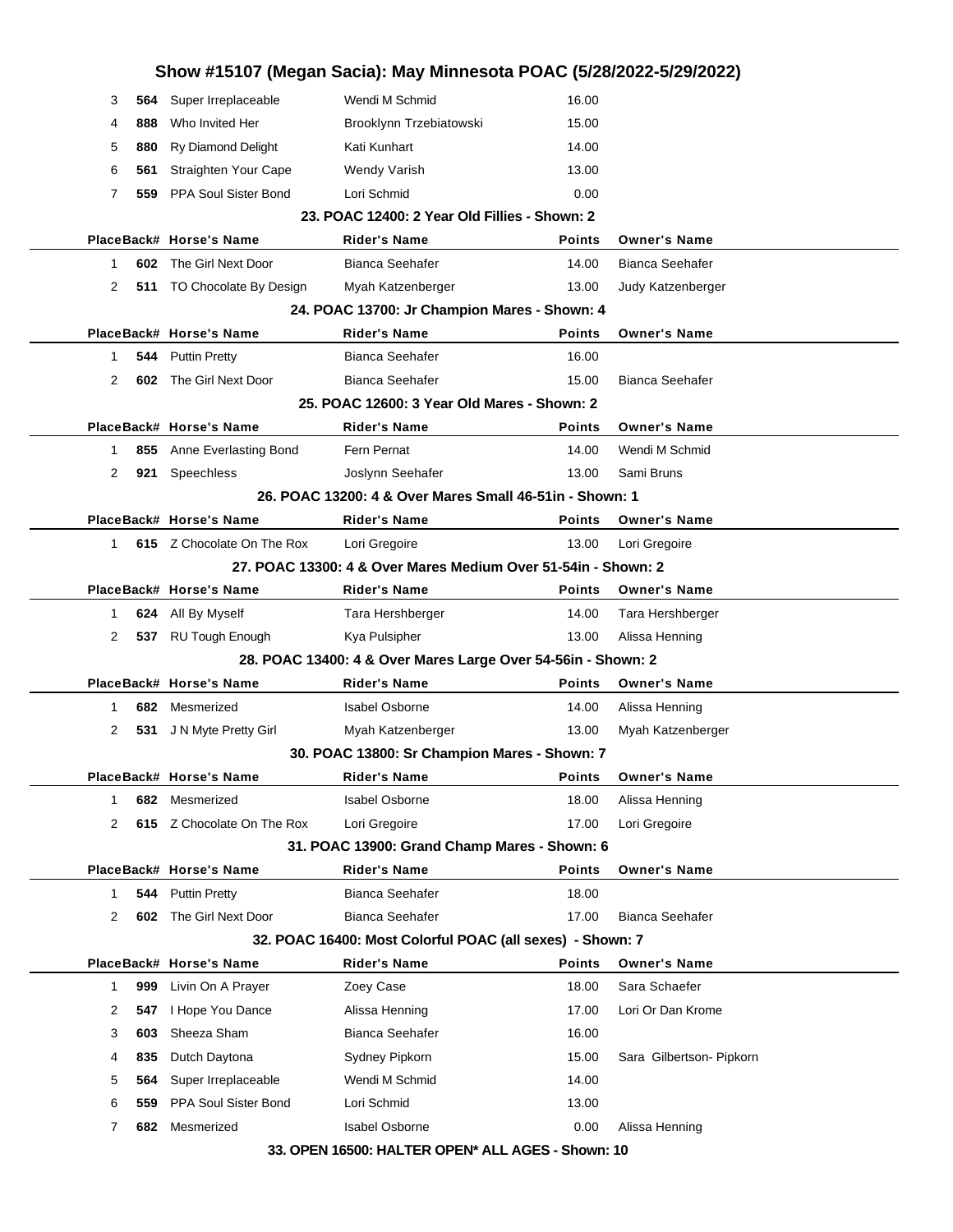|    |     | PlaceBack# Horse's Name     | Rider's Name                                                          | Points        | <b>Owner's Name</b>     |
|----|-----|-----------------------------|-----------------------------------------------------------------------|---------------|-------------------------|
| 1  | 544 | <b>Puttin Pretty</b>        | Bianca Seehafer                                                       | 18.00         |                         |
| 2  | 615 | Z Chocolate On The Rox      | Lori Gregoire                                                         | 17.00         | Lori Gregoire           |
| 3  | 601 | Sheeza Sham                 | Sami Bruns                                                            | 16.00         |                         |
| 4  | 564 | Super Irreplaceable         | Wendi M Schmid                                                        | 15.00         |                         |
| 5  | 855 | Anne Everlasting Bond       | Fern Pernat                                                           | 14.00         | Wendi M Schmid          |
| 6  | 567 | Original Cowboy Joe         | Wendy Varish                                                          | 13.00         |                         |
|    |     |                             | 34. POAC 23010: Open Costume Leadline 6 & Under - Shown: 2            |               |                         |
|    |     | PlaceBack# Horse's Name     | <b>Rider's Name</b>                                                   | <b>Points</b> | <b>Owner's Name</b>     |
| 1  | 930 | <b>RBR Hollywood Buns</b>   | Sybil Pipkorn                                                         | 14.00         | Sara Gilbertson-Pipkorn |
| 2  |     | 517 A Foolish Impulse       | Hazel Johnson                                                         | 13.00         | Alissa Henning          |
|    |     |                             | 35. POAC 20100: Longeline Yearling - Shown: 5                         |               |                         |
|    |     | PlaceBack# Horse's Name     | <b>Rider's Name</b>                                                   | <b>Points</b> | <b>Owner's Name</b>     |
| 1  | 888 | Who Invited Her             | Brooklynn Trzebiatowski                                               | 17.00         |                         |
| 2  | 564 | Super Irreplaceable         | Wendi M Schmid                                                        | 16.00         |                         |
| 3  | 560 | Straighten Your Cape        | <b>Wendy Varish</b>                                                   | 15.00         |                         |
| 4  | 880 | Ry Diamond Delight          | Kati Kunhart                                                          | 14.00         |                         |
| 5  | 559 | PPA Soul Sister Bond        | Lori Schmid                                                           | 13.00         |                         |
|    |     |                             | 36. POAC 20200: Longeline Two Year Old - Shown: 2                     |               |                         |
|    |     | PlaceBack# Horse's Name     | <b>Rider's Name</b>                                                   | Points        | <b>Owner's Name</b>     |
| 1  | 881 | Top Gun                     | Sara Medick Gronski                                                   | 14.00         | Amber Dreyer-Hansen     |
| 2  |     | 547 I Hope You Dance        | Alissa Henning                                                        | 13.00         | Lori Or Dan Krome       |
|    |     |                             | 37. OPEN 20250: Longe Line OPEN* Yearlings & Two Year Olds - Shown: 4 |               |                         |
|    |     | PlaceBack# Horse's Name     | <b>Rider's Name</b>                                                   | <b>Points</b> | <b>Owner's Name</b>     |
| 1  | 564 | Super Irreplaceable         | Wendi M Schmid                                                        | 16.00         |                         |
| 2  | 560 | Straighten Your Cape        | <b>Wendy Varish</b>                                                   | 15.00         |                         |
| 3  | 880 | <b>Ry Diamond Delight</b>   | Kati Kunhart                                                          | 14.00         |                         |
| 4  | 559 | <b>PPA Soul Sister Bond</b> | Lori Schmid                                                           | 13.00         |                         |
|    |     |                             | 38. POAC 83010: Showmanship Leadline 6 & Under - Shown: 3             |               |                         |
|    |     | PlaceBack# Horse's Name     | <b>Rider's Name</b>                                                   | Points        | <b>Owner's Name</b>     |
| 1  | 930 | <b>RBR Hollywood Buns</b>   | Sybil Pipkorn                                                         | 15.00         | Sara Gilbertson-Pipkorn |
| 2  | 517 | A Foolish Impulse           | Hazel Johnson                                                         | 14.00         | Alissa Henning          |
| 3  | 629 | All By Myself               | Lincoln Hershberger                                                   | 13.00         | Tara Hershberger        |
|    |     |                             | 39. POAC 84020: Showmanship 9 & Under - Shown: 1                      |               |                         |
|    |     | PlaceBack# Horse's Name     | <b>Rider's Name</b>                                                   | <b>Points</b> | <b>Owner's Name</b>     |
| DQ | 803 | Dutch Major Impulse         | Quinnley Gronski                                                      | 0.00          | Sara Medick Gronski     |
|    |     |                             | 40. POAC 84080: Showmanship 18 & Under - Shown: 4                     |               |                         |
|    |     | PlaceBack# Horse's Name     | <b>Rider's Name</b>                                                   | <b>Points</b> | <b>Owner's Name</b>     |
| 1  | 571 | 2D's Coosa Rojo             | Andrew Bormann                                                        | 16.00         | Darcy Bormann           |
| 2  | 855 | Anne Everlasting Bond       | Fern Pernat                                                           | 15.00         | Wendi M Schmid          |
| 3  | 921 | Speechless                  | Joslynn Seehafer                                                      | 14.00         | Sami Bruns              |
| DQ | 534 | <b>Bugged By Chocolate</b>  | Calleigh Hayden                                                       | 0.00          | Adam And Shianne Hayden |
|    |     |                             | 41. OPEN 84020: Showmanship WT* All Ages - Shown: 4                   |               |                         |
|    |     | PlaceBack# Horse's Name     | Rider's Name                                                          | <b>Points</b> | <b>Owner's Name</b>     |
| 1  | 604 | Last Chance At Justice      | Grace Yeadon                                                          | 16.00         |                         |
| 2  | 567 | Original Cowboy Joe         | Wendy Varish                                                          | 15.00         |                         |
|    |     |                             |                                                                       |               |                         |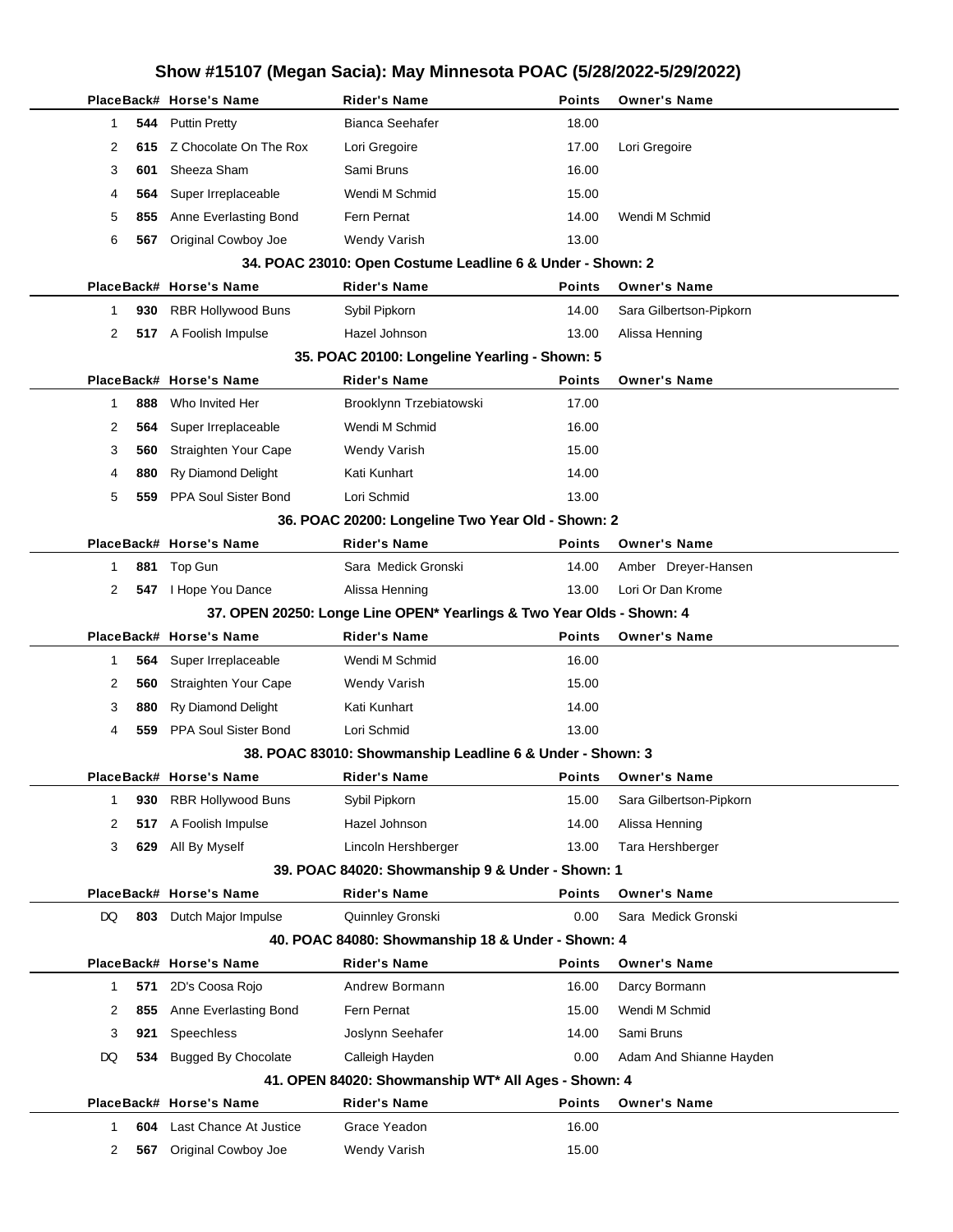|    |            | Show #15107 (Megan Sacia): May Minnesota POAC (5/28/2022-5/29/2022) |                                                               |               |                                         |  |
|----|------------|---------------------------------------------------------------------|---------------------------------------------------------------|---------------|-----------------------------------------|--|
| 3  | 534        | <b>Bugged By Chocolate</b>                                          | Calleigh Hayden                                               | 14.00         | Adam And Shianne Hayden                 |  |
| DQ | 537        | <b>RU Tough Enough</b>                                              | Kya Pulsipher                                                 | 0.00          | Alissa Henning                          |  |
|    |            |                                                                     | 42. POAC 84005: Showmanship Select WJ/WT 45 & Over - Shown: 1 |               |                                         |  |
|    |            | PlaceBack# Horse's Name                                             | <b>Rider's Name</b>                                           | <b>Points</b> | <b>Owner's Name</b>                     |  |
| 1  |            | 567 Original Cowboy Joe                                             | Wendy Varish                                                  | 13.00         |                                         |  |
|    |            |                                                                     | 43. OPEN 84145: Showmanship OPEN* 18 & Under - Shown: 4       |               |                                         |  |
|    |            | PlaceBack# Horse's Name                                             | <b>Rider's Name</b>                                           | <b>Points</b> | <b>Owner's Name</b>                     |  |
| 1  | 673        | The King Of Gentlemen                                               | <b>Matthew Bormann</b>                                        | 16.00         |                                         |  |
| 2  | 835        | Dutch Daytona                                                       | Sydney Pipkorn                                                | 15.00         | Sara Gilbertson- Pipkorn                |  |
| 3  | 546        | KS's Koi Like A Tiger                                               | Aliana Hansen                                                 | 14.00         | Kelsey Stumpf                           |  |
| DQ | 864        | KS's Its Cool Tobe Nifty                                            | Sloane Pipkorn                                                | 0.00          | <b>Heather Golz</b>                     |  |
|    |            |                                                                     | 44. OPEN 84095: SHOWMANSHIP OPEN* 19 & OVER - Shown: 2        |               |                                         |  |
|    |            | PlaceBack# Horse's Name                                             | Rider's Name                                                  | <b>Points</b> | <b>Owner's Name</b>                     |  |
| 1  | 604        | Last Chance At Justice                                              | Grace Yeadon                                                  | 14.00         |                                         |  |
| 2  |            | 567 Original Cowboy Joe                                             | <b>Wendy Varish</b>                                           | 13.00         |                                         |  |
|    |            |                                                                     | 46. POAC 84030: Showmanship 10-13 - Shown: 6                  |               |                                         |  |
|    |            | PlaceBack# Horse's Name                                             | <b>Rider's Name</b>                                           | <b>Points</b> | <b>Owner's Name</b>                     |  |
| 1  | 858        | DK Dreamin Of Pizzazz                                               | Brooklynn Trzebiatowski                                       | 18.00         | Lori Or Dan Krome                       |  |
| 2  | 999        | Livin On A Prayer                                                   | Zoey Case                                                     | 17.00         | Sara Schaefer                           |  |
| 3  | 995        | <b>Perpetually Tipped</b>                                           | Levi Trzebiatowski                                            | 16.00         | Suzette Or Eric                         |  |
| 4  | 835        | Dutch Daytona                                                       | Sydney Pipkorn                                                | 15.00         | Sara Gilbertson- Pipkorn                |  |
| 5  | 864        | KS's Its Cool Tobe Nifty                                            | Sloane Pipkorn                                                | 14.00         | <b>Heather Golz</b>                     |  |
| 6  | 508        | <b>Gold Impulsive Patrick</b>                                       | Myah Katzenberger                                             | 13.00         | Jared Katzenberger                      |  |
|    |            |                                                                     | 47. POAC 84040: Showmanship 14-18 - Shown: 5                  |               |                                         |  |
|    |            | PlaceBack# Horse's Name                                             | <b>Rider's Name</b>                                           | <b>Points</b> | <b>Owner's Name</b>                     |  |
| 1  | 616        | Silvers Wee Kid                                                     | Karley Schaefer                                               | 17.00         | Darrin Or Julie Schaefer                |  |
| 2  | 850        | The Candy Man                                                       | Emily Pla                                                     | 16.00         | <b>Emily Pla</b>                        |  |
| 3  | 848        | <b>Gotta Brand New Girlfriend</b>                                   | <b>Matthew Brix</b>                                           | 15.00         | <b>Matthew Thomas Brix</b>              |  |
| 4  | 682        | Mesmerized                                                          | <b>Isabel Osborne</b>                                         | 14.00         | Alissa Henning                          |  |
| 5  | 534        | <b>Bugged By Chocolate</b>                                          | Calleigh Hayden                                               | 13.00         | Adam And Shianne Hayden                 |  |
|    |            |                                                                     | 48. POAC 84190: Non Pro Showmanship - Shown: 2                | <b>Points</b> |                                         |  |
| 1  |            | PlaceBack# Horse's Name                                             | <b>Rider's Name</b>                                           | 14.00         | <b>Owner's Name</b>                     |  |
| 2  | 624<br>951 | All By Myself<br>Staracres Pepperjack Kid                           | Tara Hershberger<br>Kati Kunhart                              | 13.00         | Tara Hershberger<br>Jennifer Or Madelyn |  |
|    |            |                                                                     | 49. POAC 84090: Showmanship 19 & Over - Shown: 2              |               |                                         |  |
|    |            | PlaceBack# Horse's Name                                             | <b>Rider's Name</b>                                           | <b>Points</b> | <b>Owner's Name</b>                     |  |
| 1  | 444        | <b>CRF Silver Mercedes</b>                                          | Kirstin Schaefer                                              | 14.00         | Julie Schaefer<br>3BG, Inc.             |  |
| 2  | 951        | Staracres Pepperjack Kid                                            | Kati Kunhart                                                  | 13.00         | Jennifer Or Madelyn                     |  |
|    |            |                                                                     | 50, POAC 21080: Hunter In Hand 18 & Under - Shown: 9          |               |                                         |  |
|    |            | PlaceBack# Horse's Name                                             | <b>Rider's Name</b>                                           | <b>Points</b> | <b>Owner's Name</b>                     |  |
| 1  | 508        | <b>Gold Impulsive Patrick</b>                                       | Myah Katzenberger                                             | 18.00         | Jared Katzenberger                      |  |
| 2  | 858        | DK Dreamin Of Pizzazz                                               | Brooklynn Trzebiatowski                                       | 17.00         | Lori Or Dan Krome                       |  |
| 3  | 850        | The Candy Man                                                       | <b>Emily Pla</b>                                              | 16.00         | <b>Emily Pla</b>                        |  |
| 4  | 995        | Perpetually Tipped                                                  | Levi Trzebiatowski                                            | 15.00         | Suzette Or Eric                         |  |
| 5  | 855        | Anne Everlasting Bond                                               | Fern Pernat                                                   | 14.00         | Wendi M Schmid                          |  |
| 6  | 930        | RBR Hollywood Buns                                                  | Sybil Pipkorn                                                 | 13.00         | Sara Gilbertson-Pipkorn                 |  |
|    |            |                                                                     |                                                               |               |                                         |  |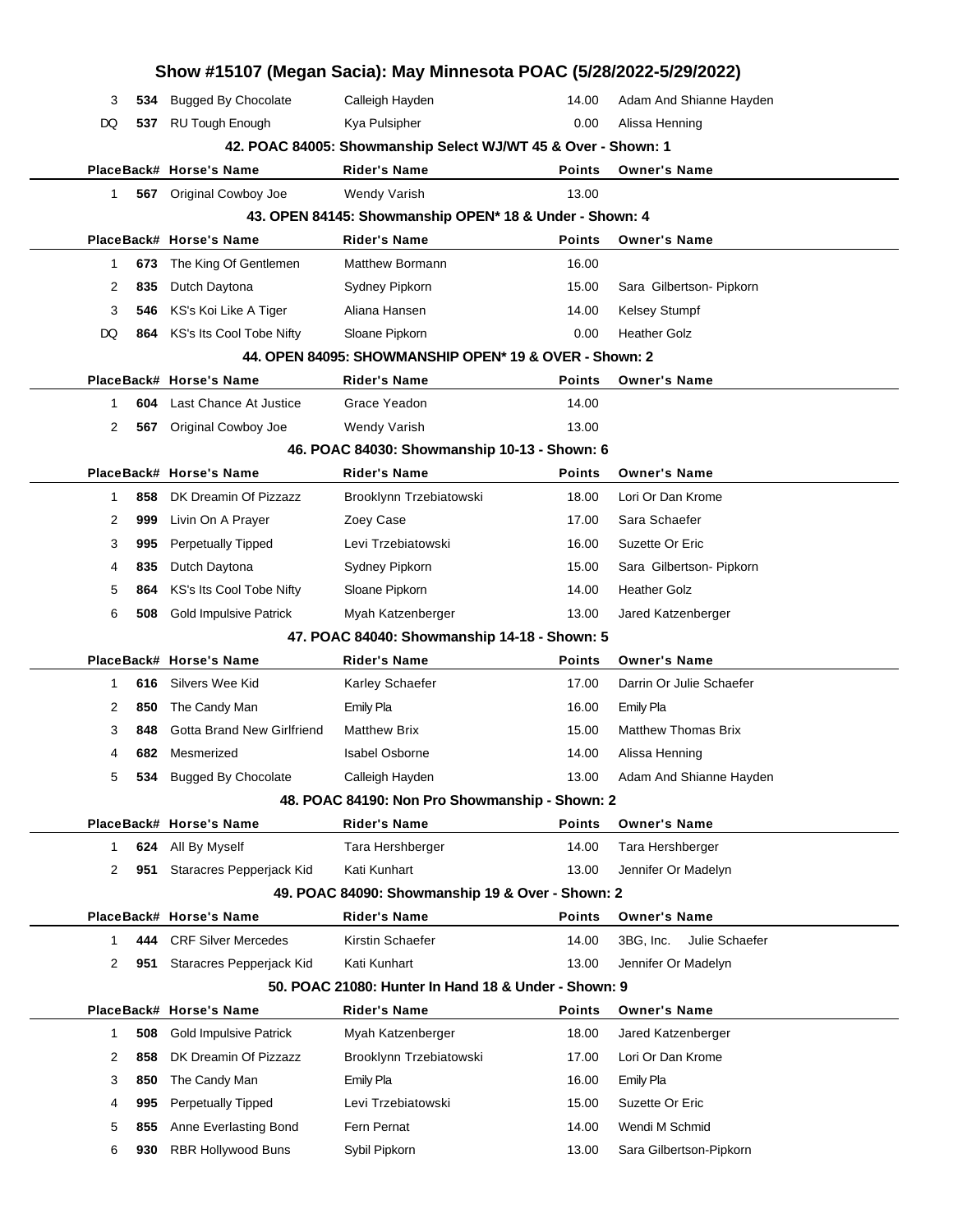**51. POAC 21090: Hunter In Hand 19 & Over - Shown: 3**

|                |     | PlaceBack# Horse's Name          | Rider's Name                                                          | Points        | <b>Owner's Name</b>      |  |
|----------------|-----|----------------------------------|-----------------------------------------------------------------------|---------------|--------------------------|--|
| $\mathbf{1}$   | 624 | All By Myself                    | Tara Hershberger                                                      | 15.00         | Tara Hershberger         |  |
| 2              | 561 | Straighten Your Cape             | <b>Wendy Varish</b>                                                   | 14.00         |                          |  |
| 3              | 559 | PPA Soul Sister Bond             | Lori Schmid                                                           | 13.00         |                          |  |
|                |     |                                  | 53. POAC 40280: WT Hunter Under Saddle 18 & Under - Shown: 4          |               |                          |  |
|                |     | PlaceBack# Horse's Name          | <b>Rider's Name</b>                                                   | <b>Points</b> | <b>Owner's Name</b>      |  |
| 1              | 571 | 2D's Coosa Rojo                  | Andrew Bormann                                                        | 16.00         | Darcy Bormann            |  |
| 2              | 855 | Anne Everlasting Bond            | Fern Pernat                                                           | 15.00         | Wendi M Schmid           |  |
| 3              | 921 | Speechless                       | Joslynn Seehafer                                                      | 14.00         | Sami Bruns               |  |
| 4              | 534 | <b>Bugged By Chocolate</b>       | Calleigh Hayden                                                       | 13.00         | Adam And Shianne Hayden  |  |
|                |     |                                  | 54. OPEN 40885: HUNTER UNDER SADDLE WT* ALL AGES - Shown: 7           |               |                          |  |
|                |     | PlaceBack# Horse's Name          | <b>Rider's Name</b>                                                   | Points        | <b>Owner's Name</b>      |  |
| $\mathbf 1$    | 546 | KS's Koi Like A Tiger            | Aliana Hansen                                                         | 18.00         | Kelsey Stumpf            |  |
| 2              | 567 | Original Cowboy Joe              | <b>Wendy Varish</b>                                                   | 17.00         |                          |  |
| 3              | 921 | Speechless                       | Joslynn Seehafer                                                      | 16.00         | Sami Bruns               |  |
| 4              | 604 | Last Chance At Justice           | Grace Yeadon                                                          | 15.00         |                          |  |
| 5              | 537 | <b>RU Tough Enough</b>           | Kya Pulsipher                                                         | 14.00         | Alissa Henning           |  |
| 6              |     | 855 Anne Everlasting Bond        | Fern Pernat                                                           | 13.00         | Wendi M Schmid           |  |
|                |     |                                  | 55. POAC 42190: Non Pro Hunter Under Saddle WT - Shown: 2             |               |                          |  |
|                |     | PlaceBack# Horse's Name          | <b>Rider's Name</b>                                                   | Points        | <b>Owner's Name</b>      |  |
| 1              | 624 | All By Myself                    | Tara Hershberger                                                      | 14.00         | Tara Hershberger         |  |
| $\overline{2}$ |     | 537 RU Tough Enough              | Kya Pulsipher                                                         | 13.00         | Alissa Henning           |  |
|                |     |                                  | 56. OPEN 40005: Hunter Under Saddle Select WT* 45 & Over - Shown: 1   |               |                          |  |
|                |     | PlaceBack# Horse's Name          | <b>Rider's Name</b>                                                   | <b>Points</b> | <b>Owner's Name</b>      |  |
| 1              |     | 567 Original Cowboy Joe          | Wendy Varish                                                          | 13.00         |                          |  |
|                |     |                                  | 57. OPEN 42195: HUNTER UNDER SADDLE OPEN* 18 & UNDER - Shown: 3       |               |                          |  |
|                |     | PlaceBack# Horse's Name          | <b>Rider's Name</b>                                                   | <b>Points</b> | <b>Owner's Name</b>      |  |
| 1              | 936 | CV's Crystal Ring                | Sara Durham                                                           | 15.00         | Dawn Durham              |  |
| 2              |     | 864 KS's Its Cool Tobe Nifty     | Sloane Pipkorn                                                        | 14.00         | <b>Heather Golz</b>      |  |
| 3              |     | <b>673</b> The King Of Gentlemen | Matthew Bormann                                                       | 13.00         |                          |  |
|                |     |                                  | 60. POAC 40690: JPFC HUS 2-yr-old (Adult Nomination Class) - Shown: 1 |               |                          |  |
|                |     | PlaceBack# Horse's Name          | <b>Rider's Name</b>                                                   | <b>Points</b> | <b>Owner's Name</b>      |  |
| 1              |     | 224 The Girl Next Door           | Sami Bruns                                                            | 13.00         | <b>Bianca Seehafer</b>   |  |
|                |     |                                  | 61. POAC 40020: Hunter Under Saddle 9 & Under - Shown: 1              |               |                          |  |
|                |     | PlaceBack# Horse's Name          | <b>Rider's Name</b>                                                   | <b>Points</b> | <b>Owner's Name</b>      |  |
| $\mathbf{1}$   | 803 | Dutch Major Impulse              | Quinnley Gronski                                                      | 13.00         | Sara Medick Gronski      |  |
|                |     |                                  | 62. POAC 40030: Hunter Under Saddle 10-13 - Shown: 6                  |               |                          |  |
|                |     | PlaceBack# Horse's Name          | <b>Rider's Name</b>                                                   | Points        | <b>Owner's Name</b>      |  |
| $\mathbf 1$    | 835 | Dutch Daytona                    | Sydney Pipkorn                                                        | 18.00         | Sara Gilbertson- Pipkorn |  |
| 2              | 858 | DK Dreamin Of Pizzazz            | Brooklynn Trzebiatowski                                               | 17.00         | Lori Or Dan Krome        |  |
| 3              | 995 | <b>Perpetually Tipped</b>        | Levi Trzebiatowski                                                    | 16.00         | Suzette Or Eric          |  |
| 4              | 508 | <b>Gold Impulsive Patrick</b>    | Myah Katzenberger                                                     | 15.00         | Jared Katzenberger       |  |
| 5              | 864 | KS's Its Cool Tobe Nifty         | Sloane Pipkorn                                                        | 14.00         | <b>Heather Golz</b>      |  |
| 6              | 999 | Livin On A Prayer                | Zoey Case                                                             | 13.00         | Sara Schaefer            |  |
|                |     |                                  | 63. POAC 40040: Hunter Under Saddle 14-18 - Shown: 5                  |               |                          |  |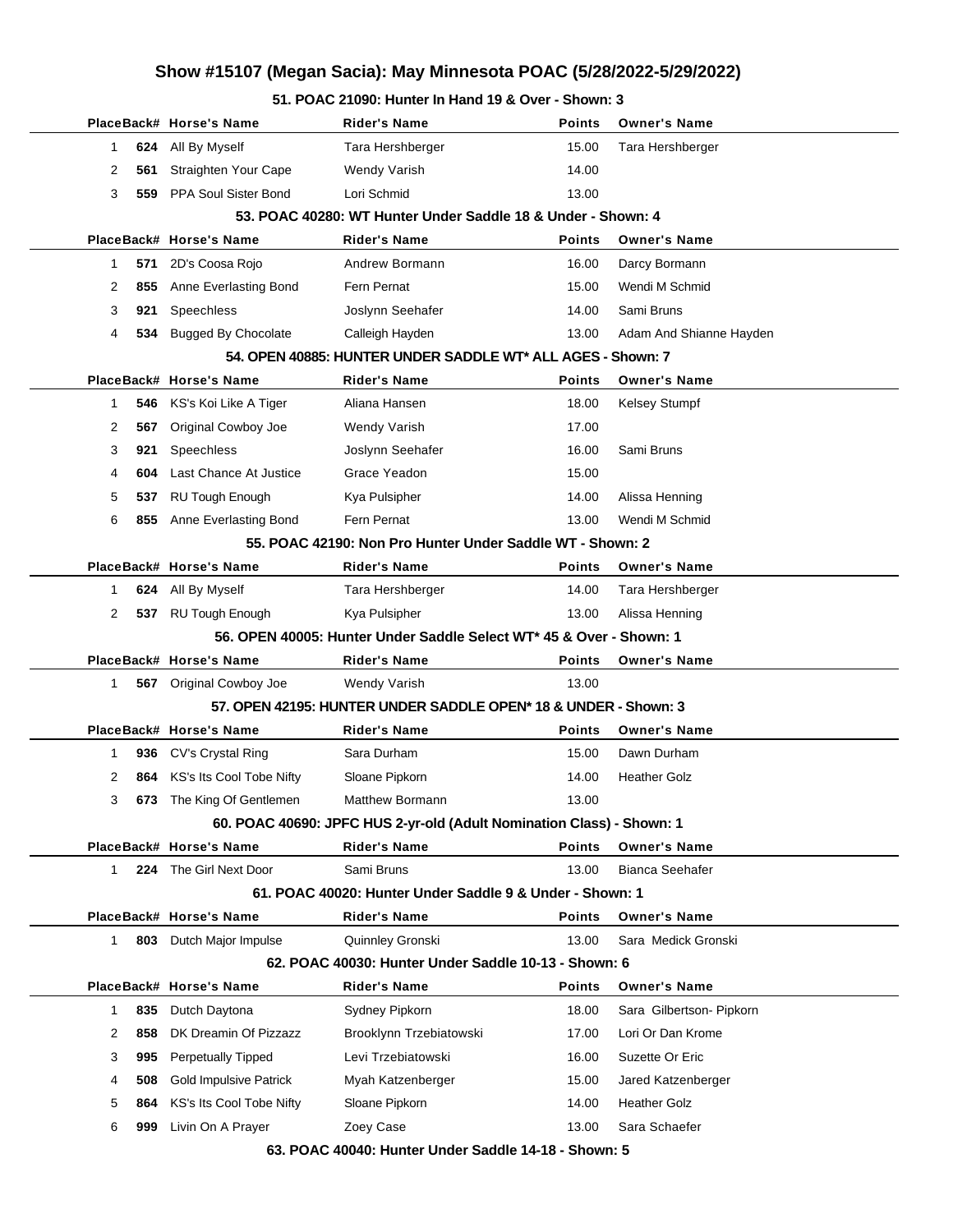|          | PlaceBack# Horse's Name           | Rider's Name                                                          | Points        | <b>Owner's Name</b>         |
|----------|-----------------------------------|-----------------------------------------------------------------------|---------------|-----------------------------|
| 850<br>1 | The Candy Man                     | <b>Emily Pla</b>                                                      | 17.00         | <b>Emily Pla</b>            |
| 2<br>848 | <b>Gotta Brand New Girlfriend</b> | <b>Matthew Brix</b>                                                   | 16.00         | <b>Matthew Thomas Brix</b>  |
| 3<br>616 | Silvers Wee Kid                   | Karley Schaefer                                                       | 15.00         | Darrin Or Julie Schaefer    |
| 682<br>4 | Mesmerized                        | <b>Isabel Osborne</b>                                                 | 14.00         | Alissa Henning              |
| 5        | 936 CV's Crystal Ring             | Sara Durham                                                           | 13.00         | Dawn Durham                 |
|          |                                   | 65. POAC 40480: Sr Hunter Under Saddle 18 & Under - Shown: 9          |               |                             |
|          | PlaceBack# Horse's Name           | <b>Rider's Name</b>                                                   | <b>Points</b> | <b>Owner's Name</b>         |
| 835<br>1 | Dutch Daytona                     | Sydney Pipkorn                                                        | 18.00         | Sara Gilbertson- Pipkorn    |
| 2<br>936 | CV's Crystal Ring                 | Sara Durham                                                           | 17.00         | Dawn Durham                 |
| 3<br>616 | Silvers Wee Kid                   | Karley Schaefer                                                       | 16.00         | Darrin Or Julie Schaefer    |
| 4<br>508 | <b>Gold Impulsive Patrick</b>     | Myah Katzenberger                                                     | 15.00         | Jared Katzenberger          |
| 995<br>5 | Perpetually Tipped                | Levi Trzebiatowski                                                    | 14.00         | Suzette Or Eric             |
| 6<br>682 | Mesmerized                        | <b>Isabel Osborne</b>                                                 | 13.00         | Alissa Henning              |
|          |                                   | 67. POAC 40380: Jr Hunter Under Saddle 18 & Under - Shown: 3          |               |                             |
|          | PlaceBack# Horse's Name           | <b>Rider's Name</b>                                                   | <b>Points</b> | <b>Owner's Name</b>         |
| 850<br>1 | The Candy Man                     | Emily Pla                                                             | 15.00         | Emily Pla                   |
| 2<br>999 | Livin On A Prayer                 | Zoey Case                                                             | 14.00         | Sara Schaefer               |
| 3<br>511 | TO Chocolate By Design            | Myah Katzenberger                                                     | 13.00         | Judy Katzenberger           |
|          |                                   | 68. POAC 40390: JPFC HUS 3 yr old (Adult Nomination Class) - Shown: 1 |               |                             |
|          | PlaceBack# Horse's Name           | <b>Rider's Name</b>                                                   | <b>Points</b> | <b>Owner's Name</b>         |
| 1        | 548 Speechless                    | Sami Bruns                                                            | 13.00         | Sami Bruns                  |
|          |                                   | 69. POAC 40090: Hunter Under Saddle 19 & Over - Shown: 2              |               |                             |
|          | PlaceBack# Horse's Name           | <b>Rider's Name</b>                                                   | <b>Points</b> | <b>Owner's Name</b>         |
| 444<br>1 | <b>CRF Silver Mercedes</b>        | Kirstin Schaefer                                                      | 14.00         | 3BG, Inc.<br>Julie Schaefer |
| 2        | 624 All By Myself                 | Tara Hershberger                                                      | 13.00         | Tara Hershberger            |
|          |                                   | 70. POAC 81020: Hunt Seat Equitation 9 & Under - Shown: 1             |               |                             |
|          | PlaceBack# Horse's Name           | Rider's Name                                                          | Points        | <b>Owner's Name</b>         |
| 1<br>803 | Dutch Major Impulse               | Quinnley Gronski                                                      | 13.00         | Sara Medick Gronski         |
|          |                                   | 71. POAC 81280: WT Hunt Seat Equitation 18 & Under - Shown: 4         |               |                             |
|          | PlaceBack# Horse's Name           | <b>Rider's Name</b>                                                   | Points        | <b>Owner's Name</b>         |
| 1<br>855 | Anne Everlasting Bond             | Fern Pernat                                                           | 16.00         | Wendi M Schmid              |
| 2<br>571 | 2D's Coosa Rojo                   | Andrew Bormann                                                        | 15.00         | Darcy Bormann               |
| 3<br>534 | <b>Bugged By Chocolate</b>        | Calleigh Hayden                                                       | 14.00         | Adam And Shianne Hayden     |
| 921<br>4 | Speechless                        | Joslynn Seehafer                                                      | 13.00         | Sami Bruns                  |
|          |                                   | 72. OPEN 81025: HUNT SEAT EQUITATION WT* ALL AGES - Shown: 4          |               |                             |
|          | PlaceBack# Horse's Name           | <b>Rider's Name</b>                                                   | Points        | <b>Owner's Name</b>         |
| 1<br>855 | Anne Everlasting Bond             | Fern Pernat                                                           | 16.00         | Wendi M Schmid              |
| 2<br>604 | Last Chance At Justice            | Grace Yeadon                                                          | 15.00         |                             |
| 3<br>534 | <b>Bugged By Chocolate</b>        | Calleigh Hayden                                                       | 14.00         | Adam And Shianne Hayden     |
| 4<br>567 | Original Cowboy Joe               | <b>Wendy Varish</b>                                                   | 13.00         |                             |
|          |                                   | 73. POAC 81590: Non Pro Hunt Seat Equitation WT - Shown: 1            |               |                             |
|          | PlaceBack# Horse's Name           | <b>Rider's Name</b>                                                   | Points        | <b>Owner's Name</b>         |
| 1        | 624 All By Myself                 | Tara Hershberger                                                      | 13.00         | Tara Hershberger            |
|          |                                   | 74. OPEN 81005: Hunt Seat Equitation Select WT* 45 & Older - Shown: 1 |               |                             |
|          | PlaceBack# Horse's Name           | <b>Rider's Name</b>                                                   | Points        | <b>Owner's Name</b>         |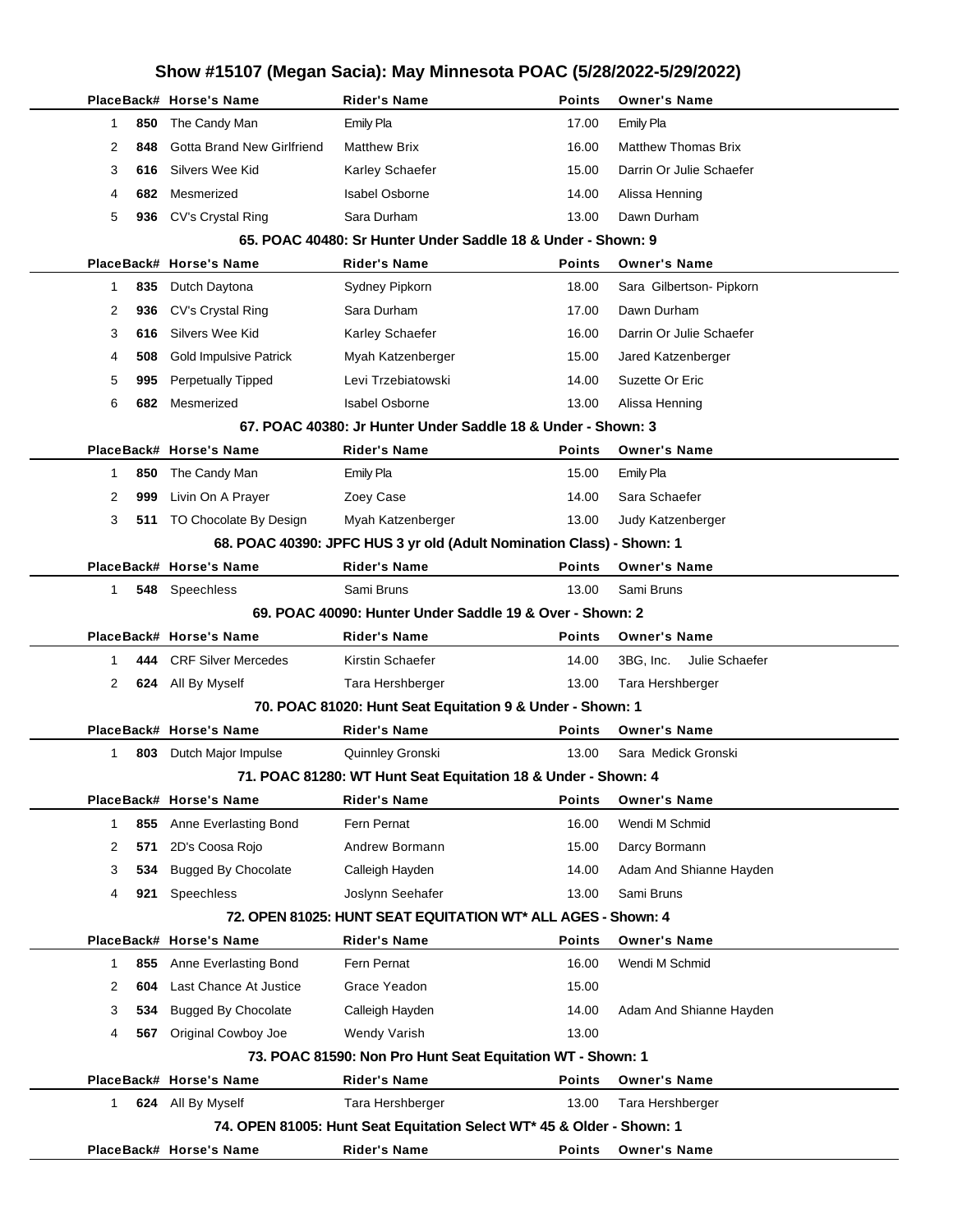|    |     |                                   |                                                                  |               | Show #15107 (Megan Sacia): May Minnesota POAC (5/28/2022-5/29/2022) |
|----|-----|-----------------------------------|------------------------------------------------------------------|---------------|---------------------------------------------------------------------|
| 1  |     | 567 Original Cowboy Joe           | <b>Wendy Varish</b>                                              | 13.00         |                                                                     |
|    |     |                                   | 75. OPEN 81695: HUNT SEAT EQUITATION OPEN* 18 & UNDER - Shown: 2 |               |                                                                     |
|    |     | PlaceBack# Horse's Name           | <b>Rider's Name</b>                                              | Points        | <b>Owner's Name</b>                                                 |
| 1  | 673 | The King Of Gentlemen             | Matthew Bormann                                                  | 14.00         |                                                                     |
| 2  | 864 | KS's Its Cool Tobe Nifty          | Sloane Pipkorn                                                   | 13.00         | <b>Heather Golz</b>                                                 |
|    |     |                                   | 78. POAC 81030: Hunt Seat Equitation 10-13 - Shown: 6            |               |                                                                     |
|    |     | PlaceBack# Horse's Name           | <b>Rider's Name</b>                                              | <b>Points</b> | <b>Owner's Name</b>                                                 |
| 1  | 835 | Dutch Daytona                     | Sydney Pipkorn                                                   | 18.00         | Sara Gilbertson- Pipkorn                                            |
| 2  | 999 | Livin On A Prayer                 | Zoey Case                                                        | 17.00         | Sara Schaefer                                                       |
| 3  | 995 | <b>Perpetually Tipped</b>         | Levi Trzebiatowski                                               | 16.00         | Suzette Or Eric                                                     |
| 4  | 864 | KS's Its Cool Tobe Nifty          | Sloane Pipkorn                                                   | 15.00         | <b>Heather Golz</b>                                                 |
| 5  | 508 | <b>Gold Impulsive Patrick</b>     | Myah Katzenberger                                                | 14.00         | Jared Katzenberger                                                  |
| 6  | 858 | DK Dreamin Of Pizzazz             | Brooklynn Trzebiatowski                                          | 13.00         | Lori Or Dan Krome                                                   |
|    |     |                                   | 79. POAC 81040: Hunt Seat Equitation 14-18 - Shown: 3            |               |                                                                     |
|    |     | PlaceBack# Horse's Name           | <b>Rider's Name</b>                                              | <b>Points</b> | <b>Owner's Name</b>                                                 |
| 1  | 850 | The Candy Man                     | Emily Pla                                                        | 15.00         | Emily Pla                                                           |
| 2  | 616 | Silvers Wee Kid                   | Karley Schaefer                                                  | 14.00         | Darrin Or Julie Schaefer                                            |
| 3  | 848 | <b>Gotta Brand New Girlfriend</b> | <b>Matthew Brix</b>                                              | 13.00         | <b>Matthew Thomas Brix</b>                                          |
|    |     |                                   | 81. POAC 81090: Hunt Seat Equitation 19 & Over - Shown: 1        |               |                                                                     |
|    |     | PlaceBack# Horse's Name           | <b>Rider's Name</b>                                              | <b>Points</b> | <b>Owner's Name</b>                                                 |
| 1  |     | 444 CRF Silver Mercedes           | Kirstin Schaefer                                                 | 13.00         | 3BG, Inc.<br>Julie Schaefer                                         |
|    |     |                                   | 82. POAC 85010: Horsemanship Leadline 6 & Under - Shown: 3       |               |                                                                     |
|    |     | PlaceBack# Horse's Name           | <b>Rider's Name</b>                                              | Points        | <b>Owner's Name</b>                                                 |
| 1  | 930 | <b>RBR Hollywood Buns</b>         | Sybil Pipkorn                                                    | 15.00         | Sara Gilbertson-Pipkorn                                             |
|    |     |                                   |                                                                  |               |                                                                     |
| 2  | 629 | All By Myself                     | Lincoln Hershberger                                              | 14.00         | Tara Hershberger                                                    |
| 3  |     | 517 A Foolish Impulse             | Hazel Johnson                                                    | 13.00         | Alissa Henning                                                      |
|    |     |                                   | 83. POAC 80020: Bareback Horsemanship 9 & Under - Shown: 1       |               |                                                                     |
|    |     | PlaceBack# Horse's Name           | <b>Rider's Name</b>                                              | <b>Points</b> | <b>Owner's Name</b>                                                 |
| 1  |     | <b>803</b> Dutch Major Impulse    | Quinnley Gronski                                                 | 13.00         | Sara Medick Gronski                                                 |
|    |     |                                   | 84. POAC 80030: Bareback Horsemanship 10-13 - Shown: 5           |               |                                                                     |
|    |     | PlaceBack# Horse's Name           | Rider's Name                                                     | Points        | <b>Owner's Name</b>                                                 |
| 1  | 858 | DK Dreamin Of Pizzazz             | Brooklynn Trzebiatowski                                          | 17.00         | Lori Or Dan Krome                                                   |
| 2  | 508 | <b>Gold Impulsive Patrick</b>     | Myah Katzenberger                                                | 16.00         | Jared Katzenberger                                                  |
| 3  | 995 | <b>Perpetually Tipped</b>         | Levi Trzebiatowski                                               | 15.00         | Suzette Or Eric                                                     |
| 4  | 999 | Livin On A Prayer                 | Zoey Case                                                        | 14.00         | Sara Schaefer                                                       |
| DQ | 835 | Dutch Daytona                     | Sydney Pipkorn                                                   | 0.00          | Sara Gilbertson- Pipkorn                                            |
|    |     |                                   | 85. POAC 80040: Bareback Horsemanship 14-18 - Shown: 2           |               |                                                                     |
|    |     | PlaceBack# Horse's Name           | <b>Rider's Name</b>                                              | <b>Points</b> | <b>Owner's Name</b>                                                 |
| 1  | 616 | Silvers Wee Kid                   | Karley Schaefer                                                  | 14.00         | Darrin Or Julie Schaefer                                            |
| 2  | 848 | Gotta Brand New Girlfriend        | <b>Matthew Brix</b>                                              | 13.00         | <b>Matthew Thomas Brix</b>                                          |
|    |     |                                   | 87. POAC 30280: WJ Western Pleasure 18 & Under - Shown: 3        |               |                                                                     |
|    |     | PlaceBack# Horse's Name           | <b>Rider's Name</b>                                              | Points        | <b>Owner's Name</b>                                                 |
| 1  | 571 | 2D's Coosa Rojo                   | Andrew Bormann                                                   | 15.00         | Darcy Bormann                                                       |
| 2  | 921 | <b>Speechless</b>                 | Joslynn Seehafer                                                 | 14.00         | Sami Bruns                                                          |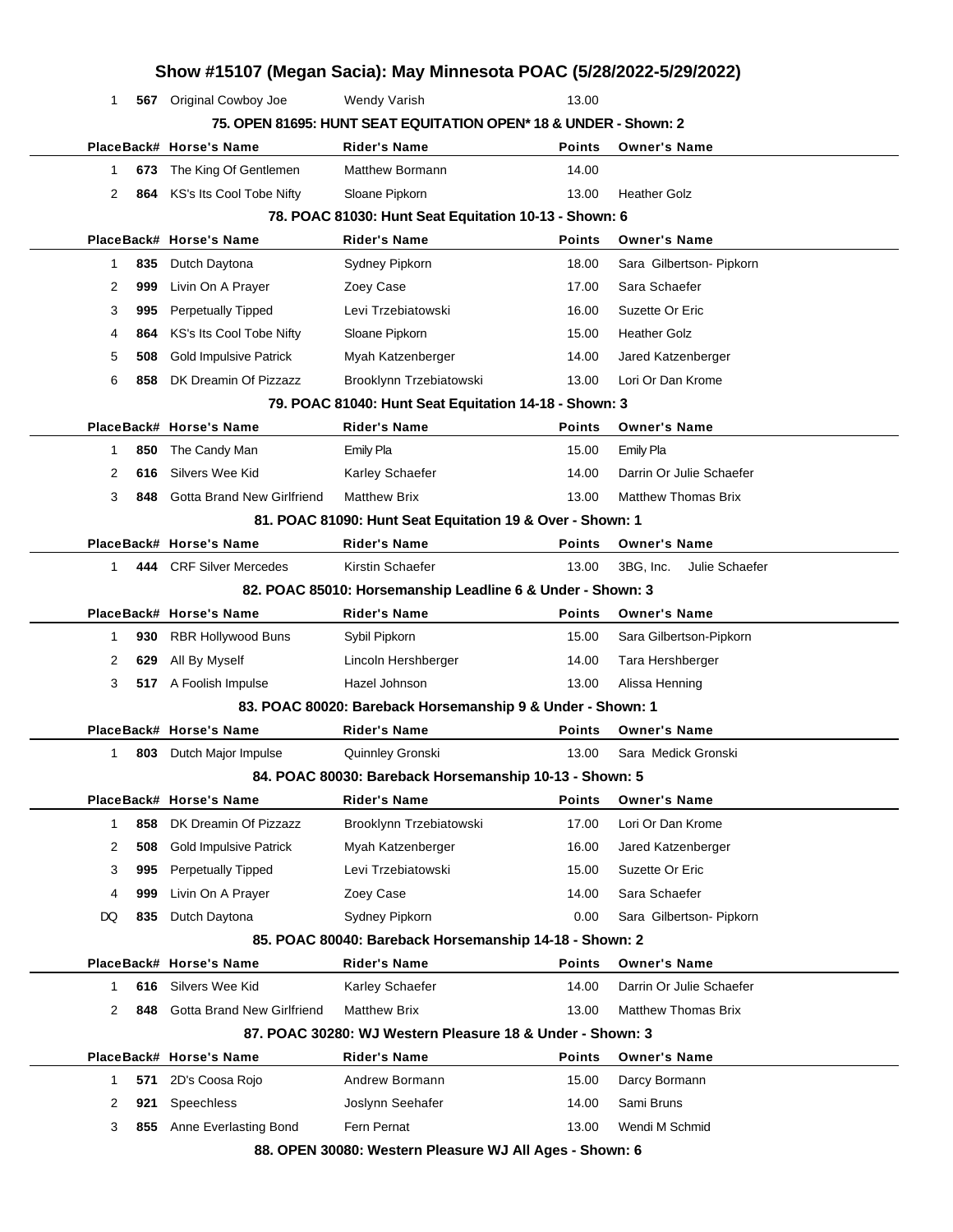| Show #15107 (Megan Sacia): May Minnesota POAC (5/28/2022-5/29/2022) |     |                               |                                                                      |        |                            |  |
|---------------------------------------------------------------------|-----|-------------------------------|----------------------------------------------------------------------|--------|----------------------------|--|
|                                                                     |     | PlaceBack# Horse's Name       | <b>Rider's Name</b>                                                  | Points | <b>Owner's Name</b>        |  |
| 1                                                                   | 921 | Speechless                    | Joslynn Seehafer                                                     | 18.00  | Sami Bruns                 |  |
| 2                                                                   | 567 | Original Cowboy Joe           | <b>Wendy Varish</b>                                                  | 17.00  |                            |  |
| 3                                                                   | 855 | Anne Everlasting Bond         | Fern Pernat                                                          | 16.00  | Wendi M Schmid             |  |
| 4                                                                   | 604 | Last Chance At Justice        | Grace Yeadon                                                         | 15.00  |                            |  |
| 5                                                                   | 546 | KS's Koi Like A Tiger         | Aliana Hansen                                                        | 14.00  | <b>Kelsey Stumpf</b>       |  |
| 6                                                                   |     | 537 RU Tough Enough           | Kya Pulsipher                                                        | 13.00  | Alissa Henning             |  |
|                                                                     |     |                               | 89. POAC 32190: Non Pro Western Pleasure WJ - Shown: 4               |        |                            |  |
|                                                                     |     | PlaceBack# Horse's Name       | <b>Rider's Name</b>                                                  | Points | <b>Owner's Name</b>        |  |
| 1                                                                   | 951 | Staracres Pepperjack Kid      | Kati Kunhart                                                         | 16.00  | Jennifer Or Madelyn        |  |
| 2                                                                   | 624 | All By Myself                 | Tara Hershberger                                                     | 15.00  | Tara Hershberger           |  |
| 3                                                                   | 615 | Z Chocolate On The Rox        | Lori Gregoire                                                        | 14.00  | Lori Gregoire              |  |
| 4                                                                   |     | 537 RU Tough Enough           | Kya Pulsipher                                                        | 13.00  | Alissa Henning             |  |
|                                                                     |     |                               | 90. OPEN 30005: Western Pleasure Select WJ 45 & Over - Shown: 4      |        |                            |  |
|                                                                     |     | PlaceBack# Horse's Name       | <b>Rider's Name</b>                                                  | Points | <b>Owner's Name</b>        |  |
| $\mathbf{1}$                                                        | 614 | Staracres Pepperjack Kid      | Jennifer Chadwick                                                    | 16.00  | Jennifer Or Madelyn        |  |
| 2                                                                   | 615 | Z Chocolate On The Rox        | Lori Gregoire                                                        | 15.00  | Lori Gregoire              |  |
| 3                                                                   | 537 | <b>RU Tough Enough</b>        | Kya Pulsipher                                                        | 14.00  | Alissa Henning             |  |
| 4                                                                   | 567 | Original Cowboy Joe           | Wendy Varish                                                         | 13.00  |                            |  |
|                                                                     |     |                               | 91. OPEN 32195: WESTERN PLEASURE OPEN* 18 & UNDER - Shown: 3         |        |                            |  |
|                                                                     |     | PlaceBack# Horse's Name       | <b>Rider's Name</b>                                                  | Points | <b>Owner's Name</b>        |  |
| 1                                                                   | 936 | CV's Crystal Ring             | Sara Durham                                                          | 15.00  | Dawn Durham                |  |
| 2                                                                   | 864 | KS's Its Cool Tobe Nifty      | Sloane Pipkorn                                                       | 14.00  | <b>Heather Golz</b>        |  |
| 3                                                                   |     | 673 The King Of Gentlemen     | <b>Matthew Bormann</b>                                               | 13.00  |                            |  |
|                                                                     |     |                               | 94. POAC 30690: JPFC WP 2-yr-old (Adult Nomination Class) - Shown: 1 |        |                            |  |
|                                                                     |     | PlaceBack# Horse's Name       | <b>Rider's Name</b>                                                  | Points | <b>Owner's Name</b>        |  |
| 1                                                                   |     | 224 The Girl Next Door        | Sami Bruns                                                           | 13.00  | <b>Bianca Seehafer</b>     |  |
|                                                                     |     |                               | 95. POAC 30020: Western Pleasure 9 & Under - Shown: 1                |        |                            |  |
|                                                                     |     | PlaceBack# Horse's Name       | Rider's Name                                                         | Points | <b>Owner's Name</b>        |  |
| 1                                                                   | 803 | Dutch Major Impulse           | Quinnley Gronski                                                     | 13.00  | Sara Medick Gronski        |  |
|                                                                     |     |                               | 96. POAC 30030: Western Pleasure 10-13 - Shown: 6                    |        |                            |  |
|                                                                     |     | PlaceBack# Horse's Name       | <b>Rider's Name</b>                                                  | Points | <b>Owner's Name</b>        |  |
| 1                                                                   | 999 | Livin On A Prayer             | Zoey Case                                                            | 18.00  | Sara Schaefer              |  |
| 2                                                                   | 995 | <b>Perpetually Tipped</b>     | Levi Trzebiatowski                                                   | 17.00  | Suzette Or Eric            |  |
| 3                                                                   | 858 | DK Dreamin Of Pizzazz         | Brooklynn Trzebiatowski                                              | 16.00  | Lori Or Dan Krome          |  |
| 4                                                                   | 508 | <b>Gold Impulsive Patrick</b> | Myah Katzenberger                                                    | 15.00  | Jared Katzenberger         |  |
| 5                                                                   | 864 | KS's Its Cool Tobe Nifty      | Sloane Pipkorn                                                       | 14.00  | <b>Heather Golz</b>        |  |
| 6                                                                   | 835 | Dutch Daytona                 | Sydney Pipkorn                                                       | 13.00  | Sara Gilbertson- Pipkorn   |  |
|                                                                     |     |                               | 97. POAC 30040: Western Pleasure 14-18 - Shown: 6                    |        |                            |  |
|                                                                     |     | PlaceBack# Horse's Name       | <b>Rider's Name</b>                                                  | Points | <b>Owner's Name</b>        |  |
| 1                                                                   | 848 | Gotta Brand New Girlfriend    | <b>Matthew Brix</b>                                                  | 18.00  | <b>Matthew Thomas Brix</b> |  |
| 2                                                                   | 850 | The Candy Man                 | <b>Emily Pla</b>                                                     | 17.00  | Emily Pla                  |  |
| 3                                                                   | 616 | Silvers Wee Kid               | Karley Schaefer                                                      | 16.00  | Darrin Or Julie Schaefer   |  |
| 4                                                                   | 936 | CV's Crystal Ring             | Sara Durham                                                          | 15.00  | Dawn Durham                |  |
| 5                                                                   | 671 | 2D's Coosa Rojo               | Matthew Bormann                                                      | 14.00  | Darcy Bormann              |  |
| 6                                                                   | 682 | Mesmerized                    | <b>Isabel Osborne</b>                                                | 13.00  | Alissa Henning             |  |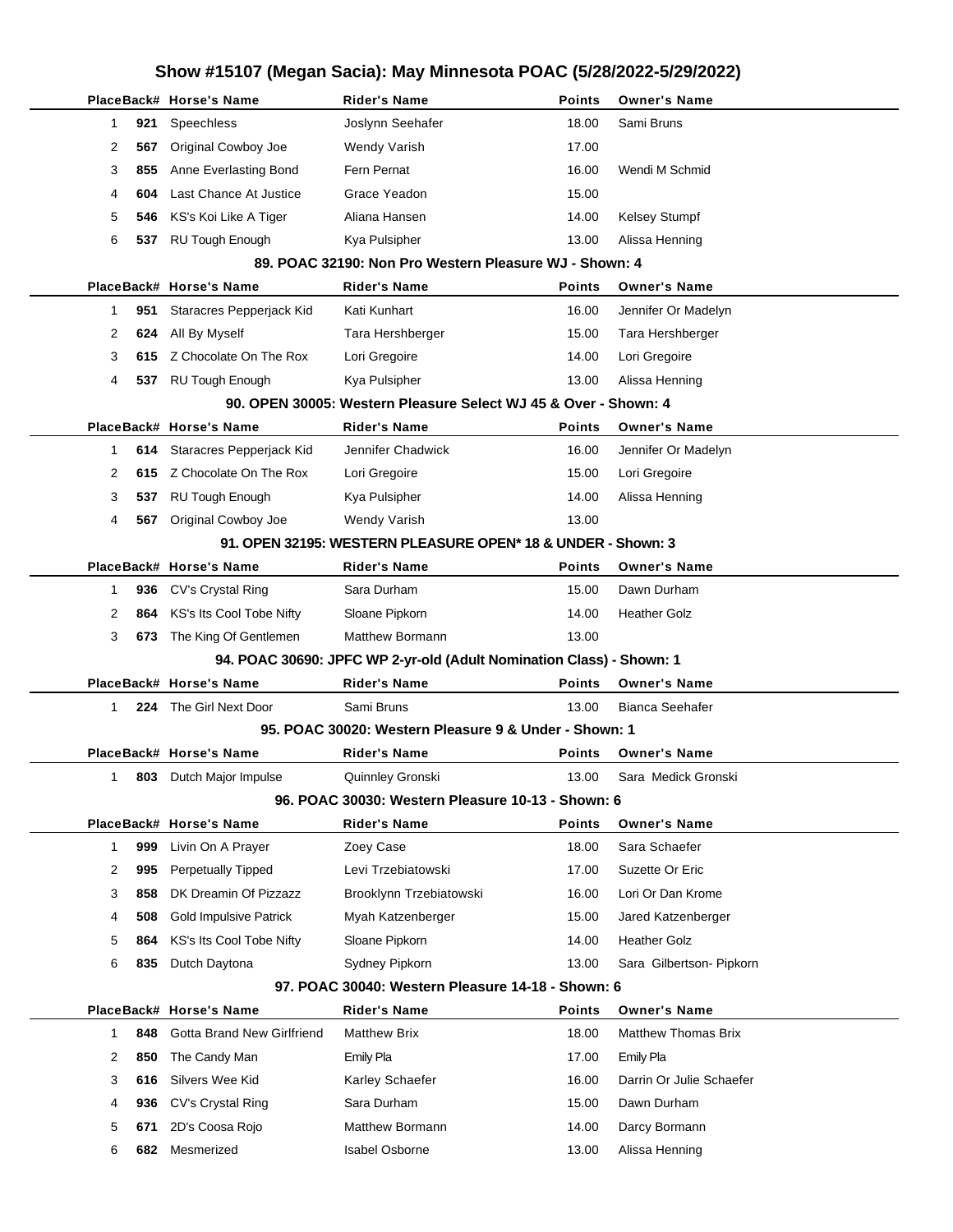### **99. POAC 30480: Sr Western Pleasure 18 & Under - Shown: 10**

|                                                            |     | PlaceBack# Horse's Name           | Rider's Name                                                          | <b>Points</b> | <b>Owner's Name</b>         |  |
|------------------------------------------------------------|-----|-----------------------------------|-----------------------------------------------------------------------|---------------|-----------------------------|--|
| 1                                                          | 858 | DK Dreamin Of Pizzazz             | Brooklynn Trzebiatowski                                               | 18.00         | Lori Or Dan Krome           |  |
| 2                                                          | 848 | Gotta Brand New Girlfriend        | <b>Matthew Brix</b>                                                   | 17.00         | <b>Matthew Thomas Brix</b>  |  |
| 3                                                          | 835 | Dutch Daytona                     | Sydney Pipkorn                                                        | 16.00         | Sara Gilbertson- Pipkorn    |  |
| 4                                                          | 671 | 2D's Coosa Rojo                   | Matthew Bormann                                                       | 15.00         | Darcy Bormann               |  |
| 5                                                          | 995 | <b>Perpetually Tipped</b>         | Levi Trzebiatowski                                                    | 14.00         | Suzette Or Eric             |  |
| 6                                                          | 803 | Dutch Major Impulse               | Quinnley Gronski                                                      | 13.00         | Sara Medick Gronski         |  |
|                                                            |     |                                   | 101. POAC 30380: Jr Western Pleasure 18 & Under - Shown: 3            |               |                             |  |
|                                                            |     | PlaceBack# Horse's Name           | <b>Rider's Name</b>                                                   | <b>Points</b> | <b>Owner's Name</b>         |  |
| 1                                                          | 999 | Livin On A Prayer                 | Zoey Case                                                             | 15.00         | Sara Schaefer               |  |
| 2                                                          | 850 | The Candy Man                     | <b>Emily Pla</b>                                                      | 14.00         | Emily Pla                   |  |
| 3                                                          | 511 | TO Chocolate By Design            | Myah Katzenberger                                                     | 13.00         | Judy Katzenberger           |  |
|                                                            |     |                                   | 102. POAC 30390: JPFC WP 3 yr old (Adult Nomination Class) - Shown: 1 |               |                             |  |
|                                                            |     | PlaceBack# Horse's Name           | <b>Rider's Name</b>                                                   | Points        | <b>Owner's Name</b>         |  |
| 1                                                          |     | 548 Speechless                    | Sami Bruns                                                            | 13.00         | Sami Bruns                  |  |
|                                                            |     |                                   | 103. POAC 30090: Western Pleasure 19 & Over - Shown: 2                |               |                             |  |
|                                                            |     | PlaceBack# Horse's Name           | <b>Rider's Name</b>                                                   | <b>Points</b> | <b>Owner's Name</b>         |  |
| 1                                                          | 224 | The Girl Next Door                | Sami Bruns                                                            | 14.00         | <b>Bianca Seehafer</b>      |  |
| 2                                                          |     | 444 CRF Silver Mercedes           | Kirstin Schaefer                                                      | 13.00         | Julie Schaefer<br>3BG. Inc. |  |
| 104. POAC 86020: Western Horsemanship 9 & Under - Shown: 1 |     |                                   |                                                                       |               |                             |  |
|                                                            |     | PlaceBack# Horse's Name           | <b>Rider's Name</b>                                                   | Points        | <b>Owner's Name</b>         |  |
| 1                                                          |     | 803 Dutch Major Impulse           | Quinnley Gronski                                                      | 13.00         | Sara Medick Gronski         |  |
|                                                            |     |                                   | 105. POAC 86280: WJ Western Horsemanship 18 & Under - Shown: 3        |               |                             |  |
|                                                            |     | PlaceBack# Horse's Name           | <b>Rider's Name</b>                                                   | Points        | <b>Owner's Name</b>         |  |
| 1                                                          | 571 | 2D's Coosa Rojo                   | Andrew Bormann                                                        | 15.00         | Darcy Bormann               |  |
| 2                                                          | 921 | Speechless                        | Joslynn Seehafer                                                      | 14.00         | Sami Bruns                  |  |
| 3                                                          |     | 855 Anne Everlasting Bond         | Fern Pernat                                                           | 13.00         | Wendi M Schmid              |  |
|                                                            |     |                                   | 106. OPEN 86025: WESTERN HORSEMANSHIP WJ* ALL AGES - Shown: 3         |               |                             |  |
|                                                            |     | PlaceBack# Horse's Name           | Rider's Name                                                          | Points        | <b>Owner's Name</b>         |  |
| 1                                                          |     | <b>604</b> Last Chance At Justice | Grace Yeadon                                                          | 15.00         |                             |  |
| 2                                                          | 855 | Anne Everlasting Bond             | Fern Pernat                                                           | 14.00         | Wendi M Schmid              |  |
| DQ                                                         | 567 | <b>Original Cowboy Joe</b>        | <b>Wendy Varish</b>                                                   | 0.00          |                             |  |
|                                                            |     |                                   | 107. POAC 86590: Non Pro Western Horsemanship WJ - Shown: 1           |               |                             |  |
|                                                            |     | PlaceBack# Horse's Name           | <b>Rider's Name</b>                                                   | <b>Points</b> | <b>Owner's Name</b>         |  |
| 1                                                          |     | 624 All By Myself                 | Tara Hershberger                                                      | 13.00         | Tara Hershberger            |  |
|                                                            |     |                                   | 108. OPEN 86005: Western Horsemanship Select WJ 45& Over - Shown: 1   |               |                             |  |
|                                                            |     | PlaceBack# Horse's Name           | <b>Rider's Name</b>                                                   | Points        | <b>Owner's Name</b>         |  |
| 1                                                          |     | <b>567</b> Original Cowboy Joe    | Wendy Varish                                                          | 13.00         |                             |  |
|                                                            |     |                                   | 109. OPEN 86695: WESTERN HORSEMANSHIP OPEN* 18 & UNDER - Shown: 2     |               |                             |  |
|                                                            |     | PlaceBack# Horse's Name           | Rider's Name                                                          | Points        | <b>Owner's Name</b>         |  |
| 1                                                          | 673 | The King Of Gentlemen             | Matthew Bormann                                                       | 14.00         |                             |  |
| 2                                                          |     | 864 KS's Its Cool Tobe Nifty      | Sloane Pipkorn                                                        | 13.00         | <b>Heather Golz</b>         |  |
|                                                            |     |                                   | 112. POAC 86030: Western Horsemanship 10-13 - Shown: 6                |               |                             |  |
|                                                            |     | PlaceBack# Horse's Name           | <b>Rider's Name</b>                                                   | Points        | <b>Owner's Name</b>         |  |
|                                                            |     |                                   |                                                                       |               |                             |  |
| 1                                                          | 858 | DK Dreamin Of Pizzazz             | Brooklynn Trzebiatowski                                               | 18.00         | Lori Or Dan Krome           |  |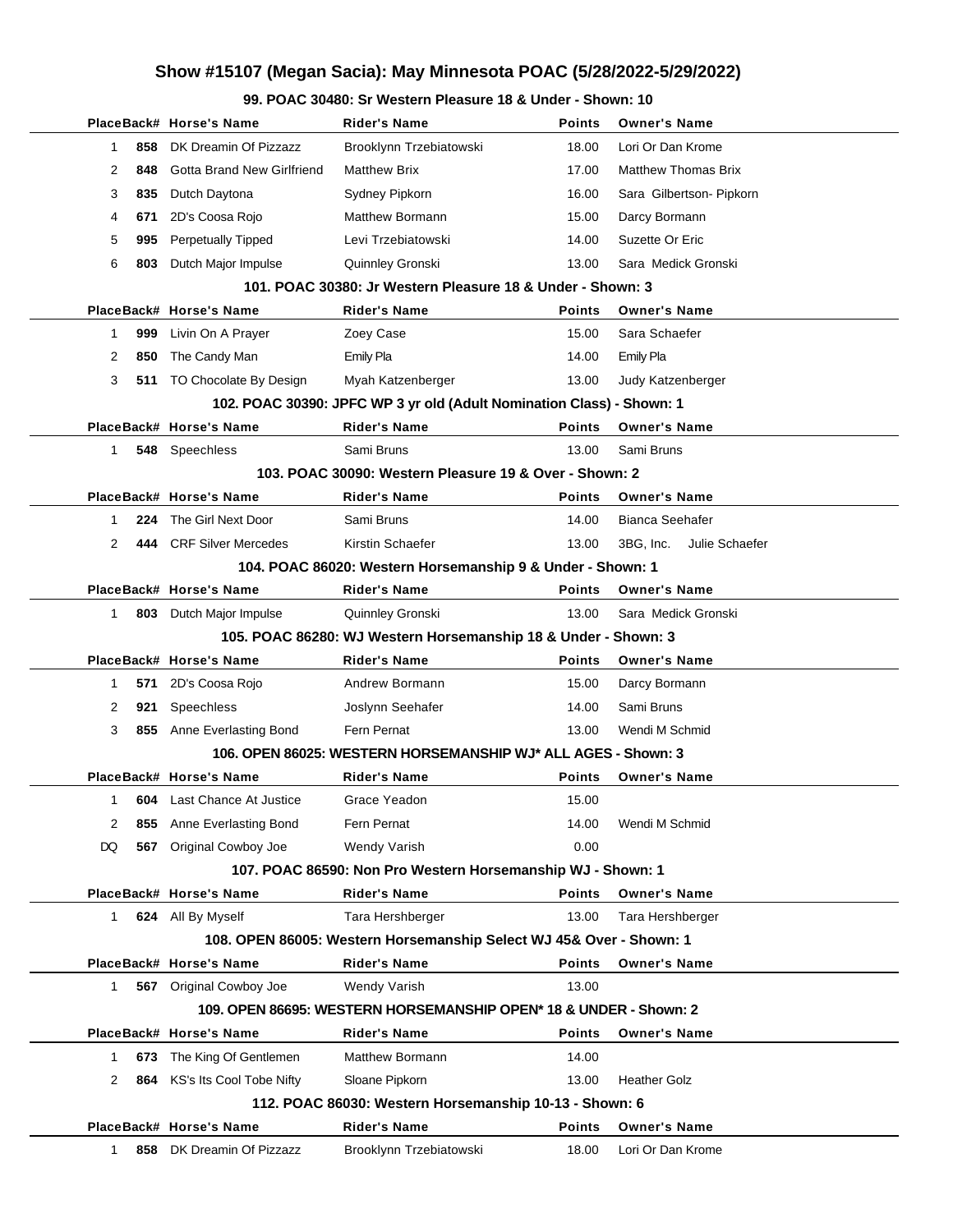|           | Show #15107 (Megan Sacia): May Minnesota POAC (5/28/2022-5/29/2022) |                                                                     |               |                             |  |
|-----------|---------------------------------------------------------------------|---------------------------------------------------------------------|---------------|-----------------------------|--|
| 2<br>999  | Livin On A Prayer                                                   | Zoey Case                                                           | 17.00         | Sara Schaefer               |  |
| 3<br>835  | Dutch Daytona                                                       | Sydney Pipkorn                                                      | 16.00         | Sara Gilbertson- Pipkorn    |  |
| 4<br>864  | KS's Its Cool Tobe Nifty                                            | Sloane Pipkorn                                                      | 15.00         | <b>Heather Golz</b>         |  |
| 5<br>995  | <b>Perpetually Tipped</b>                                           | Levi Trzebiatowski                                                  | 14.00         | Suzette Or Eric             |  |
| DQ<br>508 | <b>Gold Impulsive Patrick</b>                                       | Myah Katzenberger                                                   | 0.00          | Jared Katzenberger          |  |
|           |                                                                     | 113. POAC 86040: Western Horsemanship 14-18 - Shown: 3              |               |                             |  |
|           | PlaceBack# Horse's Name                                             | <b>Rider's Name</b>                                                 | <b>Points</b> | <b>Owner's Name</b>         |  |
| 848<br>1  | <b>Gotta Brand New Girlfriend</b>                                   | <b>Matthew Brix</b>                                                 | 15.00         | <b>Matthew Thomas Brix</b>  |  |
| 2<br>616  | Silvers Wee Kid                                                     | Karley Schaefer                                                     | 14.00         | Darrin Or Julie Schaefer    |  |
| 3<br>850  | The Candy Man                                                       | Emily Pla                                                           | 13.00         | Emily Pla                   |  |
|           |                                                                     | 115. POAC 86090: Western Horsemanship 19 & Over - Shown: 1          |               |                             |  |
|           | PlaceBack# Horse's Name                                             | <b>Rider's Name</b>                                                 | <b>Points</b> | <b>Owner's Name</b>         |  |
| 1         | 444 CRF Silver Mercedes                                             | Kirstin Schaefer                                                    | 13.00         | 3BG. Inc.<br>Julie Schaefer |  |
|           |                                                                     | 116. POAC 53000: In-Hand Trail Yearling - Shown: 6                  |               |                             |  |
|           | PlaceBack# Horse's Name                                             | <b>Rider's Name</b>                                                 | <b>Points</b> | <b>Owner's Name</b>         |  |
| 564<br>1  | Super Irreplaceable                                                 | Wendi M Schmid                                                      | 18.00         |                             |  |
| 2<br>888  | Who Invited Her                                                     | Brooklynn Trzebiatowski                                             | 17.00         |                             |  |
| 3<br>559  | PPA Soul Sister Bond                                                | Lori Schmid                                                         | 16.00         |                             |  |
| 4<br>880  | Ry Diamond Delight                                                  | Kati Kunhart                                                        | 15.00         |                             |  |
| 5<br>561  | Straighten Your Cape                                                | Wendy Varish                                                        | 14.00         |                             |  |
| 6<br>544  | <b>Puttin Pretty</b>                                                | Bianca Seehafer                                                     | 13.00         |                             |  |
|           |                                                                     | 117, POAC 53100: In-Hand Trail 2 Year Old - Shown: 2                |               |                             |  |
|           | PlaceBack# Horse's Name                                             | <b>Rider's Name</b>                                                 | <b>Points</b> | <b>Owner's Name</b>         |  |
| 1         | 881 Top Gun                                                         | Sara Medick Gronski                                                 | 14.00         | Amber Dreyer-Hansen         |  |
| 2         | 547   Hope You Dance                                                | Alissa Henning                                                      | 13.00         | Lori Or Dan Krome           |  |
|           |                                                                     | 118. OPEN 53005: Trail Open Yearlings And Two Yeras Olds - Shown: 5 |               |                             |  |
|           | PlaceBack# Horse's Name                                             | <b>Rider's Name</b>                                                 | <b>Points</b> | <b>Owner's Name</b>         |  |
| 1<br>880  | <b>Ry Diamond Delight</b>                                           | Kati Kunhart                                                        | 17.00         |                             |  |
| 2<br>564  | Super Irreplaceable                                                 | Wendi M Schmid                                                      | 16.00         |                             |  |
| 3<br>559  | PPA Soul Sister Bond                                                | Lori Schmid                                                         | 15.00         |                             |  |
| 4<br>561  | Straighten Your Cape                                                | <b>Wendy Varish</b>                                                 | 14.00         |                             |  |
| 5<br>544  | <b>Puttin Pretty</b>                                                | <b>Bianca Seehafer</b>                                              | 13.00         |                             |  |
|           |                                                                     | 119. POAC 52010: Trail Leadline 6 & Under - Shown: 3                |               |                             |  |
|           | PlaceBack# Horse's Name                                             | <b>Rider's Name</b>                                                 | <b>Points</b> | <b>Owner's Name</b>         |  |
| 930<br>1  | <b>RBR Hollywood Buns</b>                                           | Sybil Pipkorn                                                       | 15.00         | Sara Gilbertson-Pipkorn     |  |
| 2<br>517  | A Foolish Impulse                                                   | Hazel Johnson                                                       | 14.00         | Alissa Henning              |  |
| 3<br>629  | All By Myself                                                       | Lincoln Hershberger                                                 | 13.00         | Tara Hershberger            |  |
|           |                                                                     | 120. POAC 52020: Trail 9 & Under - Shown: 1                         |               |                             |  |
|           | PlaceBack# Horse's Name                                             | <b>Rider's Name</b>                                                 | <b>Points</b> | <b>Owner's Name</b>         |  |
| 1<br>803  | Dutch Major Impulse                                                 | Quinnley Gronski                                                    | 13.00         | Sara Medick Gronski         |  |
|           |                                                                     | 121, POAC 52280: WJ Trail 18 & Under - Shown: 3                     |               |                             |  |
|           | PlaceBack# Horse's Name                                             | Rider's Name                                                        | <b>Points</b> | <b>Owner's Name</b>         |  |
| 855<br>1  | Anne Everlasting Bond                                               | Fern Pernat                                                         | 15.00         | Wendi M Schmid              |  |
| 2<br>571  | 2D's Coosa Rojo                                                     | Andrew Bormann                                                      | 14.00         | Darcy Bormann               |  |
| 3<br>921  | Speechless                                                          | Joslynn Seehafer                                                    | 13.00         | Sami Bruns                  |  |
|           |                                                                     | 122. OPEN 53105: TRAIL WJ/WT* ALL AGES - Shown: 5                   |               |                             |  |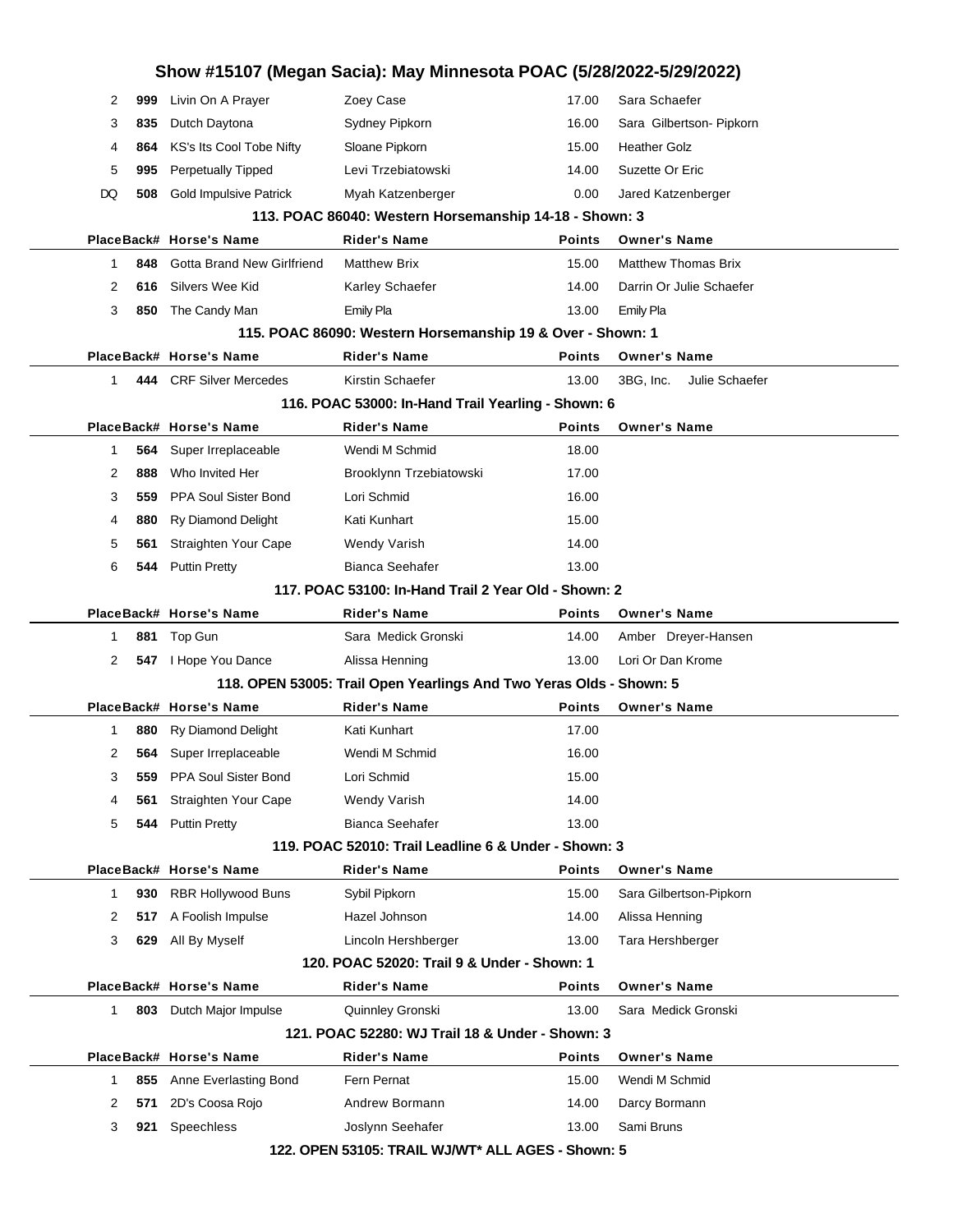|                     | PlaceBack# Horse's Name       | <b>Rider's Name</b>                                                      | <b>Points</b> | <b>Owner's Name</b>        |
|---------------------|-------------------------------|--------------------------------------------------------------------------|---------------|----------------------------|
| 855<br>1            | Anne Everlasting Bond         | Fern Pernat                                                              | 17.00         | Wendi M Schmid             |
| 2<br>567            | Original Cowboy Joe           | Wendy Varish                                                             | 16.00         |                            |
|                     |                               | Kati Kunhart                                                             | 15.00         |                            |
| 3<br>951            | Staracres Pepperjack Kid      |                                                                          |               | Jennifer Or Madelyn        |
| 4<br>604            | Last Chance At Justice        | Grace Yeadon                                                             | 14.00         |                            |
| 5<br>921            | Speechless                    | Joslynn Seehafer                                                         | 13.00         | Sami Bruns                 |
|                     |                               | 123. POAC 53590: Non Pro Trail WJ - Shown: 2                             |               |                            |
|                     | PlaceBack# Horse's Name       | <b>Rider's Name</b>                                                      | <b>Points</b> | <b>Owner's Name</b>        |
| 624<br>1            | All By Myself                 | Tara Hershberger                                                         | 14.00         | Tara Hershberger           |
| 2<br>951            | Staracres Pepperjack Kid      | Kati Kunhart                                                             | 13.00         | Jennifer Or Madelyn        |
|                     |                               | 124. OPEN 52080: Trail Select WJ/WT 45 & Over - Shown: 1                 |               |                            |
|                     | PlaceBack# Horse's Name       | <b>Rider's Name</b>                                                      | <b>Points</b> | <b>Owner's Name</b>        |
| $\mathbf{1}$        | 567 Original Cowboy Joe       | <b>Wendy Varish</b>                                                      | 13.00         |                            |
|                     |                               | 125. OPEN 52485: TRAIL OPEN* 18 & UNDER - Shown: 2                       |               |                            |
|                     | PlaceBack# Horse's Name       | <b>Rider's Name</b>                                                      | <b>Points</b> | <b>Owner's Name</b>        |
| 864<br>1            | KS's Its Cool Tobe Nifty      | Sloane Pipkorn                                                           | 14.00         | <b>Heather Golz</b>        |
| 2<br>673            | The King Of Gentlemen         | <b>Matthew Bormann</b>                                                   | 13.00         |                            |
|                     |                               | 127. POAC 52690: JPFC Trail 2-yr-old (Adult Nomination Class) - Shown: 1 |               |                            |
|                     | PlaceBack# Horse's Name       | <b>Rider's Name</b>                                                      | Points        | <b>Owner's Name</b>        |
| 1                   | 224 The Girl Next Door        | Sami Bruns                                                               | 13.00         | Bianca Seehafer            |
|                     |                               | 128. POAC 52030: Trail 10-13 - Shown: 6                                  |               |                            |
|                     | PlaceBack# Horse's Name       | <b>Rider's Name</b>                                                      | <b>Points</b> | <b>Owner's Name</b>        |
| $\mathbf{1}$<br>999 | Livin On A Prayer             | Zoey Case                                                                | 18.00         | Sara Schaefer              |
| 858<br>2            | DK Dreamin Of Pizzazz         | Brooklynn Trzebiatowski                                                  | 17.00         | Lori Or Dan Krome          |
| 3<br>995            | <b>Perpetually Tipped</b>     | Levi Trzebiatowski                                                       | 16.00         | Suzette Or Eric            |
| 4<br>864            | KS's Its Cool Tobe Nifty      | Sloane Pipkorn                                                           | 15.00         | <b>Heather Golz</b>        |
| 5<br>835            | Dutch Daytona                 | Sydney Pipkorn                                                           | 14.00         | Sara Gilbertson- Pipkorn   |
| 6<br>508            | <b>Gold Impulsive Patrick</b> | Myah Katzenberger                                                        | 13.00         | Jared Katzenberger         |
|                     |                               | 129. POAC 52040: Trail 14-18 - Shown: 3                                  |               |                            |
|                     | PlaceBack# Horse's Name       | Rider's Name                                                             | <b>Points</b> | <b>Owner's Name</b>        |
| 616<br>1            | Silvers Wee Kid               | Karley Schaefer                                                          | 15.00         | Darrin Or Julie Schaefer   |
| 2<br>848            | Gotta Brand New Girlfriend    | <b>Matthew Brix</b>                                                      | 14.00         | <b>Matthew Thomas Brix</b> |
| 3<br>850            | The Candy Man                 | <b>Emily Pla</b>                                                         | 13.00         | Emily Pla                  |
|                     |                               | 131. POAC 52380: Jr Trail 18 & Under - Shown: 2                          |               |                            |
|                     | PlaceBack# Horse's Name       | <b>Rider's Name</b>                                                      | Points        | <b>Owner's Name</b>        |
|                     |                               |                                                                          |               | Sara Schaefer              |
| 999<br>$\mathbf 1$  | Livin On A Prayer             | Zoey Case                                                                | 14.00         |                            |
| 2<br>850            | The Candy Man                 | Emily Pla                                                                | 13.00         | Emily Pla                  |
|                     |                               | 133. POAC 52480: Sr Trail 18 & Under - Shown: 7                          |               |                            |
|                     | PlaceBack# Horse's Name       | <b>Rider's Name</b>                                                      | Points        | <b>Owner's Name</b>        |
| 858<br>$\mathbf 1$  | DK Dreamin Of Pizzazz         | Brooklynn Trzebiatowski                                                  | 18.00         | Lori Or Dan Krome          |
| 835<br>2            | Dutch Daytona                 | Sydney Pipkorn                                                           | 17.00         | Sara Gilbertson- Pipkorn   |
| 3<br>995            | <b>Perpetually Tipped</b>     | Levi Trzebiatowski                                                       | 16.00         | Suzette Or Eric            |
| 4<br>508            | <b>Gold Impulsive Patrick</b> | Myah Katzenberger                                                        | 15.00         | Jared Katzenberger         |
| 5<br>848            | Gotta Brand New Girlfriend    | <b>Matthew Brix</b>                                                      | 14.00         | <b>Matthew Thomas Brix</b> |
| 6<br>803            | Dutch Major Impulse           | Quinnley Gronski                                                         | 13.00         | Sara Medick Gronski        |
|                     |                               | 136. POAC 52090: Trail 19 & Over - Shown: 1                              |               |                            |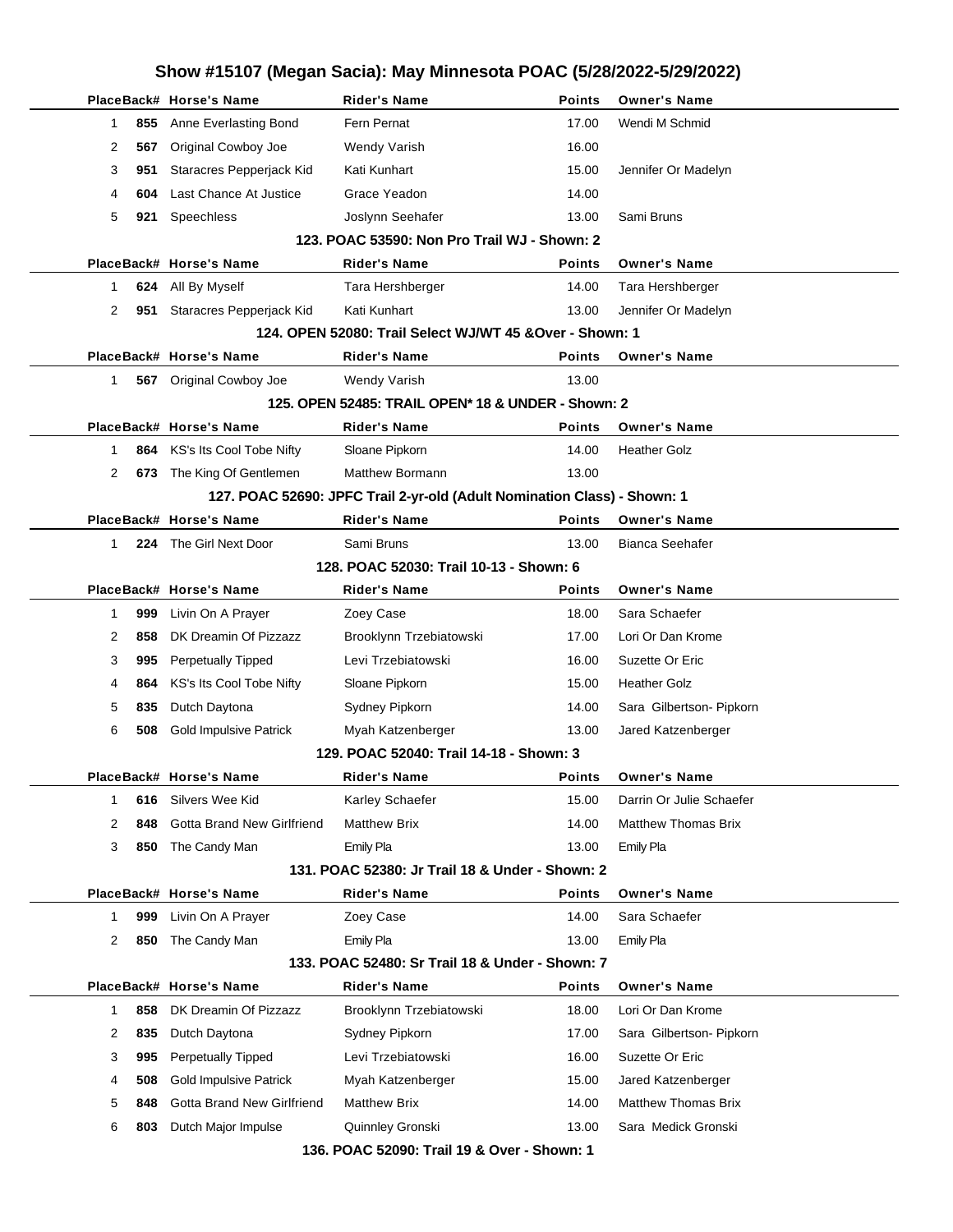|    |     |                                                      | Show #15107 (Megan Sacia): May Minnesota POAC (5/28/2022-5/29/2022)                      |                |                                      |
|----|-----|------------------------------------------------------|------------------------------------------------------------------------------------------|----------------|--------------------------------------|
|    |     | PlaceBack# Horse's Name                              | <b>Rider's Name</b>                                                                      | Points         | <b>Owner's Name</b>                  |
| 1  |     | 444 CRF Silver Mercedes                              | Kirstin Schaefer                                                                         | 13.00          | Julie Schaefer<br>3BG, Inc.          |
|    |     |                                                      | 137, POAC 32075: RANCH RIDING 9 & UNDER - Shown: 1                                       |                |                                      |
|    |     | PlaceBack# Horse's Name                              | Rider's Name                                                                             | Points         | <b>Owner's Name</b>                  |
| 1  | 803 | Dutch Major Impulse                                  | Quinnley Gronski                                                                         | 13.00          | Sara Medick Gronski                  |
|    |     |                                                      | 138. POAC 32085: RANCH RIDING 10-13 - Shown: 6                                           |                |                                      |
|    |     | PlaceBack# Horse's Name                              | Rider's Name                                                                             | Points         | <b>Owner's Name</b>                  |
| 1  | 995 | <b>Perpetually Tipped</b>                            | Levi Trzebiatowski                                                                       | 18.00          | Suzette Or Eric                      |
| 2  | 864 | KS's Its Cool Tobe Nifty                             | Sloane Pipkorn                                                                           | 17.00          | <b>Heather Golz</b>                  |
| 3  | 508 | <b>Gold Impulsive Patrick</b>                        | Myah Katzenberger                                                                        | 16.00          | Jared Katzenberger                   |
| 4  | 858 | DK Dreamin Of Pizzazz                                | Brooklynn Trzebiatowski                                                                  | 15.00          | Lori Or Dan Krome                    |
| 5  | 835 | Dutch Daytona                                        | Sydney Pipkorn                                                                           | 14.00          | Sara Gilbertson- Pipkorn             |
| 6  | 999 | Livin On A Prayer                                    | Zoey Case                                                                                | 13.00          | Sara Schaefer                        |
|    |     |                                                      | 141. OPEN 72015: CLOVERLEAF BARRELS OPEN* 18 & UNDER - Shown: 5                          |                |                                      |
|    |     | PlaceBack# Horse's Name                              | <b>Rider's Name</b>                                                                      | <b>Points</b>  | <b>Owner's Name</b>                  |
| 1  | 671 | 2D's Coosa Rojo                                      | Matthew Bormann                                                                          | 17.00          | Darcy Bormann                        |
| 2  | 835 | Dutch Daytona                                        | Sydney Pipkorn                                                                           | 16.00          | Sara Gilbertson- Pipkorn             |
| 3  | 864 | KS's Its Cool Tobe Nifty                             | Sloane Pipkorn                                                                           | 15.00          | <b>Heather Golz</b>                  |
| 4  | 534 | <b>Bugged By Chocolate</b>                           | Calleigh Hayden                                                                          | 14.00          | Adam And Shianne Hayden              |
| 5  |     | 546 KS's Koi Like A Tiger                            | Aliana Hansen                                                                            | 13.00          | <b>Kelsey Stumpf</b>                 |
|    |     |                                                      | 142. OPEN 72025: CLOVERLEAF BARRELS OPEN* 19 @ OVER - Shown: 2                           |                |                                      |
|    |     | PlaceBack# Horse's Name                              | <b>Rider's Name</b>                                                                      | Points         | <b>Owner's Name</b>                  |
| 1  |     | 614 Staracres Pepperjack Kid                         | Jennifer Chadwick                                                                        | 14.00          | Jennifer Or Madelyn                  |
| 2  | 537 | <b>RU Tough Enough</b>                               | Kya Pulsipher                                                                            | 13.00          | Alissa Henning                       |
|    |     |                                                      | 143. POAC 72040: Cloverleaf Barrels 14-18 - Shown: 4                                     |                |                                      |
|    |     | PlaceBack# Horse's Name                              | <b>Rider's Name</b>                                                                      | Points         | <b>Owner's Name</b>                  |
| 1  | 671 | 2D's Coosa Rojo                                      | <b>Matthew Bormann</b>                                                                   | 16.00          | Darcy Bormann                        |
| 2  |     | 512 J N Myte Pretty Girl                             | Jase Katzenberger                                                                        | 15.00          | Myah Katzenberger                    |
| 3  |     | 682 Mesmerized                                       | Isabel Osborne                                                                           | 14.00          | Alissa Henning                       |
| 4  |     | 534 Bugged By Chocolate                              | Calleigh Hayden                                                                          | 13.00          | Adam And Shianne Hayden              |
|    |     |                                                      | 144. POAC 72030: Cloverleaf Barrels 10-13 - Shown: 2                                     |                |                                      |
|    |     | PlaceBack# Horse's Name                              | <b>Rider's Name</b>                                                                      | Points         | <b>Owner's Name</b>                  |
| 1  | 995 | <b>Perpetually Tipped</b>                            | Levi Trzebiatowski                                                                       | 14.00          | Suzette Or Eric                      |
| 2  | 508 | <b>Gold Impulsive Patrick</b>                        | Myah Katzenberger                                                                        | 13.00          | Jared Katzenberger                   |
|    |     |                                                      | 145. POAC 72020: Cloverleaf Barrels 9 & Under - Shown: 1                                 |                |                                      |
|    |     | PlaceBack# Horse's Name                              | Rider's Name                                                                             | Points         | <b>Owner's Name</b>                  |
| 1. |     | 803 Dutch Major Impulse                              | Quinnley Gronski                                                                         | 13.00          | Sara Medick Gronski                  |
|    |     |                                                      | 146. POAC 72010: Cloverleaf Barrels Leadline 6 & Under - Shown: 2<br><b>Rider's Name</b> |                | <b>Owner's Name</b>                  |
|    |     | PlaceBack# Horse's Name<br><b>RBR Hollywood Buns</b> |                                                                                          | Points         |                                      |
| 1  | 930 | 517 A Foolish Impulse                                | Sybil Pipkorn<br>Hazel Johnson                                                           | 14.00<br>13.00 | Sara Gilbertson-Pipkorn              |
| 2  |     |                                                      |                                                                                          |                | Alissa Henning                       |
|    |     | PlaceBack# Horse's Name                              | 147. OPEN 73525: FLAGS OPEN* 18 & UNDER - Shown: 3                                       | <b>Points</b>  |                                      |
| 1  | 671 | 2D's Coosa Rojo                                      | Rider's Name<br><b>Matthew Bormann</b>                                                   | 15.00          | <b>Owner's Name</b><br>Darcy Bormann |
| 2  | 835 | Dutch Daytona                                        | Sydney Pipkorn                                                                           | 14.00          | Sara Gilbertson- Pipkorn             |
|    |     |                                                      |                                                                                          |                | <b>Heather Golz</b>                  |
| 3  |     | 864 KS's Its Cool Tobe Nifty                         | Sloane Pipkorn                                                                           | 13.00          |                                      |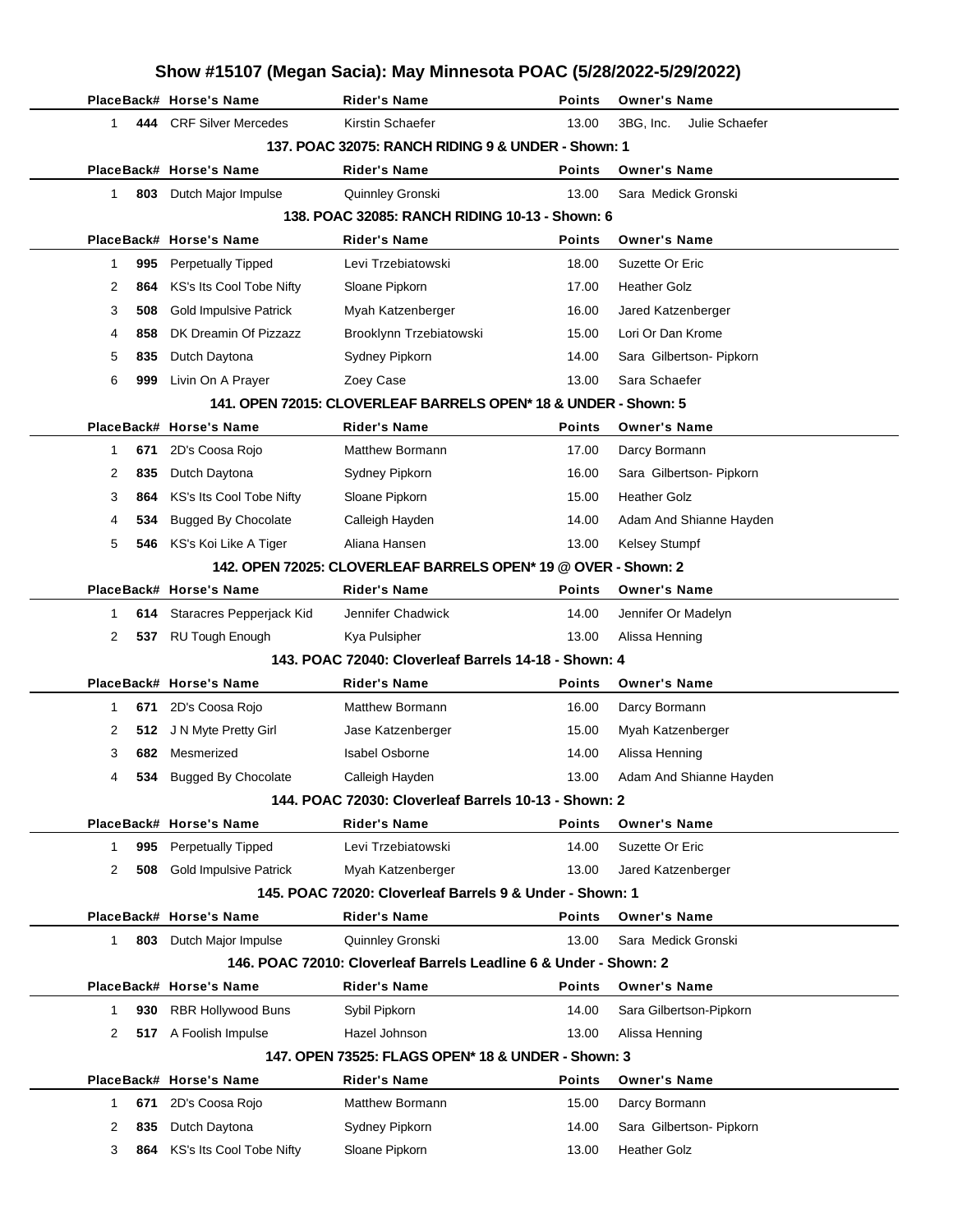### **148. OPEN 73535: FLAGS OPEN\* 19 & OVER - Shown: 1**

|              |     | PlaceBack# Horse's Name       | <b>Rider's Name</b>                                           | <b>Points</b> | <b>Owner's Name</b>      |
|--------------|-----|-------------------------------|---------------------------------------------------------------|---------------|--------------------------|
|              |     |                               |                                                               |               |                          |
| $\mathbf{1}$ |     | 614 Staracres Pepperjack Kid  | Jennifer Chadwick                                             | 13.00         | Jennifer Or Madelyn      |
|              |     |                               | 149. POAC 73540: Flags 14-18 - Shown: 3                       |               |                          |
|              |     | PlaceBack# Horse's Name       | <b>Rider's Name</b>                                           | <b>Points</b> | <b>Owner's Name</b>      |
| 1            | 671 | 2D's Coosa Rojo               | <b>Matthew Bormann</b>                                        | 15.00         | Darcy Bormann            |
| 2            | 682 | Mesmerized                    | <b>Isabel Osborne</b>                                         | 14.00         | Alissa Henning           |
| DQ           |     | 512 J N Myte Pretty Girl      | Jase Katzenberger                                             | 13.00         | Myah Katzenberger        |
|              |     |                               | 150. POAC 73530: Flags 10-13 - Shown: 2                       |               |                          |
|              |     | PlaceBack# Horse's Name       | <b>Rider's Name</b>                                           | <b>Points</b> | <b>Owner's Name</b>      |
| 1            | 508 | <b>Gold Impulsive Patrick</b> | Myah Katzenberger                                             | 14.00         | Jared Katzenberger       |
| 2            | 995 | Perpetually Tipped            | Levi Trzebiatowski                                            | 13.00         | Suzette Or Eric          |
|              |     |                               | 151. POAC 73520: Flags 9 & Under - Shown: 1                   |               |                          |
|              |     | PlaceBack# Horse's Name       | <b>Rider's Name</b>                                           | <b>Points</b> | <b>Owner's Name</b>      |
| 1            |     | 803 Dutch Major Impulse       | Quinnley Gronski                                              | 13.00         | Sara Medick Gronski      |
|              |     |                               | 152. OPEN 72625: FIGURE 8 BARRELS OPEN* 18 & UNDER - Shown: 3 |               |                          |
|              |     | PlaceBack# Horse's Name       | <b>Rider's Name</b>                                           | <b>Points</b> | <b>Owner's Name</b>      |
| 1            | 835 | Dutch Daytona                 | Sydney Pipkorn                                                | 15.00         | Sara Gilbertson- Pipkorn |
| 2            | 864 | KS's Its Cool Tobe Nifty      | Sloane Pipkorn                                                | 14.00         | <b>Heather Golz</b>      |
| 3            | 671 | 2D's Coosa Rojo               | <b>Matthew Bormann</b>                                        | 13.00         | Darcy Bormann            |
|              |     |                               | 154. POAC 72640: Figure 8 Barrels 14-18 - Shown: 3            |               |                          |
|              |     | PlaceBack# Horse's Name       | <b>Rider's Name</b>                                           | <b>Points</b> | <b>Owner's Name</b>      |
| 1            | 671 | 2D's Coosa Rojo               | <b>Matthew Bormann</b>                                        | 15.00         | Darcy Bormann            |
| 2            | 512 | J N Myte Pretty Girl          | Jase Katzenberger                                             | 14.00         | Myah Katzenberger        |
| 3            | 682 | Mesmerized                    | <b>Isabel Osborne</b>                                         | 13.00         | Alissa Henning           |
|              |     |                               | 155. POAC 72630: Figure 8 Barrels 10-13 - Shown: 2            |               |                          |
|              |     | PlaceBack# Horse's Name       | <b>Rider's Name</b>                                           | <b>Points</b> | <b>Owner's Name</b>      |
| 1            | 508 | <b>Gold Impulsive Patrick</b> | Myah Katzenberger                                             | 14.00         | Jared Katzenberger       |
| 2            | 995 | <b>Perpetually Tipped</b>     | Levi Trzebiatowski                                            | 13.00         | Suzette Or Eric          |
|              |     |                               | 156. POAC 72620: Figure 8 Barrels 9 & Under - Shown: 1        |               |                          |
|              |     | PlaceBack# Horse's Name       | <b>Rider's Name</b>                                           | <b>Points</b> | <b>Owner's Name</b>      |
| $\mathbf 1$  | 803 | Dutch Major Impulse           | Quinnley Gronski                                              | 13.00         | Sara Medick Gronski      |
|              |     |                               | 157. OPEN 75025: SCURRY OPEN* 18 & UNDER - Shown: 2           |               |                          |
|              |     | PlaceBack# Horse's Name       | <b>Rider's Name</b>                                           | Points        | <b>Owner's Name</b>      |
| 1            | 671 | 2D's Coosa Rojo               | <b>Matthew Bormann</b>                                        | 14.00         | Darcy Bormann            |
| 2            | 835 | Dutch Daytona                 | Sydney Pipkorn                                                | 13.00         | Sara Gilbertson- Pipkorn |
|              |     |                               | 159. POAC 75040: Scurry 14-18 - Shown: 2                      |               |                          |
|              |     | PlaceBack# Horse's Name       | <b>Rider's Name</b>                                           | Points        | <b>Owner's Name</b>      |
| 1            | 671 | 2D's Coosa Rojo               | Matthew Bormann                                               | 14.00         | Darcy Bormann            |
| 2            | 512 | J N Myte Pretty Girl          | Jase Katzenberger                                             | 13.00         | Myah Katzenberger        |
|              |     |                               | 160. POAC 75030: Scurry 10-13 - Shown: 2                      |               |                          |
|              |     | PlaceBack# Horse's Name       | <b>Rider's Name</b>                                           | <b>Points</b> | <b>Owner's Name</b>      |
| 1            | 508 | <b>Gold Impulsive Patrick</b> | Myah Katzenberger                                             | 14.00         | Jared Katzenberger       |
| 2            | 995 | <b>Perpetually Tipped</b>     | Levi Trzebiatowski                                            | 13.00         | Suzette Or Eric          |
|              |     |                               | 161. POAC 75020: Scurry 9 & Under - Shown: 1                  |               |                          |
|              |     | PlaceBack# Horse's Name       | <b>Rider's Name</b>                                           | <b>Points</b> | <b>Owner's Name</b>      |
|              |     |                               |                                                               |               |                          |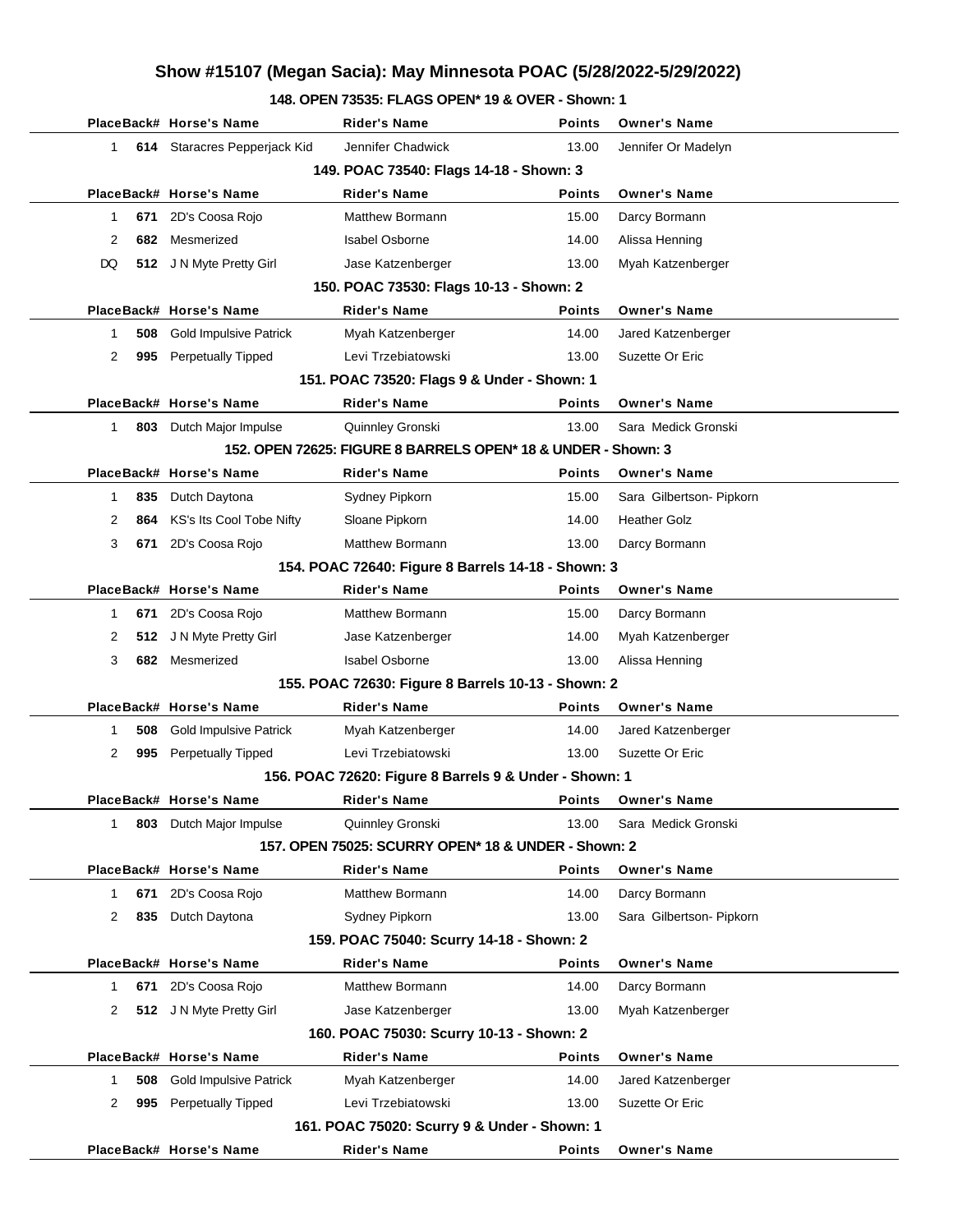|              |     |                               | Show #15107 (Megan Sacia): May Minnesota POAC (5/28/2022-5/29/2022) |               |                          |
|--------------|-----|-------------------------------|---------------------------------------------------------------------|---------------|--------------------------|
| 1            |     | 803 Dutch Major Impulse       | Quinnley Gronski                                                    | 13.00         | Sara Medick Gronski      |
|              |     |                               | 162. OPEN 76025: TEXAS ROLLBACK OPEN* 18 & UNDER - Shown: 5         |               |                          |
|              |     | PlaceBack# Horse's Name       | <b>Rider's Name</b>                                                 | <b>Points</b> | <b>Owner's Name</b>      |
| $\mathbf{1}$ | 671 | 2D's Coosa Rojo               | <b>Matthew Bormann</b>                                              | 17.00         | Darcy Bormann            |
| 2            | 864 | KS's Its Cool Tobe Nifty      | Sloane Pipkorn                                                      | 16.00         | <b>Heather Golz</b>      |
| 3            | 835 | Dutch Daytona                 | Sydney Pipkorn                                                      | 15.00         | Sara Gilbertson- Pipkorn |
| 4            | 546 | KS's Koi Like A Tiger         | Aliana Hansen                                                       | 14.00         | Kelsey Stumpf            |
| 5            | 534 | <b>Bugged By Chocolate</b>    | Calleigh Hayden                                                     | 13.00         | Adam And Shianne Hayden  |
|              |     |                               | 163. OPEN 76035: TEXAS ROLLBACK OPEN* 19 & OVER - Shown: 1          |               |                          |
|              |     | PlaceBack# Horse's Name       | Rider's Name                                                        | <b>Points</b> | <b>Owner's Name</b>      |
| $\mathbf{1}$ | 537 | RU Tough Enough               | Kya Pulsipher                                                       | 13.00         | Alissa Henning           |
|              |     |                               | 164, POAC 76010: Texas Rollback Leadline 6 & Under - Shown: 2       |               |                          |
|              |     | PlaceBack# Horse's Name       | <b>Rider's Name</b>                                                 | <b>Points</b> | <b>Owner's Name</b>      |
| 1            | 930 | RBR Hollywood Buns            | Sybil Pipkorn                                                       | 14.00         | Sara Gilbertson-Pipkorn  |
| 2            |     | 517 A Foolish Impulse         | Hazel Johnson                                                       | 13.00         | Alissa Henning           |
|              |     |                               | 165. POAC 76040: Texas Rollback 14-18 - Shown: 3                    |               |                          |
|              |     | PlaceBack# Horse's Name       | <b>Rider's Name</b>                                                 | <b>Points</b> | <b>Owner's Name</b>      |
| 1            | 671 | 2D's Coosa Rojo               | Matthew Bormann                                                     | 15.00         | Darcy Bormann            |
| 2            | 512 | J N Myte Pretty Girl          | Jase Katzenberger                                                   | 14.00         | Myah Katzenberger        |
| 3            | 534 | <b>Bugged By Chocolate</b>    | Calleigh Hayden                                                     | 13.00         | Adam And Shianne Hayden  |
|              |     |                               | 166. POAC 76030: Texas Rollback 10-13 - Shown: 2                    |               |                          |
|              |     | PlaceBack# Horse's Name       | Rider's Name                                                        | <b>Points</b> | <b>Owner's Name</b>      |
| 1            | 508 | <b>Gold Impulsive Patrick</b> | Myah Katzenberger                                                   | 14.00         | Jared Katzenberger       |
| 2            | 995 | Perpetually Tipped            | Levi Trzebiatowski                                                  | 13.00         | Suzette Or Eric          |
|              |     |                               | 167, POAC 76020: Texas Rollback 9 & Under - Shown: 1                |               |                          |
|              |     | PlaceBack# Horse's Name       | <b>Rider's Name</b>                                                 | <b>Points</b> | <b>Owner's Name</b>      |
| 1            | 803 | Dutch Major Impulse           | Quinnley Gronski                                                    | 13.00         | Sara Medick Gronski      |
|              |     |                               | 168, OPEN 71515: SINGLE POLE OPEN* 18 * UNDER - Shown: 5            |               |                          |
|              |     | PlaceBack# Horse's Name       | Rider's Name                                                        | <b>Points</b> | <b>Owner's Name</b>      |
| 1            | 671 | 2D's Coosa Rojo               | Matthew Bormann                                                     | 17.00         | Darcy Bormann            |
| 2            | 864 | KS's Its Cool Tobe Nifty      | Sloane Pipkorn                                                      | 16.00         | <b>Heather Golz</b>      |
| 3            | 835 | Dutch Daytona                 | Sydney Pipkorn                                                      | 15.00         | Sara Gilbertson- Pipkorn |
| 4            | 546 | KS's Koi Like A Tiger         | Aliana Hansen                                                       | 14.00         | Kelsey Stumpf            |
| 5            | 534 | <b>Bugged By Chocolate</b>    | Calleigh Hayden                                                     | 13.00         | Adam And Shianne Hayden  |
|              |     |                               | 169. OPEN 71525: SINGLE POLE OPEN* 19 & OVER - Shown: 1             |               |                          |
|              |     |                               |                                                                     |               |                          |
|              |     | PlaceBack# Horse's Name       | Rider's Name                                                        | <b>Points</b> | <b>Owner's Name</b>      |

|   |     | PlaceBack# Horse's Name       | <b>Rider's Name</b>                           | <b>Points</b> | <b>Owner's Name</b> |
|---|-----|-------------------------------|-----------------------------------------------|---------------|---------------------|
|   | 671 | 2D's Coosa Rojo               | Matthew Bormann                               | 14.00         | Darcy Bormann       |
| 2 |     | 512 J N Myte Pretty Girl      | Jase Katzenberger                             | 13.00         | Myah Katzenberger   |
|   |     |                               | 171. POAC 71530: Single Pole 10-13 - Shown: 2 |               |                     |
|   |     | PlaceBack# Horse's Name       | <b>Rider's Name</b>                           | <b>Points</b> | <b>Owner's Name</b> |
|   | 508 | <b>Gold Impulsive Patrick</b> | Myah Katzenberger                             | 14.00         | Jared Katzenberger  |
|   | 995 | <b>Perpetually Tipped</b>     | Levi Trzebiatowski                            | 13.00         | Suzette Or Eric     |
|   |     |                               |                                               |               |                     |

**172. POAC 71520: Single Pole 9 & Under - Shown: 1**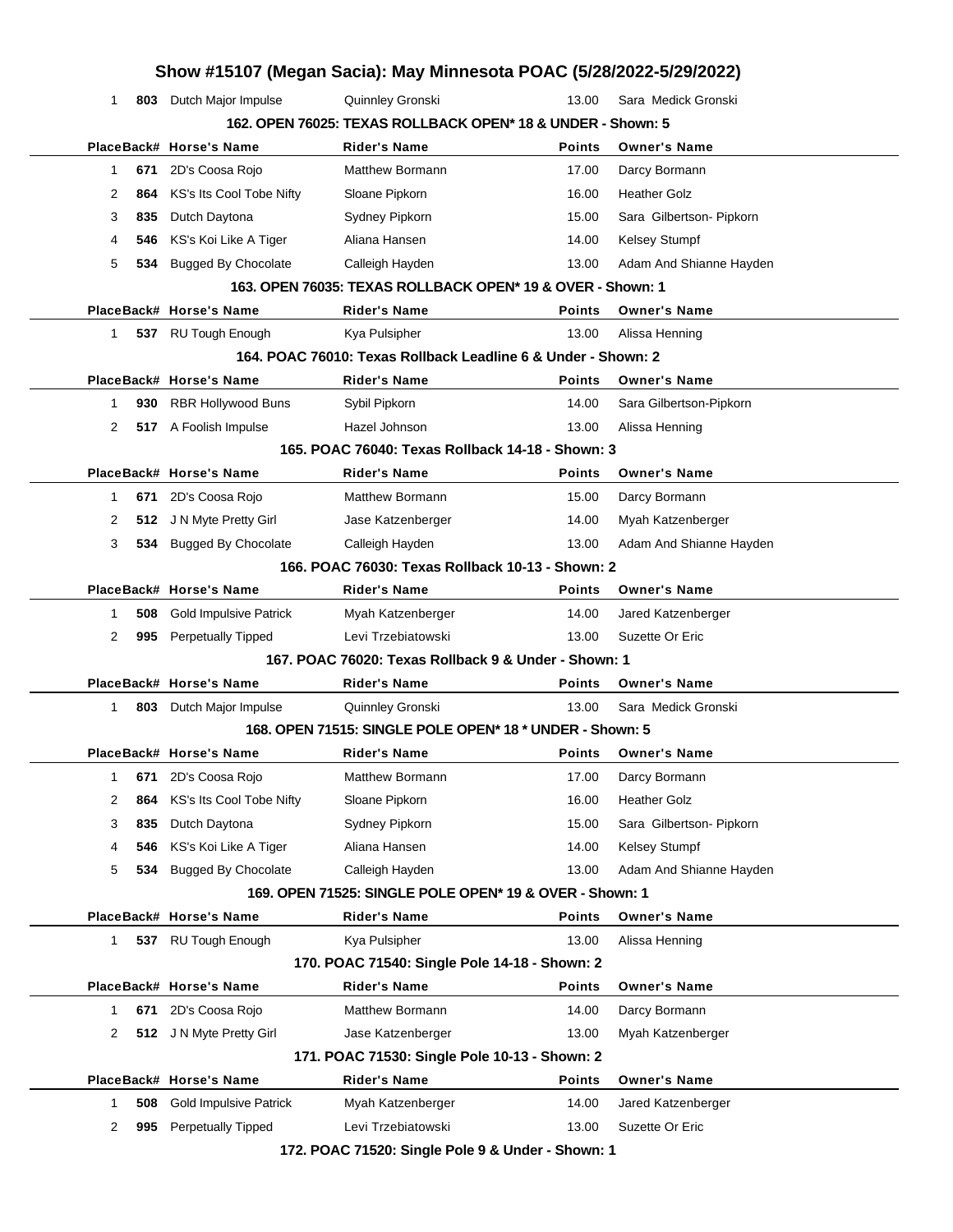|    |     |                               | Show #15107 (Megan Sacia): May Minnesota POAC (5/28/2022-5/29/2022) |               |                          |
|----|-----|-------------------------------|---------------------------------------------------------------------|---------------|--------------------------|
|    |     | PlaceBack# Horse's Name       | <b>Rider's Name</b>                                                 | <b>Points</b> | <b>Owner's Name</b>      |
| 1  |     | 803 Dutch Major Impulse       | Quinnley Gronski                                                    | 13.00         | Sara Medick Gronski      |
|    |     |                               | 173. POAC 71510: Single Pole Leadline 6 & Under - Shown: 2          |               |                          |
|    |     | PlaceBack# Horse's Name       | Rider's Name                                                        | Points        | <b>Owner's Name</b>      |
| 1  | 930 | RBR Hollywood Buns            | Sybil Pipkorn                                                       | 14.00         | Sara Gilbertson-Pipkorn  |
| 2  |     | 517 A Foolish Impulse         | Hazel Johnson                                                       | 13.00         | Alissa Henning           |
|    |     |                               | 174. OPEN 74525: GO GO OPEN* 18 & UNDER - Shown: 3                  |               |                          |
|    |     | PlaceBack# Horse's Name       | Rider's Name                                                        | Points        | <b>Owner's Name</b>      |
| 1  | 671 | 2D's Coosa Rojo               | Matthew Bormann                                                     | 15.00         | Darcy Bormann            |
| 2  | 835 | Dutch Daytona                 | Sydney Pipkorn                                                      | 14.00         | Sara Gilbertson- Pipkorn |
| 3  | 864 | KS's Its Cool Tobe Nifty      | Sloane Pipkorn                                                      | 13.00         | <b>Heather Golz</b>      |
|    |     |                               | 175, OPEN 74535: GO GO OPEN* 19 & OVER - Shown: 1                   |               |                          |
|    |     | PlaceBack# Horse's Name       | <b>Rider's Name</b>                                                 | Points        | <b>Owner's Name</b>      |
| 1  |     | 537 RU Tough Enough           | Kya Pulsipher                                                       | 13.00         | Alissa Henning           |
|    |     |                               | 176. POAC 74510: Go Go Leadline 6 & Under - Shown: 2                |               |                          |
|    |     | PlaceBack# Horse's Name       | Rider's Name                                                        | Points        | <b>Owner's Name</b>      |
| 1  | 930 | <b>RBR Hollywood Buns</b>     | Sybil Pipkorn                                                       | 14.00         | Sara Gilbertson-Pipkorn  |
| 2  |     | 517 A Foolish Impulse         | Hazel Johnson                                                       | 13.00         | Alissa Henning           |
|    |     |                               | 177. POAC 74540: Go Go 14-18 - Shown: 2                             |               |                          |
|    |     | PlaceBack# Horse's Name       | <b>Rider's Name</b>                                                 | Points        | <b>Owner's Name</b>      |
| 1  |     | 512 J N Myte Pretty Girl      | Jase Katzenberger                                                   | 14.00         | Myah Katzenberger        |
| 2  |     | 671 2D's Coosa Rojo           | <b>Matthew Bormann</b>                                              | 13.00         | Darcy Bormann            |
|    |     |                               | 178. POAC 74530: Go Go 10-13 - Shown: 2                             |               |                          |
|    |     | PlaceBack# Horse's Name       | Rider's Name                                                        | Points        | <b>Owner's Name</b>      |
| 1  | 508 | <b>Gold Impulsive Patrick</b> | Myah Katzenberger                                                   | 14.00         | Jared Katzenberger       |
| 2  | 995 | <b>Perpetually Tipped</b>     | Levi Trzebiatowski                                                  | 13.00         | Suzette Or Eric          |
|    |     |                               | 179. POAC 74520: Go Go 9 & Under - Shown: 1                         |               |                          |
|    |     | PlaceBack# Horse's Name       | <b>Rider's Name</b>                                                 | Points        | <b>Owner's Name</b>      |
| 1. |     | 803 Dutch Major Impulse       | Quinnley Gronski                                                    | 13.00         | Sara Medick Gronski      |
|    |     |                               | 180. OPEN 71025: POLE BENDING OPEN* 18 & UNDER - Shown: 3           |               |                          |
|    |     |                               |                                                                     |               |                          |
|    |     | PlaceBack# Horse's Name       | <b>Rider's Name</b>                                                 | Points        | <b>Owner's Name</b>      |
| 1  |     | 671 2D's Coosa Rojo           | Matthew Bormann                                                     | 15.00         | Darcy Bormann            |
| 2  | 835 | Dutch Daytona                 | Sydney Pipkorn                                                      | 14.00         | Sara Gilbertson- Pipkorn |
| 3  |     | 864 KS's Its Cool Tobe Nifty  | Sloane Pipkorn                                                      | 13.00         | <b>Heather Golz</b>      |
|    |     |                               | 182. POAC 71040: Pole Bending 14-18 - Shown: 2                      |               |                          |
|    |     | PlaceBack# Horse's Name       | <b>Rider's Name</b>                                                 | <b>Points</b> | <b>Owner's Name</b>      |
| 1  |     | 671 2D's Coosa Rojo           | Matthew Bormann                                                     | 14.00         | Darcy Bormann            |
| 2  |     | 512 J N Myte Pretty Girl      | Jase Katzenberger                                                   | 13.00         | Myah Katzenberger        |
|    |     |                               | 183. POAC 71030: Pole Bending 10-13 - Shown: 2                      |               |                          |
|    |     | PlaceBack# Horse's Name       | <b>Rider's Name</b>                                                 | <b>Points</b> | <b>Owner's Name</b>      |
| 1  | 508 | <b>Gold Impulsive Patrick</b> | Myah Katzenberger                                                   | 14.00         | Jared Katzenberger       |
| 2  | 995 | <b>Perpetually Tipped</b>     | Levi Trzebiatowski                                                  | 13.00         | Suzette Or Eric          |
|    |     |                               | 184. POAC 71020: Pole Bending 9 & Under - Shown: 1                  |               |                          |
|    |     | PlaceBack# Horse's Name       | <b>Rider's Name</b>                                                 | <b>Points</b> | <b>Owner's Name</b>      |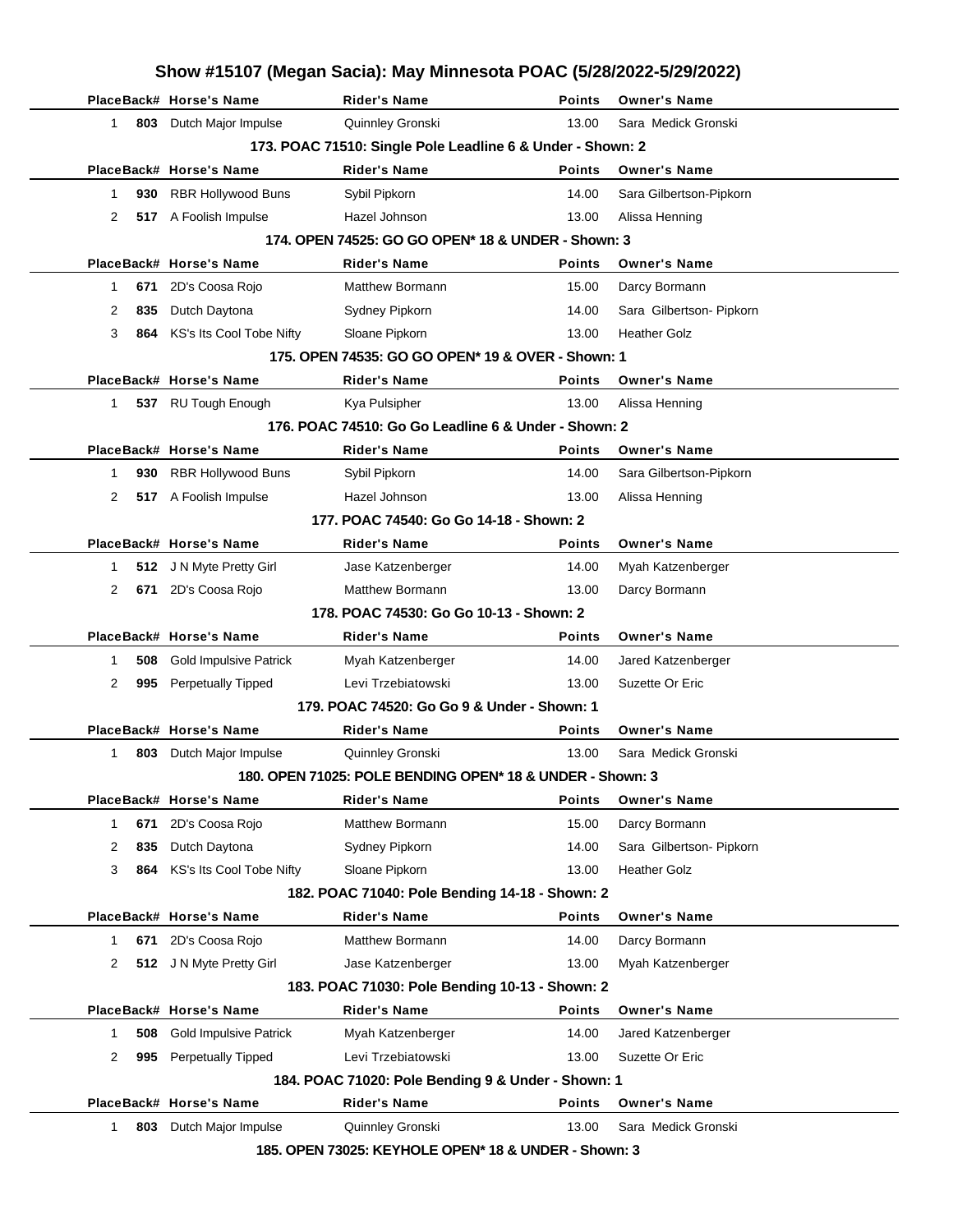|                                           |     | PlaceBack# Horse's Name       | <b>Rider's Name</b>                           | <b>Points</b> | <b>Owner's Name</b>      |  |  |  |  |
|-------------------------------------------|-----|-------------------------------|-----------------------------------------------|---------------|--------------------------|--|--|--|--|
|                                           | 835 | Dutch Daytona                 | Sydney Pipkorn                                | 15.00         | Sara Gilbertson- Pipkorn |  |  |  |  |
| 2                                         | 864 | KS's Its Cool Tobe Nifty      | Sloane Pipkorn                                | 14.00         | <b>Heather Golz</b>      |  |  |  |  |
| 3                                         | 671 | 2D's Coosa Rojo               | <b>Matthew Bormann</b>                        | 13.00         | Darcy Bormann            |  |  |  |  |
| 187. POAC 73040: Keyhole 14-18 - Shown: 2 |     |                               |                                               |               |                          |  |  |  |  |
|                                           |     | PlaceBack# Horse's Name       | <b>Rider's Name</b>                           | <b>Points</b> | <b>Owner's Name</b>      |  |  |  |  |
|                                           |     | 512 J N Myte Pretty Girl      | Jase Katzenberger                             | 14.00         | Myah Katzenberger        |  |  |  |  |
| 2                                         | 671 | 2D's Coosa Rojo               | Matthew Bormann                               | 13.00         | Darcy Bormann            |  |  |  |  |
|                                           |     |                               | 188. POAC 73030: Keyhole 10-13 - Shown: 2     |               |                          |  |  |  |  |
|                                           |     | PlaceBack# Horse's Name       | <b>Rider's Name</b>                           | <b>Points</b> | <b>Owner's Name</b>      |  |  |  |  |
|                                           | 995 | <b>Perpetually Tipped</b>     | Levi Trzebiatowski                            | 14.00         | Suzette Or Eric          |  |  |  |  |
| DQ                                        | 508 | <b>Gold Impulsive Patrick</b> | Myah Katzenberger                             | 0.00          | Jared Katzenberger       |  |  |  |  |
|                                           |     |                               | 189. POAC 73020: Keyhole 9 & Under - Shown: 1 |               |                          |  |  |  |  |
|                                           |     | PlaceBack# Horse's Name       | <b>Rider's Name</b>                           | <b>Points</b> | <b>Owner's Name</b>      |  |  |  |  |
|                                           | 803 | Dutch Major Impulse           | Quinnley Gronski                              | 13.00         | Sara Medick Gronski      |  |  |  |  |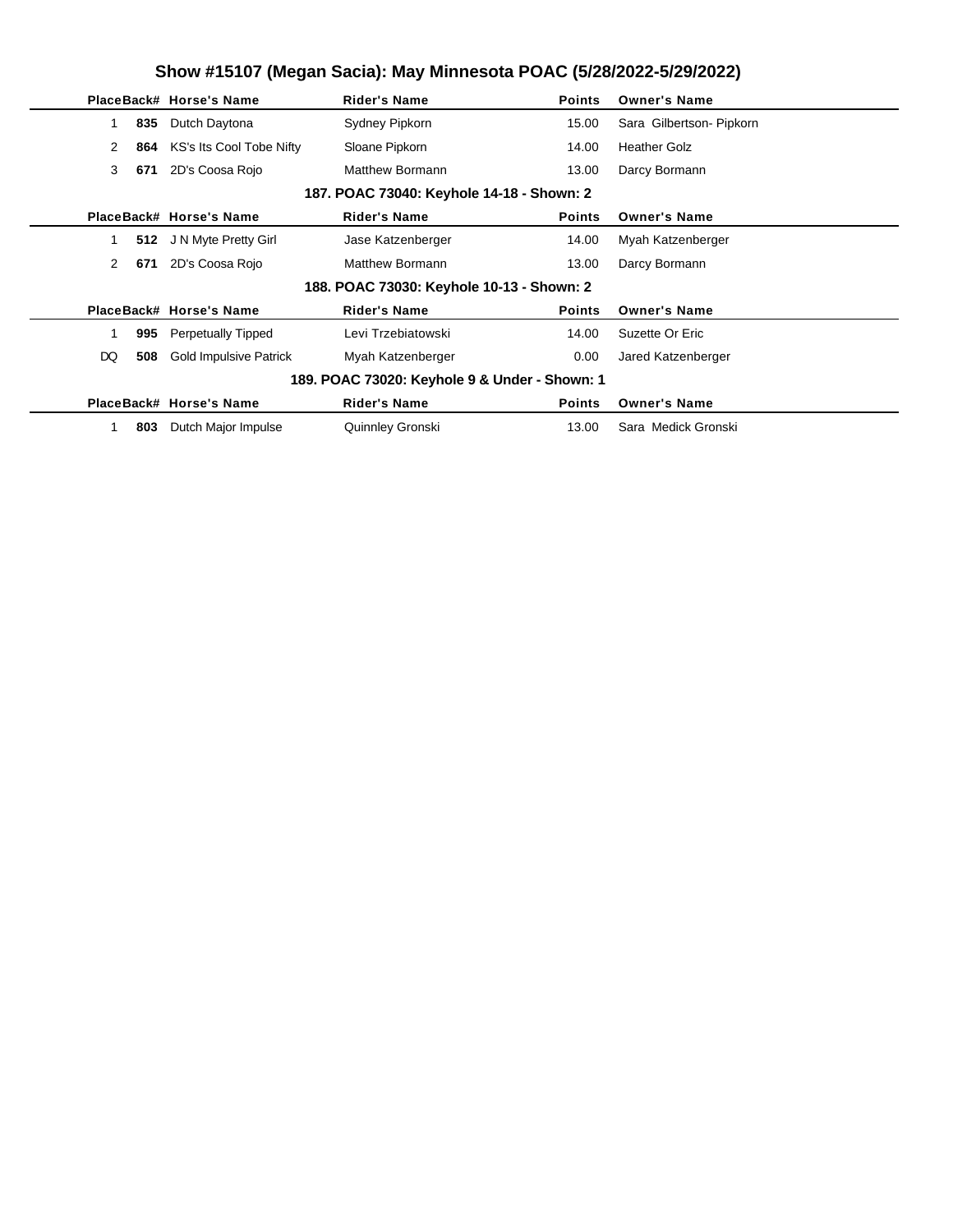#### **1. POAC 24080: Open Costume 18 & Under - Shown: 3**

|              | PlaceBack# Horse's Name          | Rider's Name                                                     | <b>Points</b> | <b>Owner's Name</b>        |
|--------------|----------------------------------|------------------------------------------------------------------|---------------|----------------------------|
| 1            | DK Dreamin Of Pizzazz<br>858     | Brooklynn Trzebiatowski                                          | 15.00         | Lori Or Dan Krome          |
| 2            | 995 Perpetually Tipped           | Levi Trzebiatowski                                               | 14.00         | Suzette Or Eric            |
| 3            | 803 Dutch Major Impulse          | Quinnley Gronski                                                 | 13.00         | Sara Medick Gronski        |
|              |                                  | 2. POAC 10100: Weanling Colts - Shown: 1                         |               |                            |
|              | PlaceBack# Horse's Name          | <b>Rider's Name</b>                                              | <b>Points</b> | <b>Owner's Name</b>        |
| DQ.          | 514 Frost On My Zipper           | Jackie Guthrie                                                   | 0.00          |                            |
|              |                                  | 4. POAC 10400: 2 Year Old Colts - Shown: 1                       |               |                            |
|              | PlaceBack# Horse's Name          | Rider's Name                                                     | <b>Points</b> | <b>Owner's Name</b>        |
| $\mathbf{1}$ | 881 Top Gun                      | Sara Medick Gronski                                              | 13.00         | Amber Dreyer-Hansen        |
|              |                                  | 5. POAC 11700: Jr Champion Stallion - Shown: 2                   |               |                            |
|              | PlaceBack# Horse's Name          | <b>Rider's Name</b>                                              | <b>Points</b> | <b>Owner's Name</b>        |
| 1            | Top Gun<br>881                   | Sara Medick Gronski                                              | 14.00         | Amber Dreyer-Hansen        |
| DQ           | 514 Frost On My Zipper           | Jackie Guthrie                                                   | 0.00          |                            |
|              |                                  | 11. POAC 11900: Grand Champion Stallion - Shown: 1               |               |                            |
|              | PlaceBack# Horse's Name          | <b>Rider's Name</b>                                              | <b>Points</b> | <b>Owner's Name</b>        |
| $\mathbf{1}$ | 881 Top Gun                      | Sara Medick Gronski                                              | 13.00         | Amber Dreyer-Hansen        |
|              |                                  | 13. POAC 14400: 2 Year Old Geldings - Shown: 1                   |               |                            |
|              | PlaceBack# Horse's Name          | <b>Rider's Name</b>                                              | <b>Points</b> | <b>Owner's Name</b>        |
| $\mathbf{1}$ | 547   Hope You Dance             | Alissa Henning                                                   | 13.00         | Lori Or Dan Krome          |
|              |                                  | 14. POAC 15700: Jr Champion Gelding - Shown: 1                   |               |                            |
|              | PlaceBack# Horse's Name          | <b>Rider's Name</b>                                              | <b>Points</b> | <b>Owner's Name</b>        |
| $1 \quad$    | 547 Hope You Dance               | Alissa Henning                                                   | 13.00         | Lori Or Dan Krome          |
|              |                                  | 17. POAC 15300: 4 & Over Geldings Medium Over 51-54in - Shown: 3 |               |                            |
|              | PlaceBack# Horse's Name          | <b>Rider's Name</b>                                              | <b>Points</b> | <b>Owner's Name</b>        |
| 1            | Dutch Major Impulse<br>803       | Quinnley Gronski                                                 | 15.00         | Sara Medick Gronski        |
| 2            | Livin On A Prayer<br>999         | Zoey Case                                                        | 14.00         | Sara Schaefer              |
| 3            | 508 Gold Impulsive Patrick       | Myah Katzenberger                                                | 13.00         | Jared Katzenberger         |
|              |                                  | 18. POAC 15400: 4 & Over Geldings Large Over 54-56in - Shown: 3  |               |                            |
|              | PlaceBack# Horse's Name          | <b>Rider's Name</b>                                              |               | <b>Points</b> Owner's Name |
| 1            | DK Dreamin Of Pizzazz<br>858     | Brooklynn Trzebiatowski                                          | 15.00         | Lori Or Dan Krome          |
| 2            | Staracres Pepperjack Kid<br>951  | Kati Kunhart                                                     | 14.00         | Jennifer Or Madelyn        |
| 3            | <b>Perpetually Tipped</b><br>995 | Levi Trzebiatowski                                               | 13.00         | Suzette Or Eric            |
|              |                                  | 19. POAC 15800: Sr Champion Gelding - Shown: 6                   |               |                            |
|              | PlaceBack# Horse's Name          | <b>Rider's Name</b>                                              | <b>Points</b> | <b>Owner's Name</b>        |
| $\mathbf 1$  | DK Dreamin Of Pizzazz<br>858     | Brooklynn Trzebiatowski                                          | 18.00         | Lori Or Dan Krome          |
| 2            | 803<br>Dutch Major Impulse       | Quinnley Gronski                                                 | 17.00         | Sara Medick Gronski        |
|              |                                  | 20. POAC 15900: Grand Champion Gelding - Shown: 4                |               |                            |
|              | PlaceBack# Horse's Name          | <b>Rider's Name</b>                                              | <b>Points</b> | <b>Owner's Name</b>        |
| 1            | DK Dreamin Of Pizzazz<br>858     | Brooklynn Trzebiatowski                                          | 16.00         | Lori Or Dan Krome          |
| 2            | I Hope You Dance<br>547          | Alissa Henning                                                   | 15.00         | Lori Or Dan Krome          |
|              |                                  | 22. POAC 12200: Yearling Fillies - Shown: 7                      |               |                            |
|              | PlaceBack# Horse's Name          | <b>Rider's Name</b>                                              | <b>Points</b> | <b>Owner's Name</b>        |
| 1            | <b>Puttin Pretty</b><br>544      | Bianca Seehafer                                                  | 18.00         |                            |
| 2            | Sheeza Sham<br>601               | Sami Bruns                                                       | 17.00         |                            |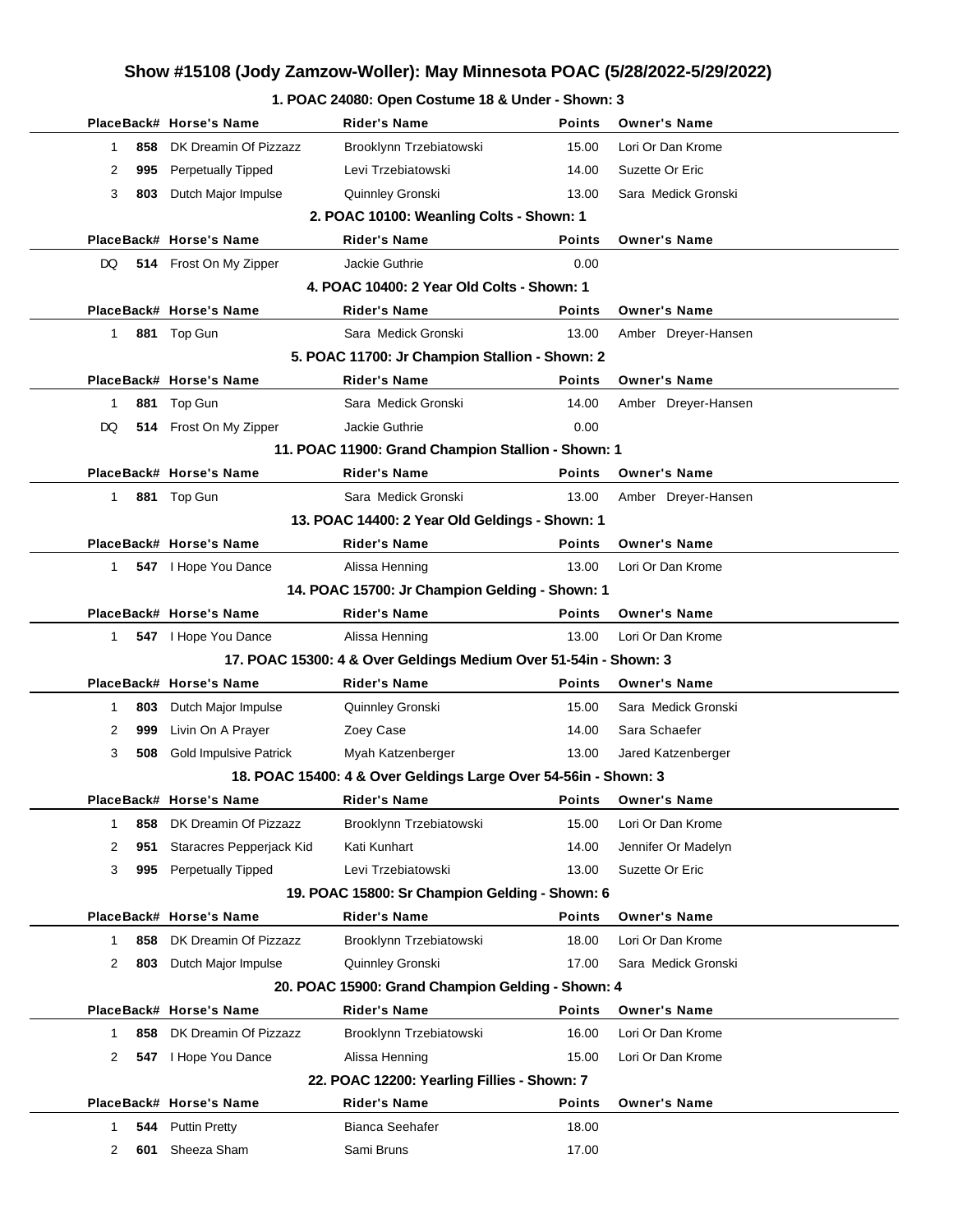| 3            |     |                               |                                                               | Show #15108 (Jody Zamzow-Woller): May Minnesota POAC (5/28/2022-5/29/2022) |                          |
|--------------|-----|-------------------------------|---------------------------------------------------------------|----------------------------------------------------------------------------|--------------------------|
|              | 888 | Who Invited Her               | Brooklynn Trzebiatowski                                       | 16.00                                                                      |                          |
| 4            | 559 | <b>PPA Soul Sister Bond</b>   | Lori Schmid                                                   | 15.00                                                                      |                          |
| 5            | 561 | Straighten Your Cape          | <b>Wendy Varish</b>                                           | 14.00                                                                      |                          |
| 6            | 564 | Super Irreplaceable           | Wendi M Schmid                                                | 13.00                                                                      |                          |
| 7            | 880 | <b>Ry Diamond Delight</b>     | Kati Kunhart                                                  | 0.00                                                                       |                          |
|              |     |                               | 23. POAC 12400: 2 Year Old Fillies - Shown: 2                 |                                                                            |                          |
|              |     | PlaceBack# Horse's Name       | <b>Rider's Name</b>                                           | Points                                                                     | <b>Owner's Name</b>      |
| 1            |     | <b>602</b> The Girl Next Door | <b>Bianca Seehafer</b>                                        | 14.00                                                                      | <b>Bianca Seehafer</b>   |
| 2            |     | 511 TO Chocolate By Design    | Myah Katzenberger                                             | 13.00                                                                      | Judy Katzenberger        |
|              |     |                               | 24. POAC 13700: Jr Champion Mares - Shown: 4                  |                                                                            |                          |
|              |     | PlaceBack# Horse's Name       | <b>Rider's Name</b>                                           | <b>Points</b>                                                              | <b>Owner's Name</b>      |
| 1            | 544 | <b>Puttin Pretty</b>          | Bianca Seehafer                                               | 16.00                                                                      |                          |
| 2            | 601 | Sheeza Sham                   | Sami Bruns                                                    | 15.00                                                                      |                          |
|              |     |                               | 25. POAC 12600: 3 Year Old Mares - Shown: 2                   |                                                                            |                          |
|              |     | PlaceBack# Horse's Name       | <b>Rider's Name</b>                                           | <b>Points</b>                                                              | <b>Owner's Name</b>      |
| 1            |     | 855 Anne Everlasting Bond     | Fern Pernat                                                   | 14.00                                                                      | Wendi M Schmid           |
| 2            |     | 921 Speechless                | Joslynn Seehafer                                              | 13.00                                                                      | Sami Bruns               |
|              |     |                               | 26. POAC 13200: 4 & Over Mares Small 46-51 in - Shown: 1      |                                                                            |                          |
|              |     | PlaceBack# Horse's Name       | <b>Rider's Name</b>                                           | <b>Points</b>                                                              | <b>Owner's Name</b>      |
| 1            |     | 615 Z Chocolate On The Rox    | Lori Gregoire                                                 | 13.00                                                                      | Lori Gregoire            |
|              |     |                               | 27. POAC 13300: 4 & Over Mares Medium Over 51-54in - Shown: 2 |                                                                            |                          |
|              |     | PlaceBack# Horse's Name       | <b>Rider's Name</b>                                           | Points                                                                     | <b>Owner's Name</b>      |
| 1            |     | 624 All By Myself             | Tara Hershberger                                              | 14.00                                                                      | Tara Hershberger         |
| 2            | 537 | <b>RU Tough Enough</b>        | Kya Pulsipher                                                 | 13.00                                                                      | Alissa Henning           |
|              |     |                               | 28. POAC 13400: 4 & Over Mares Large Over 54-56in - Shown: 2  |                                                                            |                          |
|              |     |                               |                                                               |                                                                            |                          |
|              |     | PlaceBack# Horse's Name       | <b>Rider's Name</b>                                           | Points                                                                     | <b>Owner's Name</b>      |
| 1            | 682 | Mesmerized                    | <b>Isabel Osborne</b>                                         | 14.00                                                                      | Alissa Henning           |
| 2            | 531 | J N Myte Pretty Girl          | Myah Katzenberger                                             | 13.00                                                                      | Myah Katzenberger        |
|              |     |                               | 30. POAC 13800: Sr Champion Mares - Shown: 7                  |                                                                            |                          |
|              |     | PlaceBack# Horse's Name       | <b>Rider's Name</b>                                           | Points                                                                     | <b>Owner's Name</b>      |
| 1            |     | 615 Z Chocolate On The Rox    | Lori Gregoire                                                 | 18.00                                                                      | Lori Gregoire            |
| 2            |     | 624 All By Myself             | Tara Hershberger                                              | 17.00                                                                      | Tara Hershberger         |
|              |     |                               | 31. POAC 13900: Grand Champ Mares - Shown: 6                  |                                                                            |                          |
|              |     | PlaceBack# Horse's Name       | <b>Rider's Name</b>                                           | Points                                                                     | <b>Owner's Name</b>      |
| $\mathbf{1}$ | 615 | Z Chocolate On The Rox        | Lori Gregoire                                                 | 18.00                                                                      | Lori Gregoire            |
| 2            | 544 | <b>Puttin Pretty</b>          | Bianca Seehafer                                               | 17.00                                                                      |                          |
|              |     |                               | 32. POAC 16400: Most Colorful POAC (all sexes) - Shown: 7     |                                                                            |                          |
|              |     | PlaceBack# Horse's Name       | <b>Rider's Name</b>                                           | Points                                                                     | <b>Owner's Name</b>      |
| $\mathbf{1}$ | 603 | Sheeza Sham                   | <b>Bianca Seehafer</b>                                        | 18.00                                                                      |                          |
| 2            | 999 | Livin On A Prayer             | Zoey Case                                                     | 17.00                                                                      | Sara Schaefer            |
| 3            | 682 | Mesmerized                    | <b>Isabel Osborne</b>                                         | 16.00                                                                      | Alissa Henning           |
| 4            | 835 | Dutch Daytona                 | Sydney Pipkorn                                                | 15.00                                                                      | Sara Gilbertson- Pipkorn |
| 5            | 559 | <b>PPA Soul Sister Bond</b>   | Lori Schmid                                                   | 14.00                                                                      |                          |
| 6            | 547 | I Hope You Dance              | Alissa Henning                                                | 13.00                                                                      | Lori Or Dan Krome        |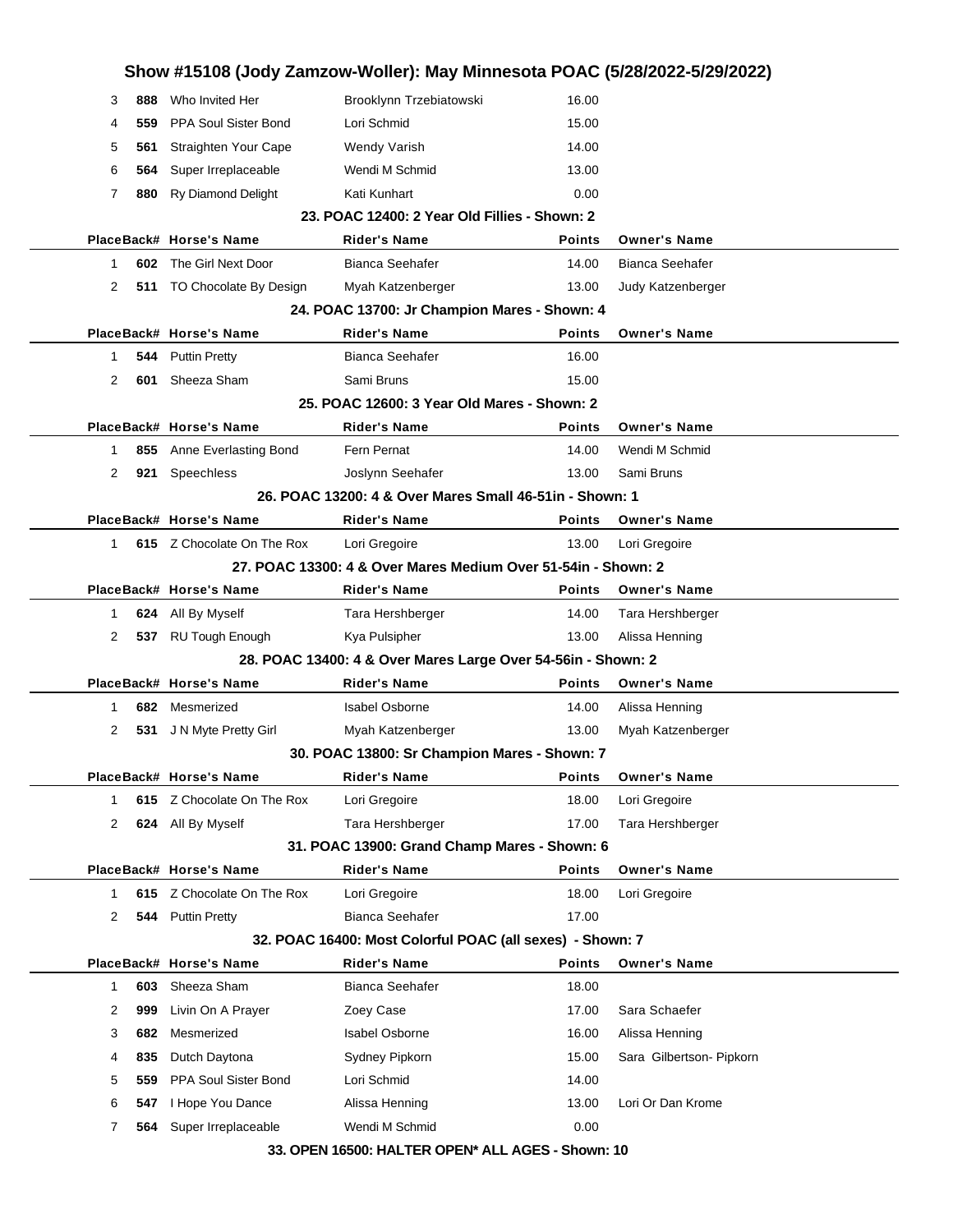| Show #15108 (Jody Zamzow-Woller): May Minnesota POAC (5/28/2022-5/29/2022) |     |                            |                                                                                  |               |                         |  |  |  |
|----------------------------------------------------------------------------|-----|----------------------------|----------------------------------------------------------------------------------|---------------|-------------------------|--|--|--|
|                                                                            |     | PlaceBack# Horse's Name    | <b>Rider's Name</b>                                                              | <b>Points</b> | <b>Owner's Name</b>     |  |  |  |
| 1                                                                          |     | 615 Z Chocolate On The Rox | Lori Gregoire                                                                    | 18.00         | Lori Gregoire           |  |  |  |
| 2                                                                          | 544 | <b>Puttin Pretty</b>       | <b>Bianca Seehafer</b>                                                           | 17.00         |                         |  |  |  |
| 3                                                                          | 601 | Sheeza Sham                | Sami Bruns                                                                       | 16.00         |                         |  |  |  |
| 4                                                                          | 567 | Original Cowboy Joe        | Wendy Varish                                                                     | 15.00         |                         |  |  |  |
| 5                                                                          | 855 | Anne Everlasting Bond      | Fern Pernat                                                                      | 14.00         | Wendi M Schmid          |  |  |  |
| 6                                                                          | 559 | PPA Soul Sister Bond       | Lori Schmid                                                                      | 13.00         |                         |  |  |  |
|                                                                            |     |                            | 34. POAC 23010: Open Costume Leadline 6 & Under - Shown: 2                       |               |                         |  |  |  |
|                                                                            |     | PlaceBack# Horse's Name    | <b>Rider's Name</b>                                                              | <b>Points</b> | <b>Owner's Name</b>     |  |  |  |
| 1                                                                          | 930 | <b>RBR Hollywood Buns</b>  | Sybil Pipkorn                                                                    | 14.00         | Sara Gilbertson-Pipkorn |  |  |  |
| 2                                                                          |     | 517 A Foolish Impulse      | Hazel Johnson                                                                    | 13.00         | Alissa Henning          |  |  |  |
|                                                                            |     |                            | 35. POAC 20100: Longeline Yearling - Shown: 5                                    |               |                         |  |  |  |
|                                                                            |     | PlaceBack# Horse's Name    | <b>Rider's Name</b>                                                              | <b>Points</b> | <b>Owner's Name</b>     |  |  |  |
| 1                                                                          | 564 | Super Irreplaceable        | Wendi M Schmid                                                                   | 17.00         |                         |  |  |  |
| 2                                                                          | 880 | Ry Diamond Delight         | Kati Kunhart                                                                     | 16.00         |                         |  |  |  |
| 3                                                                          | 560 | Straighten Your Cape       | Wendy Varish                                                                     | 15.00         |                         |  |  |  |
| 4                                                                          | 888 | Who Invited Her            | Brooklynn Trzebiatowski                                                          | 14.00         |                         |  |  |  |
| 5                                                                          | 559 | PPA Soul Sister Bond       | Lori Schmid                                                                      | 13.00         |                         |  |  |  |
|                                                                            |     |                            | 36. POAC 20200: Longeline Two Year Old - Shown: 2                                |               |                         |  |  |  |
|                                                                            |     | PlaceBack# Horse's Name    | <b>Rider's Name</b>                                                              | <b>Points</b> | <b>Owner's Name</b>     |  |  |  |
| 1                                                                          |     | 547 I Hope You Dance       | Alissa Henning                                                                   | 14.00         | Lori Or Dan Krome       |  |  |  |
| 2                                                                          | 881 | Top Gun                    | Sara Medick Gronski                                                              | 13.00         | Amber Dreyer-Hansen     |  |  |  |
|                                                                            |     |                            | 37. OPEN 20250: Longe Line OPEN* Yearlings & Two Year Olds - Shown: 4            |               |                         |  |  |  |
|                                                                            |     | PlaceBack# Horse's Name    | <b>Rider's Name</b>                                                              | <b>Points</b> | <b>Owner's Name</b>     |  |  |  |
| 1                                                                          | 564 | Super Irreplaceable        | Wendi M Schmid                                                                   | 16.00         |                         |  |  |  |
| 2                                                                          | 559 | PPA Soul Sister Bond       | Lori Schmid                                                                      | 15.00         |                         |  |  |  |
| 3                                                                          | 880 | <b>Ry Diamond Delight</b>  | Kati Kunhart                                                                     | 14.00         |                         |  |  |  |
| 4                                                                          | 560 | Straighten Your Cape       | Wendy Varish                                                                     | 13.00         |                         |  |  |  |
|                                                                            |     | PlaceBack# Horse's Name    | 38. POAC 83010: Showmanship Leadline 6 & Under - Shown: 3<br><b>Rider's Name</b> | <b>Points</b> | <b>Owner's Name</b>     |  |  |  |
| 1                                                                          |     | 517 A Foolish Impulse      | Hazel Johnson                                                                    | 15.00         | Alissa Henning          |  |  |  |
| 2                                                                          | 930 | <b>RBR Hollywood Buns</b>  | Sybil Pipkorn                                                                    | 14.00         | Sara Gilbertson-Pipkorn |  |  |  |
| 3                                                                          | 629 | All By Myself              | Lincoln Hershberger                                                              | 13.00         | Tara Hershberger        |  |  |  |
|                                                                            |     |                            | 39. POAC 84020: Showmanship 9 & Under - Shown: 1                                 |               |                         |  |  |  |
|                                                                            |     | PlaceBack# Horse's Name    | <b>Rider's Name</b>                                                              | <b>Points</b> | <b>Owner's Name</b>     |  |  |  |
| DQ                                                                         | 803 | Dutch Major Impulse        | Quinnley Gronski                                                                 | 0.00          | Sara Medick Gronski     |  |  |  |
|                                                                            |     |                            | 40. POAC 84080: Showmanship 18 & Under - Shown: 4                                |               |                         |  |  |  |
|                                                                            |     | PlaceBack# Horse's Name    | <b>Rider's Name</b>                                                              | <b>Points</b> | <b>Owner's Name</b>     |  |  |  |
| $\mathbf{1}$                                                               | 855 | Anne Everlasting Bond      | Fern Pernat                                                                      | 16.00         | Wendi M Schmid          |  |  |  |
| 2                                                                          | 571 | 2D's Coosa Rojo            | Andrew Bormann                                                                   | 15.00         | Darcy Bormann           |  |  |  |
| 3                                                                          | 921 | Speechless                 | Joslynn Seehafer                                                                 | 14.00         | Sami Bruns              |  |  |  |
| DQ                                                                         | 534 | <b>Bugged By Chocolate</b> | Calleigh Hayden                                                                  | 0.00          | Adam And Shianne Hayden |  |  |  |
|                                                                            |     |                            | 41. OPEN 84020: Showmanship WT* All Ages - Shown: 4                              |               |                         |  |  |  |
|                                                                            |     | PlaceBack# Horse's Name    | <b>Rider's Name</b>                                                              | <b>Points</b> | <b>Owner's Name</b>     |  |  |  |
| 1                                                                          | 567 | Original Cowboy Joe        | Wendy Varish                                                                     | 16.00         |                         |  |  |  |
| 2                                                                          | 604 | Last Chance At Justice     | Grace Yeadon                                                                     | 15.00         |                         |  |  |  |
|                                                                            |     |                            |                                                                                  |               |                         |  |  |  |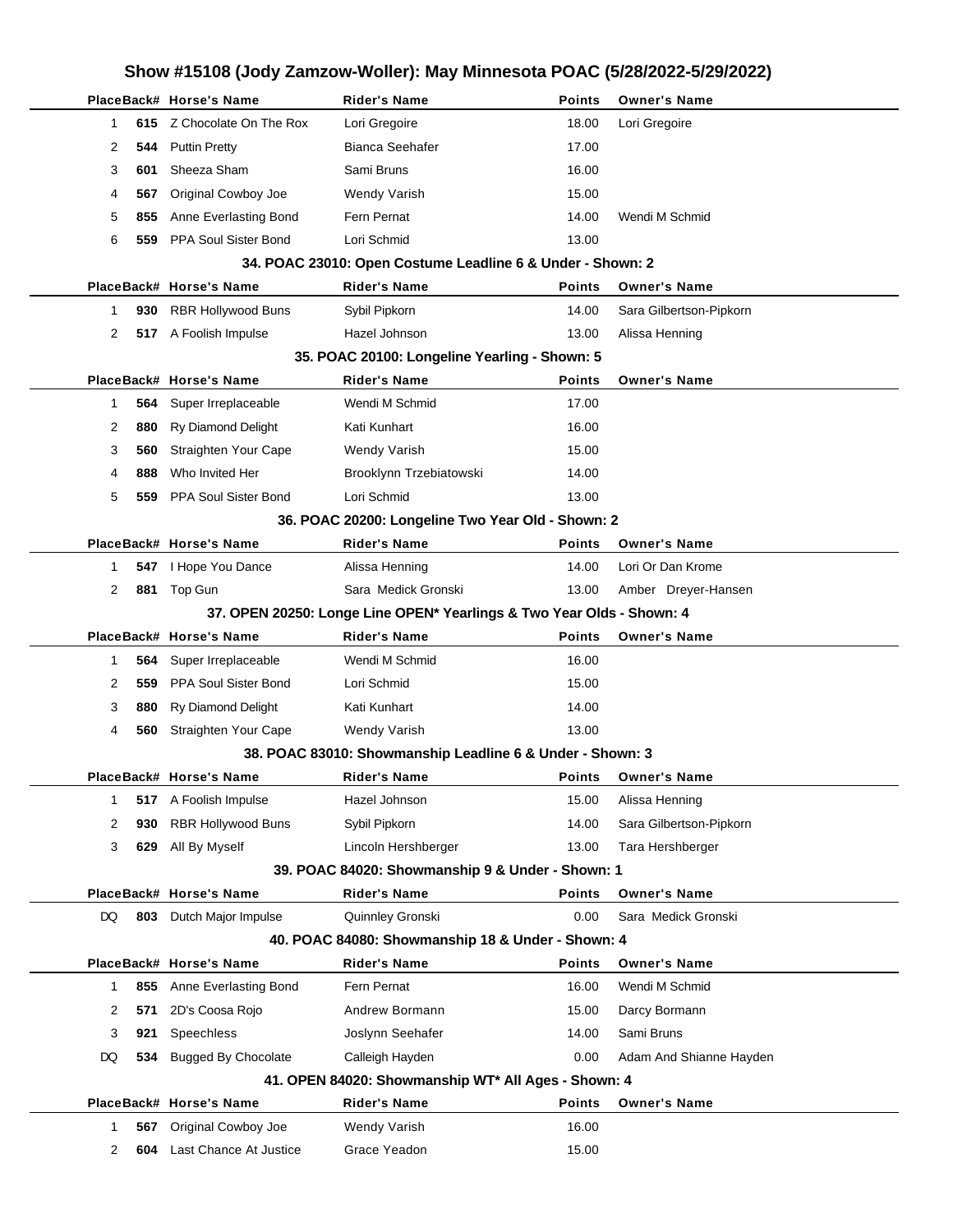|        |            | Show #15108 (Jody Zamzow-Woller): May Minnesota POAC (5/28/2022-5/29/2022) |                                                               |                |                                        |
|--------|------------|----------------------------------------------------------------------------|---------------------------------------------------------------|----------------|----------------------------------------|
| 3      | 534        | <b>Bugged By Chocolate</b>                                                 | Calleigh Hayden                                               | 14.00          | Adam And Shianne Hayden                |
| DQ     |            | 537 RU Tough Enough                                                        | Kya Pulsipher                                                 | 0.00           | Alissa Henning                         |
|        |            |                                                                            | 42. POAC 84005: Showmanship Select WJ/WT 45 & Over - Shown: 1 |                |                                        |
|        |            | PlaceBack# Horse's Name                                                    | <b>Rider's Name</b>                                           | Points         | <b>Owner's Name</b>                    |
| 1      | 567        | Original Cowboy Joe                                                        | Wendy Varish                                                  | 13.00          |                                        |
|        |            |                                                                            | 43. OPEN 84145: Showmanship OPEN* 18 & Under - Shown: 4       |                |                                        |
|        |            | PlaceBack# Horse's Name                                                    | <b>Rider's Name</b>                                           | <b>Points</b>  | <b>Owner's Name</b>                    |
| 1      | 673        | The King Of Gentlemen                                                      | Matthew Bormann                                               | 16.00          |                                        |
| 2      | 835        | Dutch Daytona                                                              | Sydney Pipkorn                                                | 15.00          | Sara Gilbertson- Pipkorn               |
| 3      | 546        | KS's Koi Like A Tiger                                                      | Aliana Hansen                                                 | 14.00          | <b>Kelsey Stumpf</b>                   |
| DQ     | 864        | KS's Its Cool Tobe Nifty                                                   | Sloane Pipkorn                                                | 0.00           | <b>Heather Golz</b>                    |
|        |            |                                                                            | 44. OPEN 84095: SHOWMANSHIP OPEN* 19 & OVER - Shown: 2        |                |                                        |
|        |            | PlaceBack# Horse's Name                                                    | <b>Rider's Name</b>                                           | <b>Points</b>  | <b>Owner's Name</b>                    |
| 1      | 567        | Original Cowboy Joe                                                        | Wendy Varish                                                  | 14.00          |                                        |
| 2      | 604        | Last Chance At Justice                                                     | Grace Yeadon                                                  | 13.00          |                                        |
|        |            |                                                                            | 46. POAC 84030: Showmanship 10-13 - Shown: 6                  |                |                                        |
|        |            | PlaceBack# Horse's Name                                                    | <b>Rider's Name</b>                                           | <b>Points</b>  | <b>Owner's Name</b>                    |
| 1      | 858        | DK Dreamin Of Pizzazz                                                      | Brooklynn Trzebiatowski                                       | 18.00          | Lori Or Dan Krome                      |
| 2      | 835        | Dutch Daytona                                                              | Sydney Pipkorn                                                | 17.00          | Sara Gilbertson- Pipkorn               |
| 3      | 999        | Livin On A Prayer                                                          | Zoey Case                                                     | 16.00          | Sara Schaefer                          |
| 4      | 864        | KS's Its Cool Tobe Nifty                                                   | Sloane Pipkorn                                                | 15.00          | <b>Heather Golz</b>                    |
| 5      | 995        | <b>Perpetually Tipped</b>                                                  | Levi Trzebiatowski                                            | 14.00          | Suzette Or Eric                        |
| 6      | 508        | <b>Gold Impulsive Patrick</b>                                              | Myah Katzenberger                                             | 13.00          | Jared Katzenberger                     |
|        |            |                                                                            | 47. POAC 84040: Showmanship 14-18 - Shown: 5                  |                |                                        |
|        |            | PlaceBack# Horse's Name                                                    | <b>Rider's Name</b>                                           | <b>Points</b>  | <b>Owner's Name</b>                    |
| 1      | 682        | Mesmerized                                                                 | <b>Isabel Osborne</b>                                         | 17.00          | Alissa Henning                         |
| 2      | 850        | The Candy Man                                                              | <b>Emily Pla</b>                                              | 16.00          | <b>Emily Pla</b>                       |
| 3      | 848        | <b>Gotta Brand New Girlfriend</b>                                          | <b>Matthew Brix</b>                                           | 15.00          | <b>Matthew Thomas Brix</b>             |
| 4      |            | 616 Silvers Wee Kid                                                        | Karley Schaefer                                               | 14.00          | Darrin Or Julie Schaefer               |
| 5      |            | 534 Bugged By Chocolate                                                    | Calleigh Hayden                                               | 13.00          | Adam And Shianne Hayden                |
|        |            |                                                                            | 48. POAC 84190: Non Pro Showmanship - Shown: 2                |                |                                        |
|        |            | PlaceBack# Horse's Name                                                    | <b>Rider's Name</b>                                           | <b>Points</b>  | <b>Owner's Name</b>                    |
| 1      | 951        | Staracres Pepperjack Kid                                                   | Kati Kunhart                                                  | 14.00          | Jennifer Or Madelyn                    |
| 2      |            | 624 All By Myself                                                          | Tara Hershberger                                              | 13.00          | Tara Hershberger                       |
|        |            |                                                                            | 49. POAC 84090: Showmanship 19 & Over - Shown: 2              |                |                                        |
|        |            | PlaceBack# Horse's Name                                                    | <b>Rider's Name</b>                                           | <b>Points</b>  | <b>Owner's Name</b>                    |
| 1      | 444        | <b>CRF Silver Mercedes</b>                                                 | Kirstin Schaefer                                              | 14.00          | Julie Schaefer<br>3BG, Inc.            |
| 2      | 951        | Staracres Pepperjack Kid                                                   | Kati Kunhart                                                  | 13.00          | Jennifer Or Madelyn                    |
|        |            |                                                                            | 50. POAC 21080: Hunter In Hand 18 & Under - Shown: 9          |                |                                        |
|        |            | PlaceBack# Horse's Name                                                    | <b>Rider's Name</b>                                           | <b>Points</b>  | <b>Owner's Name</b>                    |
| 1      | 850        | The Candy Man                                                              | <b>Emily Pla</b>                                              | 18.00          | Emily Pla                              |
| 2      | 858        | DK Dreamin Of Pizzazz                                                      | Brooklynn Trzebiatowski                                       | 17.00          | Lori Or Dan Krome                      |
| 3      | 995        | Perpetually Tipped                                                         | Levi Trzebiatowski                                            | 16.00          | Suzette Or Eric                        |
| 4<br>5 | 835<br>921 | Dutch Daytona<br>Speechless                                                | Sydney Pipkorn<br>Joslynn Seehafer                            | 15.00<br>14.00 | Sara Gilbertson- Pipkorn<br>Sami Bruns |
| 6      |            |                                                                            |                                                               |                |                                        |
|        | 930        | <b>RBR Hollywood Buns</b>                                                  | Sybil Pipkorn                                                 | 13.00          | Sara Gilbertson-Pipkorn                |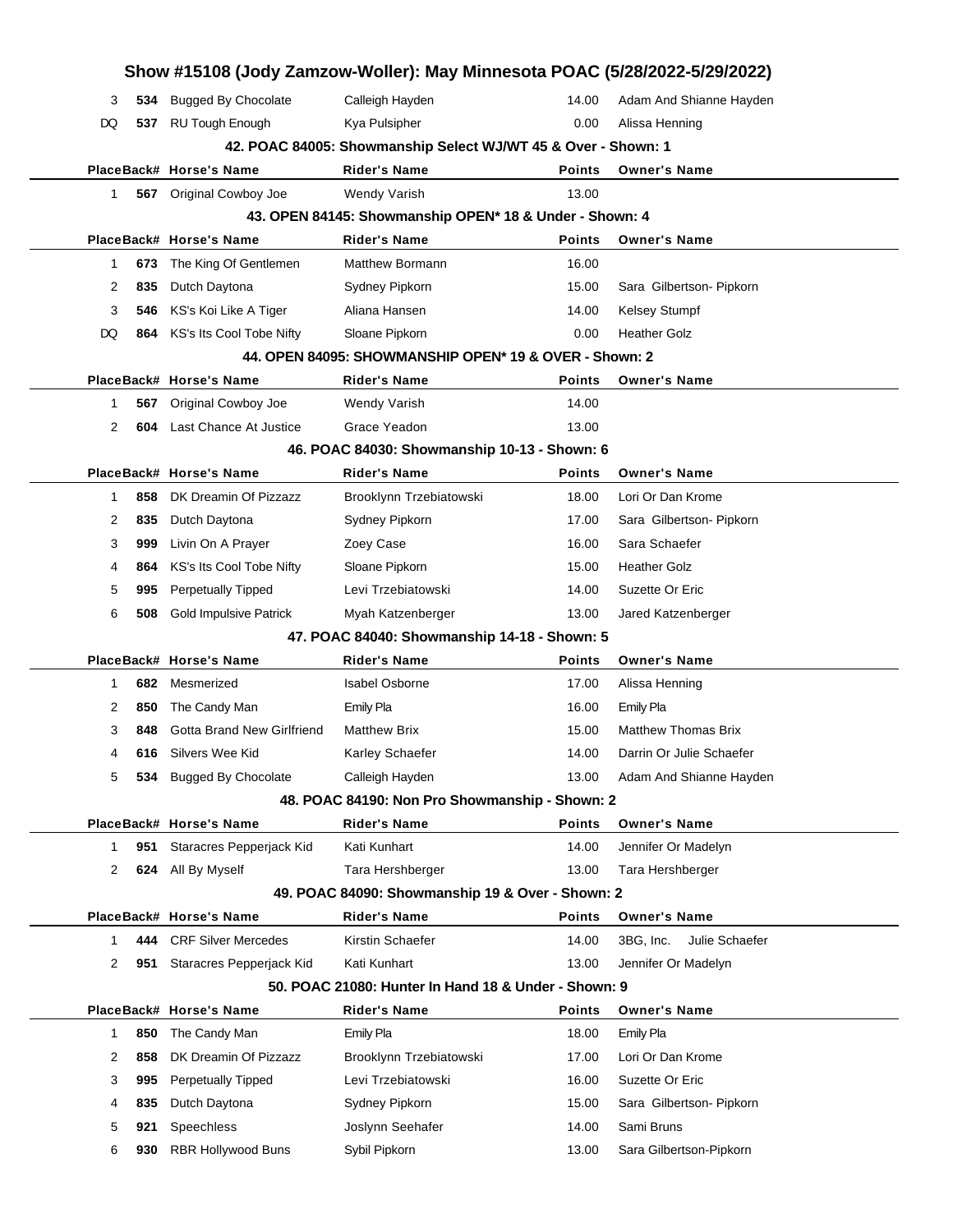| 51. POAC 21090: Hunter In Hand 19 & Over - Shown: 3 |  |
|-----------------------------------------------------|--|
|-----------------------------------------------------|--|

| Points                                                   |                                                                                                                                                                                          |
|----------------------------------------------------------|------------------------------------------------------------------------------------------------------------------------------------------------------------------------------------------|
|                                                          | <b>Owner's Name</b>                                                                                                                                                                      |
| 15.00                                                    |                                                                                                                                                                                          |
| 14.00                                                    |                                                                                                                                                                                          |
| 13.00                                                    | Tara Hershberger                                                                                                                                                                         |
|                                                          |                                                                                                                                                                                          |
| <b>Points</b>                                            | <b>Owner's Name</b>                                                                                                                                                                      |
| 16.00                                                    | Darcy Bormann                                                                                                                                                                            |
| 15.00                                                    | Adam And Shianne Hayden                                                                                                                                                                  |
| 14.00                                                    | Wendi M Schmid                                                                                                                                                                           |
| 13.00                                                    | Sami Bruns                                                                                                                                                                               |
|                                                          |                                                                                                                                                                                          |
| Points                                                   | <b>Owner's Name</b>                                                                                                                                                                      |
| 18.00                                                    | Kelsey Stumpf                                                                                                                                                                            |
| 17.00                                                    |                                                                                                                                                                                          |
| 16.00                                                    | Alissa Henning                                                                                                                                                                           |
| 15.00                                                    |                                                                                                                                                                                          |
| 14.00                                                    | Sami Bruns                                                                                                                                                                               |
| 13.00                                                    | Wendi M Schmid                                                                                                                                                                           |
|                                                          |                                                                                                                                                                                          |
| <b>Points</b>                                            | <b>Owner's Name</b>                                                                                                                                                                      |
| 14.00                                                    | Alissa Henning                                                                                                                                                                           |
| 13.00                                                    | Tara Hershberger                                                                                                                                                                         |
|                                                          | 56. OPEN 40005: Hunter Under Saddle Select WT* 45 & Over - Shown: 1                                                                                                                      |
| <b>Points</b>                                            | <b>Owner's Name</b>                                                                                                                                                                      |
|                                                          |                                                                                                                                                                                          |
| 13.00                                                    |                                                                                                                                                                                          |
|                                                          | 57. OPEN 42195: HUNTER UNDER SADDLE OPEN* 18 & UNDER - Shown: 3                                                                                                                          |
| <b>Points</b>                                            | <b>Owner's Name</b>                                                                                                                                                                      |
| 15.00                                                    | Dawn Durham                                                                                                                                                                              |
| 14.00                                                    | <b>Heather Golz</b>                                                                                                                                                                      |
| 13.00                                                    |                                                                                                                                                                                          |
|                                                          | 60. POAC 40690: JPFC HUS 2-yr-old (Adult Nomination Class) - Shown: 1                                                                                                                    |
| Points                                                   | <b>Owner's Name</b>                                                                                                                                                                      |
| 13.00                                                    | <b>Bianca Seehafer</b>                                                                                                                                                                   |
| 61. POAC 40020: Hunter Under Saddle 9 & Under - Shown: 1 |                                                                                                                                                                                          |
| <b>Points</b>                                            | <b>Owner's Name</b>                                                                                                                                                                      |
| 13.00                                                    | Sara Medick Gronski                                                                                                                                                                      |
| 62. POAC 40030: Hunter Under Saddle 10-13 - Shown: 6     |                                                                                                                                                                                          |
| <b>Points</b>                                            | <b>Owner's Name</b>                                                                                                                                                                      |
| 18.00                                                    | Lori Or Dan Krome                                                                                                                                                                        |
| 17.00                                                    | Sara Gilbertson- Pipkorn                                                                                                                                                                 |
| 16.00                                                    | <b>Heather Golz</b>                                                                                                                                                                      |
| 15.00                                                    | Suzette Or Eric                                                                                                                                                                          |
| 14.00                                                    | Jared Katzenberger                                                                                                                                                                       |
| 13.00                                                    | Sara Schaefer                                                                                                                                                                            |
|                                                          | 53. POAC 40280: WT Hunter Under Saddle 18 & Under - Shown: 4<br>54. OPEN 40885: HUNTER UNDER SADDLE WT* ALL AGES - Shown: 7<br>55. POAC 42190: Non Pro Hunter Under Saddle WT - Shown: 2 |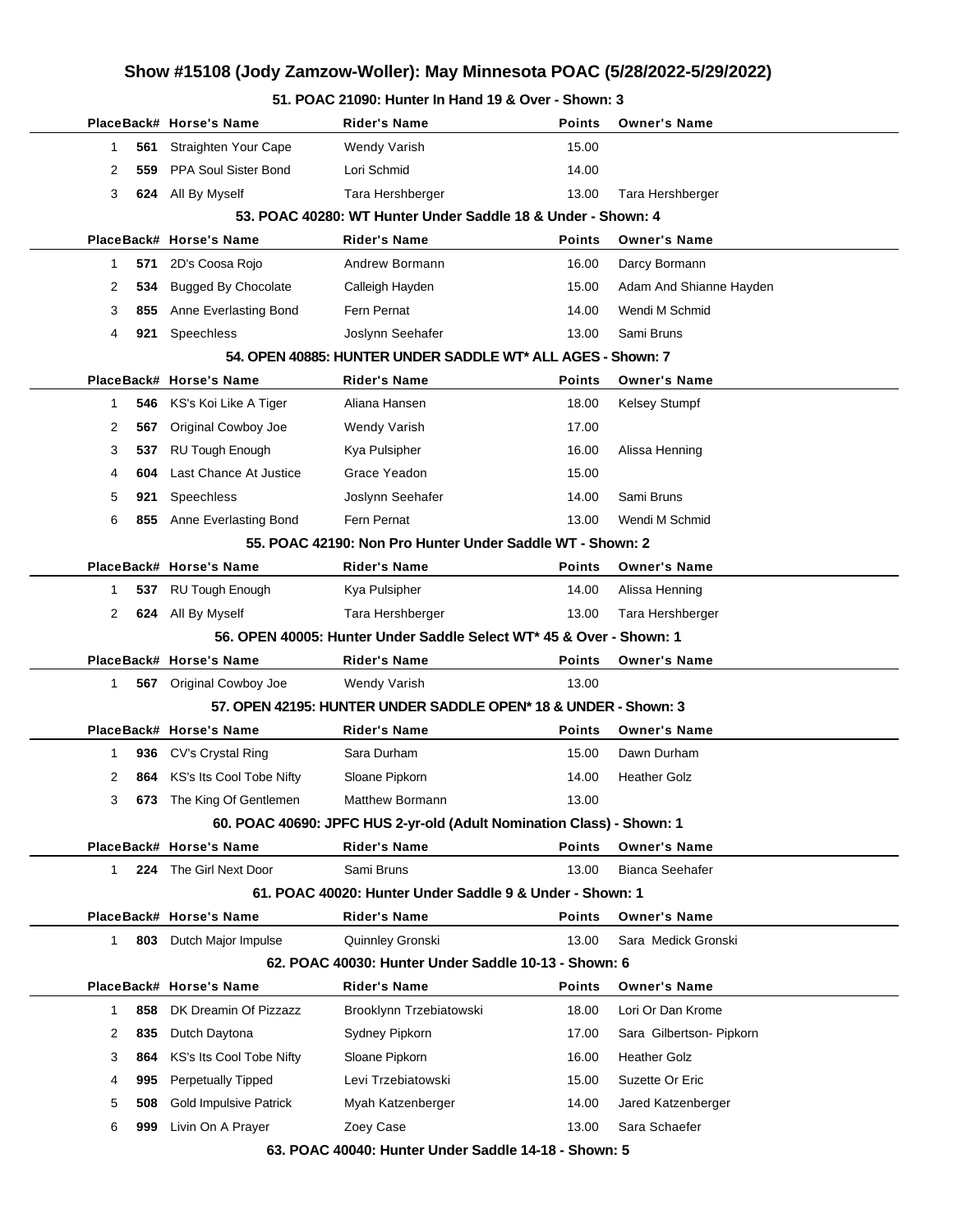|                     | Show #15108 (Jody Zamzow-Woller): May Minnesota POAC (5/28/2022-5/29/2022) |                                                                            |               |                             |  |
|---------------------|----------------------------------------------------------------------------|----------------------------------------------------------------------------|---------------|-----------------------------|--|
|                     | PlaceBack# Horse's Name                                                    | <b>Rider's Name</b>                                                        | <b>Points</b> | <b>Owner's Name</b>         |  |
| 850<br>1            | The Candy Man                                                              | Emily Pla                                                                  | 17.00         | Emily Pla                   |  |
| 2<br>848            | <b>Gotta Brand New Girlfriend</b>                                          | <b>Matthew Brix</b>                                                        | 16.00         | <b>Matthew Thomas Brix</b>  |  |
| 3<br>936            | <b>CV's Crystal Ring</b>                                                   | Sara Durham                                                                | 15.00         | Dawn Durham                 |  |
| 4<br>616            | Silvers Wee Kid                                                            | Karley Schaefer                                                            | 14.00         | Darrin Or Julie Schaefer    |  |
| 5<br>682            | Mesmerized                                                                 | <b>Isabel Osborne</b>                                                      | 13.00         | Alissa Henning              |  |
|                     |                                                                            | 65. POAC 40480: Sr Hunter Under Saddle 18 & Under - Shown: 9               |               |                             |  |
|                     | PlaceBack# Horse's Name                                                    | <b>Rider's Name</b>                                                        | <b>Points</b> | <b>Owner's Name</b>         |  |
| 858<br>1            | DK Dreamin Of Pizzazz                                                      | Brooklynn Trzebiatowski                                                    | 18.00         | Lori Or Dan Krome           |  |
| 2<br>835            | Dutch Daytona                                                              | Sydney Pipkorn                                                             | 17.00         | Sara Gilbertson- Pipkorn    |  |
| 3<br>848            | Gotta Brand New Girlfriend                                                 | <b>Matthew Brix</b>                                                        | 16.00         | <b>Matthew Thomas Brix</b>  |  |
| 4<br>936            | CV's Crystal Ring                                                          | Sara Durham                                                                | 15.00         | Dawn Durham                 |  |
| 5<br>995            | Perpetually Tipped                                                         | Levi Trzebiatowski                                                         | 14.00         | Suzette Or Eric             |  |
| 6<br>803            | Dutch Major Impulse                                                        | Quinnley Gronski                                                           | 13.00         | Sara Medick Gronski         |  |
|                     |                                                                            | 67. POAC 40380: Jr Hunter Under Saddle 18 & Under - Shown: 3               |               |                             |  |
|                     | PlaceBack# Horse's Name                                                    | <b>Rider's Name</b>                                                        | Points        | <b>Owner's Name</b>         |  |
| 850<br>1            | The Candy Man                                                              | <b>Emily Pla</b>                                                           | 15.00         | Emily Pla                   |  |
| 2<br>999            | Livin On A Prayer                                                          | Zoey Case                                                                  | 14.00         | Sara Schaefer               |  |
| 3                   | 511 TO Chocolate By Design                                                 | Myah Katzenberger                                                          | 13.00         | Judy Katzenberger           |  |
|                     |                                                                            | 68. POAC 40390: JPFC HUS 3 yr old (Adult Nomination Class) - Shown: 1      |               |                             |  |
|                     | PlaceBack# Horse's Name                                                    | <b>Rider's Name</b>                                                        | <b>Points</b> | <b>Owner's Name</b>         |  |
| $\mathbf{1}$        | 548 Speechless                                                             | Sami Bruns                                                                 | 13.00         | Sami Bruns                  |  |
|                     |                                                                            | 69. POAC 40090: Hunter Under Saddle 19 & Over - Shown: 2                   |               |                             |  |
|                     | PlaceBack# Horse's Name                                                    | <b>Rider's Name</b>                                                        | Points        | <b>Owner's Name</b>         |  |
| 444<br>1            | <b>CRF Silver Mercedes</b>                                                 | Kirstin Schaefer                                                           | 14.00         | 3BG, Inc.<br>Julie Schaefer |  |
| 2                   | 624 All By Myself                                                          | Tara Hershberger                                                           | 13.00         | Tara Hershberger            |  |
|                     |                                                                            | 70. POAC 81020: Hunt Seat Equitation 9 & Under - Shown: 1                  |               |                             |  |
|                     | PlaceBack# Horse's Name                                                    | <b>Rider's Name</b>                                                        | <b>Points</b> | <b>Owner's Name</b>         |  |
| 1<br>803            | Dutch Major Impulse                                                        | Quinnley Gronski                                                           | 13.00         | Sara Medick Gronski         |  |
|                     |                                                                            | 71. POAC 81280: WT Hunt Seat Equitation 18 & Under - Shown: 4              |               |                             |  |
|                     | PlaceBack# Horse's Name                                                    | Rider's Name                                                               | <b>Points</b> | <b>Owner's Name</b>         |  |
| $\mathbf 1$<br>534  | <b>Bugged By Chocolate</b>                                                 | Calleigh Hayden                                                            | 16.00         | Adam And Shianne Hayden     |  |
| 855<br>2            | Anne Everlasting Bond                                                      | Fern Pernat                                                                | 15.00         | Wendi M Schmid              |  |
| 3<br>921            | Speechless                                                                 | Joslynn Seehafer                                                           | 14.00         | Sami Bruns                  |  |
| 4<br>571            | 2D's Coosa Rojo                                                            | Andrew Bormann                                                             | 13.00         | Darcy Bormann               |  |
|                     |                                                                            | 72. OPEN 81025: HUNT SEAT EQUITATION WT* ALL AGES - Shown: 4               |               |                             |  |
|                     | PlaceBack# Horse's Name                                                    | Rider's Name                                                               | <b>Points</b> | <b>Owner's Name</b>         |  |
| $\mathbf{1}$<br>604 | Last Chance At Justice                                                     | Grace Yeadon                                                               | 16.00         |                             |  |
| 2<br>567            | Original Cowboy Joe                                                        | Wendy Varish                                                               | 15.00         |                             |  |
| 3<br>855            | Anne Everlasting Bond                                                      | Fern Pernat                                                                | 14.00         | Wendi M Schmid              |  |
| 4<br>534            | <b>Bugged By Chocolate</b>                                                 | Calleigh Hayden                                                            | 13.00         | Adam And Shianne Hayden     |  |
|                     | PlaceBack# Horse's Name                                                    | 73. POAC 81590: Non Pro Hunt Seat Equitation WT - Shown: 1<br>Rider's Name | <b>Points</b> | <b>Owner's Name</b>         |  |
| $\mathbf{1}$        | 624 All By Myself                                                          | Tara Hershberger                                                           | 13.00         | Tara Hershberger            |  |
|                     |                                                                            | 74. OPEN 81005: Hunt Seat Equitation Select WT* 45 & Older - Shown: 1      |               |                             |  |
|                     | PlaceBack# Horse's Name                                                    | Rider's Name                                                               | Points        | <b>Owner's Name</b>         |  |
|                     |                                                                            |                                                                            |               |                             |  |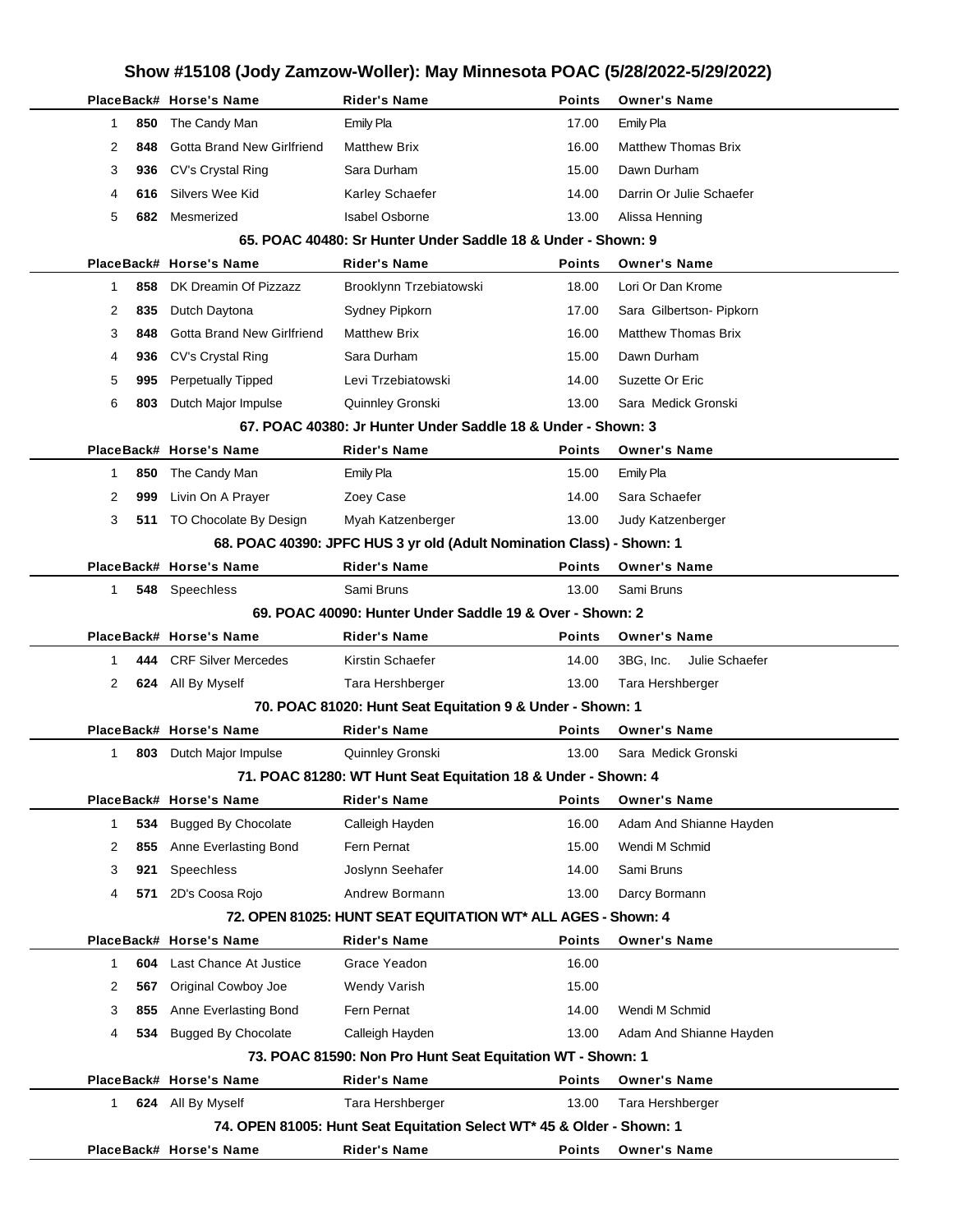| 1            |     | 567 Original Cowboy Joe           | <b>Wendy Varish</b>                                              | 13.00         |                             |
|--------------|-----|-----------------------------------|------------------------------------------------------------------|---------------|-----------------------------|
|              |     |                                   | 75. OPEN 81695: HUNT SEAT EQUITATION OPEN* 18 & UNDER - Shown: 2 |               |                             |
|              |     | PlaceBack# Horse's Name           | <b>Rider's Name</b>                                              | <b>Points</b> | <b>Owner's Name</b>         |
| 1            | 864 | KS's Its Cool Tobe Nifty          | Sloane Pipkorn                                                   | 14.00         | <b>Heather Golz</b>         |
| 2            | 673 | The King Of Gentlemen             | <b>Matthew Bormann</b>                                           | 13.00         |                             |
|              |     |                                   | 78. POAC 81030: Hunt Seat Equitation 10-13 - Shown: 6            |               |                             |
|              |     | PlaceBack# Horse's Name           | <b>Rider's Name</b>                                              | <b>Points</b> | <b>Owner's Name</b>         |
| 1            | 835 | Dutch Daytona                     | Sydney Pipkorn                                                   | 18.00         | Sara Gilbertson- Pipkorn    |
| 2            | 999 | Livin On A Prayer                 | Zoey Case                                                        | 17.00         | Sara Schaefer               |
| 3            | 995 | <b>Perpetually Tipped</b>         | Levi Trzebiatowski                                               | 16.00         | Suzette Or Eric             |
| 4            | 864 | KS's Its Cool Tobe Nifty          | Sloane Pipkorn                                                   | 15.00         | <b>Heather Golz</b>         |
| 5            | 858 | DK Dreamin Of Pizzazz             | Brooklynn Trzebiatowski                                          | 14.00         | Lori Or Dan Krome           |
| 6            | 508 | <b>Gold Impulsive Patrick</b>     | Myah Katzenberger                                                | 13.00         | Jared Katzenberger          |
|              |     |                                   | 79. POAC 81040: Hunt Seat Equitation 14-18 - Shown: 3            |               |                             |
|              |     | PlaceBack# Horse's Name           | <b>Rider's Name</b>                                              | <b>Points</b> | <b>Owner's Name</b>         |
| 1            | 848 | <b>Gotta Brand New Girlfriend</b> | <b>Matthew Brix</b>                                              | 15.00         | <b>Matthew Thomas Brix</b>  |
| 2            | 850 | The Candy Man                     | <b>Emily Pla</b>                                                 | 14.00         | <b>Emily Pla</b>            |
| 3            | 616 | Silvers Wee Kid                   | Karley Schaefer                                                  | 13.00         | Darrin Or Julie Schaefer    |
|              |     |                                   | 81. POAC 81090: Hunt Seat Equitation 19 & Over - Shown: 1        |               |                             |
|              |     | PlaceBack# Horse's Name           | <b>Rider's Name</b>                                              | <b>Points</b> | <b>Owner's Name</b>         |
| 1            |     | 444 CRF Silver Mercedes           | Kirstin Schaefer                                                 | 13.00         | 3BG. Inc.<br>Julie Schaefer |
|              |     |                                   | 82. POAC 85010: Horsemanship Leadline 6 & Under - Shown: 3       |               |                             |
|              |     | PlaceBack# Horse's Name           | <b>Rider's Name</b>                                              | <b>Points</b> | <b>Owner's Name</b>         |
| 1            | 629 | All By Myself                     | Lincoln Hershberger                                              | 15.00         | Tara Hershberger            |
|              |     |                                   |                                                                  |               |                             |
| 2            | 930 | <b>RBR Hollywood Buns</b>         | Sybil Pipkorn                                                    | 14.00         | Sara Gilbertson-Pipkorn     |
| 3            |     | 517 A Foolish Impulse             | Hazel Johnson                                                    | 13.00         | Alissa Henning              |
|              |     |                                   | 83. POAC 80020: Bareback Horsemanship 9 & Under - Shown: 1       |               |                             |
|              |     | PlaceBack# Horse's Name           | <b>Rider's Name</b>                                              | <b>Points</b> | <b>Owner's Name</b>         |
| 1            |     | 803 Dutch Major Impulse           | Quinnley Gronski                                                 | 13.00         | Sara Medick Gronski         |
|              |     |                                   | 84. POAC 80030: Bareback Horsemanship 10-13 - Shown: 5           |               |                             |
|              |     | PlaceBack# Horse's Name           | <b>Rider's Name</b>                                              | <b>Points</b> | <b>Owner's Name</b>         |
| $\mathbf{1}$ | 858 | DK Dreamin Of Pizzazz             | Brooklynn Trzebiatowski                                          | 17.00         | Lori Or Dan Krome           |
| 2            | 999 | Livin On A Prayer                 | Zoey Case                                                        | 16.00         | Sara Schaefer               |
| 3            | 508 | <b>Gold Impulsive Patrick</b>     | Myah Katzenberger                                                | 15.00         | Jared Katzenberger          |
| 4            | 995 | <b>Perpetually Tipped</b>         | Levi Trzebiatowski                                               | 14.00         | Suzette Or Eric             |
| DQ           | 835 | Dutch Daytona                     | Sydney Pipkorn                                                   | 0.00          | Sara Gilbertson- Pipkorn    |
|              |     |                                   | 85. POAC 80040: Bareback Horsemanship 14-18 - Shown: 2           |               |                             |
|              |     | PlaceBack# Horse's Name           | <b>Rider's Name</b>                                              | <b>Points</b> | <b>Owner's Name</b>         |
| $\mathbf{1}$ | 616 | Silvers Wee Kid                   | Karley Schaefer                                                  | 14.00         | Darrin Or Julie Schaefer    |
| DQ           | 848 | <b>Gotta Brand New Girlfriend</b> | <b>Matthew Brix</b>                                              | 0.00          | <b>Matthew Thomas Brix</b>  |
|              |     |                                   | 87. POAC 30280: WJ Western Pleasure 18 & Under - Shown: 3        |               |                             |
|              |     | PlaceBack# Horse's Name           | <b>Rider's Name</b>                                              | <b>Points</b> | <b>Owner's Name</b>         |
| 1            | 571 | 2D's Coosa Rojo                   | Andrew Bormann                                                   | 15.00         | Darcy Bormann               |
| 2            | 855 | Anne Everlasting Bond             | Fern Pernat                                                      | 14.00         | Wendi M Schmid              |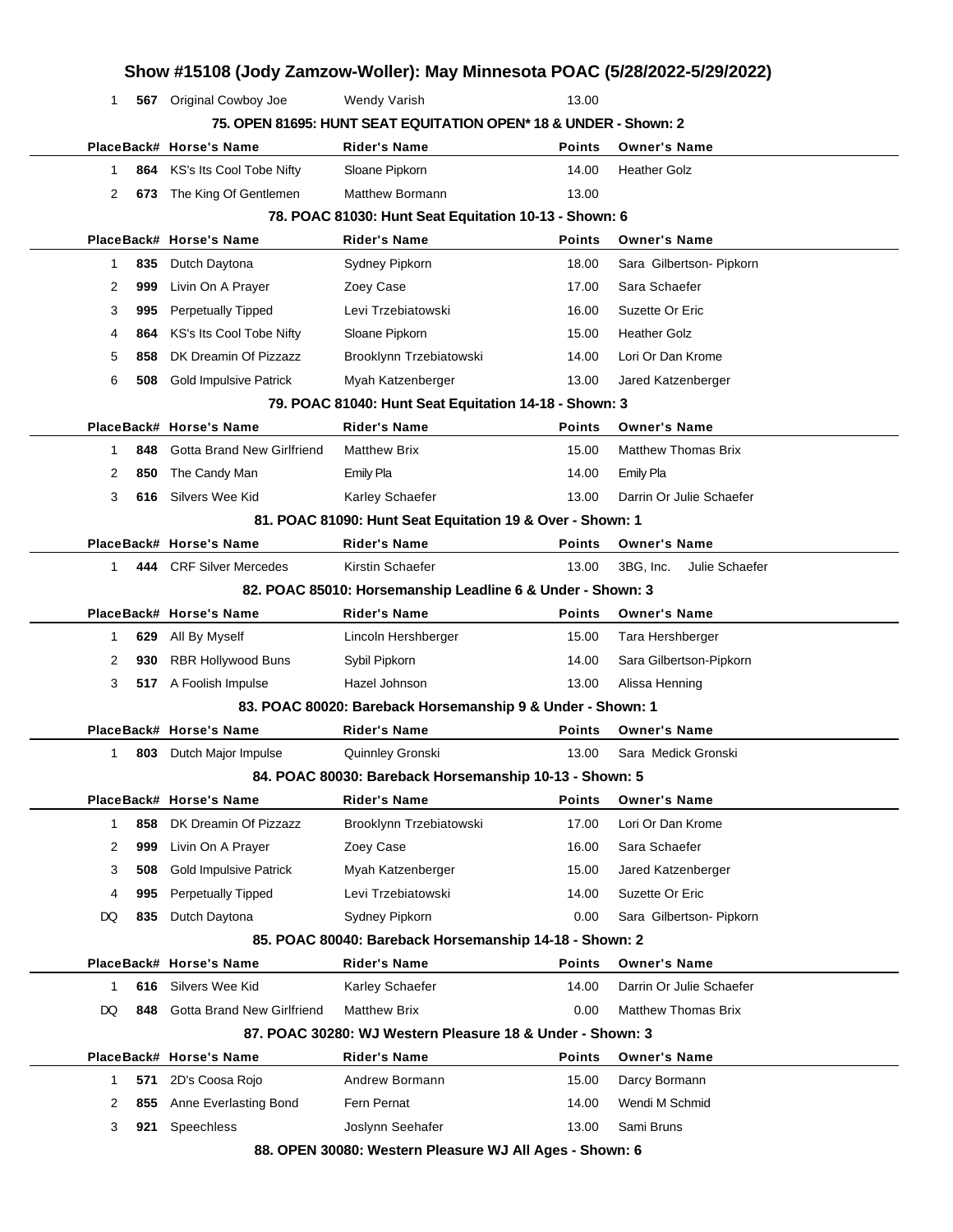| Show #15108 (Jody Zamzow-Woller): May Minnesota POAC (5/28/2022-5/29/2022) |     |                                                |                                                                      |                 |                                            |  |
|----------------------------------------------------------------------------|-----|------------------------------------------------|----------------------------------------------------------------------|-----------------|--------------------------------------------|--|
|                                                                            |     | PlaceBack# Horse's Name                        | <b>Rider's Name</b>                                                  | <b>Points</b>   | <b>Owner's Name</b>                        |  |
| 1                                                                          | 855 | Anne Everlasting Bond                          | Fern Pernat                                                          | 18.00           | Wendi M Schmid                             |  |
| 2                                                                          | 921 | Speechless                                     | Joslynn Seehafer                                                     | 17.00           | Sami Bruns                                 |  |
| 3                                                                          | 604 | Last Chance At Justice                         | Grace Yeadon                                                         | 16.00           |                                            |  |
| 4                                                                          | 567 | Original Cowboy Joe                            | Wendy Varish                                                         | 15.00           |                                            |  |
| 5                                                                          | 546 | KS's Koi Like A Tiger                          | Aliana Hansen                                                        | 14.00           | <b>Kelsey Stumpf</b>                       |  |
| 6                                                                          | 537 | <b>RU Tough Enough</b>                         | Kya Pulsipher                                                        | 13.00           | Alissa Henning                             |  |
|                                                                            |     |                                                | 89. POAC 32190: Non Pro Western Pleasure WJ - Shown: 4               |                 |                                            |  |
|                                                                            |     | PlaceBack# Horse's Name                        | <b>Rider's Name</b>                                                  | <b>Points</b>   | <b>Owner's Name</b>                        |  |
| 1                                                                          | 951 | Staracres Pepperjack Kid                       | Kati Kunhart                                                         | 16.00           | Jennifer Or Madelyn                        |  |
| 2                                                                          | 624 | All By Myself                                  | Tara Hershberger                                                     | 15.00           | Tara Hershberger                           |  |
| 3                                                                          | 537 | <b>RU Tough Enough</b>                         | Kya Pulsipher                                                        | 14.00           | Alissa Henning                             |  |
| 4                                                                          |     | 615 Z Chocolate On The Rox                     | Lori Gregoire                                                        | 13.00           | Lori Gregoire                              |  |
|                                                                            |     |                                                | 90. OPEN 30005: Western Pleasure Select WJ 45 & Over - Shown: 4      |                 |                                            |  |
|                                                                            |     | PlaceBack# Horse's Name                        | <b>Rider's Name</b>                                                  | <b>Points</b>   | <b>Owner's Name</b>                        |  |
| 1.                                                                         | 614 | Staracres Pepperjack Kid                       | Jennifer Chadwick                                                    | 16.00           | Jennifer Or Madelyn                        |  |
| 2                                                                          | 537 | <b>RU Tough Enough</b>                         | Kya Pulsipher                                                        | 15.00           | Alissa Henning                             |  |
| 3                                                                          | 567 | Original Cowboy Joe                            | <b>Wendy Varish</b>                                                  | 14.00           |                                            |  |
| 4                                                                          |     | 615 Z Chocolate On The Rox                     | Lori Gregoire                                                        | 13.00           | Lori Gregoire                              |  |
|                                                                            |     |                                                | 91. OPEN 32195: WESTERN PLEASURE OPEN* 18 & UNDER - Shown: 3         |                 |                                            |  |
|                                                                            |     | PlaceBack# Horse's Name                        | <b>Rider's Name</b>                                                  | <b>Points</b>   | <b>Owner's Name</b>                        |  |
| 1.                                                                         | 936 | CV's Crystal Ring                              | Sara Durham                                                          | 15.00           | Dawn Durham                                |  |
| 2                                                                          | 864 | KS's Its Cool Tobe Nifty                       | Sloane Pipkorn                                                       | 14.00           | Heather Golz                               |  |
| 3                                                                          | 673 | The King Of Gentlemen                          | <b>Matthew Bormann</b>                                               | 13.00           |                                            |  |
|                                                                            |     |                                                | 94. POAC 30690: JPFC WP 2-yr-old (Adult Nomination Class) - Shown: 1 |                 |                                            |  |
|                                                                            |     | PlaceBack# Horse's Name                        | <b>Rider's Name</b>                                                  | <b>Points</b>   | <b>Owner's Name</b>                        |  |
| 1                                                                          |     | 224 The Girl Next Door                         | Sami Bruns                                                           | 13.00           | Bianca Seehafer                            |  |
|                                                                            |     |                                                | 95. POAC 30020: Western Pleasure 9 & Under - Shown: 1                |                 |                                            |  |
| $\mathbf{1}$                                                               | 803 | PlaceBack# Horse's Name<br>Dutch Major Impulse | Rider's Name<br>Quinnley Gronski                                     | Points<br>13.00 | <b>Owner's Name</b><br>Sara Medick Gronski |  |
|                                                                            |     |                                                | 96. POAC 30030: Western Pleasure 10-13 - Shown: 6                    |                 |                                            |  |
|                                                                            |     | PlaceBack# Horse's Name                        | <b>Rider's Name</b>                                                  | <b>Points</b>   | <b>Owner's Name</b>                        |  |
| 1                                                                          | 858 | DK Dreamin Of Pizzazz                          | Brooklynn Trzebiatowski                                              | 18.00           | Lori Or Dan Krome                          |  |
| 2                                                                          | 999 | Livin On A Prayer                              | Zoey Case                                                            | 17.00           | Sara Schaefer                              |  |
| 3                                                                          | 864 | KS's Its Cool Tobe Nifty                       | Sloane Pipkorn                                                       | 16.00           | <b>Heather Golz</b>                        |  |
| 4                                                                          | 995 | <b>Perpetually Tipped</b>                      | Levi Trzebiatowski                                                   | 15.00           | Suzette Or Eric                            |  |
| 5                                                                          | 508 | <b>Gold Impulsive Patrick</b>                  | Myah Katzenberger                                                    | 14.00           | Jared Katzenberger                         |  |
| 6                                                                          | 835 | Dutch Daytona                                  | Sydney Pipkorn                                                       | 13.00           | Sara Gilbertson- Pipkorn                   |  |
|                                                                            |     |                                                | 97. POAC 30040: Western Pleasure 14-18 - Shown: 6                    |                 |                                            |  |
|                                                                            |     | PlaceBack# Horse's Name                        | <b>Rider's Name</b>                                                  | <b>Points</b>   | <b>Owner's Name</b>                        |  |
| 1                                                                          | 850 | The Candy Man                                  | Emily Pla                                                            | 18.00           | Emily Pla                                  |  |
| 2                                                                          | 936 | CV's Crystal Ring                              | Sara Durham                                                          | 17.00           | Dawn Durham                                |  |
| 3                                                                          | 848 | Gotta Brand New Girlfriend                     | <b>Matthew Brix</b>                                                  | 16.00           | <b>Matthew Thomas Brix</b>                 |  |
| 4                                                                          | 616 | Silvers Wee Kid                                | Karley Schaefer                                                      | 15.00           | Darrin Or Julie Schaefer                   |  |
| 5                                                                          | 671 | 2D's Coosa Rojo                                | <b>Matthew Bormann</b>                                               | 14.00           | Darcy Bormann                              |  |
| 6                                                                          | 682 | Mesmerized                                     | <b>Isabel Osborne</b>                                                | 13.00           | Alissa Henning                             |  |
|                                                                            |     |                                                |                                                                      |                 |                                            |  |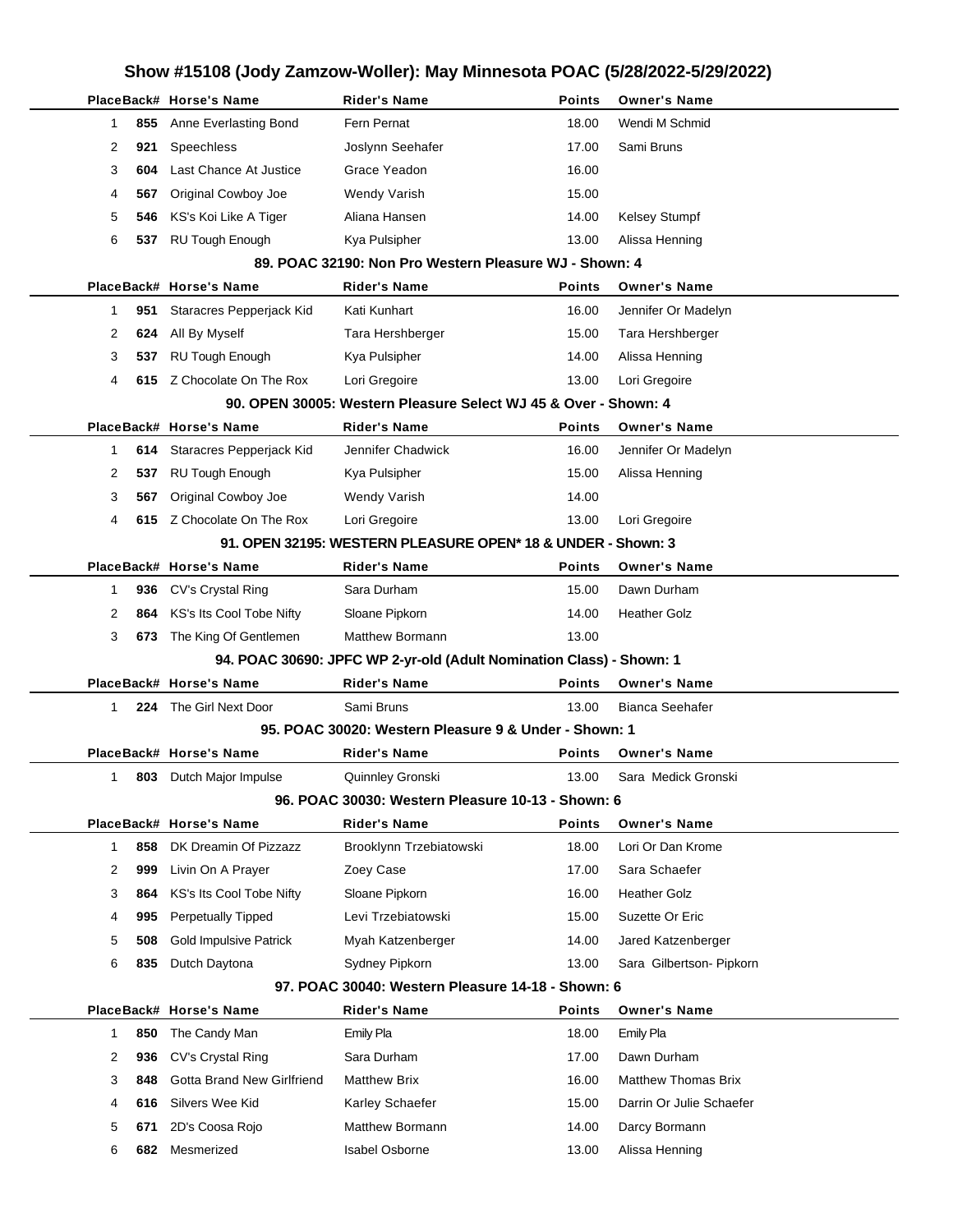### **99. POAC 30480: Sr Western Pleasure 18 & Under - Shown: 10**

|          | PlaceBack# Horse's Name           | <b>Rider's Name</b>                                                   | <b>Points</b> | <b>Owner's Name</b>         |
|----------|-----------------------------------|-----------------------------------------------------------------------|---------------|-----------------------------|
| 1        | DK Dreamin Of Pizzazz<br>858      | Brooklynn Trzebiatowski                                               | 18.00         | Lori Or Dan Krome           |
| 2        | Gotta Brand New Girlfriend<br>848 | <b>Matthew Brix</b>                                                   | 17.00         | <b>Matthew Thomas Brix</b>  |
| 3<br>936 | CV's Crystal Ring                 | Sara Durham                                                           | 16.00         | Dawn Durham                 |
| 835<br>4 | Dutch Daytona                     | Sydney Pipkorn                                                        | 15.00         | Sara Gilbertson- Pipkorn    |
| 5<br>616 | Silvers Wee Kid                   | Karley Schaefer                                                       | 14.00         | Darrin Or Julie Schaefer    |
| 6        | 803<br>Dutch Major Impulse        | Quinnley Gronski                                                      | 13.00         | Sara Medick Gronski         |
|          |                                   | 101, POAC 30380: Jr Western Pleasure 18 & Under - Shown: 3            |               |                             |
|          | PlaceBack# Horse's Name           | <b>Rider's Name</b>                                                   | <b>Points</b> | <b>Owner's Name</b>         |
| 1        | 850<br>The Candy Man              | <b>Emily Pla</b>                                                      | 15.00         | <b>Emily Pla</b>            |
| 2<br>999 | Livin On A Prayer                 | Zoey Case                                                             | 14.00         | Sara Schaefer               |
| 3        | 511 TO Chocolate By Design        | Myah Katzenberger                                                     | 13.00         | Judy Katzenberger           |
|          |                                   | 102. POAC 30390: JPFC WP 3 yr old (Adult Nomination Class) - Shown: 1 |               |                             |
|          | PlaceBack# Horse's Name           | <b>Rider's Name</b>                                                   | <b>Points</b> | <b>Owner's Name</b>         |
| 1        | 548<br>Speechless                 | Sami Bruns                                                            | 13.00         | Sami Bruns                  |
|          |                                   | 103. POAC 30090: Western Pleasure 19 & Over - Shown: 2                |               |                             |
|          | PlaceBack# Horse's Name           | <b>Rider's Name</b>                                                   | <b>Points</b> | <b>Owner's Name</b>         |
| 1        | <b>CRF Silver Mercedes</b><br>444 | Kirstin Schaefer                                                      | 14.00         | Julie Schaefer<br>3BG, Inc. |
| 2        | The Girl Next Door<br>224         | Sami Bruns                                                            | 13.00         | <b>Bianca Seehafer</b>      |
|          |                                   | 104. POAC 86020: Western Horsemanship 9 & Under - Shown: 1            |               |                             |
|          | PlaceBack# Horse's Name           | <b>Rider's Name</b>                                                   | <b>Points</b> | <b>Owner's Name</b>         |
| 1        | 803 Dutch Major Impulse           | Quinnley Gronski                                                      | 13.00         | Sara Medick Gronski         |
|          |                                   | 105. POAC 86280: WJ Western Horsemanship 18 & Under - Shown: 3        |               |                             |
|          | PlaceBack# Horse's Name           | <b>Rider's Name</b>                                                   | Points        | <b>Owner's Name</b>         |
| 1        | 571<br>2D's Coosa Rojo            | Andrew Bormann                                                        | 15.00         | Darcy Bormann               |
| 2<br>921 | Speechless                        | Joslynn Seehafer                                                      | 14.00         | Sami Bruns                  |
| 3        | Anne Everlasting Bond<br>855      | Fern Pernat                                                           | 13.00         | Wendi M Schmid              |
|          |                                   | 106. OPEN 86025: WESTERN HORSEMANSHIP WJ* ALL AGES - Shown: 3         |               |                             |
|          | PlaceBack# Horse's Name           | <b>Rider's Name</b>                                                   | <b>Points</b> | <b>Owner's Name</b>         |
| 1        | 567 Original Cowboy Joe           | Wendy Varish                                                          | 15.00         |                             |
| 2        | Last Chance At Justice<br>604     | Grace Yeadon                                                          | 14.00         |                             |
| 3<br>855 | Anne Everlasting Bond             | Fern Pernat                                                           | 13.00         | Wendi M Schmid              |
|          |                                   | 107. POAC 86590: Non Pro Western Horsemanship WJ - Shown: 1           |               |                             |
|          | PlaceBack# Horse's Name           | <b>Rider's Name</b>                                                   | <b>Points</b> | <b>Owner's Name</b>         |
| 1.       | 624 All By Myself                 | Tara Hershberger                                                      | 13.00         | Tara Hershberger            |
|          |                                   | 108. OPEN 86005: Western Horsemanship Select WJ 45& Over - Shown: 1   |               |                             |
|          | PlaceBack# Horse's Name           | <b>Rider's Name</b>                                                   | <b>Points</b> | <b>Owner's Name</b>         |
| 1        | 567 Original Cowboy Joe           | <b>Wendy Varish</b>                                                   | 13.00         |                             |
|          |                                   | 109. OPEN 86695: WESTERN HORSEMANSHIP OPEN* 18 & UNDER - Shown: 2     |               |                             |
|          | PlaceBack# Horse's Name           | <b>Rider's Name</b>                                                   | Points        | <b>Owner's Name</b>         |
| 1        | The King Of Gentlemen<br>673      | <b>Matthew Bormann</b>                                                | 14.00         |                             |
| 2        | KS's Its Cool Tobe Nifty<br>864   | Sloane Pipkorn                                                        | 13.00         | <b>Heather Golz</b>         |
|          |                                   | 112. POAC 86030: Western Horsemanship 10-13 - Shown: 6                |               |                             |
|          | PlaceBack# Horse's Name           | <b>Rider's Name</b>                                                   | <b>Points</b> | <b>Owner's Name</b>         |
| 1        | DK Dreamin Of Pizzazz<br>858      | Brooklynn Trzebiatowski                                               | 18.00         | Lori Or Dan Krome           |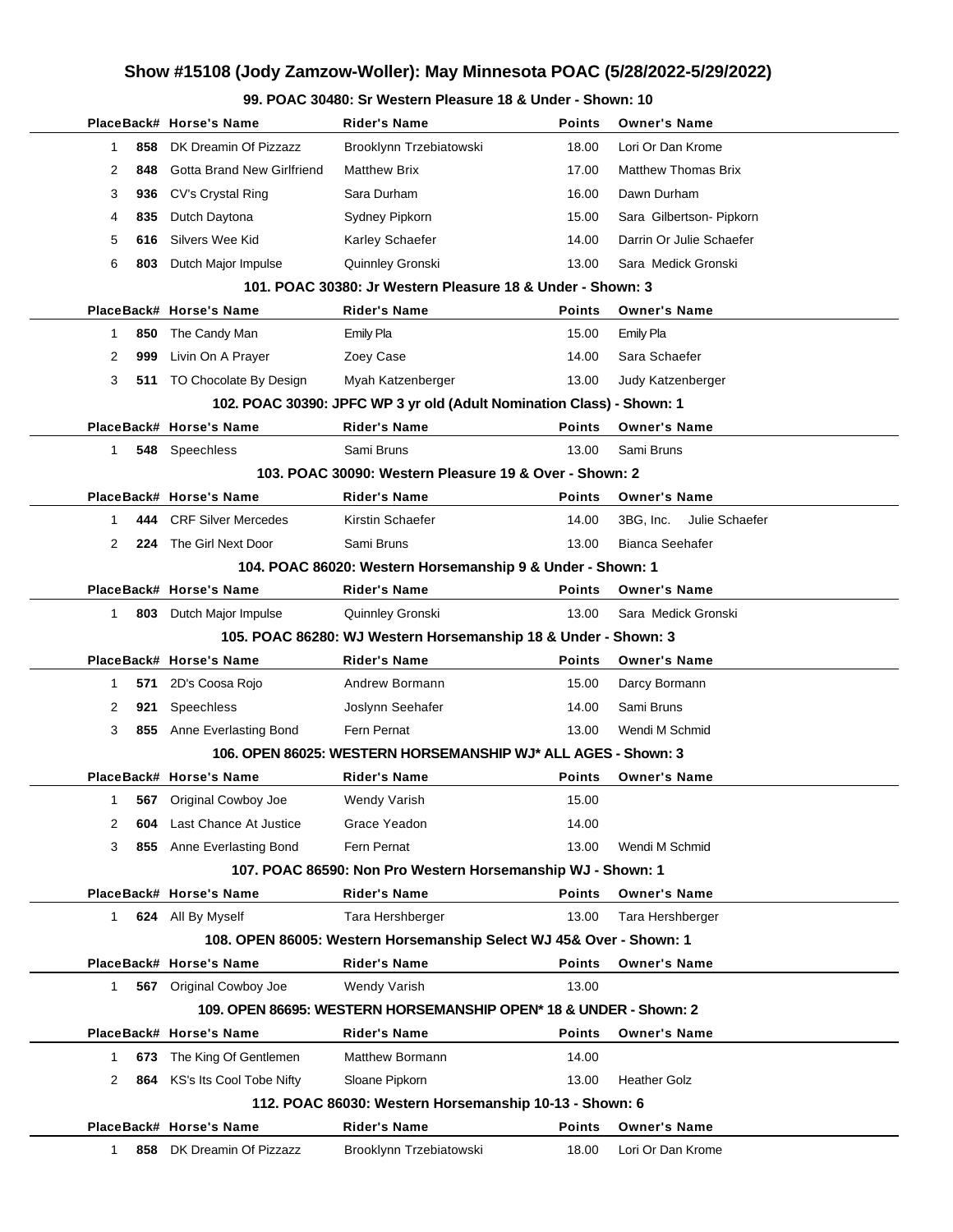|    |     |                               | Show #15108 (Jody Zamzow-Woller): May Minnesota POAC (5/28/2022-5/29/2022) |               |                             |  |
|----|-----|-------------------------------|----------------------------------------------------------------------------|---------------|-----------------------------|--|
| 2  | 835 | Dutch Daytona                 | Sydney Pipkorn                                                             | 17.00         | Sara Gilbertson- Pipkorn    |  |
| 3  | 864 | KS's Its Cool Tobe Nifty      | Sloane Pipkorn                                                             | 16.00         | <b>Heather Golz</b>         |  |
| 4  | 999 | Livin On A Prayer             | Zoey Case                                                                  | 15.00         | Sara Schaefer               |  |
| 5  | 995 | <b>Perpetually Tipped</b>     | Levi Trzebiatowski                                                         | 14.00         | Suzette Or Eric             |  |
| DQ | 508 | <b>Gold Impulsive Patrick</b> | Myah Katzenberger                                                          | 0.00          | Jared Katzenberger          |  |
|    |     |                               | 113. POAC 86040: Western Horsemanship 14-18 - Shown: 3                     |               |                             |  |
|    |     | PlaceBack# Horse's Name       | <b>Rider's Name</b>                                                        | Points        | <b>Owner's Name</b>         |  |
| 1  | 848 | Gotta Brand New Girlfriend    | <b>Matthew Brix</b>                                                        | 15.00         | <b>Matthew Thomas Brix</b>  |  |
| 2  | 616 | Silvers Wee Kid               | Karley Schaefer                                                            | 14.00         | Darrin Or Julie Schaefer    |  |
| 3  | 850 | The Candy Man                 | Emily Pla                                                                  | 13.00         | Emily Pla                   |  |
|    |     |                               | 115. POAC 86090: Western Horsemanship 19 & Over - Shown: 1                 |               |                             |  |
|    |     | PlaceBack# Horse's Name       | <b>Rider's Name</b>                                                        | <b>Points</b> | <b>Owner's Name</b>         |  |
| 1  |     | 444 CRF Silver Mercedes       | Kirstin Schaefer                                                           | 13.00         | Julie Schaefer<br>3BG. Inc. |  |
|    |     |                               | 116. POAC 53000: In-Hand Trail Yearling - Shown: 6                         |               |                             |  |
|    |     | PlaceBack# Horse's Name       | <b>Rider's Name</b>                                                        | <b>Points</b> | <b>Owner's Name</b>         |  |
| 1  | 564 | Super Irreplaceable           | Wendi M Schmid                                                             | 18.00         |                             |  |
| 2  | 888 | Who Invited Her               | Brooklynn Trzebiatowski                                                    | 17.00         |                             |  |
| 3  | 559 | PPA Soul Sister Bond          | Lori Schmid                                                                | 16.00         |                             |  |
| 4  | 561 | Straighten Your Cape          | Wendy Varish                                                               | 15.00         |                             |  |
| 5  | 880 | <b>Ry Diamond Delight</b>     | Kati Kunhart                                                               | 14.00         |                             |  |
| 6  | 544 | <b>Puttin Pretty</b>          | <b>Bianca Seehafer</b>                                                     | 13.00         |                             |  |
|    |     |                               | 117, POAC 53100: In-Hand Trail 2 Year Old - Shown: 2                       |               |                             |  |
|    |     | PlaceBack# Horse's Name       | Rider's Name                                                               | Points        | <b>Owner's Name</b>         |  |
| 1  | 881 | Top Gun                       | Sara Medick Gronski                                                        | 14.00         | Amber Dreyer-Hansen         |  |
| 2  |     | 547   Hope You Dance          | Alissa Henning                                                             | 13.00         | Lori Or Dan Krome           |  |
|    |     |                               | 118. OPEN 53005: Trail Open Yearlings And Two Yeras Olds - Shown: 5        |               |                             |  |
|    |     | PlaceBack# Horse's Name       | Rider's Name                                                               | Points        | <b>Owner's Name</b>         |  |
| 1  | 544 | <b>Puttin Pretty</b>          | <b>Bianca Seehafer</b>                                                     | 17.00         |                             |  |
| 2  | 880 | <b>Ry Diamond Delight</b>     | Kati Kunhart                                                               | 16.00         |                             |  |
| 3  | 561 | Straighten Your Cape          | <b>Wendy Varish</b>                                                        | 15.00         |                             |  |
| 4  | 564 | Super Irreplaceable           | Wendi M Schmid                                                             | 14.00         |                             |  |
| 5  | 559 | PPA Soul Sister Bond          | Lori Schmid                                                                | 13.00         |                             |  |
|    |     |                               | 119. POAC 52010: Trail Leadline 6 & Under - Shown: 3                       |               |                             |  |
|    |     | PlaceBack# Horse's Name       | <b>Rider's Name</b>                                                        | <b>Points</b> | <b>Owner's Name</b>         |  |
| 1  | 930 | RBR Hollywood Buns            | Sybil Pipkorn                                                              | 15.00         | Sara Gilbertson-Pipkorn     |  |
| 2  | 629 | All By Myself                 | Lincoln Hershberger                                                        | 14.00         | Tara Hershberger            |  |
| 3  |     | 517 A Foolish Impulse         | Hazel Johnson                                                              | 13.00         | Alissa Henning              |  |
|    |     |                               | 120. POAC 52020: Trail 9 & Under - Shown: 1                                |               |                             |  |
|    |     | PlaceBack# Horse's Name       | Rider's Name                                                               | Points        | <b>Owner's Name</b>         |  |
| 1  | 803 | Dutch Major Impulse           | Quinnley Gronski                                                           | 13.00         | Sara Medick Gronski         |  |
|    |     |                               | 121. POAC 52280: WJ Trail 18 & Under - Shown: 3                            |               |                             |  |
|    |     | PlaceBack# Horse's Name       | <b>Rider's Name</b>                                                        | Points        | <b>Owner's Name</b>         |  |
| 1  | 855 | Anne Everlasting Bond         | Fern Pernat                                                                | 15.00         | Wendi M Schmid              |  |
| 2  | 571 | 2D's Coosa Rojo               | Andrew Bormann                                                             | 14.00         | Darcy Bormann               |  |
| 3  | 921 | Speechless                    | Joslynn Seehafer                                                           | 13.00         | Sami Bruns                  |  |
|    |     |                               | 122. OPEN 53105: TRAIL WJ/WT* ALL AGES - Shown: 5                          |               |                             |  |
|    |     |                               |                                                                            |               |                             |  |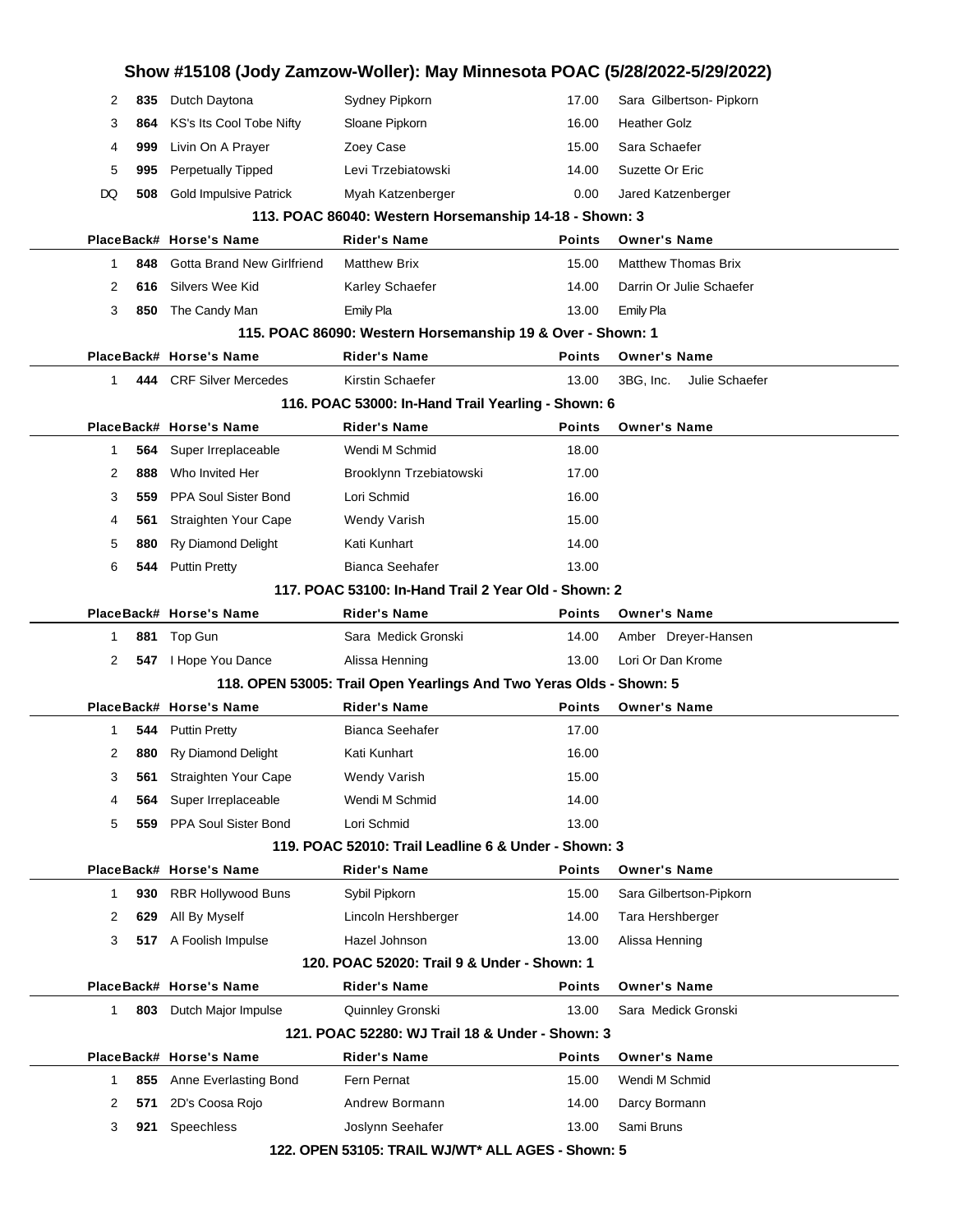|             |                                                          | Show #15108 (Jody Zamzow-Woller): May Minnesota POAC (5/28/2022-5/29/2022) |                                                                          |               |                            |  |  |  |  |
|-------------|----------------------------------------------------------|----------------------------------------------------------------------------|--------------------------------------------------------------------------|---------------|----------------------------|--|--|--|--|
|             |                                                          | PlaceBack# Horse's Name                                                    | <b>Rider's Name</b>                                                      | <b>Points</b> | <b>Owner's Name</b>        |  |  |  |  |
| 1           | 855                                                      | Anne Everlasting Bond                                                      | Fern Pernat                                                              | 17.00         | Wendi M Schmid             |  |  |  |  |
| 2           | 567                                                      | Original Cowboy Joe                                                        | Wendy Varish                                                             | 16.00         |                            |  |  |  |  |
| 3           | 951                                                      | Staracres Pepperjack Kid                                                   | Kati Kunhart                                                             | 15.00         | Jennifer Or Madelyn        |  |  |  |  |
| 4           | 921                                                      | Speechless                                                                 | Joslynn Seehafer                                                         | 14.00         | Sami Bruns                 |  |  |  |  |
| 5           | 604                                                      | Last Chance At Justice                                                     | Grace Yeadon                                                             | 13.00         |                            |  |  |  |  |
|             |                                                          |                                                                            | 123. POAC 53590: Non Pro Trail WJ - Shown: 2                             |               |                            |  |  |  |  |
|             |                                                          | PlaceBack# Horse's Name                                                    | <b>Rider's Name</b>                                                      | <b>Points</b> | <b>Owner's Name</b>        |  |  |  |  |
| 1           | 951                                                      | Staracres Pepperjack Kid                                                   | Kati Kunhart                                                             | 14.00         | Jennifer Or Madelyn        |  |  |  |  |
| 2           | 624                                                      | All By Myself                                                              | Tara Hershberger                                                         | 13.00         | Tara Hershberger           |  |  |  |  |
|             | 124. OPEN 52080: Trail Select WJ/WT 45 & Over - Shown: 1 |                                                                            |                                                                          |               |                            |  |  |  |  |
|             |                                                          | PlaceBack# Horse's Name                                                    | <b>Rider's Name</b>                                                      | <b>Points</b> | <b>Owner's Name</b>        |  |  |  |  |
| 1           |                                                          | 567 Original Cowboy Joe                                                    | Wendy Varish                                                             | 13.00         |                            |  |  |  |  |
|             |                                                          |                                                                            | 125. OPEN 52485: TRAIL OPEN* 18 & UNDER - Shown: 2                       |               |                            |  |  |  |  |
|             |                                                          | PlaceBack# Horse's Name                                                    | Rider's Name                                                             | <b>Points</b> | <b>Owner's Name</b>        |  |  |  |  |
| 1           | 864                                                      | KS's Its Cool Tobe Nifty                                                   | Sloane Pipkorn                                                           | 14.00         | <b>Heather Golz</b>        |  |  |  |  |
| 2           |                                                          | 673 The King Of Gentlemen                                                  | Matthew Bormann                                                          | 13.00         |                            |  |  |  |  |
|             |                                                          |                                                                            | 127. POAC 52690: JPFC Trail 2-yr-old (Adult Nomination Class) - Shown: 1 |               |                            |  |  |  |  |
|             |                                                          | PlaceBack# Horse's Name                                                    | <b>Rider's Name</b>                                                      | <b>Points</b> | <b>Owner's Name</b>        |  |  |  |  |
| 1           |                                                          | 224 The Girl Next Door                                                     | Sami Bruns                                                               | 13.00         | <b>Bianca Seehafer</b>     |  |  |  |  |
|             |                                                          |                                                                            | 128. POAC 52030: Trail 10-13 - Shown: 6                                  |               |                            |  |  |  |  |
|             |                                                          | PlaceBack# Horse's Name                                                    | <b>Rider's Name</b>                                                      | <b>Points</b> | <b>Owner's Name</b>        |  |  |  |  |
| 1           | 858                                                      | DK Dreamin Of Pizzazz                                                      | Brooklynn Trzebiatowski                                                  | 18.00         | Lori Or Dan Krome          |  |  |  |  |
| 2           | 999                                                      | Livin On A Prayer                                                          | Zoey Case                                                                | 17.00         | Sara Schaefer              |  |  |  |  |
| 3           | 995                                                      | Perpetually Tipped                                                         | Levi Trzebiatowski                                                       | 16.00         | Suzette Or Eric            |  |  |  |  |
| 4           | 864                                                      | KS's Its Cool Tobe Nifty                                                   | Sloane Pipkorn                                                           | 15.00         | <b>Heather Golz</b>        |  |  |  |  |
| 5           | 508                                                      | <b>Gold Impulsive Patrick</b>                                              | Myah Katzenberger                                                        | 14.00         | Jared Katzenberger         |  |  |  |  |
| 6           | 835                                                      | Dutch Daytona                                                              | Sydney Pipkorn                                                           | 13.00         | Sara Gilbertson- Pipkorn   |  |  |  |  |
|             |                                                          |                                                                            | 129. POAC 52040: Trail 14-18 - Shown: 3                                  |               |                            |  |  |  |  |
|             |                                                          | PlaceBack# Horse's Name                                                    | <b>Rider's Name</b>                                                      | <b>Points</b> | <b>Owner's Name</b>        |  |  |  |  |
| 1           | 616                                                      | Silvers Wee Kid                                                            | Karley Schaefer                                                          | 15.00         | Darrin Or Julie Schaefer   |  |  |  |  |
| 2           | 850                                                      | The Candy Man                                                              | Emily Pla                                                                | 14.00         | <b>Emily Pla</b>           |  |  |  |  |
| 3           | 848                                                      | Gotta Brand New Girlfriend                                                 | <b>Matthew Brix</b>                                                      | 13.00         | <b>Matthew Thomas Brix</b> |  |  |  |  |
|             |                                                          |                                                                            | 131. POAC 52380: Jr Trail 18 & Under - Shown: 2                          |               |                            |  |  |  |  |
|             |                                                          | PlaceBack# Horse's Name                                                    | Rider's Name                                                             | <b>Points</b> | <b>Owner's Name</b>        |  |  |  |  |
| $\mathbf 1$ | 999                                                      | Livin On A Prayer                                                          | Zoey Case                                                                | 14.00         | Sara Schaefer              |  |  |  |  |
| 2           | 850                                                      | The Candy Man                                                              | Emily Pla                                                                | 13.00         | Emily Pla                  |  |  |  |  |
|             |                                                          |                                                                            | 133, POAC 52480: Sr Trail 18 & Under - Shown: 7                          |               |                            |  |  |  |  |
|             |                                                          | PlaceBack# Horse's Name                                                    | <b>Rider's Name</b>                                                      | <b>Points</b> | <b>Owner's Name</b>        |  |  |  |  |
| $\mathbf 1$ | 995                                                      | <b>Perpetually Tipped</b>                                                  | Levi Trzebiatowski                                                       | 18.00         | Suzette Or Eric            |  |  |  |  |
| 2           | 858                                                      | DK Dreamin Of Pizzazz                                                      | Brooklynn Trzebiatowski                                                  | 17.00         | Lori Or Dan Krome          |  |  |  |  |
| 3           | 835                                                      | Dutch Daytona                                                              | Sydney Pipkorn                                                           | 16.00         | Sara Gilbertson- Pipkorn   |  |  |  |  |
| 4           | 508                                                      | <b>Gold Impulsive Patrick</b>                                              | Myah Katzenberger                                                        | 15.00         | Jared Katzenberger         |  |  |  |  |
| 5           | 803                                                      | Dutch Major Impulse                                                        | Quinnley Gronski                                                         | 14.00         | Sara Medick Gronski        |  |  |  |  |
| 6           | 848                                                      | Gotta Brand New Girlfriend                                                 | <b>Matthew Brix</b>                                                      | 13.00         | <b>Matthew Thomas Brix</b> |  |  |  |  |
|             |                                                          |                                                                            | 136. POAC 52090: Trail 19 & Over - Shown: 1                              |               |                            |  |  |  |  |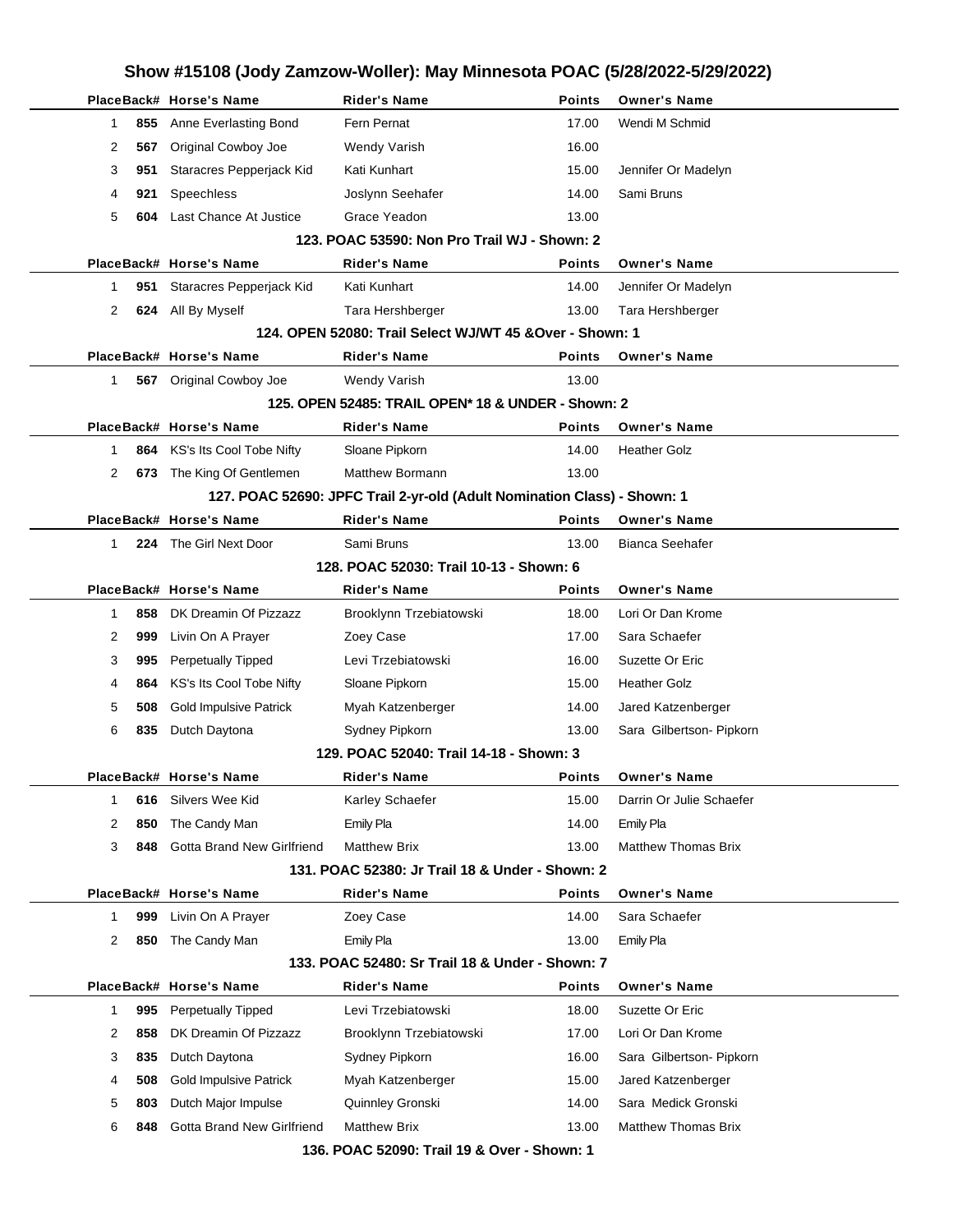| Show #15108 (Jody Zamzow-Woller): May Minnesota POAC (5/28/2022-5/29/2022) |                                                      |                                                                                          |                |                                      |  |  |
|----------------------------------------------------------------------------|------------------------------------------------------|------------------------------------------------------------------------------------------|----------------|--------------------------------------|--|--|
|                                                                            | PlaceBack# Horse's Name                              | <b>Rider's Name</b>                                                                      | Points         | <b>Owner's Name</b>                  |  |  |
| 1.                                                                         | 444 CRF Silver Mercedes                              | Kirstin Schaefer                                                                         | 13.00          | Julie Schaefer<br>3BG, Inc.          |  |  |
|                                                                            |                                                      | 137, POAC 32075: RANCH RIDING 9 & UNDER - Shown: 1                                       |                |                                      |  |  |
|                                                                            | PlaceBack# Horse's Name                              | Rider's Name                                                                             | <b>Points</b>  | <b>Owner's Name</b>                  |  |  |
| 1<br>803                                                                   | Dutch Major Impulse                                  | Quinnley Gronski                                                                         | 13.00          | Sara Medick Gronski                  |  |  |
|                                                                            |                                                      | 138. POAC 32085: RANCH RIDING 10-13 - Shown: 6                                           |                |                                      |  |  |
|                                                                            | PlaceBack# Horse's Name                              | Rider's Name                                                                             | Points         | <b>Owner's Name</b>                  |  |  |
| 995<br>1                                                                   | <b>Perpetually Tipped</b>                            | Levi Trzebiatowski                                                                       | 18.00          | Suzette Or Eric                      |  |  |
| 2<br>835                                                                   | Dutch Daytona                                        | Sydney Pipkorn                                                                           | 17.00          | Sara Gilbertson- Pipkorn             |  |  |
| 3<br>508                                                                   | <b>Gold Impulsive Patrick</b>                        | Myah Katzenberger                                                                        | 16.00          | Jared Katzenberger                   |  |  |
| 858<br>4                                                                   | DK Dreamin Of Pizzazz                                | Brooklynn Trzebiatowski                                                                  | 15.00          | Lori Or Dan Krome                    |  |  |
| 5<br>864                                                                   | KS's Its Cool Tobe Nifty                             | Sloane Pipkorn                                                                           | 14.00          | <b>Heather Golz</b>                  |  |  |
| 6<br>999                                                                   | Livin On A Prayer                                    | Zoey Case                                                                                | 13.00          | Sara Schaefer                        |  |  |
|                                                                            |                                                      | 141. OPEN 72015: CLOVERLEAF BARRELS OPEN* 18 & UNDER - Shown: 5                          |                |                                      |  |  |
|                                                                            | PlaceBack# Horse's Name                              | <b>Rider's Name</b>                                                                      | <b>Points</b>  | <b>Owner's Name</b>                  |  |  |
| 671<br>1                                                                   | 2D's Coosa Rojo                                      | Matthew Bormann                                                                          | 17.00          | Darcy Bormann                        |  |  |
| 2<br>835                                                                   | Dutch Daytona                                        | Sydney Pipkorn                                                                           | 16.00          | Sara Gilbertson- Pipkorn             |  |  |
| 3<br>864                                                                   | KS's Its Cool Tobe Nifty                             | Sloane Pipkorn                                                                           | 15.00          | <b>Heather Golz</b>                  |  |  |
| 4<br>534                                                                   | <b>Bugged By Chocolate</b>                           | Calleigh Hayden                                                                          | 14.00          | Adam And Shianne Hayden              |  |  |
| 5                                                                          | 546 KS's Koi Like A Tiger                            | Aliana Hansen                                                                            | 13.00          | <b>Kelsey Stumpf</b>                 |  |  |
|                                                                            |                                                      | 142. OPEN 72025: CLOVERLEAF BARRELS OPEN* 19 @ OVER - Shown: 2                           |                |                                      |  |  |
|                                                                            | PlaceBack# Horse's Name                              | <b>Rider's Name</b>                                                                      | Points         | <b>Owner's Name</b>                  |  |  |
| 1                                                                          | 614 Staracres Pepperjack Kid                         | Jennifer Chadwick                                                                        | 14.00          | Jennifer Or Madelyn                  |  |  |
| 2<br>537                                                                   | <b>RU Tough Enough</b>                               | Kya Pulsipher                                                                            | 13.00          | Alissa Henning                       |  |  |
|                                                                            |                                                      | 143. POAC 72040: Cloverleaf Barrels 14-18 - Shown: 4                                     |                |                                      |  |  |
|                                                                            | PlaceBack# Horse's Name                              | Rider's Name                                                                             | Points         | <b>Owner's Name</b>                  |  |  |
| 671<br>1                                                                   | 2D's Coosa Rojo                                      | <b>Matthew Bormann</b>                                                                   | 16.00          | Darcy Bormann                        |  |  |
| 2                                                                          | 512 J N Myte Pretty Girl                             | Jase Katzenberger                                                                        | 15.00          | Myah Katzenberger                    |  |  |
| 3                                                                          | 682 Mesmerized                                       | Isabel Osborne                                                                           | 14.00          | Alissa Henning                       |  |  |
| 4                                                                          | 534 Bugged By Chocolate                              | Calleigh Hayden                                                                          | 13.00          | Adam And Shianne Hayden              |  |  |
|                                                                            |                                                      | 144. POAC 72030: Cloverleaf Barrels 10-13 - Shown: 2                                     |                |                                      |  |  |
|                                                                            | PlaceBack# Horse's Name                              | <b>Rider's Name</b>                                                                      | Points         | <b>Owner's Name</b>                  |  |  |
| 995<br>1                                                                   | <b>Perpetually Tipped</b>                            | Levi Trzebiatowski                                                                       | 14.00          | Suzette Or Eric                      |  |  |
| 2<br>508                                                                   | <b>Gold Impulsive Patrick</b>                        | Myah Katzenberger                                                                        | 13.00          | Jared Katzenberger                   |  |  |
|                                                                            |                                                      | 145. POAC 72020: Cloverleaf Barrels 9 & Under - Shown: 1                                 |                |                                      |  |  |
|                                                                            | PlaceBack# Horse's Name                              | Rider's Name                                                                             | Points         | <b>Owner's Name</b>                  |  |  |
| 1.                                                                         | 803 Dutch Major Impulse                              | Quinnley Gronski                                                                         | 13.00          | Sara Medick Gronski                  |  |  |
|                                                                            |                                                      | 146. POAC 72010: Cloverleaf Barrels Leadline 6 & Under - Shown: 2<br><b>Rider's Name</b> |                | <b>Owner's Name</b>                  |  |  |
|                                                                            | PlaceBack# Horse's Name<br><b>RBR Hollywood Buns</b> |                                                                                          | Points         |                                      |  |  |
| 930<br>1                                                                   | 517 A Foolish Impulse                                | Sybil Pipkorn<br>Hazel Johnson                                                           | 14.00<br>13.00 | Sara Gilbertson-Pipkorn              |  |  |
| 2                                                                          |                                                      |                                                                                          |                | Alissa Henning                       |  |  |
|                                                                            | PlaceBack# Horse's Name                              | 147. OPEN 73525: FLAGS OPEN* 18 & UNDER - Shown: 3                                       | <b>Points</b>  |                                      |  |  |
| 671<br>1                                                                   | 2D's Coosa Rojo                                      | Rider's Name<br><b>Matthew Bormann</b>                                                   | 15.00          | <b>Owner's Name</b><br>Darcy Bormann |  |  |
| 2<br>835                                                                   | Dutch Daytona                                        | Sydney Pipkorn                                                                           | 14.00          | Sara Gilbertson- Pipkorn             |  |  |
|                                                                            |                                                      |                                                                                          |                | <b>Heather Golz</b>                  |  |  |
| 3                                                                          | 864 KS's Its Cool Tobe Nifty                         | Sloane Pipkorn                                                                           | 13.00          |                                      |  |  |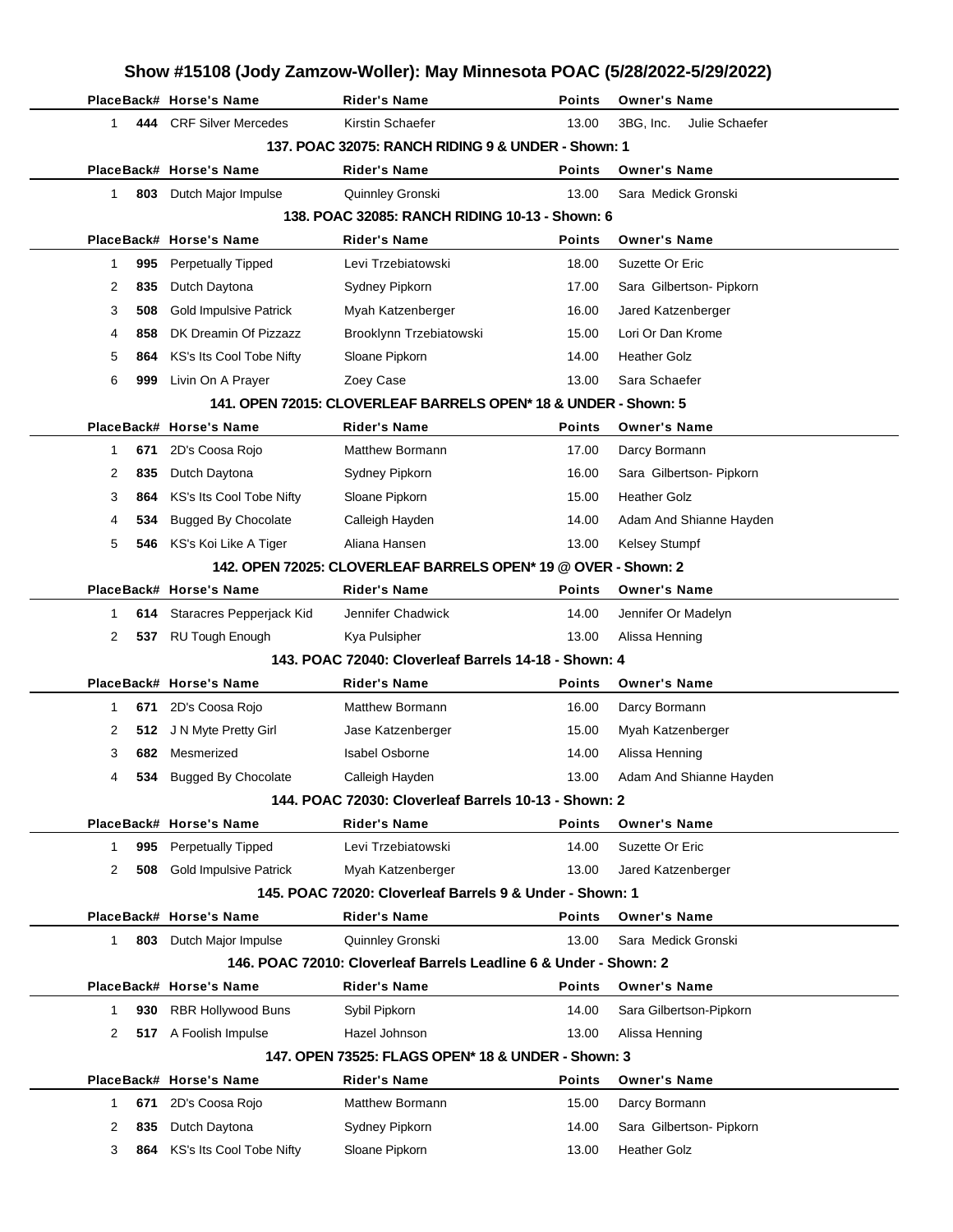#### **148. OPEN 73535: FLAGS OPEN\* 19 & OVER - Shown: 1**

|              | PlaceBack# Horse's Name                            | <b>Rider's Name</b>                                           | <b>Points</b> | <b>Owner's Name</b>      |  |  |  |  |
|--------------|----------------------------------------------------|---------------------------------------------------------------|---------------|--------------------------|--|--|--|--|
| 1            | 614 Staracres Pepperjack Kid                       | Jennifer Chadwick                                             | 13.00         | Jennifer Or Madelyn      |  |  |  |  |
|              |                                                    | 149. POAC 73540: Flags 14-18 - Shown: 3                       |               |                          |  |  |  |  |
|              | PlaceBack# Horse's Name                            | <b>Rider's Name</b>                                           | Points        | <b>Owner's Name</b>      |  |  |  |  |
| 1            | 2D's Coosa Rojo<br>671                             | Matthew Bormann                                               | 15.00         | Darcy Bormann            |  |  |  |  |
| 2            | Mesmerized<br>682                                  | <b>Isabel Osborne</b>                                         | 14.00         | Alissa Henning           |  |  |  |  |
| DQ           | 512 J N Myte Pretty Girl                           | Jase Katzenberger                                             | 13.00         | Myah Katzenberger        |  |  |  |  |
|              |                                                    | 150. POAC 73530: Flags 10-13 - Shown: 2                       |               |                          |  |  |  |  |
|              | PlaceBack# Horse's Name                            | <b>Rider's Name</b>                                           | Points        | <b>Owner's Name</b>      |  |  |  |  |
| 1            | <b>Gold Impulsive Patrick</b><br>508               | Myah Katzenberger                                             | 14.00         | Jared Katzenberger       |  |  |  |  |
| 2            | 995 Perpetually Tipped                             | Levi Trzebiatowski                                            | 13.00         | Suzette Or Eric          |  |  |  |  |
|              |                                                    | 151. POAC 73520: Flags 9 & Under - Shown: 1                   |               |                          |  |  |  |  |
|              | PlaceBack# Horse's Name                            | <b>Rider's Name</b>                                           | Points        | <b>Owner's Name</b>      |  |  |  |  |
| 1            | 803 Dutch Major Impulse                            | Quinnley Gronski                                              | 13.00         | Sara Medick Gronski      |  |  |  |  |
|              |                                                    | 152. OPEN 72625: FIGURE 8 BARRELS OPEN* 18 & UNDER - Shown: 3 |               |                          |  |  |  |  |
|              | PlaceBack# Horse's Name                            | Rider's Name                                                  | Points        | <b>Owner's Name</b>      |  |  |  |  |
| 1            | 835<br>Dutch Daytona                               | Sydney Pipkorn                                                | 15.00         | Sara Gilbertson- Pipkorn |  |  |  |  |
| 2            | KS's Its Cool Tobe Nifty<br>864                    | Sloane Pipkorn                                                | 14.00         | <b>Heather Golz</b>      |  |  |  |  |
| 3            | 671 2D's Coosa Rojo                                | <b>Matthew Bormann</b>                                        | 13.00         | Darcy Bormann            |  |  |  |  |
|              | 154. POAC 72640: Figure 8 Barrels 14-18 - Shown: 3 |                                                               |               |                          |  |  |  |  |
|              | PlaceBack# Horse's Name                            | <b>Rider's Name</b>                                           | Points        | <b>Owner's Name</b>      |  |  |  |  |
| 1            | 2D's Coosa Rojo<br>671                             | Matthew Bormann                                               | 15.00         | Darcy Bormann            |  |  |  |  |
| 2            | 512 J N Myte Pretty Girl                           | Jase Katzenberger                                             | 14.00         | Myah Katzenberger        |  |  |  |  |
| 3            | 682 Mesmerized                                     | <b>Isabel Osborne</b>                                         | 13.00         | Alissa Henning           |  |  |  |  |
|              |                                                    | 155. POAC 72630: Figure 8 Barrels 10-13 - Shown: 2            |               |                          |  |  |  |  |
|              | PlaceBack# Horse's Name                            | <b>Rider's Name</b>                                           | Points        | <b>Owner's Name</b>      |  |  |  |  |
| 1            | <b>Gold Impulsive Patrick</b><br>508               | Myah Katzenberger                                             | 14.00         | Jared Katzenberger       |  |  |  |  |
| 2            | 995 Perpetually Tipped                             | Levi Trzebiatowski                                            | 13.00         | Suzette Or Eric          |  |  |  |  |
|              |                                                    | 156. POAC 72620: Figure 8 Barrels 9 & Under - Shown: 1        |               |                          |  |  |  |  |
|              | PlaceBack# Horse's Name                            | Rider's Name                                                  | Points        | <b>Owner's Name</b>      |  |  |  |  |
| $\mathbf{1}$ | 803 Dutch Major Impulse                            | Quinnley Gronski                                              | 13.00         | Sara Medick Gronski      |  |  |  |  |
|              |                                                    | 157, OPEN 75025: SCURRY OPEN* 18 & UNDER - Shown: 2           |               |                          |  |  |  |  |
|              | PlaceBack# Horse's Name                            | <b>Rider's Name</b>                                           | <b>Points</b> | <b>Owner's Name</b>      |  |  |  |  |
| 1            | 671<br>2D's Coosa Rojo                             | Matthew Bormann                                               | 14.00         | Darcy Bormann            |  |  |  |  |
| 2            | Dutch Daytona<br>835                               | Sydney Pipkorn                                                | 13.00         | Sara Gilbertson- Pipkorn |  |  |  |  |
|              |                                                    | 159. POAC 75040: Scurry 14-18 - Shown: 2                      |               |                          |  |  |  |  |
|              | PlaceBack# Horse's Name                            | <b>Rider's Name</b>                                           | Points        | <b>Owner's Name</b>      |  |  |  |  |
| 1            | 2D's Coosa Rojo<br>671                             | <b>Matthew Bormann</b>                                        | 14.00         | Darcy Bormann            |  |  |  |  |
| 2            | 512 J N Myte Pretty Girl                           | Jase Katzenberger                                             | 13.00         | Myah Katzenberger        |  |  |  |  |
|              |                                                    | 160. POAC 75030: Scurry 10-13 - Shown: 2                      |               |                          |  |  |  |  |
|              | PlaceBack# Horse's Name                            | <b>Rider's Name</b>                                           | Points        | <b>Owner's Name</b>      |  |  |  |  |
| 1            | <b>Gold Impulsive Patrick</b><br>508               | Myah Katzenberger                                             | 14.00         | Jared Katzenberger       |  |  |  |  |
| 2            | 995<br><b>Perpetually Tipped</b>                   | Levi Trzebiatowski                                            | 13.00         | Suzette Or Eric          |  |  |  |  |
|              |                                                    | 161. POAC 75020: Scurry 9 & Under - Shown: 1                  |               |                          |  |  |  |  |
|              | PlaceBack# Horse's Name                            | <b>Rider's Name</b>                                           | Points        | <b>Owner's Name</b>      |  |  |  |  |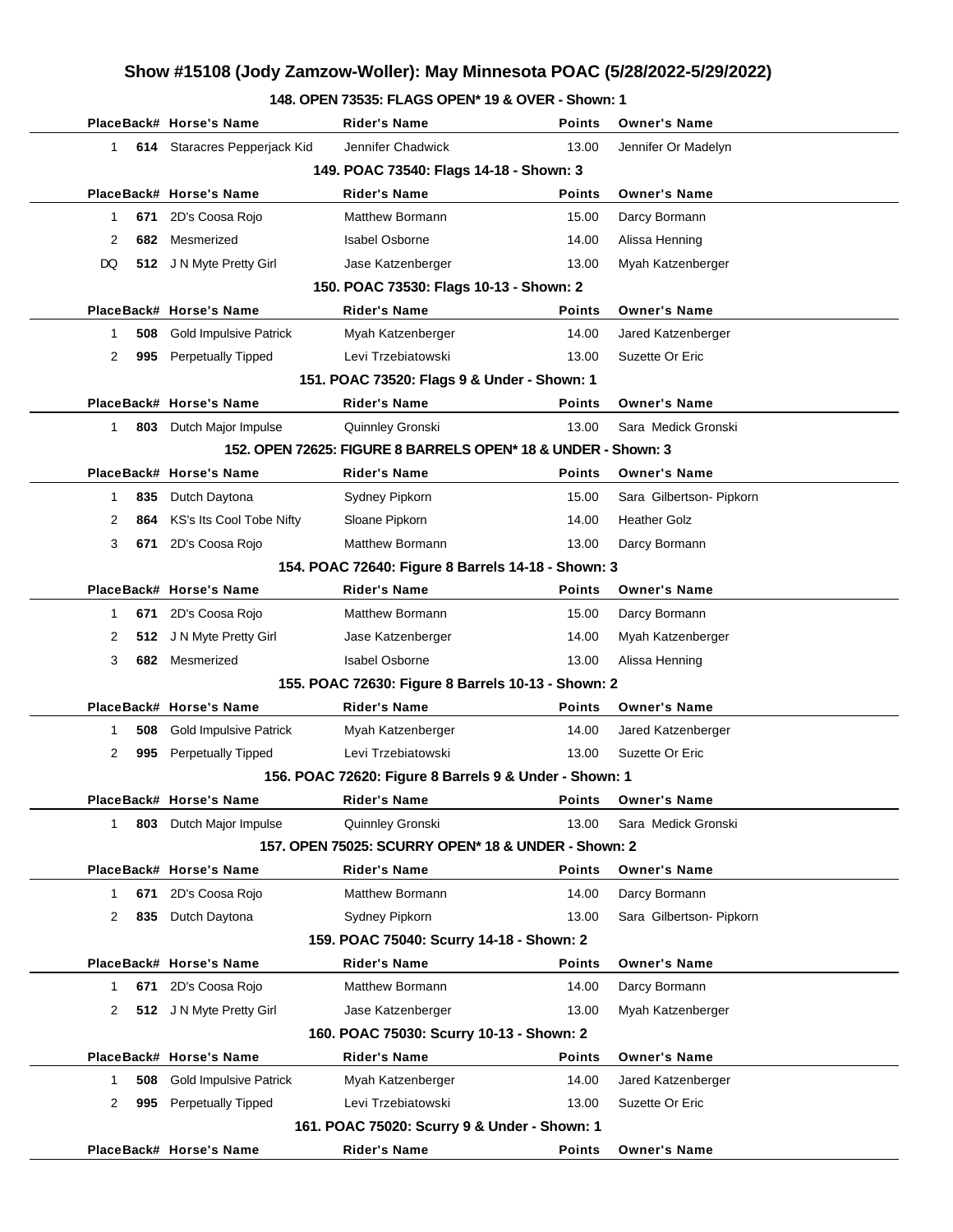|   |     |                               | Show #15108 (Jody Zamzow-Woller): May Minnesota POAC (5/28/2022-5/29/2022) |               |                          |
|---|-----|-------------------------------|----------------------------------------------------------------------------|---------------|--------------------------|
| 1 |     | 803 Dutch Major Impulse       | Quinnley Gronski                                                           | 13.00         | Sara Medick Gronski      |
|   |     |                               | 162. OPEN 76025: TEXAS ROLLBACK OPEN* 18 & UNDER - Shown: 5                |               |                          |
|   |     | PlaceBack# Horse's Name       | <b>Rider's Name</b>                                                        | <b>Points</b> | <b>Owner's Name</b>      |
| 1 | 671 | 2D's Coosa Rojo               | <b>Matthew Bormann</b>                                                     | 17.00         | Darcy Bormann            |
| 2 | 864 | KS's Its Cool Tobe Nifty      | Sloane Pipkorn                                                             | 16.00         | <b>Heather Golz</b>      |
| 3 | 835 | Dutch Daytona                 | Sydney Pipkorn                                                             | 15.00         | Sara Gilbertson- Pipkorn |
| 4 | 546 | KS's Koi Like A Tiger         | Aliana Hansen                                                              | 14.00         | Kelsey Stumpf            |
| 5 | 534 | <b>Bugged By Chocolate</b>    | Calleigh Hayden                                                            | 13.00         | Adam And Shianne Hayden  |
|   |     |                               | 163. OPEN 76035: TEXAS ROLLBACK OPEN* 19 & OVER - Shown: 1                 |               |                          |
|   |     | PlaceBack# Horse's Name       | <b>Rider's Name</b>                                                        | Points        | <b>Owner's Name</b>      |
| 1 |     | 537 RU Tough Enough           | Kya Pulsipher                                                              | 13.00         | Alissa Henning           |
|   |     |                               | 164, POAC 76010: Texas Rollback Leadline 6 & Under - Shown: 2              |               |                          |
|   |     | PlaceBack# Horse's Name       | <b>Rider's Name</b>                                                        | <b>Points</b> | <b>Owner's Name</b>      |
| 1 | 930 | <b>RBR Hollywood Buns</b>     | Sybil Pipkorn                                                              | 14.00         | Sara Gilbertson-Pipkorn  |
| 2 |     | 517 A Foolish Impulse         | Hazel Johnson                                                              | 13.00         | Alissa Henning           |
|   |     |                               | 165. POAC 76040: Texas Rollback 14-18 - Shown: 3                           |               |                          |
|   |     | PlaceBack# Horse's Name       | <b>Rider's Name</b>                                                        | <b>Points</b> | <b>Owner's Name</b>      |
| 1 | 671 | 2D's Coosa Rojo               | <b>Matthew Bormann</b>                                                     | 15.00         | Darcy Bormann            |
| 2 |     | 512 J N Myte Pretty Girl      | Jase Katzenberger                                                          | 14.00         | Myah Katzenberger        |
| 3 | 534 | <b>Bugged By Chocolate</b>    | Calleigh Hayden                                                            | 13.00         | Adam And Shianne Hayden  |
|   |     |                               | 166. POAC 76030: Texas Rollback 10-13 - Shown: 2                           |               |                          |
|   |     | PlaceBack# Horse's Name       | <b>Rider's Name</b>                                                        | <b>Points</b> | <b>Owner's Name</b>      |
| 1 | 508 | <b>Gold Impulsive Patrick</b> | Myah Katzenberger                                                          | 14.00         | Jared Katzenberger       |
| 2 | 995 | <b>Perpetually Tipped</b>     | Levi Trzebiatowski                                                         | 13.00         | Suzette Or Eric          |
|   |     |                               | 167, POAC 76020: Texas Rollback 9 & Under - Shown: 1                       |               |                          |
|   |     | PlaceBack# Horse's Name       | <b>Rider's Name</b>                                                        | <b>Points</b> | <b>Owner's Name</b>      |
| 1 |     | 803 Dutch Major Impulse       | Quinnley Gronski                                                           | 13.00         | Sara Medick Gronski      |
|   |     |                               | 168. OPEN 71515: SINGLE POLE OPEN* 18 * UNDER - Shown: 5                   |               |                          |
|   |     | PlaceBack# Horse's Name       | Rider's Name                                                               |               | Points Owner's Name      |
| 1 | 671 | 2D's Coosa Rojo               | Matthew Bormann                                                            | 17.00         | Darcy Bormann            |
| 2 | 864 | KS's Its Cool Tobe Nifty      | Sloane Pipkorn                                                             | 16.00         | <b>Heather Golz</b>      |
| 3 | 835 | Dutch Daytona                 | Sydney Pipkorn                                                             | 15.00         | Sara Gilbertson- Pipkorn |
| 4 | 546 | KS's Koi Like A Tiger         | Aliana Hansen                                                              | 14.00         | <b>Kelsey Stumpf</b>     |
| 5 | 534 | <b>Bugged By Chocolate</b>    | Calleigh Hayden                                                            | 13.00         | Adam And Shianne Hayden  |
|   |     |                               | 169. OPEN 71525: SINGLE POLE OPEN* 19 & OVER - Shown: 1                    |               |                          |
|   |     | PlaceBack# Horse's Name       | <b>Rider's Name</b>                                                        | <b>Points</b> | <b>Owner's Name</b>      |
| 1 |     | 537 RU Tough Enough           | Kya Pulsipher                                                              | 13.00         | Alissa Henning           |
|   |     |                               | 170. POAC 71540: Single Pole 14-18 - Shown: 2                              |               |                          |
|   |     | PlaceBack# Horse's Name       | <b>Rider's Name</b>                                                        | Points        | <b>Owner's Name</b>      |
| 1 | 671 | 2D's Coosa Rojo               | Matthew Bormann                                                            | 14.00         | Darcy Bormann            |
| 2 | 512 | J N Myte Pretty Girl          | Jase Katzenberger                                                          | 13.00         | Myah Katzenberger        |
|   |     |                               | 171. POAC 71530: Single Pole 10-13 - Shown: 2                              |               |                          |
|   |     | PlaceBack# Horse's Name       | <b>Rider's Name</b>                                                        | <b>Points</b> | <b>Owner's Name</b>      |
| 1 | 508 | <b>Gold Impulsive Patrick</b> | Myah Katzenberger                                                          | 14.00         | Jared Katzenberger       |
| 2 | 995 | <b>Perpetually Tipped</b>     | Levi Trzebiatowski                                                         | 13.00         | Suzette Or Eric          |
|   |     |                               |                                                                            |               |                          |
|   |     |                               |                                                                            |               |                          |

**172. POAC 71520: Single Pole 9 & Under - Shown: 1**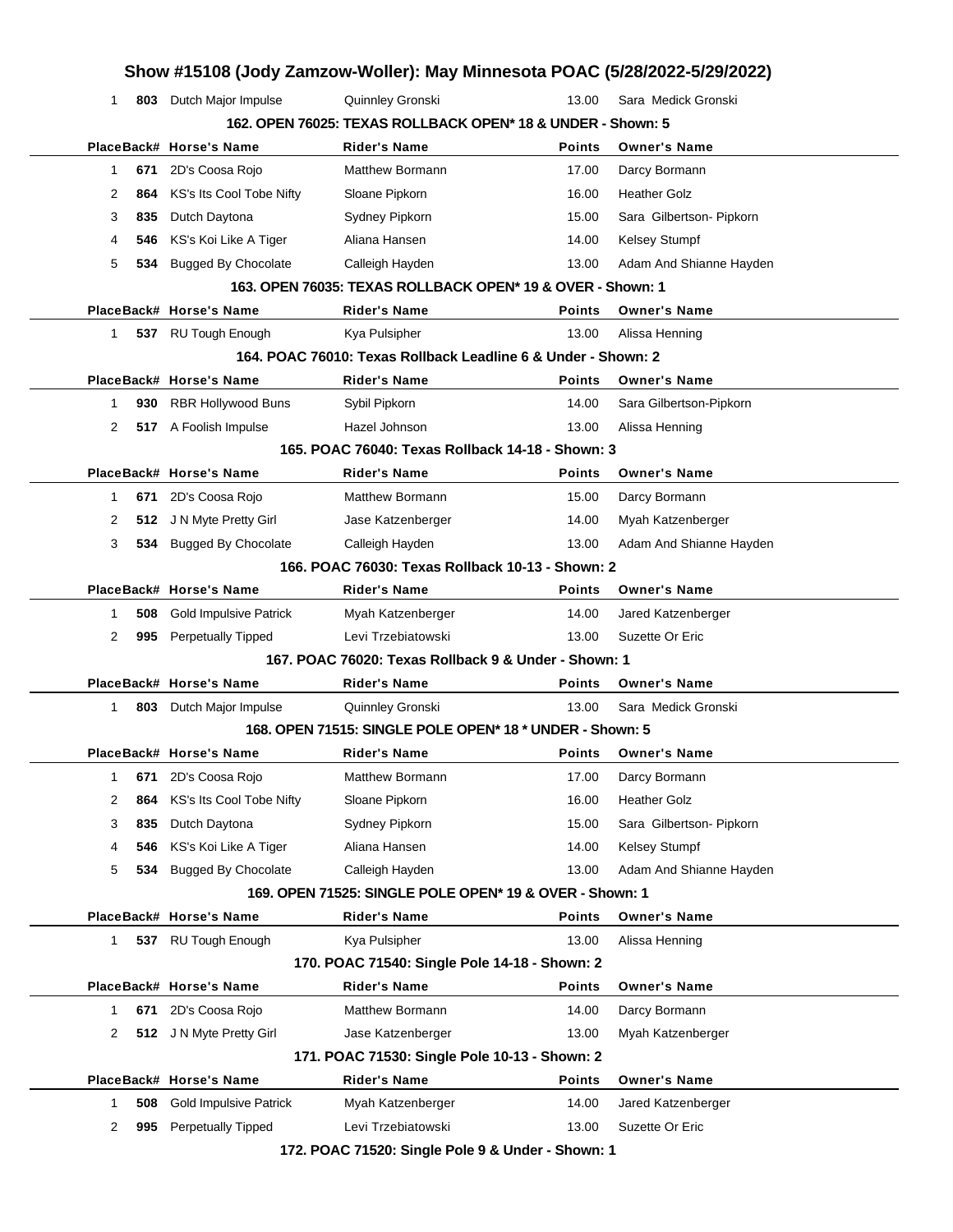|              |     | PlaceBack# Horse's Name       | <b>Rider's Name</b>                                                       | <b>Points</b> | <b>Owner's Name</b>      |
|--------------|-----|-------------------------------|---------------------------------------------------------------------------|---------------|--------------------------|
| $\mathbf{1}$ |     | 803 Dutch Major Impulse       | Quinnley Gronski                                                          | 13.00         | Sara Medick Gronski      |
|              |     |                               | 173. POAC 71510: Single Pole Leadline 6 & Under - Shown: 2                |               |                          |
|              |     | PlaceBack# Horse's Name       | <b>Rider's Name</b>                                                       | <b>Points</b> | <b>Owner's Name</b>      |
| 1            | 930 | <b>RBR Hollywood Buns</b>     | Sybil Pipkorn                                                             | 14.00         | Sara Gilbertson-Pipkorn  |
| 2            |     | 517 A Foolish Impulse         | Hazel Johnson                                                             | 13.00         | Alissa Henning           |
|              |     |                               | 174. OPEN 74525: GO GO OPEN* 18 & UNDER - Shown: 3                        |               |                          |
|              |     | PlaceBack# Horse's Name       | <b>Rider's Name</b>                                                       | <b>Points</b> | <b>Owner's Name</b>      |
| 1            | 671 | 2D's Coosa Rojo               | <b>Matthew Bormann</b>                                                    | 15.00         | Darcy Bormann            |
| 2            | 835 | Dutch Daytona                 | Sydney Pipkorn                                                            | 14.00         | Sara Gilbertson- Pipkorn |
| 3            | 864 | KS's Its Cool Tobe Nifty      | Sloane Pipkorn                                                            | 13.00         | <b>Heather Golz</b>      |
|              |     |                               | 175, OPEN 74535: GO GO OPEN* 19 & OVER - Shown: 1                         |               |                          |
|              |     | PlaceBack# Horse's Name       | <b>Rider's Name</b>                                                       | <b>Points</b> | <b>Owner's Name</b>      |
| 1            |     | 537 RU Tough Enough           | Kya Pulsipher                                                             | 13.00         | Alissa Henning           |
|              |     |                               | 176. POAC 74510: Go Go Leadline 6 & Under - Shown: 2                      |               |                          |
|              |     | PlaceBack# Horse's Name       | <b>Rider's Name</b>                                                       | <b>Points</b> | <b>Owner's Name</b>      |
| 1            | 930 | <b>RBR Hollywood Buns</b>     | Sybil Pipkorn                                                             | 14.00         | Sara Gilbertson-Pipkorn  |
| 2            |     | 517 A Foolish Impulse         | Hazel Johnson                                                             | 13.00         | Alissa Henning           |
|              |     |                               | 177. POAC 74540: Go Go 14-18 - Shown: 2                                   |               |                          |
|              |     | PlaceBack# Horse's Name       | <b>Rider's Name</b>                                                       | <b>Points</b> | <b>Owner's Name</b>      |
| 1            | 512 | J N Myte Pretty Girl          | Jase Katzenberger                                                         | 14.00         | Myah Katzenberger        |
| 2            | 671 | 2D's Coosa Rojo               | <b>Matthew Bormann</b>                                                    | 13.00         | Darcy Bormann            |
|              |     |                               | 178. POAC 74530: Go Go 10-13 - Shown: 2                                   |               |                          |
|              |     | PlaceBack# Horse's Name       | <b>Rider's Name</b>                                                       | <b>Points</b> | <b>Owner's Name</b>      |
| 1            | 508 | <b>Gold Impulsive Patrick</b> | Myah Katzenberger                                                         | 14.00         | Jared Katzenberger       |
|              | 995 | <b>Perpetually Tipped</b>     | Levi Trzebiatowski                                                        | 13.00         | Suzette Or Eric          |
| 2            |     |                               |                                                                           |               |                          |
|              |     |                               | 179. POAC 74520: Go Go 9 & Under - Shown: 1                               |               |                          |
|              |     | PlaceBack# Horse's Name       | <b>Rider's Name</b>                                                       | <b>Points</b> | <b>Owner's Name</b>      |
| 1            |     | 803 Dutch Major Impulse       | Quinnley Gronski                                                          | 13.00         | Sara Medick Gronski      |
|              |     |                               | 180. OPEN 71025: POLE BENDING OPEN* 18 & UNDER - Shown: 3                 |               |                          |
|              |     | PlaceBack# Horse's Name       | <b>Rider's Name</b>                                                       | Points        | <b>Owner's Name</b>      |
| 1            | 671 | 2D's Coosa Rojo               | <b>Matthew Bormann</b>                                                    | 15.00         | Darcy Bormann            |
| 2            | 835 | Dutch Daytona                 | Sydney Pipkorn                                                            | 14.00         | Sara Gilbertson- Pipkorn |
| 3            | 864 | KS's Its Cool Tobe Nifty      | Sloane Pipkorn                                                            | 13.00         | <b>Heather Golz</b>      |
|              |     |                               | 182. POAC 71040: Pole Bending 14-18 - Shown: 2                            |               |                          |
|              |     | PlaceBack# Horse's Name       | <b>Rider's Name</b>                                                       | <b>Points</b> | <b>Owner's Name</b>      |
| 1            | 671 | 2D's Coosa Rojo               | Matthew Bormann                                                           | 14.00         | Darcy Bormann            |
| 2            |     | 512 J N Myte Pretty Girl      | Jase Katzenberger                                                         | 13.00         | Myah Katzenberger        |
|              |     |                               | 183. POAC 71030: Pole Bending 10-13 - Shown: 2                            |               |                          |
|              |     | PlaceBack# Horse's Name       | <b>Rider's Name</b>                                                       | <b>Points</b> | <b>Owner's Name</b>      |
| 1            | 508 | <b>Gold Impulsive Patrick</b> | Myah Katzenberger                                                         | 14.00         | Jared Katzenberger       |
| 2            | 995 | <b>Perpetually Tipped</b>     | Levi Trzebiatowski                                                        | 13.00         | Suzette Or Eric          |
|              |     |                               |                                                                           |               |                          |
|              |     | PlaceBack# Horse's Name       | 184. POAC 71020: Pole Bending 9 & Under - Shown: 1<br><b>Rider's Name</b> | Points        | <b>Owner's Name</b>      |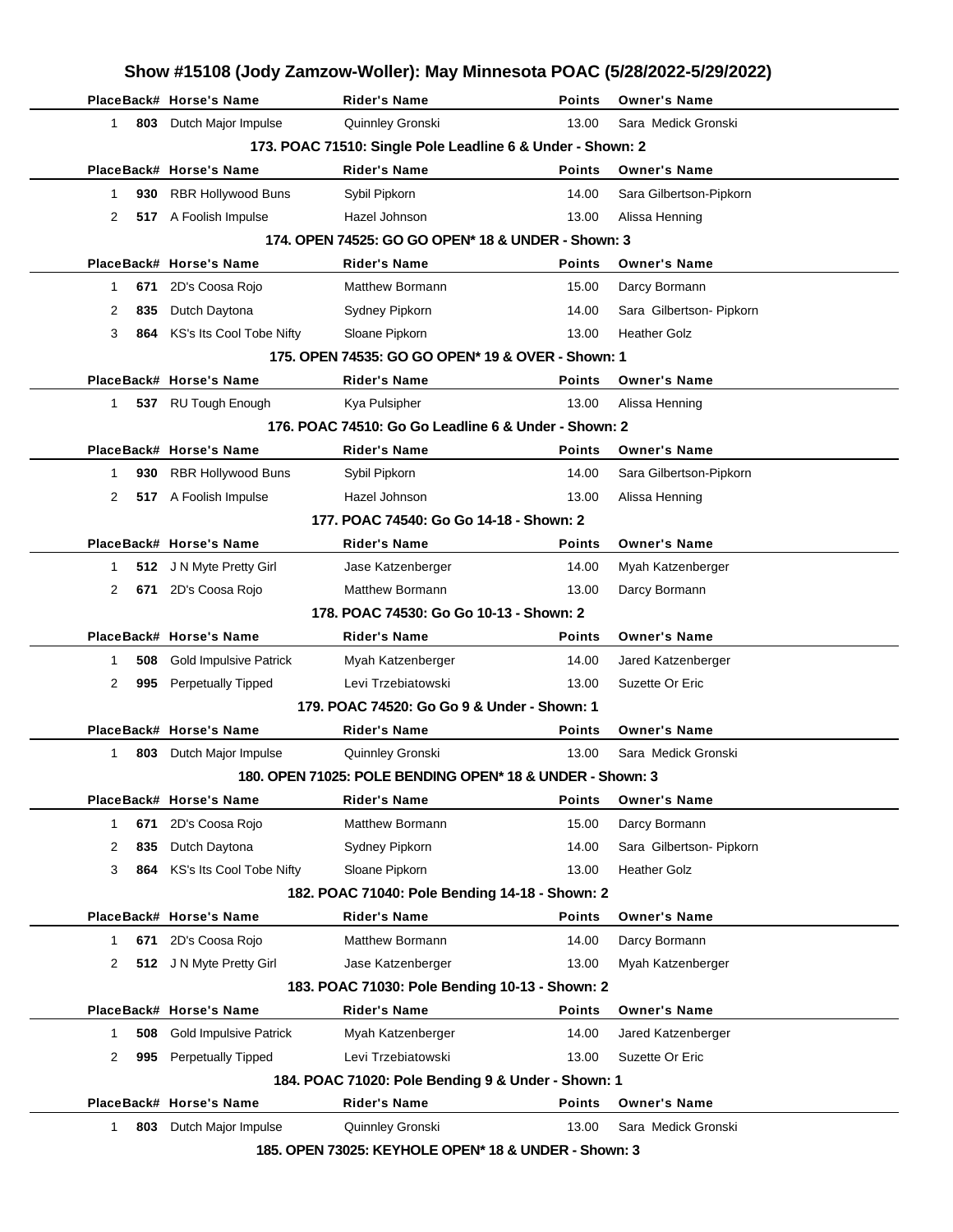|    |                                           | PlaceBack# Horse's Name       | <b>Rider's Name</b>                           | <b>Points</b> | <b>Owner's Name</b>      |  |  |  |  |  |
|----|-------------------------------------------|-------------------------------|-----------------------------------------------|---------------|--------------------------|--|--|--|--|--|
|    | 835                                       | Dutch Daytona                 | Sydney Pipkorn                                | 15.00         | Sara Gilbertson- Pipkorn |  |  |  |  |  |
|    | 2<br>864                                  | KS's Its Cool Tobe Nifty      | Sloane Pipkorn                                | 14.00         | <b>Heather Golz</b>      |  |  |  |  |  |
|    | 3<br>671                                  | 2D's Coosa Rojo               | <b>Matthew Bormann</b>                        | 13.00         | Darcy Bormann            |  |  |  |  |  |
|    | 187. POAC 73040: Keyhole 14-18 - Shown: 2 |                               |                                               |               |                          |  |  |  |  |  |
|    |                                           | PlaceBack# Horse's Name       | <b>Rider's Name</b>                           | <b>Points</b> | <b>Owner's Name</b>      |  |  |  |  |  |
|    |                                           | 512 J N Myte Pretty Girl      | Jase Katzenberger                             | 14.00         | Myah Katzenberger        |  |  |  |  |  |
|    | 2<br>671                                  | 2D's Coosa Rojo               | Matthew Bormann                               | 13.00         | Darcy Bormann            |  |  |  |  |  |
|    |                                           |                               | 188. POAC 73030: Keyhole 10-13 - Shown: 2     |               |                          |  |  |  |  |  |
|    |                                           | PlaceBack# Horse's Name       | <b>Rider's Name</b>                           | <b>Points</b> | <b>Owner's Name</b>      |  |  |  |  |  |
|    | 995                                       | <b>Perpetually Tipped</b>     | Levi Trzebiatowski                            | 14.00         | Suzette Or Eric          |  |  |  |  |  |
| DQ | 508                                       | <b>Gold Impulsive Patrick</b> | Myah Katzenberger                             | 0.00          | Jared Katzenberger       |  |  |  |  |  |
|    |                                           |                               | 189. POAC 73020: Keyhole 9 & Under - Shown: 1 |               |                          |  |  |  |  |  |
|    |                                           | PlaceBack# Horse's Name       | <b>Rider's Name</b>                           | <b>Points</b> | <b>Owner's Name</b>      |  |  |  |  |  |
|    | 803                                       | Dutch Major Impulse           | Quinnley Gronski                              | 13.00         | Sara Medick Gronski      |  |  |  |  |  |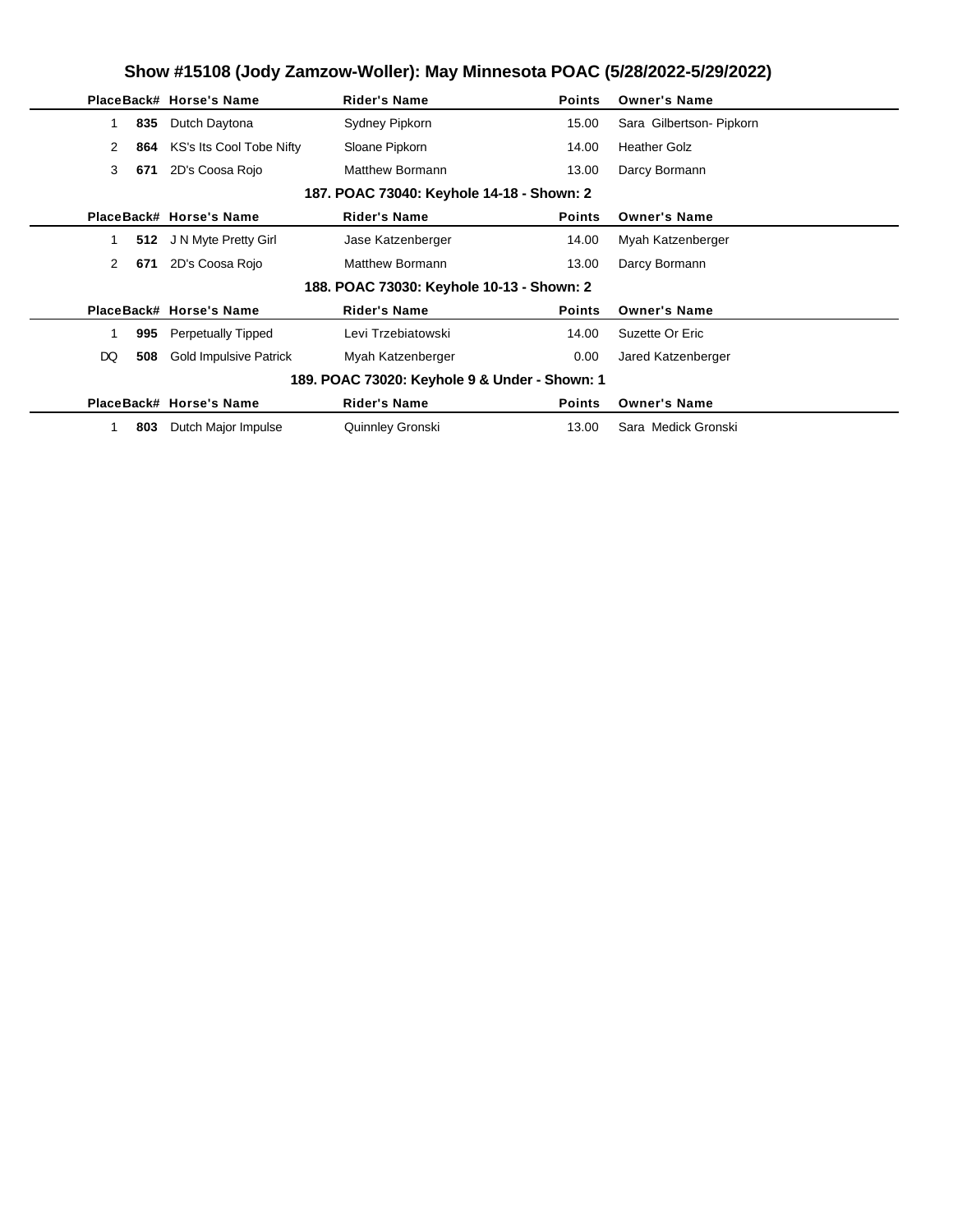| 1. POAC 24080: Open Costume 18 & Under - Shown: 3 |  |
|---------------------------------------------------|--|
|---------------------------------------------------|--|

|                |     | PlaceBack# Horse's Name       | Rider's Name                                                     | <b>Points</b> | <b>Owner's Name</b> |
|----------------|-----|-------------------------------|------------------------------------------------------------------|---------------|---------------------|
| 1.             | 858 | DK Dreamin Of Pizzazz         | Brooklynn Trzebiatowski                                          | 15.00         | Lori Or Dan Krome   |
| 2              |     | 995 Perpetually Tipped        | Levi Trzebiatowski                                               | 14.00         | Suzette Or Eric     |
| 3              | 803 | Dutch Major Impulse           | Quinnley Gronski                                                 | 13.00         | Sara Medick Gronski |
|                |     |                               | 2. POAC 10100: Weanling Colts - Shown: 1                         |               |                     |
|                |     | PlaceBack# Horse's Name       | <b>Rider's Name</b>                                              | Points        | <b>Owner's Name</b> |
| DQ             |     | 514 Frost On My Zipper        | Jackie Guthrie                                                   | 0.00          |                     |
|                |     |                               | 4. POAC 10400: 2 Year Old Colts - Shown: 1                       |               |                     |
|                |     | PlaceBack# Horse's Name       | <b>Rider's Name</b>                                              | Points        | <b>Owner's Name</b> |
| 1.             |     | 881 Top Gun                   | Sara Medick Gronski                                              | 13.00         | Amber Dreyer-Hansen |
|                |     |                               | 5. POAC 11700: Jr Champion Stallion - Shown: 2                   |               |                     |
|                |     | PlaceBack# Horse's Name       | <b>Rider's Name</b>                                              | Points        | <b>Owner's Name</b> |
| 1              |     | 881 Top Gun                   | Sara Medick Gronski                                              | 14.00         | Amber Dreyer-Hansen |
| DQ             |     | 514 Frost On My Zipper        | Jackie Guthrie                                                   | 0.00          |                     |
|                |     |                               | 11. POAC 11900: Grand Champion Stallion - Shown: 1               |               |                     |
|                |     | PlaceBack# Horse's Name       | <b>Rider's Name</b>                                              | <b>Points</b> | <b>Owner's Name</b> |
| 1.             |     | 881 Top Gun                   | Sara Medick Gronski                                              | 13.00         | Amber Dreyer-Hansen |
|                |     |                               | 13. POAC 14400: 2 Year Old Geldings - Shown: 1                   |               |                     |
|                |     | PlaceBack# Horse's Name       | <b>Rider's Name</b>                                              | <b>Points</b> | <b>Owner's Name</b> |
| 1              |     | 547 I Hope You Dance          | Alissa Henning                                                   | 13.00         | Lori Or Dan Krome   |
|                |     |                               | 14. POAC 15700: Jr Champion Gelding - Shown: 1                   |               |                     |
|                |     | PlaceBack# Horse's Name       | <b>Rider's Name</b>                                              | Points        | <b>Owner's Name</b> |
| 1              |     | 547   Hope You Dance          | Alissa Henning                                                   | 13.00         | Lori Or Dan Krome   |
|                |     |                               | 17. POAC 15300: 4 & Over Geldings Medium Over 51-54in - Shown: 3 |               |                     |
|                |     | PlaceBack# Horse's Name       | <b>Rider's Name</b>                                              | Points        | <b>Owner's Name</b> |
| 1              |     | 999 Livin On A Prayer         | Zoey Case                                                        | 15.00         | Sara Schaefer       |
| 2              | 508 | <b>Gold Impulsive Patrick</b> | Myah Katzenberger                                                | 14.00         | Jared Katzenberger  |
| 3              | 803 | Dutch Major Impulse           | Quinnley Gronski                                                 | 13.00         | Sara Medick Gronski |
|                |     |                               | 18. POAC 15400: 4 & Over Geldings Large Over 54-56in - Shown: 3  |               |                     |
|                |     | PlaceBack# Horse's Name       | Rider's Name                                                     | Points        | <b>Owner's Name</b> |
| 1              | 858 | DK Dreamin Of Pizzazz         | Brooklynn Trzebiatowski                                          | 15.00         | Lori Or Dan Krome   |
| 2              | 995 | <b>Perpetually Tipped</b>     | Levi Trzebiatowski                                               | 14.00         | Suzette Or Eric     |
| 3              | 951 | Staracres Pepperjack Kid      | Kati Kunhart                                                     | 13.00         | Jennifer Or Madelyn |
|                |     |                               | 19. POAC 15800: Sr Champion Gelding - Shown: 6                   |               |                     |
|                |     | PlaceBack# Horse's Name       | <b>Rider's Name</b>                                              | Points        | <b>Owner's Name</b> |
| 1              | 858 | DK Dreamin Of Pizzazz         | Brooklynn Trzebiatowski                                          | 18.00         | Lori Or Dan Krome   |
| $\overline{2}$ | 999 | Livin On A Prayer             | Zoey Case                                                        | 17.00         | Sara Schaefer       |
|                |     |                               | 20. POAC 15900: Grand Champion Gelding - Shown: 4                |               |                     |
|                |     | PlaceBack# Horse's Name       | <b>Rider's Name</b>                                              | Points        | <b>Owner's Name</b> |
| 1              | 858 | DK Dreamin Of Pizzazz         | Brooklynn Trzebiatowski                                          | 16.00         | Lori Or Dan Krome   |
| 2              | 547 | I Hope You Dance              | Alissa Henning                                                   | 15.00         | Lori Or Dan Krome   |
|                |     |                               | 22. POAC 12200: Yearling Fillies - Shown: 7                      |               |                     |
|                |     | PlaceBack# Horse's Name       | <b>Rider's Name</b>                                              | Points        | <b>Owner's Name</b> |
| 1              | 601 | Sheeza Sham                   | Sami Bruns                                                       | 18.00         |                     |
| 2              |     | 544 Puttin Pretty             | Bianca Seehafer                                                  | 17.00         |                     |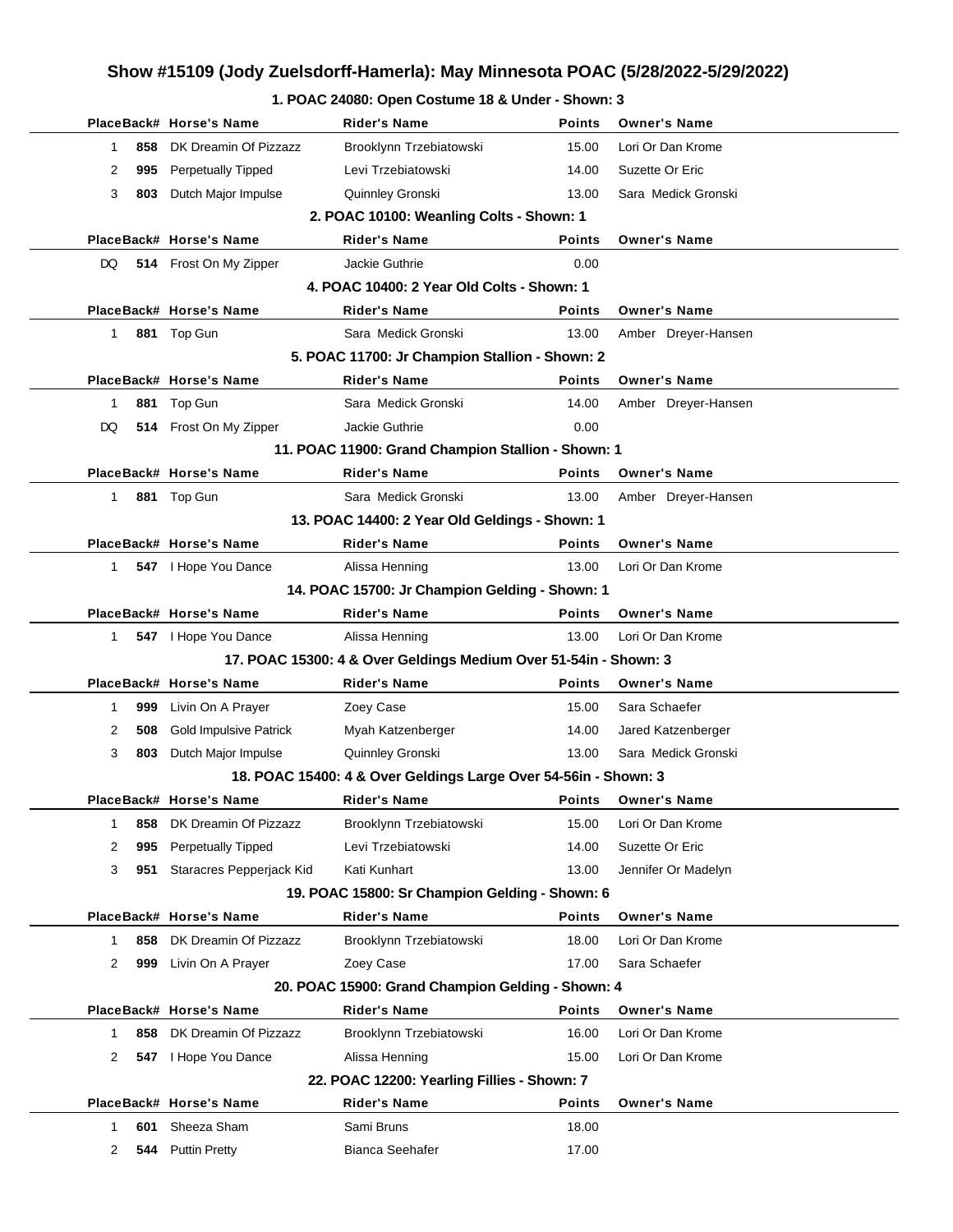|    |     |                            | Show #15109 (Jody Zuelsdorff-Hamerla): May Minnesota POAC (5/28/2022-5/29/2022) |               |                          |
|----|-----|----------------------------|---------------------------------------------------------------------------------|---------------|--------------------------|
| З  | 561 | Straighten Your Cape       | <b>Wendy Varish</b>                                                             | 16.00         |                          |
| 4  | 888 | Who Invited Her            | Brooklynn Trzebiatowski                                                         | 15.00         |                          |
| 5  | 880 | Ry Diamond Delight         | Kati Kunhart                                                                    | 14.00         |                          |
| 6  | 559 | PPA Soul Sister Bond       | Lori Schmid                                                                     | 13.00         |                          |
| 7  | 564 | Super Irreplaceable        | Wendi M Schmid                                                                  | 0.00          |                          |
|    |     |                            | 23. POAC 12400: 2 Year Old Fillies - Shown: 2                                   |               |                          |
|    |     | PlaceBack# Horse's Name    | <b>Rider's Name</b>                                                             | <b>Points</b> | <b>Owner's Name</b>      |
| 1  |     | 602 The Girl Next Door     | Bianca Seehafer                                                                 | 14.00         | <b>Bianca Seehafer</b>   |
| 2  |     | 511 TO Chocolate By Design | Myah Katzenberger                                                               | 13.00         | Judy Katzenberger        |
|    |     |                            | 24. POAC 13700: Jr Champion Mares - Shown: 4                                    |               |                          |
|    |     | PlaceBack# Horse's Name    | <b>Rider's Name</b>                                                             | Points        | <b>Owner's Name</b>      |
| 1  | 601 | Sheeza Sham                | Sami Bruns                                                                      | 16.00         |                          |
| 2  |     | 602 The Girl Next Door     | Bianca Seehafer                                                                 | 15.00         | <b>Bianca Seehafer</b>   |
|    |     |                            | 25. POAC 12600: 3 Year Old Mares - Shown: 2                                     |               |                          |
|    |     | PlaceBack# Horse's Name    | <b>Rider's Name</b>                                                             | <b>Points</b> | <b>Owner's Name</b>      |
| 1. |     | 855 Anne Everlasting Bond  | Fern Pernat                                                                     | 14.00         | Wendi M Schmid           |
| 2  |     | 921 Speechless             | Joslynn Seehafer                                                                | 13.00         | Sami Bruns               |
|    |     |                            | 26. POAC 13200: 4 & Over Mares Small 46-51 in - Shown: 1                        |               |                          |
|    |     | PlaceBack# Horse's Name    | <b>Rider's Name</b>                                                             | <b>Points</b> | <b>Owner's Name</b>      |
| 1. |     | 615 Z Chocolate On The Rox | Lori Gregoire                                                                   | 13.00         | Lori Gregoire            |
|    |     |                            | 27. POAC 13300: 4 & Over Mares Medium Over 51-54in - Shown: 2                   |               |                          |
|    |     | PlaceBack# Horse's Name    | Rider's Name                                                                    | Points        | <b>Owner's Name</b>      |
| 1. |     | 624 All By Myself          | Tara Hershberger                                                                | 14.00         | Tara Hershberger         |
| 2  |     | 537 RU Tough Enough        | Kya Pulsipher                                                                   | 13.00         | Alissa Henning           |
|    |     |                            | 28. POAC 13400: 4 & Over Mares Large Over 54-56in - Shown: 2                    |               |                          |
|    |     | PlaceBack# Horse's Name    | <b>Rider's Name</b>                                                             | <b>Points</b> | <b>Owner's Name</b>      |
| 1  | 531 | J N Myte Pretty Girl       | Myah Katzenberger                                                               | 14.00         | Myah Katzenberger        |
| 2  | 682 | Mesmerized                 | <b>Isabel Osborne</b>                                                           | 13.00         | Alissa Henning           |
|    |     |                            | 30. POAC 13800: Sr Champion Mares - Shown: 7                                    |               |                          |
|    |     | PlaceBack# Horse's Name    | Rider's Name                                                                    | Points        | <b>Owner's Name</b>      |
| 1  | 615 | Z Chocolate On The Rox     | Lori Gregoire                                                                   | 18.00         | Lori Gregoire            |
| 2  |     | 682 Mesmerized             | <b>Isabel Osborne</b>                                                           | 17.00         | Alissa Henning           |
|    |     |                            | 31. POAC 13900: Grand Champ Mares - Shown: 6                                    |               |                          |
|    |     | PlaceBack# Horse's Name    | <b>Rider's Name</b>                                                             | Points        | <b>Owner's Name</b>      |
| 1  | 601 | Sheeza Sham                | Sami Bruns                                                                      | 18.00         |                          |
| 2  |     | 615 Z Chocolate On The Rox | Lori Gregoire                                                                   | 17.00         | Lori Gregoire            |
|    |     |                            | 32. POAC 16400: Most Colorful POAC (all sexes) - Shown: 7                       |               |                          |
|    |     | PlaceBack# Horse's Name    | <b>Rider's Name</b>                                                             | <b>Points</b> | <b>Owner's Name</b>      |
|    |     | Dutch Daytona              | Sydney Pipkorn                                                                  | 18.00         | Sara Gilbertson- Pipkorn |
| 1. | 835 |                            |                                                                                 |               |                          |
| 2  | 999 | Livin On A Prayer          | Zoey Case                                                                       | 17.00         | Sara Schaefer            |
| 3  | 603 | Sheeza Sham                | <b>Bianca Seehafer</b>                                                          | 16.00         |                          |
| 4  | 559 | PPA Soul Sister Bond       | Lori Schmid                                                                     | 15.00         |                          |
| 5  | 564 | Super Irreplaceable        | Wendi M Schmid                                                                  | 14.00         |                          |
| 6  | 682 | Mesmerized                 | <b>Isabel Osborne</b>                                                           | 13.00         | Alissa Henning           |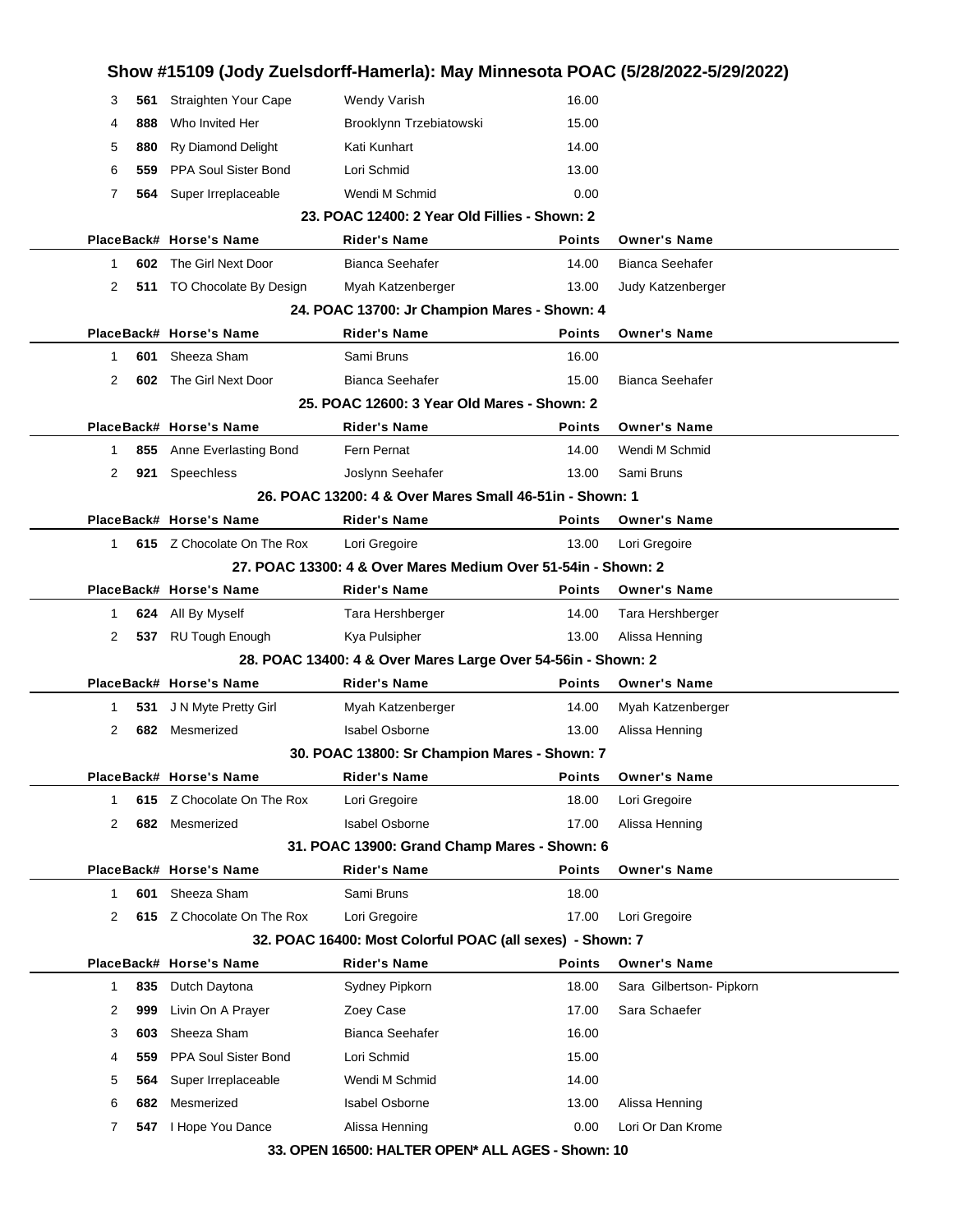## **Show #15109 (Jody Zuelsdorff-Hamerla): May Minnesota POAC (5/28/2022-5/29/2022) PlaceBack# Horse's Name Rider's Name Points Owner's Name** 1 **601** Sheeza Sham Sami Bruns Sami Bruns 18.00 2 **615** Z Chocolate On The Rox Lori Gregoire 17.00 Lori Gregoire 3 **544** Puttin Pretty **Bianca Seehafer** 16.00 4 **835** Dutch Daytona **Sydney Pipkorn** 15.00 Sara Gilbertson- Pipkorn 5 **567** Original Cowboy Joe Wendy Varish 14.00 6 **855** Anne Everlasting Bond Fern Pernat 13.00 Wendi M Schmid **34. POAC 23010: Open Costume Leadline 6 & Under - Shown: 2 PlaceBack# Horse's Name Rider's Name Points Owner's Name** 1 **930** RBR Hollywood Buns Sybil Pipkorn 14.00 Sara Gilbertson-Pipkorn 2 **517** A Foolish Impulse **Hazel Johnson** 13.00 Alissa Henning **35. POAC 20100: Longeline Yearling - Shown: 5 PlaceBack# Horse's Name Rider's Name Points Owner's Name** 1 **564** Super Irreplaceable Wendi M Schmid 17.00 2 880 Ry Diamond Delight Kati Kunhart 16.00 3 **888** Who Invited Her Brooklynn Trzebiatowski 15.00 4 **559** PPA Soul Sister Bond Lori Schmid 14.00 5 **560** Straighten Your Cape Wendy Varish 13.00 **36. POAC 20200: Longeline Two Year Old - Shown: 2 PlaceBack# Horse's Name Rider's Name Points Owner's Name** 1 **547** I Hope You Dance **Alissa Henning 14.00** Lori Or Dan Krome 2 881 Top Gun Sara Medick Gronski 13.00 Amber Dreyer-Hansen **37. OPEN 20250: Longe Line OPEN\* Yearlings & Two Year Olds - Shown: 4 PlaceBack# Horse's Name Rider's Name Points Owner's Name** 1 **564** Super Irreplaceable Wendi M Schmid 16.00 2 880 Ry Diamond Delight Kati Kunhart 15.00 3 **560** Straighten Your Cape Wendy Varish 14.00 4 **559** PPA Soul Sister Bond Lori Schmid 13.00 **38. POAC 83010: Showmanship Leadline 6 & Under - Shown: 3 PlaceBack# Horse's Name Rider's Name Points Owner's Name** 1 **930** RBR Hollywood Buns Sybil Pipkorn **15.00** Sara Gilbertson-Pipkorn 2 **517** A Foolish Impulse Hazel Johnson 14.00 Alissa Henning 3 **629** All By Myself Lincoln Hershberger 13.00 Tara Hershberger **39. POAC 84020: Showmanship 9 & Under - Shown: 1 PlaceBack# Horse's Name Rider's Name Points Owner's Name** DQ **803** Dutch Major Impulse Quinnley Gronski 0.00 Sara Medick Gronski **40. POAC 84080: Showmanship 18 & Under - Shown: 4 PlaceBack# Horse's Name Rider's Name Points Owner's Name** 1 **571** 2D's Coosa Rojo Andrew Bormann 16.00 Darcy Bormann 2 855 Anne Everlasting Bond Fern Pernat 15.00 Wendi M Schmid 3 **921** Speechless Joslynn Seehafer 14.00 Sami Bruns DQ **534** Bugged By Chocolate Calleigh Hayden 0.00 Adam And Shianne Hayden **41. OPEN 84020: Showmanship WT\* All Ages - Shown: 4 PlaceBack# Horse's Name Rider's Name Points Owner's Name** 1 **567** Original Cowboy Joe Wendy Varish 16.00 2 **604** Last Chance At Justice Grace Yeadon 15.00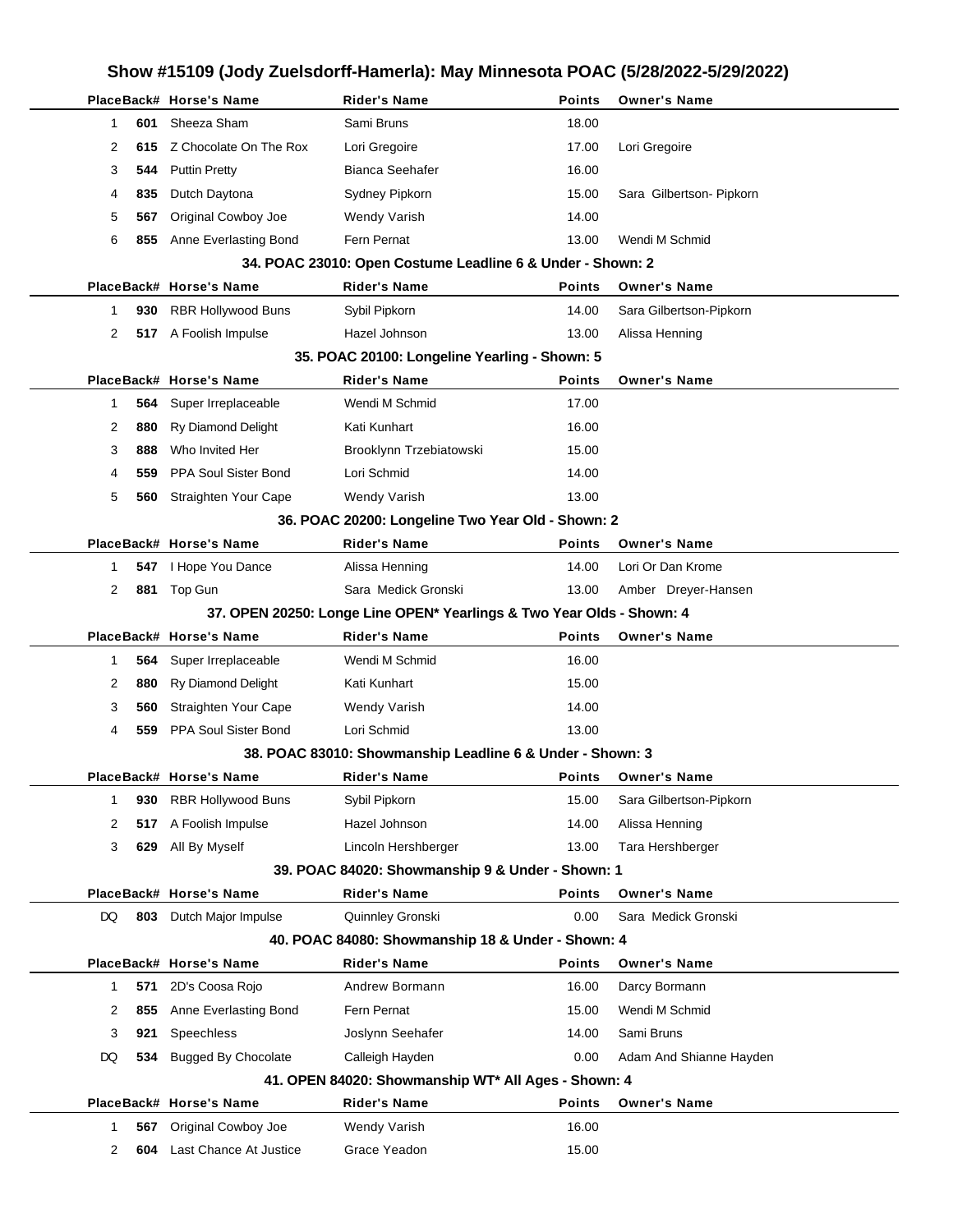|              |     |                                   |                                                                   |               | Show #15109 (Jody Zuelsdorff-Hamerla): May Minnesota POAC (5/28/2022-5/29/2022) |  |
|--------------|-----|-----------------------------------|-------------------------------------------------------------------|---------------|---------------------------------------------------------------------------------|--|
| 3            | 534 | <b>Bugged By Chocolate</b>        | Calleigh Hayden                                                   | 14.00         | Adam And Shianne Hayden                                                         |  |
| DQ           |     | 537 RU Tough Enough               | Kya Pulsipher                                                     | 0.00          | Alissa Henning                                                                  |  |
|              |     |                                   | 42. POAC 84005: Showmanship Select WJ/WT 45 & Over - Shown: 1     |               |                                                                                 |  |
|              |     | PlaceBack# Horse's Name           | <b>Rider's Name</b>                                               | <b>Points</b> | <b>Owner's Name</b>                                                             |  |
| 1            |     | 567 Original Cowboy Joe           | Wendy Varish                                                      | 13.00         |                                                                                 |  |
|              |     |                                   | 43. OPEN 84145: Showmanship OPEN* 18 & Under - Shown: 4           |               |                                                                                 |  |
|              |     | PlaceBack# Horse's Name           | <b>Rider's Name</b>                                               | <b>Points</b> | <b>Owner's Name</b>                                                             |  |
| $\mathbf{1}$ | 835 | Dutch Daytona                     | Sydney Pipkorn                                                    | 16.00         | Sara Gilbertson- Pipkorn                                                        |  |
| 2            | 673 | The King Of Gentlemen             | Matthew Bormann                                                   | 15.00         |                                                                                 |  |
| 3            | 546 | KS's Koi Like A Tiger             | Aliana Hansen                                                     | 14.00         | Kelsey Stumpf                                                                   |  |
| DQ           |     | 864 KS's Its Cool Tobe Nifty      | Sloane Pipkorn                                                    | 0.00          | <b>Heather Golz</b>                                                             |  |
|              |     |                                   | 44. OPEN 84095: SHOWMANSHIP OPEN* 19 & OVER - Shown: 2            |               |                                                                                 |  |
|              |     | PlaceBack# Horse's Name           | <b>Rider's Name</b>                                               | <b>Points</b> | <b>Owner's Name</b>                                                             |  |
| 1            | 604 | Last Chance At Justice            | Grace Yeadon                                                      | 14.00         |                                                                                 |  |
| 2            | 567 | Original Cowboy Joe               | Wendy Varish                                                      | 13.00         |                                                                                 |  |
|              |     |                                   | 46. POAC 84030: Showmanship 10-13 - Shown: 6                      |               |                                                                                 |  |
|              |     | PlaceBack# Horse's Name           | <b>Rider's Name</b>                                               | <b>Points</b> | <b>Owner's Name</b>                                                             |  |
| 1            | 858 | DK Dreamin Of Pizzazz             | Brooklynn Trzebiatowski                                           | 18.00         | Lori Or Dan Krome                                                               |  |
| 2            | 835 | Dutch Daytona                     | Sydney Pipkorn                                                    | 17.00         | Sara Gilbertson- Pipkorn                                                        |  |
| 3            | 995 | <b>Perpetually Tipped</b>         | Levi Trzebiatowski                                                | 16.00         | Suzette Or Eric                                                                 |  |
| 4            | 999 | Livin On A Prayer                 | Zoey Case                                                         | 15.00         | Sara Schaefer                                                                   |  |
| 5            | 864 | KS's Its Cool Tobe Nifty          | Sloane Pipkorn                                                    | 14.00         | <b>Heather Golz</b>                                                             |  |
| 6            | 508 | <b>Gold Impulsive Patrick</b>     | Myah Katzenberger                                                 | 13.00         | Jared Katzenberger                                                              |  |
|              |     |                                   | 47. POAC 84040: Showmanship 14-18 - Shown: 5                      |               |                                                                                 |  |
|              |     | PlaceBack# Horse's Name           | <b>Rider's Name</b>                                               | <b>Points</b> | <b>Owner's Name</b>                                                             |  |
| 1            | 850 | The Candy Man                     | Emily Pla                                                         | 17.00         | <b>Emily Pla</b>                                                                |  |
| 2            | 682 | Mesmerized                        | <b>Isabel Osborne</b>                                             | 16.00         | Alissa Henning                                                                  |  |
| 3            | 848 | <b>Gotta Brand New Girlfriend</b> | <b>Matthew Brix</b>                                               | 15.00         | <b>Matthew Thomas Brix</b>                                                      |  |
| 4            |     | 616 Silvers Wee Kid               | Karley Schaefer                                                   | 14.00         | Darrin Or Julie Schaefer                                                        |  |
| 5            | 534 | <b>Bugged By Chocolate</b>        | Calleigh Hayden<br>48. POAC 84190: Non Pro Showmanship - Shown: 2 | 13.00         | Adam And Shianne Hayden                                                         |  |
|              |     | PlaceBack# Horse's Name           | <b>Rider's Name</b>                                               | <b>Points</b> | <b>Owner's Name</b>                                                             |  |
| 1            | 624 | All By Myself                     | Tara Hershberger                                                  | 14.00         | Tara Hershberger                                                                |  |
| 2            | 951 | Staracres Pepperjack Kid          | Kati Kunhart                                                      | 13.00         | Jennifer Or Madelyn                                                             |  |
|              |     |                                   | 49. POAC 84090: Showmanship 19 & Over - Shown: 2                  |               |                                                                                 |  |
|              |     | PlaceBack# Horse's Name           | <b>Rider's Name</b>                                               | <b>Points</b> | <b>Owner's Name</b>                                                             |  |
| 1            | 444 | <b>CRF Silver Mercedes</b>        | Kirstin Schaefer                                                  | 14.00         | 3BG, Inc.<br>Julie Schaefer                                                     |  |
| 2            | 951 | Staracres Pepperjack Kid          | Kati Kunhart                                                      | 13.00         | Jennifer Or Madelyn                                                             |  |
|              |     |                                   | 50. POAC 21080: Hunter In Hand 18 & Under - Shown: 9              |               |                                                                                 |  |
|              |     | PlaceBack# Horse's Name           | <b>Rider's Name</b>                                               | <b>Points</b> | <b>Owner's Name</b>                                                             |  |
| 1            | 930 | <b>RBR Hollywood Buns</b>         | Sybil Pipkorn                                                     | 18.00         | Sara Gilbertson-Pipkorn                                                         |  |
| 2            | 850 | The Candy Man                     | <b>Emily Pla</b>                                                  | 17.00         | <b>Emily Pla</b>                                                                |  |
| 3            | 508 | <b>Gold Impulsive Patrick</b>     | Myah Katzenberger                                                 | 16.00         | Jared Katzenberger                                                              |  |
| 4            | 835 | Dutch Daytona                     | Sydney Pipkorn                                                    | 15.00         | Sara Gilbertson- Pipkorn                                                        |  |
| 5            | 995 | <b>Perpetually Tipped</b>         | Levi Trzebiatowski                                                | 14.00         | Suzette Or Eric                                                                 |  |
| 6            | 858 | DK Dreamin Of Pizzazz             | Brooklynn Trzebiatowski                                           | 13.00         | Lori Or Dan Krome                                                               |  |
|              |     |                                   |                                                                   |               |                                                                                 |  |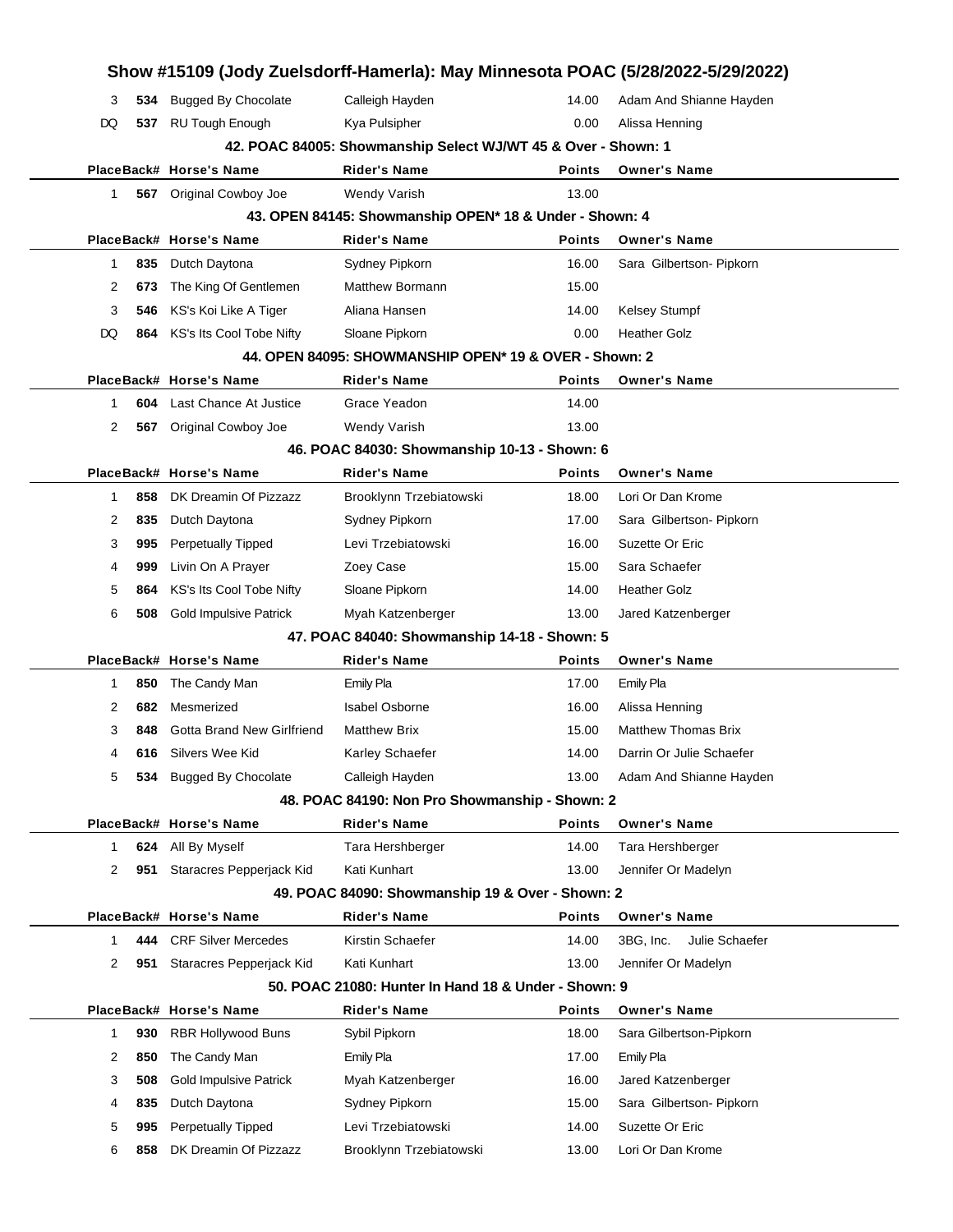#### **51. POAC 21090: Hunter In Hand 19 & Over - Shown: 3**

|              |     | PlaceBack# Horse's Name          | Rider's Name                                                          | <b>Points</b> | <b>Owner's Name</b>      |  |
|--------------|-----|----------------------------------|-----------------------------------------------------------------------|---------------|--------------------------|--|
| 1            | 561 | Straighten Your Cape             | Wendy Varish                                                          | 15.00         |                          |  |
| 2            | 624 | All By Myself                    | Tara Hershberger                                                      | 14.00         | Tara Hershberger         |  |
| 3            | 559 | PPA Soul Sister Bond             | Lori Schmid                                                           | 13.00         |                          |  |
|              |     |                                  | 53. POAC 40280: WT Hunter Under Saddle 18 & Under - Shown: 4          |               |                          |  |
|              |     | PlaceBack# Horse's Name          | <b>Rider's Name</b>                                                   | <b>Points</b> | <b>Owner's Name</b>      |  |
| 1            | 571 | 2D's Coosa Rojo                  | Andrew Bormann                                                        | 16.00         | Darcy Bormann            |  |
| 2            | 921 | Speechless                       | Joslynn Seehafer                                                      | 15.00         | Sami Bruns               |  |
| 3            | 855 | Anne Everlasting Bond            | Fern Pernat                                                           | 14.00         | Wendi M Schmid           |  |
| 4            | 534 | <b>Bugged By Chocolate</b>       | Calleigh Hayden                                                       | 13.00         | Adam And Shianne Hayden  |  |
|              |     |                                  | 54. OPEN 40885: HUNTER UNDER SADDLE WT* ALL AGES - Shown: 7           |               |                          |  |
|              |     | PlaceBack# Horse's Name          | <b>Rider's Name</b>                                                   | Points        | <b>Owner's Name</b>      |  |
| 1            | 567 | Original Cowboy Joe              | <b>Wendy Varish</b>                                                   | 18.00         |                          |  |
| 2            | 921 | Speechless                       | Joslynn Seehafer                                                      | 17.00         | Sami Bruns               |  |
| 3            | 537 | <b>RU Tough Enough</b>           | Kya Pulsipher                                                         | 16.00         | Alissa Henning           |  |
| 4            | 604 | Last Chance At Justice           | Grace Yeadon                                                          | 15.00         |                          |  |
| 5            | 546 | KS's Koi Like A Tiger            | Aliana Hansen                                                         | 14.00         | Kelsey Stumpf            |  |
| 6            | 855 | Anne Everlasting Bond            | Fern Pernat                                                           | 13.00         | Wendi M Schmid           |  |
|              |     |                                  | 55. POAC 42190: Non Pro Hunter Under Saddle WT - Shown: 2             |               |                          |  |
|              |     | PlaceBack# Horse's Name          | <b>Rider's Name</b>                                                   | <b>Points</b> | <b>Owner's Name</b>      |  |
| 1            | 624 | All By Myself                    | Tara Hershberger                                                      | 14.00         | Tara Hershberger         |  |
| 2            |     | 537 RU Tough Enough              | Kya Pulsipher                                                         | 13.00         | Alissa Henning           |  |
|              |     |                                  | 56. OPEN 40005: Hunter Under Saddle Select WT* 45 & Over - Shown: 1   |               |                          |  |
|              |     | PlaceBack# Horse's Name          | <b>Rider's Name</b>                                                   | Points        | <b>Owner's Name</b>      |  |
| 1            |     | 567 Original Cowboy Joe          | Wendy Varish                                                          | 13.00         |                          |  |
|              |     |                                  | 57. OPEN 42195: HUNTER UNDER SADDLE OPEN* 18 & UNDER - Shown: 3       |               |                          |  |
|              |     | PlaceBack# Horse's Name          | <b>Rider's Name</b>                                                   | Points        | <b>Owner's Name</b>      |  |
| 1            | 936 | CV's Crystal Ring                | Sara Durham                                                           | 15.00         | Dawn Durham              |  |
| 2            |     | 864 KS's Its Cool Tobe Nifty     | Sloane Pipkorn                                                        | 14.00         | <b>Heather Golz</b>      |  |
| 3            |     | <b>673</b> The King Of Gentlemen | Matthew Bormann                                                       | 13.00         |                          |  |
|              |     |                                  | 60. POAC 40690: JPFC HUS 2-yr-old (Adult Nomination Class) - Shown: 1 |               |                          |  |
|              |     | PlaceBack# Horse's Name          | <b>Rider's Name</b>                                                   | <b>Points</b> | <b>Owner's Name</b>      |  |
| 1            |     | <b>224</b> The Girl Next Door    | Sami Bruns                                                            | 13.00         | Bianca Seehafer          |  |
|              |     |                                  | 61. POAC 40020: Hunter Under Saddle 9 & Under - Shown: 1              |               |                          |  |
|              |     | PlaceBack# Horse's Name          | <b>Rider's Name</b>                                                   | Points        | <b>Owner's Name</b>      |  |
| $\mathbf{1}$ | 803 | Dutch Major Impulse              | Quinnley Gronski                                                      | 13.00         | Sara Medick Gronski      |  |
|              |     |                                  | 62. POAC 40030: Hunter Under Saddle 10-13 - Shown: 6                  |               |                          |  |
|              |     | PlaceBack# Horse's Name          | <b>Rider's Name</b>                                                   | <b>Points</b> | <b>Owner's Name</b>      |  |
| 1            | 858 | DK Dreamin Of Pizzazz            | Brooklynn Trzebiatowski                                               | 18.00         | Lori Or Dan Krome        |  |
| 2            | 835 | Dutch Daytona                    | Sydney Pipkorn                                                        | 17.00         | Sara Gilbertson- Pipkorn |  |
| 3            | 508 | <b>Gold Impulsive Patrick</b>    | Myah Katzenberger                                                     | 16.00         | Jared Katzenberger       |  |
| 4            | 995 | Perpetually Tipped               | Levi Trzebiatowski                                                    | 15.00         | Suzette Or Eric          |  |
| 5            | 864 | KS's Its Cool Tobe Nifty         | Sloane Pipkorn                                                        | 14.00         | <b>Heather Golz</b>      |  |
| 6            | 999 | Livin On A Prayer                | Zoey Case                                                             | 13.00         | Sara Schaefer            |  |
|              |     |                                  | 63. POAC 40040: Hunter Under Saddle 14-18 - Shown: 5                  |               |                          |  |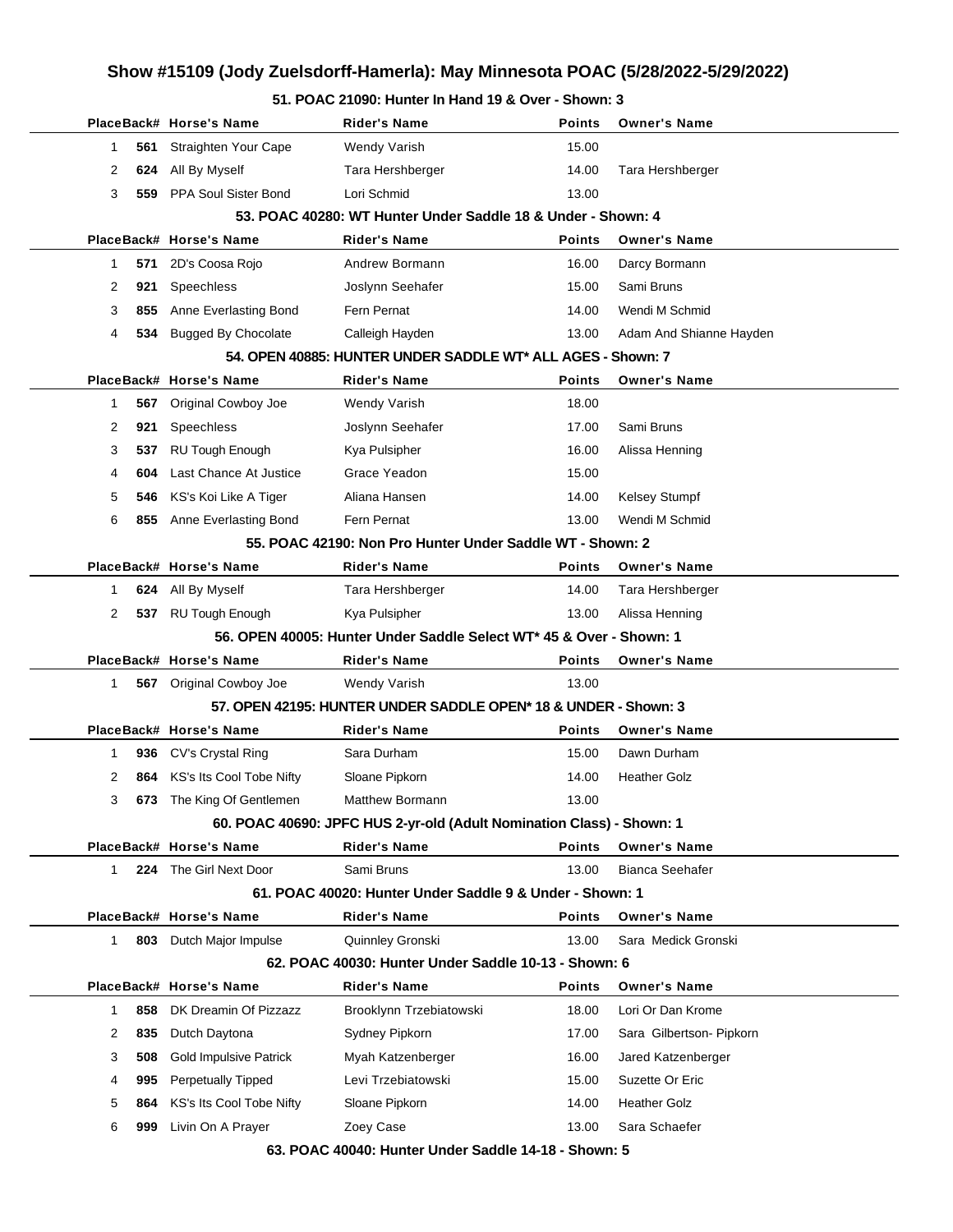|              |     |                                |                                                                       |               | Show #15109 (Jody Zuelsdorff-Hamerla): May Minnesota POAC (5/28/2022-5/29/2022) |  |
|--------------|-----|--------------------------------|-----------------------------------------------------------------------|---------------|---------------------------------------------------------------------------------|--|
|              |     | PlaceBack# Horse's Name        | <b>Rider's Name</b>                                                   | <b>Points</b> | <b>Owner's Name</b>                                                             |  |
| 1            | 850 | The Candy Man                  | Emily Pla                                                             | 17.00         | Emily Pla                                                                       |  |
| 2            | 616 | Silvers Wee Kid                | Karley Schaefer                                                       | 16.00         | Darrin Or Julie Schaefer                                                        |  |
| 3            | 848 | Gotta Brand New Girlfriend     | <b>Matthew Brix</b>                                                   | 15.00         | <b>Matthew Thomas Brix</b>                                                      |  |
| 4            | 936 | CV's Crystal Ring              | Sara Durham                                                           | 14.00         | Dawn Durham                                                                     |  |
| 5            | 682 | Mesmerized                     | <b>Isabel Osborne</b>                                                 | 13.00         | Alissa Henning                                                                  |  |
|              |     |                                | 65. POAC 40480: Sr Hunter Under Saddle 18 & Under - Shown: 9          |               |                                                                                 |  |
|              |     | PlaceBack# Horse's Name        | Rider's Name                                                          | Points        | <b>Owner's Name</b>                                                             |  |
| 1            | 835 | Dutch Daytona                  | Sydney Pipkorn                                                        | 18.00         | Sara Gilbertson- Pipkorn                                                        |  |
| 2            | 936 | CV's Crystal Ring              | Sara Durham                                                           | 17.00         | Dawn Durham                                                                     |  |
| 3            | 858 | DK Dreamin Of Pizzazz          | Brooklynn Trzebiatowski                                               | 16.00         | Lori Or Dan Krome                                                               |  |
| 4            | 995 | Perpetually Tipped             | Levi Trzebiatowski                                                    | 15.00         | Suzette Or Eric                                                                 |  |
| 5            | 682 | Mesmerized                     | <b>Isabel Osborne</b>                                                 | 14.00         | Alissa Henning                                                                  |  |
| 6            | 508 | <b>Gold Impulsive Patrick</b>  | Myah Katzenberger                                                     | 13.00         | Jared Katzenberger                                                              |  |
|              |     |                                | 67. POAC 40380: Jr Hunter Under Saddle 18 & Under - Shown: 3          |               |                                                                                 |  |
|              |     | PlaceBack# Horse's Name        | <b>Rider's Name</b>                                                   | <b>Points</b> | <b>Owner's Name</b>                                                             |  |
| 1            | 850 | The Candy Man                  | <b>Emily Pla</b>                                                      | 15.00         | Emily Pla                                                                       |  |
| 2            | 999 | Livin On A Prayer              | Zoey Case                                                             | 14.00         | Sara Schaefer                                                                   |  |
| 3            |     | 511 TO Chocolate By Design     | Myah Katzenberger                                                     | 13.00         | Judy Katzenberger                                                               |  |
|              |     |                                | 68. POAC 40390: JPFC HUS 3 yr old (Adult Nomination Class) - Shown: 1 |               |                                                                                 |  |
|              |     | PlaceBack# Horse's Name        | <b>Rider's Name</b>                                                   | <b>Points</b> | <b>Owner's Name</b>                                                             |  |
| $\mathbf{1}$ |     | 548 Speechless                 | Sami Bruns                                                            | 13.00         | Sami Bruns                                                                      |  |
|              |     |                                | 69. POAC 40090: Hunter Under Saddle 19 & Over - Shown: 2              |               |                                                                                 |  |
|              |     | PlaceBack# Horse's Name        | <b>Rider's Name</b>                                                   | Points        | <b>Owner's Name</b>                                                             |  |
| 1            |     | 444 CRF Silver Mercedes        | Kirstin Schaefer                                                      | 14.00         | 3BG, Inc.<br>Julie Schaefer                                                     |  |
| 2            |     | 624 All By Myself              | Tara Hershberger                                                      | 13.00         | Tara Hershberger                                                                |  |
|              |     |                                | 70. POAC 81020: Hunt Seat Equitation 9 & Under - Shown: 1             |               |                                                                                 |  |
|              |     | PlaceBack# Horse's Name        | <b>Rider's Name</b>                                                   | Points        | <b>Owner's Name</b>                                                             |  |
| 1            |     | <b>803</b> Dutch Major Impulse | Quinnley Gronski                                                      | 13.00         | Sara Medick Gronski                                                             |  |
|              |     |                                | 71. POAC 81280: WT Hunt Seat Equitation 18 & Under - Shown: 4         |               |                                                                                 |  |
|              |     | PlaceBack# Horse's Name        | <b>Rider's Name</b>                                                   | Points        | <b>Owner's Name</b>                                                             |  |
| 1            | 855 | Anne Everlasting Bond          | Fern Pernat                                                           | 16.00         | Wendi M Schmid                                                                  |  |
| 2            | 534 | <b>Bugged By Chocolate</b>     | Calleigh Hayden                                                       | 15.00         | Adam And Shianne Hayden                                                         |  |
| 3            | 571 | 2D's Coosa Rojo                | Andrew Bormann                                                        | 14.00         | Darcy Bormann                                                                   |  |
| 4            | 921 | Speechless                     | Joslynn Seehafer                                                      | 13.00         | Sami Bruns                                                                      |  |
|              |     |                                | 72. OPEN 81025: HUNT SEAT EQUITATION WT* ALL AGES - Shown: 4          |               |                                                                                 |  |
|              |     | PlaceBack# Horse's Name        | <b>Rider's Name</b>                                                   | <b>Points</b> | <b>Owner's Name</b>                                                             |  |
| 1            | 604 | Last Chance At Justice         | Grace Yeadon                                                          | 16.00         |                                                                                 |  |
| 2            | 855 | Anne Everlasting Bond          | Fern Pernat                                                           | 15.00         | Wendi M Schmid                                                                  |  |
| 3            | 534 | <b>Bugged By Chocolate</b>     | Calleigh Hayden                                                       | 14.00         | Adam And Shianne Hayden                                                         |  |
| 4            |     | 567 Original Cowboy Joe        | <b>Wendy Varish</b>                                                   | 13.00         |                                                                                 |  |
|              |     |                                | 73. POAC 81590: Non Pro Hunt Seat Equitation WT - Shown: 1            |               |                                                                                 |  |
|              |     | PlaceBack# Horse's Name        | <b>Rider's Name</b>                                                   | <b>Points</b> | <b>Owner's Name</b>                                                             |  |
| 1            |     | 624 All By Myself              | Tara Hershberger                                                      | 13.00         | Tara Hershberger                                                                |  |
|              |     |                                | 74. OPEN 81005: Hunt Seat Equitation Select WT* 45 & Older - Shown: 1 |               |                                                                                 |  |
|              |     | PlaceBack# Horse's Name        | <b>Rider's Name</b>                                                   | <b>Points</b> | <b>Owner's Name</b>                                                             |  |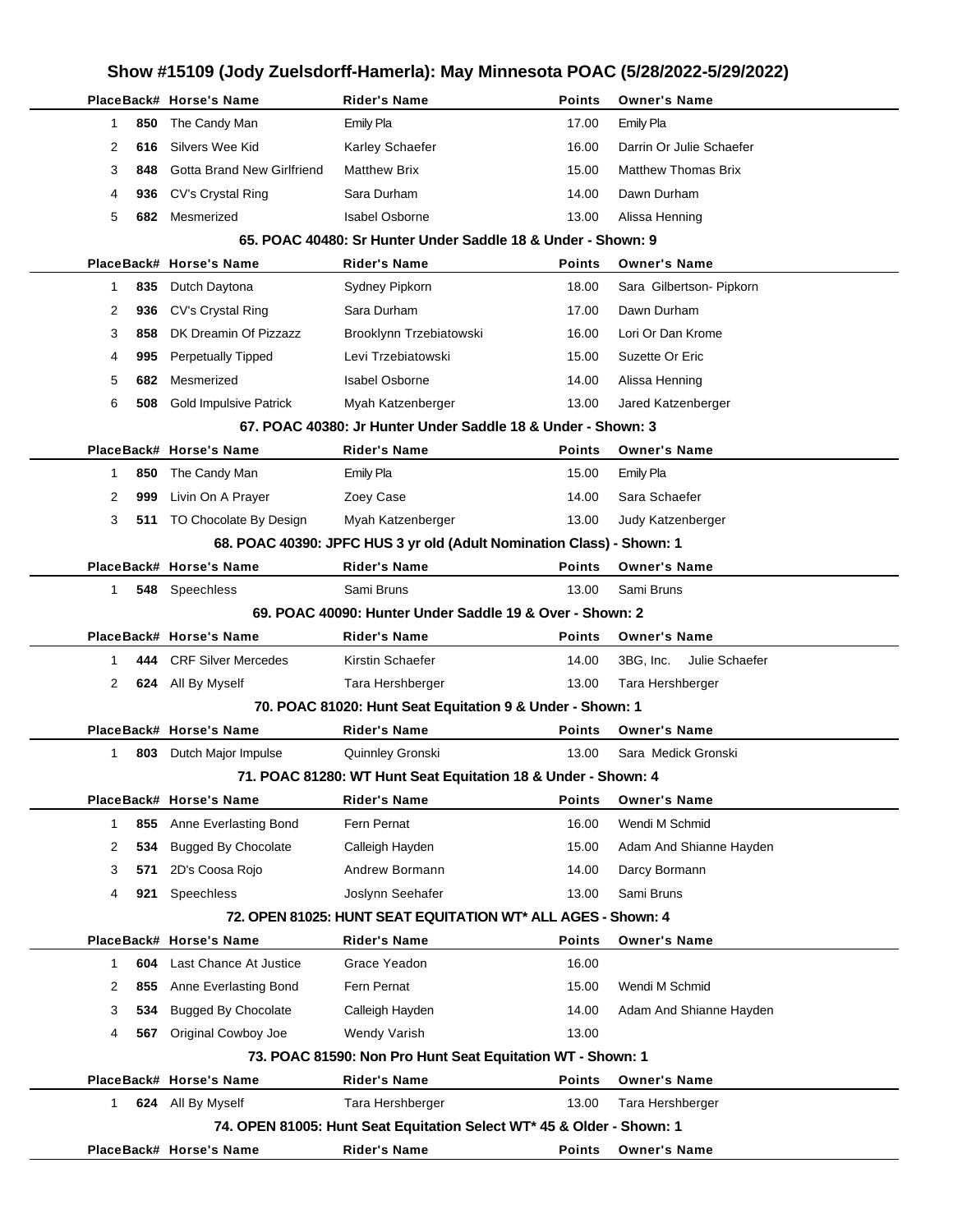| 1           |     | 567 Original Cowboy Joe           | <b>Wendy Varish</b>                                              | 13.00         |                             |
|-------------|-----|-----------------------------------|------------------------------------------------------------------|---------------|-----------------------------|
|             |     |                                   | 75. OPEN 81695: HUNT SEAT EQUITATION OPEN* 18 & UNDER - Shown: 2 |               |                             |
|             |     | PlaceBack# Horse's Name           | Rider's Name                                                     | <b>Points</b> | <b>Owner's Name</b>         |
| 1           | 864 | KS's Its Cool Tobe Nifty          | Sloane Pipkorn                                                   | 14.00         | <b>Heather Golz</b>         |
| 2           | 673 | The King Of Gentlemen             | Matthew Bormann                                                  | 13.00         |                             |
|             |     |                                   | 78. POAC 81030: Hunt Seat Equitation 10-13 - Shown: 6            |               |                             |
|             |     | PlaceBack# Horse's Name           | <b>Rider's Name</b>                                              | <b>Points</b> | <b>Owner's Name</b>         |
| 1           | 835 | Dutch Daytona                     | Sydney Pipkorn                                                   | 18.00         | Sara Gilbertson- Pipkorn    |
| 2           | 999 | Livin On A Prayer                 | Zoey Case                                                        | 17.00         | Sara Schaefer               |
| 3           | 995 | <b>Perpetually Tipped</b>         | Levi Trzebiatowski                                               | 16.00         | Suzette Or Eric             |
| 4           | 864 | KS's Its Cool Tobe Nifty          | Sloane Pipkorn                                                   | 15.00         | <b>Heather Golz</b>         |
| 5           | 858 | DK Dreamin Of Pizzazz             | Brooklynn Trzebiatowski                                          | 14.00         | Lori Or Dan Krome           |
| 6           | 508 | <b>Gold Impulsive Patrick</b>     | Myah Katzenberger                                                | 13.00         | Jared Katzenberger          |
|             |     |                                   | 79. POAC 81040: Hunt Seat Equitation 14-18 - Shown: 3            |               |                             |
|             |     | PlaceBack# Horse's Name           | <b>Rider's Name</b>                                              | Points        | <b>Owner's Name</b>         |
| 1           | 850 | The Candy Man                     | <b>Emily Pla</b>                                                 | 15.00         | Emily Pla                   |
| 2           | 616 | Silvers Wee Kid                   | Karley Schaefer                                                  | 14.00         | Darrin Or Julie Schaefer    |
| 3           | 848 | <b>Gotta Brand New Girlfriend</b> | <b>Matthew Brix</b>                                              | 13.00         | <b>Matthew Thomas Brix</b>  |
|             |     |                                   | 81. POAC 81090: Hunt Seat Equitation 19 & Over - Shown: 1        |               |                             |
|             |     | PlaceBack# Horse's Name           | <b>Rider's Name</b>                                              | <b>Points</b> | <b>Owner's Name</b>         |
| 1           |     | 444 CRF Silver Mercedes           | Kirstin Schaefer                                                 | 13.00         | 3BG, Inc.<br>Julie Schaefer |
|             |     |                                   | 82. POAC 85010: Horsemanship Leadline 6 & Under - Shown: 3       |               |                             |
|             |     | PlaceBack# Horse's Name           | <b>Rider's Name</b>                                              | Points        | <b>Owner's Name</b>         |
| 1           | 930 | <b>RBR Hollywood Buns</b>         | Sybil Pipkorn                                                    | 15.00         | Sara Gilbertson-Pipkorn     |
| 2           | 629 | All By Myself                     | Lincoln Hershberger                                              | 14.00         | Tara Hershberger            |
| 3           |     | 517 A Foolish Impulse             | Hazel Johnson                                                    | 13.00         | Alissa Henning              |
|             |     |                                   | 83. POAC 80020: Bareback Horsemanship 9 & Under - Shown: 1       |               |                             |
|             |     | PlaceBack# Horse's Name           | <b>Rider's Name</b>                                              | <b>Points</b> | <b>Owner's Name</b>         |
| 1           |     | <b>803</b> Dutch Major Impulse    | Quinnley Gronski                                                 | 13.00         | Sara Medick Gronski         |
|             |     |                                   | 84. POAC 80030: Bareback Horsemanship 10-13 - Shown: 5           |               |                             |
|             |     | PlaceBack# Horse's Name           | Rider's Name                                                     | <b>Points</b> | <b>Owner's Name</b>         |
| $\mathbf 1$ | 999 | Livin On A Prayer                 | Zoey Case                                                        | 17.00         | Sara Schaefer               |
| 2           | 858 | DK Dreamin Of Pizzazz             | Brooklynn Trzebiatowski                                          | 16.00         | Lori Or Dan Krome           |
| 3           | 995 | <b>Perpetually Tipped</b>         | Levi Trzebiatowski                                               | 15.00         | Suzette Or Eric             |
|             | 508 | <b>Gold Impulsive Patrick</b>     | Myah Katzenberger                                                | 14.00         | Jared Katzenberger          |
| 4           | 835 | Dutch Daytona                     | Sydney Pipkorn                                                   | 0.00          | Sara Gilbertson- Pipkorn    |
| DQ          |     |                                   | 85. POAC 80040: Bareback Horsemanship 14-18 - Shown: 2           |               |                             |
|             |     |                                   |                                                                  |               |                             |
|             |     | PlaceBack# Horse's Name           | <b>Rider's Name</b>                                              | Points        | <b>Owner's Name</b>         |
| 1           | 616 | Silvers Wee Kid                   | Karley Schaefer                                                  | 14.00         | Darrin Or Julie Schaefer    |
| DQ          | 848 | Gotta Brand New Girlfriend        | <b>Matthew Brix</b>                                              | 0.00          | <b>Matthew Thomas Brix</b>  |
|             |     |                                   | 87. POAC 30280: WJ Western Pleasure 18 & Under - Shown: 3        |               |                             |
|             |     | PlaceBack# Horse's Name           | <b>Rider's Name</b>                                              | Points        | <b>Owner's Name</b>         |
| 1           | 571 | 2D's Coosa Rojo                   | Andrew Bormann                                                   | 15.00         | Darcy Bormann               |
| 2           | 921 | Speechless                        | Joslynn Seehafer                                                 | 14.00         | Sami Bruns                  |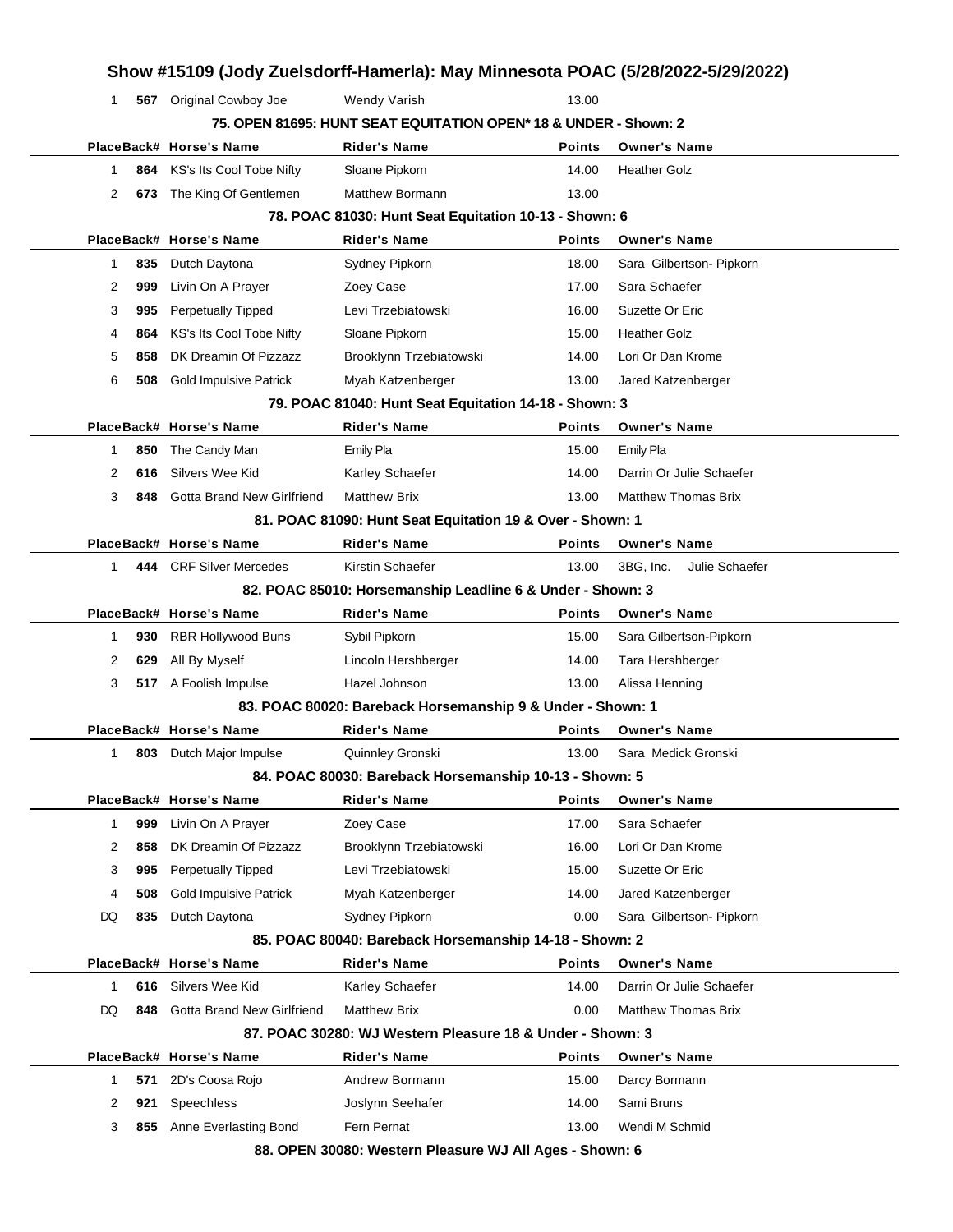|             |     | PlaceBack# Horse's Name       | Rider's Name                                                         | <b>Points</b> | <b>Owner's Name</b>        |
|-------------|-----|-------------------------------|----------------------------------------------------------------------|---------------|----------------------------|
| 1           | 921 | Speechless                    | Joslynn Seehafer                                                     | 18.00         | Sami Bruns                 |
| 2           | 567 | Original Cowboy Joe           | Wendy Varish                                                         | 17.00         |                            |
| 3           | 855 | Anne Everlasting Bond         | Fern Pernat                                                          | 16.00         | Wendi M Schmid             |
| 4           | 546 | KS's Koi Like A Tiger         | Aliana Hansen                                                        | 15.00         | Kelsey Stumpf              |
| 5           | 604 | Last Chance At Justice        | Grace Yeadon                                                         | 14.00         |                            |
| DQ          |     | 537 RU Tough Enough           | Kya Pulsipher                                                        | 0.00          | Alissa Henning             |
|             |     |                               | 89. POAC 32190: Non Pro Western Pleasure WJ - Shown: 4               |               |                            |
|             |     | PlaceBack# Horse's Name       | <b>Rider's Name</b>                                                  | <b>Points</b> | <b>Owner's Name</b>        |
| 1           |     | 951 Staracres Pepperjack Kid  | Kati Kunhart                                                         | 16.00         | Jennifer Or Madelyn        |
| 2           | 537 | <b>RU Tough Enough</b>        | Kya Pulsipher                                                        | 15.00         | Alissa Henning             |
| 3           |     | 615 Z Chocolate On The Rox    | Lori Gregoire                                                        | 14.00         | Lori Gregoire              |
| 4           |     | 624 All By Myself             | Tara Hershberger                                                     | 13.00         | Tara Hershberger           |
|             |     |                               | 90. OPEN 30005: Western Pleasure Select WJ 45 & Over - Shown: 4      |               |                            |
|             |     | PlaceBack# Horse's Name       | <b>Rider's Name</b>                                                  | <b>Points</b> | <b>Owner's Name</b>        |
| 1           |     | 537 RU Tough Enough           | Kya Pulsipher                                                        | 16.00         | Alissa Henning             |
| 2           |     | 614 Staracres Pepperjack Kid  | Jennifer Chadwick                                                    | 15.00         | Jennifer Or Madelyn        |
| 3           |     | 615 Z Chocolate On The Rox    | Lori Gregoire                                                        | 14.00         | Lori Gregoire              |
| 4           |     | 567 Original Cowboy Joe       | Wendy Varish                                                         | 13.00         |                            |
|             |     |                               | 91. OPEN 32195: WESTERN PLEASURE OPEN* 18 & UNDER - Shown: 3         |               |                            |
|             |     | PlaceBack# Horse's Name       | <b>Rider's Name</b>                                                  | <b>Points</b> | <b>Owner's Name</b>        |
| 1           |     | 936 CV's Crystal Ring         | Sara Durham                                                          | 15.00         | Dawn Durham                |
| 2           |     | 864 KS's Its Cool Tobe Nifty  | Sloane Pipkorn                                                       | 14.00         | <b>Heather Golz</b>        |
| 3           |     | 673 The King Of Gentlemen     | Matthew Bormann                                                      | 13.00         |                            |
|             |     |                               | 94. POAC 30690: JPFC WP 2-yr-old (Adult Nomination Class) - Shown: 1 |               |                            |
|             |     | PlaceBack# Horse's Name       | Rider's Name                                                         | Points        | <b>Owner's Name</b>        |
| $\mathbf 1$ |     | 224 The Girl Next Door        | Sami Bruns                                                           | 13.00         | <b>Bianca Seehafer</b>     |
|             |     |                               | 95. POAC 30020: Western Pleasure 9 & Under - Shown: 1                |               |                            |
|             |     | PlaceBack# Horse's Name       | <b>Rider's Name</b>                                                  | <b>Points</b> | <b>Owner's Name</b>        |
|             |     | 803 Dutch Major Impulse       | Quinnley Gronski                                                     | 13.00         | Sara Medick Gronski        |
|             |     |                               | 96. POAC 30030: Western Pleasure 10-13 - Shown: 6                    |               |                            |
|             |     | PlaceBack# Horse's Name       | <b>Rider's Name</b>                                                  | Points        | <b>Owner's Name</b>        |
| 1           | 858 | DK Dreamin Of Pizzazz         | Brooklynn Trzebiatowski                                              | 18.00         | Lori Or Dan Krome          |
| 2           | 864 | KS's Its Cool Tobe Nifty      | Sloane Pipkorn                                                       | 17.00         | <b>Heather Golz</b>        |
| 3           | 835 | Dutch Daytona                 | Sydney Pipkorn                                                       | 16.00         | Sara Gilbertson- Pipkorn   |
| 4           | 999 | Livin On A Prayer             | Zoey Case                                                            | 15.00         | Sara Schaefer              |
| 5           | 995 | <b>Perpetually Tipped</b>     | Levi Trzebiatowski                                                   | 14.00         | Suzette Or Eric            |
| 6           | 508 | <b>Gold Impulsive Patrick</b> | Myah Katzenberger                                                    | 13.00         | Jared Katzenberger         |
|             |     |                               | 97. POAC 30040: Western Pleasure 14-18 - Shown: 6                    |               |                            |
|             |     | PlaceBack# Horse's Name       | Rider's Name                                                         | Points        | <b>Owner's Name</b>        |
| 1           | 936 | CV's Crystal Ring             | Sara Durham                                                          | 18.00         | Dawn Durham                |
| 2           | 848 | Gotta Brand New Girlfriend    | <b>Matthew Brix</b>                                                  | 17.00         | <b>Matthew Thomas Brix</b> |
| 3           | 616 | Silvers Wee Kid               | Karley Schaefer                                                      | 16.00         | Darrin Or Julie Schaefer   |
| 4           | 850 | The Candy Man                 | Emily Pla                                                            | 15.00         | <b>Emily Pla</b>           |
| 5           | 682 | Mesmerized                    | <b>Isabel Osborne</b>                                                | 14.00         | Alissa Henning             |
| 6           | 671 | 2D's Coosa Rojo               | Matthew Bormann                                                      | 13.00         | Darcy Bormann              |
|             |     |                               |                                                                      |               |                            |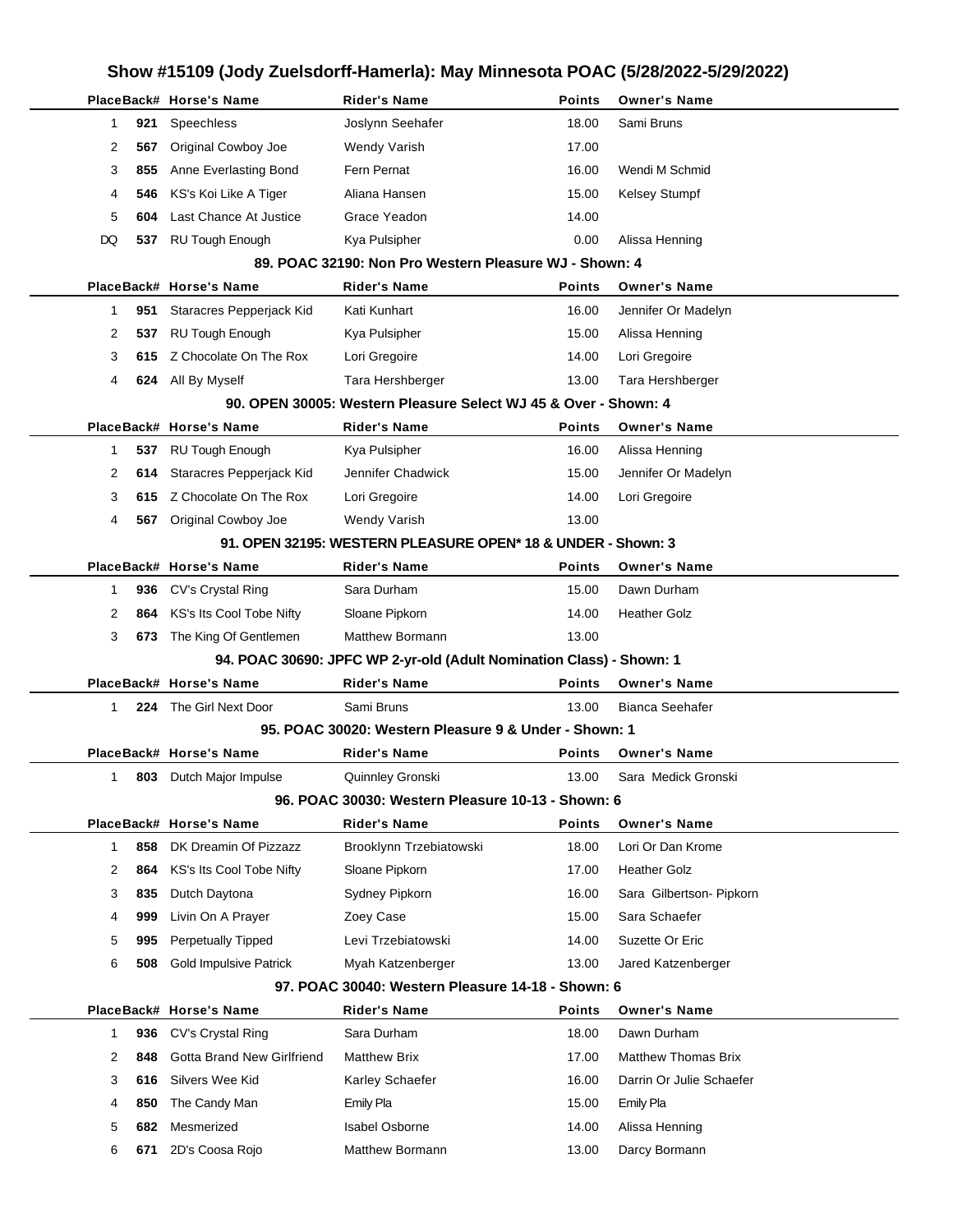### **99. POAC 30480: Sr Western Pleasure 18 & Under - Shown: 10**

|                                                                       |     | PlaceBack# Horse's Name           | <b>Rider's Name</b>                                                 | Points        | <b>Owner's Name</b>         |  |  |  |
|-----------------------------------------------------------------------|-----|-----------------------------------|---------------------------------------------------------------------|---------------|-----------------------------|--|--|--|
| 1                                                                     | 936 | CV's Crystal Ring                 | Sara Durham                                                         | 18.00         | Dawn Durham                 |  |  |  |
| 2                                                                     | 858 | DK Dreamin Of Pizzazz             | Brooklynn Trzebiatowski                                             | 17.00         | Lori Or Dan Krome           |  |  |  |
| 3                                                                     | 848 | Gotta Brand New Girlfriend        | <b>Matthew Brix</b>                                                 | 16.00         | <b>Matthew Thomas Brix</b>  |  |  |  |
| 4                                                                     | 835 | Dutch Daytona                     | Sydney Pipkorn                                                      | 15.00         | Sara Gilbertson- Pipkorn    |  |  |  |
| 5                                                                     | 616 | Silvers Wee Kid                   | Karley Schaefer                                                     | 14.00         | Darrin Or Julie Schaefer    |  |  |  |
| 6                                                                     | 995 | Perpetually Tipped                | Levi Trzebiatowski                                                  | 13.00         | Suzette Or Eric             |  |  |  |
|                                                                       |     |                                   | 101. POAC 30380: Jr Western Pleasure 18 & Under - Shown: 3          |               |                             |  |  |  |
|                                                                       |     | PlaceBack# Horse's Name           | <b>Rider's Name</b>                                                 | <b>Points</b> | <b>Owner's Name</b>         |  |  |  |
| $\mathbf{1}$                                                          | 850 | The Candy Man                     | Emily Pla                                                           | 15.00         | Emily Pla                   |  |  |  |
| 2                                                                     | 999 | Livin On A Prayer                 | Zoey Case                                                           | 14.00         | Sara Schaefer               |  |  |  |
| 3                                                                     |     | 511 TO Chocolate By Design        | Myah Katzenberger                                                   | 13.00         | Judy Katzenberger           |  |  |  |
| 102. POAC 30390: JPFC WP 3 yr old (Adult Nomination Class) - Shown: 1 |     |                                   |                                                                     |               |                             |  |  |  |
|                                                                       |     | PlaceBack# Horse's Name           | <b>Rider's Name</b>                                                 | Points        | <b>Owner's Name</b>         |  |  |  |
| 1                                                                     |     | 548 Speechless                    | Sami Bruns                                                          | 13.00         | Sami Bruns                  |  |  |  |
|                                                                       |     |                                   | 103. POAC 30090: Western Pleasure 19 & Over - Shown: 2              |               |                             |  |  |  |
|                                                                       |     | PlaceBack# Horse's Name           | <b>Rider's Name</b>                                                 | <b>Points</b> | <b>Owner's Name</b>         |  |  |  |
| 1                                                                     | 224 | The Girl Next Door                | Sami Bruns                                                          | 14.00         | Bianca Seehafer             |  |  |  |
| 2                                                                     | 444 | <b>CRF Silver Mercedes</b>        | Kirstin Schaefer                                                    | 13.00         | 3BG, Inc.<br>Julie Schaefer |  |  |  |
| 104. POAC 86020: Western Horsemanship 9 & Under - Shown: 1            |     |                                   |                                                                     |               |                             |  |  |  |
|                                                                       |     | PlaceBack# Horse's Name           | <b>Rider's Name</b>                                                 | <b>Points</b> | <b>Owner's Name</b>         |  |  |  |
| 1.                                                                    |     | 803 Dutch Major Impulse           | Quinnley Gronski                                                    | 13.00         | Sara Medick Gronski         |  |  |  |
|                                                                       |     |                                   | 105. POAC 86280: WJ Western Horsemanship 18 & Under - Shown: 3      |               |                             |  |  |  |
|                                                                       |     | PlaceBack# Horse's Name           | <b>Rider's Name</b>                                                 | <b>Points</b> | <b>Owner's Name</b>         |  |  |  |
| 1.                                                                    | 571 | 2D's Coosa Rojo                   | Andrew Bormann                                                      | 15.00         | Darcy Bormann               |  |  |  |
| 2                                                                     | 921 | Speechless                        | Joslynn Seehafer                                                    | 14.00         | Sami Bruns                  |  |  |  |
| 3                                                                     | 855 | Anne Everlasting Bond             | Fern Pernat                                                         | 13.00         | Wendi M Schmid              |  |  |  |
|                                                                       |     |                                   | 106. OPEN 86025: WESTERN HORSEMANSHIP WJ* ALL AGES - Shown: 3       |               |                             |  |  |  |
|                                                                       |     | PlaceBack# Horse's Name           | <b>Rider's Name</b>                                                 | Points        | <b>Owner's Name</b>         |  |  |  |
| 1                                                                     |     | <b>604</b> Last Chance At Justice | Grace Yeadon                                                        | 15.00         |                             |  |  |  |
| 2                                                                     | 855 | Anne Everlasting Bond             | Fern Pernat                                                         | 14.00         | Wendi M Schmid              |  |  |  |
| 3                                                                     | 567 | Original Cowboy Joe               | Wendy Varish                                                        | 13.00         |                             |  |  |  |
|                                                                       |     |                                   | 107. POAC 86590: Non Pro Western Horsemanship WJ - Shown: 1         |               |                             |  |  |  |
|                                                                       |     | PlaceBack# Horse's Name           | <b>Rider's Name</b>                                                 | Points        | <b>Owner's Name</b>         |  |  |  |
| 1                                                                     |     | 624 All By Myself                 | Tara Hershberger                                                    | 13.00         | Tara Hershberger            |  |  |  |
|                                                                       |     |                                   | 108. OPEN 86005: Western Horsemanship Select WJ 45& Over - Shown: 1 |               |                             |  |  |  |
|                                                                       |     | PlaceBack# Horse's Name           | <b>Rider's Name</b>                                                 | Points        | <b>Owner's Name</b>         |  |  |  |
| 1.                                                                    |     | 567 Original Cowboy Joe           | Wendy Varish                                                        | 13.00         |                             |  |  |  |
|                                                                       |     |                                   | 109. OPEN 86695: WESTERN HORSEMANSHIP OPEN* 18 & UNDER - Shown: 2   |               |                             |  |  |  |
|                                                                       |     | PlaceBack# Horse's Name           | <b>Rider's Name</b>                                                 | Points        | <b>Owner's Name</b>         |  |  |  |
| 1                                                                     | 673 | The King Of Gentlemen             | <b>Matthew Bormann</b>                                              | 14.00         |                             |  |  |  |
| 2                                                                     | 864 | KS's Its Cool Tobe Nifty          | Sloane Pipkorn                                                      | 13.00         | <b>Heather Golz</b>         |  |  |  |
|                                                                       |     |                                   | 112. POAC 86030: Western Horsemanship 10-13 - Shown: 6              |               |                             |  |  |  |
|                                                                       |     | PlaceBack# Horse's Name           | <b>Rider's Name</b>                                                 | Points        | <b>Owner's Name</b>         |  |  |  |
| 1                                                                     | 858 | DK Dreamin Of Pizzazz             | Brooklynn Trzebiatowski                                             | 18.00         | Lori Or Dan Krome           |  |  |  |
|                                                                       |     |                                   |                                                                     |               |                             |  |  |  |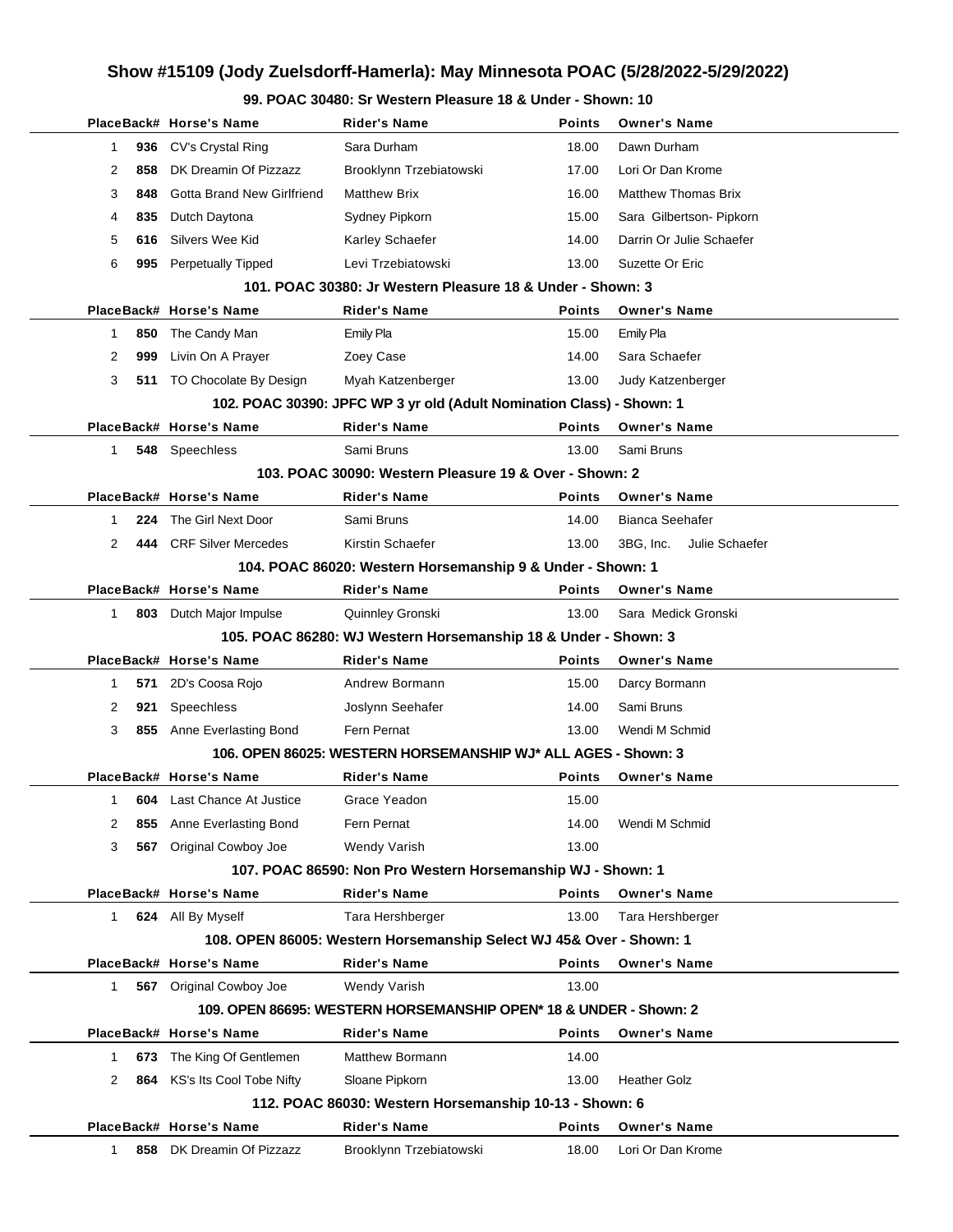|              |     |                               |                                                                     |               | Show #15109 (Jody Zuelsdorff-Hamerla): May Minnesota POAC (5/28/2022-5/29/2022) |  |
|--------------|-----|-------------------------------|---------------------------------------------------------------------|---------------|---------------------------------------------------------------------------------|--|
| 2            | 864 | KS's Its Cool Tobe Nifty      | Sloane Pipkorn                                                      | 17.00         | <b>Heather Golz</b>                                                             |  |
| 3            | 835 | Dutch Daytona                 | Sydney Pipkorn                                                      | 16.00         | Sara Gilbertson- Pipkorn                                                        |  |
| 4            | 999 | Livin On A Prayer             | Zoey Case                                                           | 15.00         | Sara Schaefer                                                                   |  |
| 5            | 995 | <b>Perpetually Tipped</b>     | Levi Trzebiatowski                                                  | 14.00         | Suzette Or Eric                                                                 |  |
| 6            | 508 | <b>Gold Impulsive Patrick</b> | Myah Katzenberger                                                   | 13.00         | Jared Katzenberger                                                              |  |
|              |     |                               | 113. POAC 86040: Western Horsemanship 14-18 - Shown: 3              |               |                                                                                 |  |
|              |     | PlaceBack# Horse's Name       | <b>Rider's Name</b>                                                 | <b>Points</b> | <b>Owner's Name</b>                                                             |  |
| 1            | 848 | Gotta Brand New Girlfriend    | <b>Matthew Brix</b>                                                 | 15.00         | <b>Matthew Thomas Brix</b>                                                      |  |
| 2            | 616 | Silvers Wee Kid               | Karley Schaefer                                                     | 14.00         | Darrin Or Julie Schaefer                                                        |  |
| 3            | 850 | The Candy Man                 | Emily Pla                                                           | 13.00         | Emily Pla                                                                       |  |
|              |     |                               | 115. POAC 86090: Western Horsemanship 19 & Over - Shown: 1          |               |                                                                                 |  |
|              |     | PlaceBack# Horse's Name       | <b>Rider's Name</b>                                                 | <b>Points</b> | <b>Owner's Name</b>                                                             |  |
| $\mathbf{1}$ |     | 444 CRF Silver Mercedes       | Kirstin Schaefer                                                    | 13.00         | 3BG. Inc.<br>Julie Schaefer                                                     |  |
|              |     |                               | 116. POAC 53000: In-Hand Trail Yearling - Shown: 6                  |               |                                                                                 |  |
|              |     | PlaceBack# Horse's Name       | <b>Rider's Name</b>                                                 | <b>Points</b> | <b>Owner's Name</b>                                                             |  |
| 1            | 564 | Super Irreplaceable           | Wendi M Schmid                                                      | 18.00         |                                                                                 |  |
| 2            | 888 | Who Invited Her               | Brooklynn Trzebiatowski                                             | 17.00         |                                                                                 |  |
| 3            | 559 | PPA Soul Sister Bond          | Lori Schmid                                                         | 16.00         |                                                                                 |  |
| 4            | 561 | Straighten Your Cape          | Wendy Varish                                                        | 15.00         |                                                                                 |  |
| 5            | 880 | <b>Ry Diamond Delight</b>     | Kati Kunhart                                                        | 14.00         |                                                                                 |  |
| DQ           | 544 | <b>Puttin Pretty</b>          | <b>Bianca Seehafer</b>                                              | 0.00          |                                                                                 |  |
|              |     |                               | 117, POAC 53100: In-Hand Trail 2 Year Old - Shown: 2                |               |                                                                                 |  |
|              |     | PlaceBack# Horse's Name       | <b>Rider's Name</b>                                                 | <b>Points</b> | <b>Owner's Name</b>                                                             |  |
| 1            | 881 | Top Gun                       | Sara Medick Gronski                                                 | 14.00         | Amber Dreyer-Hansen                                                             |  |
| 2            |     | 547   Hope You Dance          | Alissa Henning                                                      | 13.00         | Lori Or Dan Krome                                                               |  |
|              |     |                               | 118. OPEN 53005: Trail Open Yearlings And Two Yeras Olds - Shown: 5 |               |                                                                                 |  |
|              |     | PlaceBack# Horse's Name       | <b>Rider's Name</b>                                                 | <b>Points</b> | <b>Owner's Name</b>                                                             |  |
| 1            | 880 | <b>Ry Diamond Delight</b>     | Kati Kunhart                                                        | 17.00         |                                                                                 |  |
| 2            | 544 | <b>Puttin Pretty</b>          | <b>Bianca Seehafer</b>                                              | 16.00         |                                                                                 |  |
| 3            | 561 | Straighten Your Cape          | Wendy Varish                                                        | 15.00         |                                                                                 |  |
| 4            | 564 | Super Irreplaceable           | Wendi M Schmid                                                      | 14.00         |                                                                                 |  |
| 5            | 559 | PPA Soul Sister Bond          | Lori Schmid                                                         | 13.00         |                                                                                 |  |
|              |     |                               | 119. POAC 52010: Trail Leadline 6 & Under - Shown: 3                |               |                                                                                 |  |
|              |     | PlaceBack# Horse's Name       | <b>Rider's Name</b>                                                 | <b>Points</b> | <b>Owner's Name</b>                                                             |  |
| 1            | 930 | <b>RBR Hollywood Buns</b>     | Sybil Pipkorn                                                       | 15.00         | Sara Gilbertson-Pipkorn                                                         |  |
| 2            | 517 | A Foolish Impulse             | Hazel Johnson                                                       | 14.00         | Alissa Henning                                                                  |  |
| 3            | 629 | All By Myself                 | Lincoln Hershberger                                                 | 13.00         | Tara Hershberger                                                                |  |
|              |     |                               | 120. POAC 52020: Trail 9 & Under - Shown: 1                         |               |                                                                                 |  |
|              |     | PlaceBack# Horse's Name       | <b>Rider's Name</b>                                                 | <b>Points</b> | <b>Owner's Name</b>                                                             |  |
| 1            | 803 | Dutch Major Impulse           | Quinnley Gronski                                                    | 13.00         | Sara Medick Gronski                                                             |  |
|              |     |                               | 121, POAC 52280: WJ Trail 18 & Under - Shown: 3                     |               |                                                                                 |  |
|              |     | PlaceBack# Horse's Name       | Rider's Name                                                        | <b>Points</b> | <b>Owner's Name</b>                                                             |  |
| 1            | 855 | Anne Everlasting Bond         | Fern Pernat                                                         | 15.00         | Wendi M Schmid                                                                  |  |
| 2            | 571 | 2D's Coosa Rojo               | Andrew Bormann                                                      | 14.00         | Darcy Bormann                                                                   |  |
| DQ           | 921 | Speechless                    | Joslynn Seehafer                                                    | 0.00          | Sami Bruns                                                                      |  |
|              |     |                               | 122. OPEN 53105: TRAIL WJ/WT* ALL AGES - Shown: 5                   |               |                                                                                 |  |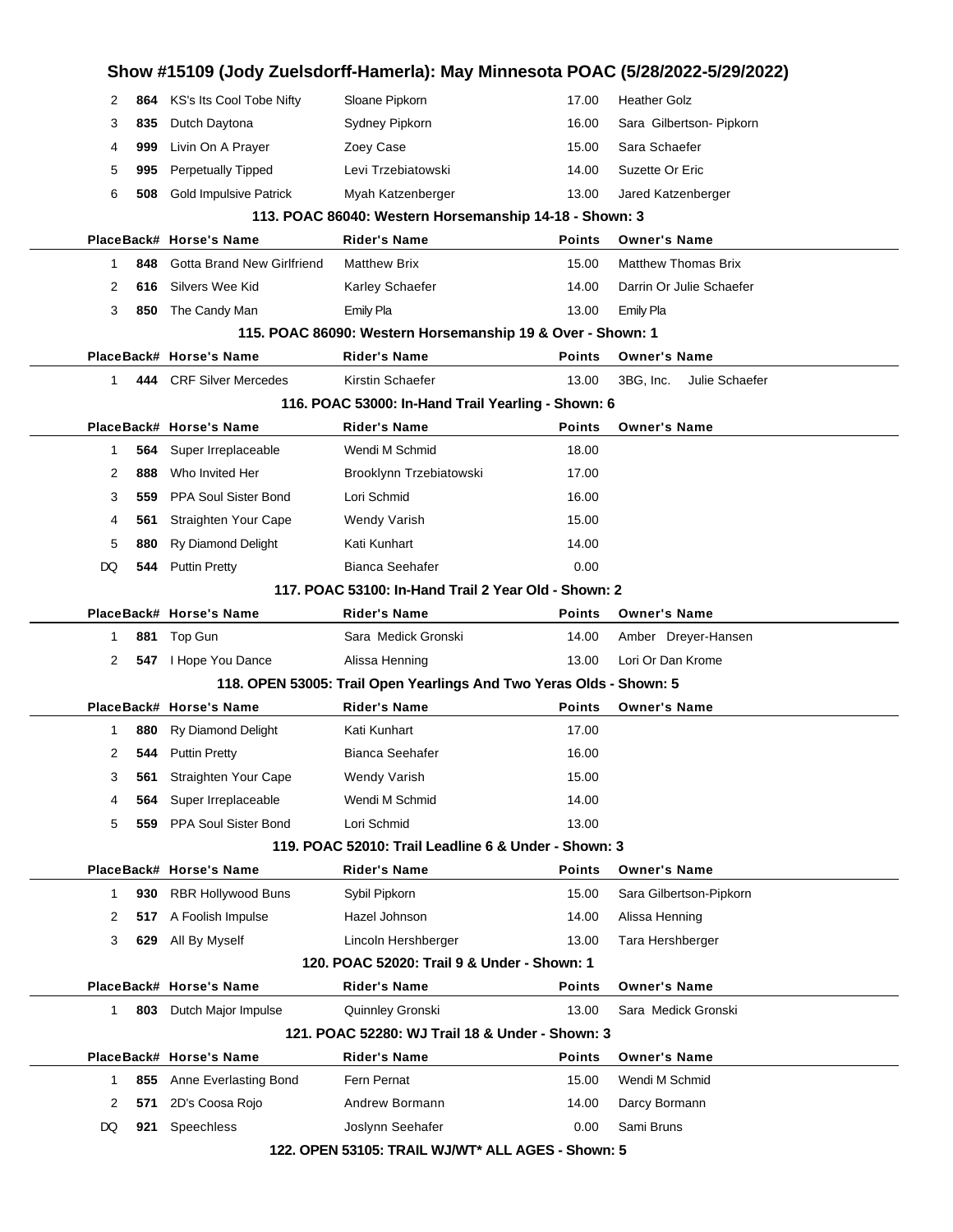|                |     |                                   |                                                                          |               | Show #15109 (Jody Zuelsdorff-Hamerla): May Minnesota POAC (5/28/2022-5/29/2022) |  |
|----------------|-----|-----------------------------------|--------------------------------------------------------------------------|---------------|---------------------------------------------------------------------------------|--|
|                |     | PlaceBack# Horse's Name           | <b>Rider's Name</b>                                                      | <b>Points</b> | <b>Owner's Name</b>                                                             |  |
| 1              | 855 | Anne Everlasting Bond             | Fern Pernat                                                              | 17.00         | Wendi M Schmid                                                                  |  |
| 2              | 567 | Original Cowboy Joe               | Wendy Varish                                                             | 16.00         |                                                                                 |  |
| 3              | 951 | Staracres Pepperjack Kid          | Kati Kunhart                                                             | 15.00         | Jennifer Or Madelyn                                                             |  |
| DQ             | 921 | Speechless                        | Joslynn Seehafer                                                         | 0.00          | Sami Bruns                                                                      |  |
| DQ             | 604 | Last Chance At Justice            | Grace Yeadon                                                             | 0.00          |                                                                                 |  |
|                |     |                                   | 123. POAC 53590: Non Pro Trail WJ - Shown: 2                             |               |                                                                                 |  |
|                |     | PlaceBack# Horse's Name           | <b>Rider's Name</b>                                                      | <b>Points</b> | <b>Owner's Name</b>                                                             |  |
| 1              | 951 | Staracres Pepperjack Kid          | Kati Kunhart                                                             | 14.00         | Jennifer Or Madelyn                                                             |  |
| 2              | 624 | All By Myself                     | Tara Hershberger                                                         | 13.00         | Tara Hershberger                                                                |  |
|                |     |                                   | 124. OPEN 52080: Trail Select WJ/WT 45 & Over - Shown: 1                 |               |                                                                                 |  |
|                |     | PlaceBack# Horse's Name           | <b>Rider's Name</b>                                                      | <b>Points</b> | <b>Owner's Name</b>                                                             |  |
| 1              |     | 567 Original Cowboy Joe           | Wendy Varish                                                             | 13.00         |                                                                                 |  |
|                |     |                                   | 125. OPEN 52485: TRAIL OPEN* 18 & UNDER - Shown: 2                       |               |                                                                                 |  |
|                |     | PlaceBack# Horse's Name           | <b>Rider's Name</b>                                                      | <b>Points</b> | <b>Owner's Name</b>                                                             |  |
| 1              | 864 | KS's Its Cool Tobe Nifty          | Sloane Pipkorn                                                           | 14.00         | <b>Heather Golz</b>                                                             |  |
| 2              |     | 673 The King Of Gentlemen         | <b>Matthew Bormann</b>                                                   | 13.00         |                                                                                 |  |
|                |     |                                   | 127. POAC 52690: JPFC Trail 2-yr-old (Adult Nomination Class) - Shown: 1 |               |                                                                                 |  |
|                |     | PlaceBack# Horse's Name           | <b>Rider's Name</b>                                                      | Points        | <b>Owner's Name</b>                                                             |  |
| 1              | 224 | The Girl Next Door                | Sami Bruns                                                               | 13.00         | <b>Bianca Seehafer</b>                                                          |  |
|                |     |                                   | 128. POAC 52030: Trail 10-13 - Shown: 6                                  |               |                                                                                 |  |
|                |     | PlaceBack# Horse's Name           | <b>Rider's Name</b>                                                      | <b>Points</b> | <b>Owner's Name</b>                                                             |  |
| 1              | 995 | <b>Perpetually Tipped</b>         | Levi Trzebiatowski                                                       | 18.00         | Suzette Or Eric                                                                 |  |
| 2              | 858 | DK Dreamin Of Pizzazz             | Brooklynn Trzebiatowski                                                  | 17.00         | Lori Or Dan Krome                                                               |  |
| 3              | 999 | Livin On A Prayer                 | Zoey Case                                                                | 16.00         | Sara Schaefer                                                                   |  |
| 4              | 508 | <b>Gold Impulsive Patrick</b>     | Myah Katzenberger                                                        | 15.00         | Jared Katzenberger                                                              |  |
| 5              | 864 | KS's Its Cool Tobe Nifty          | Sloane Pipkorn                                                           | 14.00         | <b>Heather Golz</b>                                                             |  |
| 6              | 835 | Dutch Daytona                     | Sydney Pipkorn                                                           | 13.00         | Sara Gilbertson- Pipkorn                                                        |  |
|                |     |                                   | 129. POAC 52040: Trail 14-18 - Shown: 3                                  |               |                                                                                 |  |
|                |     | PlaceBack# Horse's Name           | <b>Rider's Name</b>                                                      | Points        | <b>Owner's Name</b>                                                             |  |
| 1              | 616 | Silvers Wee Kid                   | Karley Schaefer                                                          | 15.00         | Darrin Or Julie Schaefer                                                        |  |
| $\overline{2}$ | 848 | <b>Gotta Brand New Girlfriend</b> | <b>Matthew Brix</b>                                                      | 14.00         | <b>Matthew Thomas Brix</b>                                                      |  |
| DQ             | 850 | The Candy Man                     | Emily Pla                                                                | 0.00          | Emily Pla                                                                       |  |
|                |     |                                   | 131. POAC 52380: Jr Trail 18 & Under - Shown: 2                          |               |                                                                                 |  |
|                |     | PlaceBack# Horse's Name           | <b>Rider's Name</b>                                                      | Points        | <b>Owner's Name</b>                                                             |  |
| 1              | 999 | Livin On A Prayer                 | Zoey Case                                                                | 14.00         | Sara Schaefer                                                                   |  |
| DQ             | 850 | The Candy Man                     | Emily Pla                                                                | 0.00          | Emily Pla                                                                       |  |
|                |     |                                   | 133. POAC 52480: Sr Trail 18 & Under - Shown: 7                          |               |                                                                                 |  |
|                |     | PlaceBack# Horse's Name           | <b>Rider's Name</b>                                                      | <b>Points</b> | <b>Owner's Name</b>                                                             |  |
| 1              | 995 | Perpetually Tipped                | Levi Trzebiatowski                                                       | 18.00         | Suzette Or Eric                                                                 |  |
| 2              | 835 | Dutch Daytona                     | Sydney Pipkorn                                                           | 17.00         | Sara Gilbertson- Pipkorn                                                        |  |
| 3              | 803 | Dutch Major Impulse               | Quinnley Gronski                                                         | 16.00         | Sara Medick Gronski                                                             |  |
| 4              | 858 | DK Dreamin Of Pizzazz             | Brooklynn Trzebiatowski                                                  | 15.00         | Lori Or Dan Krome                                                               |  |
| 5              | 616 | Silvers Wee Kid                   | Karley Schaefer                                                          | 14.00         | Darrin Or Julie Schaefer                                                        |  |
| 6              | 508 | <b>Gold Impulsive Patrick</b>     | Myah Katzenberger                                                        | 13.00         | Jared Katzenberger                                                              |  |
|                |     |                                   | 136. POAC 52090: Trail 19 & Over - Shown: 1                              |               |                                                                                 |  |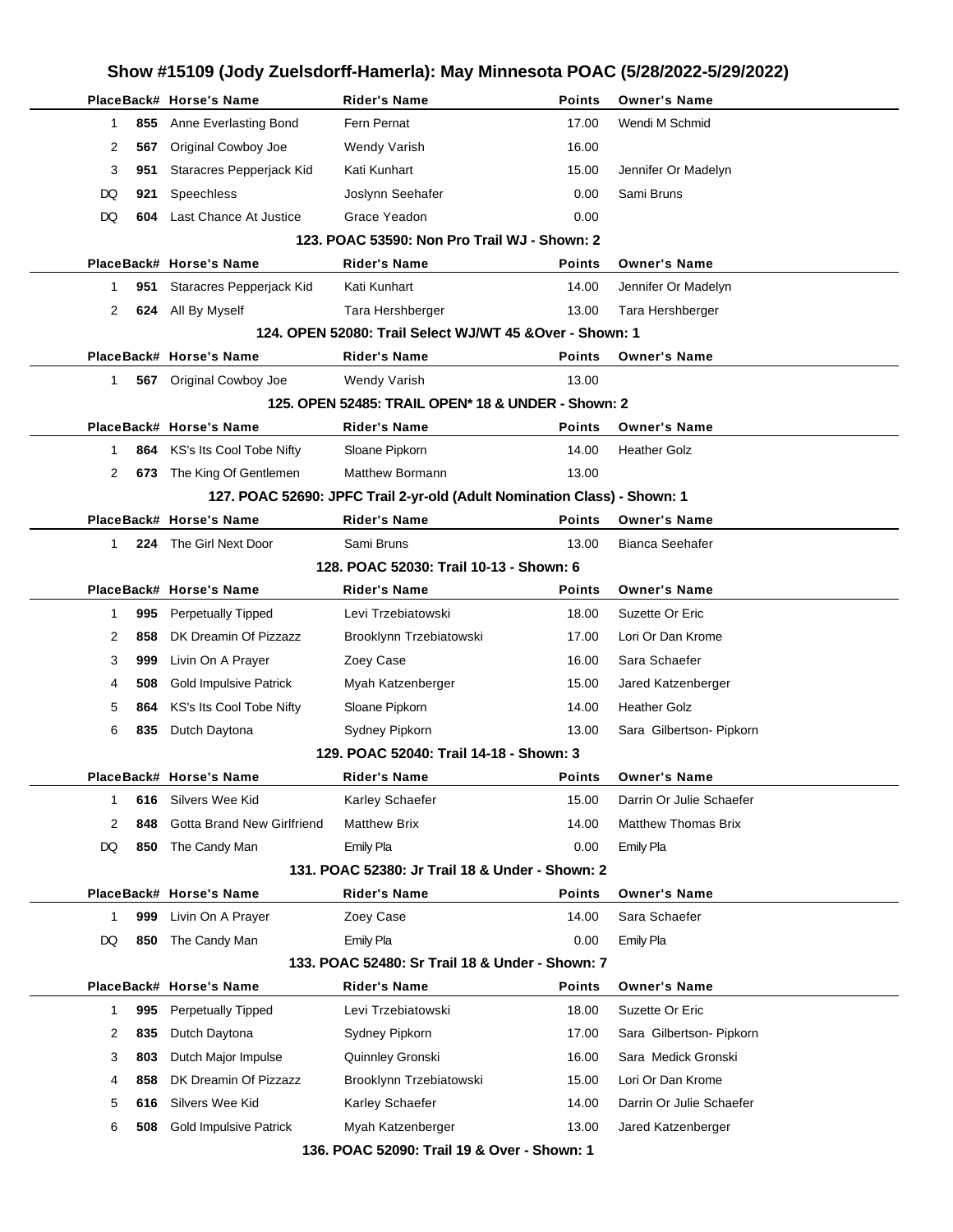|          |                                      | Show #15109 (Jody Zuelsdorff-Hamerla): May Minnesota POAC (5/28/2022-5/29/2022) |               |                             |
|----------|--------------------------------------|---------------------------------------------------------------------------------|---------------|-----------------------------|
|          | PlaceBack# Horse's Name              | <b>Rider's Name</b>                                                             | <b>Points</b> | <b>Owner's Name</b>         |
| 1        | 444 CRF Silver Mercedes              | Kirstin Schaefer                                                                | 13.00         | 3BG, Inc.<br>Julie Schaefer |
|          |                                      | 137. POAC 32075: RANCH RIDING 9 & UNDER - Shown: 1                              |               |                             |
|          | PlaceBack# Horse's Name              | <b>Rider's Name</b>                                                             | Points        | <b>Owner's Name</b>         |
| 1        | 803<br>Dutch Major Impulse           | Quinnley Gronski                                                                | 13.00         | Sara Medick Gronski         |
|          |                                      | 138. POAC 32085: RANCH RIDING 10-13 - Shown: 6                                  |               |                             |
|          | PlaceBack# Horse's Name              | <b>Rider's Name</b>                                                             | Points        | <b>Owner's Name</b>         |
| 1<br>995 | <b>Perpetually Tipped</b>            | Levi Trzebiatowski                                                              | 18.00         | Suzette Or Eric             |
| 2<br>858 | DK Dreamin Of Pizzazz                | Brooklynn Trzebiatowski                                                         | 17.00         | Lori Or Dan Krome           |
| 3<br>508 | <b>Gold Impulsive Patrick</b>        | Myah Katzenberger                                                               | 16.00         | Jared Katzenberger          |
| 999<br>4 | Livin On A Prayer                    | Zoey Case                                                                       | 15.00         | Sara Schaefer               |
| 5<br>835 | Dutch Daytona                        | Sydney Pipkorn                                                                  | 14.00         | Sara Gilbertson- Pipkorn    |
| DQ       | KS's Its Cool Tobe Nifty<br>864      | Sloane Pipkorn                                                                  | 0.00          | <b>Heather Golz</b>         |
|          |                                      | 141. OPEN 72015: CLOVERLEAF BARRELS OPEN* 18 & UNDER - Shown: 5                 |               |                             |
|          | PlaceBack# Horse's Name              | Rider's Name                                                                    | Points        | <b>Owner's Name</b>         |
| 671<br>1 | 2D's Coosa Rojo                      | Matthew Bormann                                                                 | 17.00         | Darcy Bormann               |
| 2<br>835 | Dutch Daytona                        | Sydney Pipkorn                                                                  | 16.00         | Sara Gilbertson- Pipkorn    |
| 3<br>864 | KS's Its Cool Tobe Nifty             | Sloane Pipkorn                                                                  | 15.00         | <b>Heather Golz</b>         |
| 4        | <b>Bugged By Chocolate</b><br>534    | Calleigh Hayden                                                                 | 14.00         | Adam And Shianne Hayden     |
| 5        | 546 KS's Koi Like A Tiger            | Aliana Hansen                                                                   | 13.00         | Kelsey Stumpf               |
|          |                                      | 142. OPEN 72025: CLOVERLEAF BARRELS OPEN* 19 @ OVER - Shown: 2                  |               |                             |
|          | PlaceBack# Horse's Name              | <b>Rider's Name</b>                                                             | Points        | <b>Owner's Name</b>         |
| 1        | Staracres Pepperjack Kid<br>614      | Jennifer Chadwick                                                               | 14.00         | Jennifer Or Madelyn         |
| 2        | 537 RU Tough Enough                  | Kya Pulsipher                                                                   | 13.00         | Alissa Henning              |
|          |                                      | 143. POAC 72040: Cloverleaf Barrels 14-18 - Shown: 4                            |               |                             |
|          | PlaceBack# Horse's Name              | <b>Rider's Name</b>                                                             | <b>Points</b> | <b>Owner's Name</b>         |
| 671<br>1 | 2D's Coosa Rojo                      | Matthew Bormann                                                                 | 16.00         | Darcy Bormann               |
| 2        | 512 J N Myte Pretty Girl             | Jase Katzenberger                                                               | 15.00         | Myah Katzenberger           |
| 3        | 682 Mesmerized                       | <b>Isabel Osborne</b>                                                           | 14.00         | Alissa Henning              |
|          | 534 Bugged By Chocolate              | Calleigh Hayden                                                                 | 13.00         | Adam And Shianne Hayden     |
|          |                                      | 144, POAC 72030: Cloverleaf Barrels 10-13 - Shown: 2                            |               |                             |
|          | PlaceBack# Horse's Name              | <b>Rider's Name</b>                                                             | Points        | <b>Owner's Name</b>         |
| 995<br>1 | Perpetually Tipped                   | Levi Trzebiatowski                                                              | 14.00         | Suzette Or Eric             |
| 2        | <b>Gold Impulsive Patrick</b><br>508 | Myah Katzenberger                                                               | 13.00         | Jared Katzenberger          |
|          |                                      | 145. POAC 72020: Cloverleaf Barrels 9 & Under - Shown: 1                        |               |                             |
|          | PlaceBack# Horse's Name              | Rider's Name                                                                    | <b>Points</b> | <b>Owner's Name</b>         |
| 1.       | 803 Dutch Major Impulse              | Quinnley Gronski                                                                | 13.00         | Sara Medick Gronski         |
|          |                                      | 146. POAC 72010: Cloverleaf Barrels Leadline 6 & Under - Shown: 2               |               |                             |
|          | PlaceBack# Horse's Name              | <b>Rider's Name</b>                                                             | Points        | <b>Owner's Name</b>         |
| 1        | <b>RBR Hollywood Buns</b><br>930     | Sybil Pipkorn                                                                   | 14.00         | Sara Gilbertson-Pipkorn     |
| 2        | 517 A Foolish Impulse                | Hazel Johnson                                                                   | 13.00         | Alissa Henning              |
|          |                                      | 147. OPEN 73525: FLAGS OPEN* 18 & UNDER - Shown: 3                              |               |                             |
|          | PlaceBack# Horse's Name              | <b>Rider's Name</b>                                                             | <b>Points</b> | <b>Owner's Name</b>         |
| 671<br>1 | 2D's Coosa Rojo                      | <b>Matthew Bormann</b>                                                          | 15.00         | Darcy Bormann               |
| 2<br>835 | Dutch Daytona                        | Sydney Pipkorn                                                                  | 14.00         | Sara Gilbertson- Pipkorn    |
| 3<br>864 | KS's Its Cool Tobe Nifty             | Sloane Pipkorn                                                                  | 13.00         | <b>Heather Golz</b>         |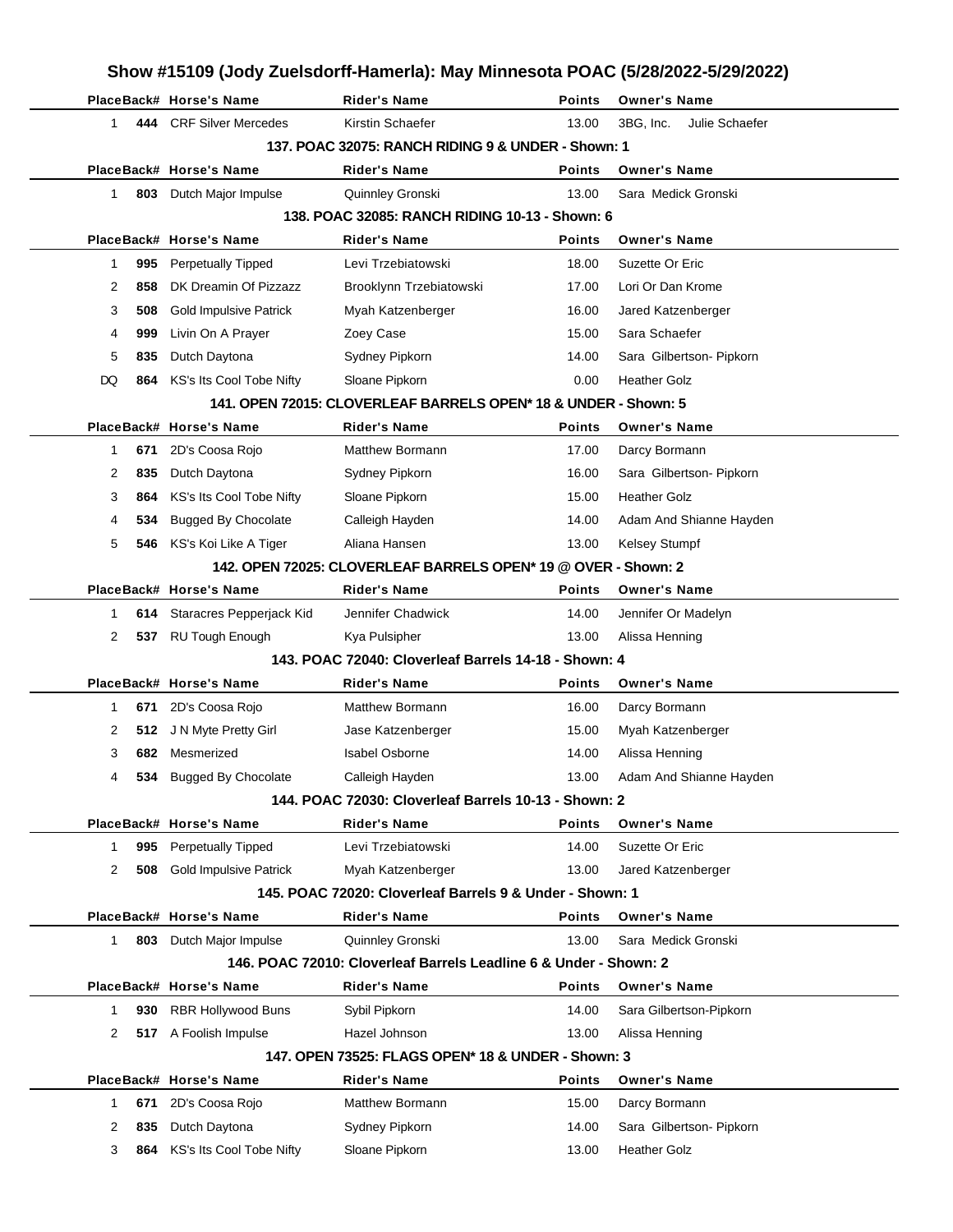### **148. OPEN 73535: FLAGS OPEN\* 19 & OVER - Shown: 1**

|                                                    |     | PlaceBack# Horse's Name       | <b>Rider's Name</b>                                            | <b>Points</b> | <b>Owner's Name</b>      |  |  |
|----------------------------------------------------|-----|-------------------------------|----------------------------------------------------------------|---------------|--------------------------|--|--|
| $\mathbf 1$                                        |     | 614 Staracres Pepperjack Kid  | Jennifer Chadwick                                              | 13.00         | Jennifer Or Madelyn      |  |  |
|                                                    |     |                               | 149. POAC 73540: Flags 14-18 - Shown: 3                        |               |                          |  |  |
|                                                    |     | PlaceBack# Horse's Name       | <b>Rider's Name</b>                                            | <b>Points</b> | <b>Owner's Name</b>      |  |  |
| 1                                                  | 671 | 2D's Coosa Rojo               | Matthew Bormann                                                | 15.00         | Darcy Bormann            |  |  |
| 2                                                  | 682 | Mesmerized                    | <b>Isabel Osborne</b>                                          | 14.00         |                          |  |  |
|                                                    |     |                               |                                                                |               | Alissa Henning           |  |  |
| DQ                                                 | 512 | J N Myte Pretty Girl          | Jase Katzenberger                                              | 13.00         | Myah Katzenberger        |  |  |
|                                                    |     | PlaceBack# Horse's Name       | 150. POAC 73530: Flags 10-13 - Shown: 2<br><b>Rider's Name</b> | <b>Points</b> | <b>Owner's Name</b>      |  |  |
|                                                    |     |                               |                                                                |               |                          |  |  |
| 1                                                  | 508 | <b>Gold Impulsive Patrick</b> | Myah Katzenberger                                              | 14.00         | Jared Katzenberger       |  |  |
| 2                                                  | 995 | Perpetually Tipped            | Levi Trzebiatowski                                             | 13.00         | Suzette Or Eric          |  |  |
|                                                    |     |                               | 151. POAC 73520: Flags 9 & Under - Shown: 1                    |               |                          |  |  |
|                                                    |     | PlaceBack# Horse's Name       | <b>Rider's Name</b>                                            | <b>Points</b> | <b>Owner's Name</b>      |  |  |
| $\mathbf{1}$                                       |     | 803 Dutch Major Impulse       | Quinnley Gronski                                               | 13.00         | Sara Medick Gronski      |  |  |
|                                                    |     |                               | 152. OPEN 72625: FIGURE 8 BARRELS OPEN* 18 & UNDER - Shown: 3  |               |                          |  |  |
|                                                    |     | PlaceBack# Horse's Name       | <b>Rider's Name</b>                                            | <b>Points</b> | <b>Owner's Name</b>      |  |  |
| 1                                                  | 835 | Dutch Daytona                 | Sydney Pipkorn                                                 | 15.00         | Sara Gilbertson- Pipkorn |  |  |
| 2                                                  | 864 | KS's Its Cool Tobe Nifty      | Sloane Pipkorn                                                 | 14.00         | <b>Heather Golz</b>      |  |  |
| 3                                                  | 671 | 2D's Coosa Rojo               | Matthew Bormann                                                | 13.00         | Darcy Bormann            |  |  |
| 154. POAC 72640: Figure 8 Barrels 14-18 - Shown: 3 |     |                               |                                                                |               |                          |  |  |
|                                                    |     | PlaceBack# Horse's Name       | <b>Rider's Name</b>                                            | <b>Points</b> | <b>Owner's Name</b>      |  |  |
| 1                                                  | 671 | 2D's Coosa Rojo               | Matthew Bormann                                                | 15.00         | Darcy Bormann            |  |  |
| 2                                                  | 512 | J N Myte Pretty Girl          | Jase Katzenberger                                              | 14.00         | Myah Katzenberger        |  |  |
| 3                                                  | 682 | Mesmerized                    | <b>Isabel Osborne</b>                                          | 13.00         | Alissa Henning           |  |  |
|                                                    |     |                               | 155. POAC 72630: Figure 8 Barrels 10-13 - Shown: 2             |               |                          |  |  |
|                                                    |     | PlaceBack# Horse's Name       | <b>Rider's Name</b>                                            | <b>Points</b> | <b>Owner's Name</b>      |  |  |
| 1                                                  | 508 | <b>Gold Impulsive Patrick</b> | Myah Katzenberger                                              | 14.00         | Jared Katzenberger       |  |  |
| 2                                                  | 995 | Perpetually Tipped            | Levi Trzebiatowski                                             | 13.00         | Suzette Or Eric          |  |  |
|                                                    |     |                               | 156. POAC 72620: Figure 8 Barrels 9 & Under - Shown: 1         |               |                          |  |  |
|                                                    |     | PlaceBack# Horse's Name       | Rider's Name                                                   | <b>Points</b> | <b>Owner's Name</b>      |  |  |
| 1                                                  |     | 803 Dutch Major Impulse       | Quinnley Gronski                                               | 13.00         | Sara Medick Gronski      |  |  |
|                                                    |     |                               | 157. OPEN 75025: SCURRY OPEN* 18 & UNDER - Shown: 2            |               |                          |  |  |
|                                                    |     | PlaceBack# Horse's Name       | <b>Rider's Name</b>                                            | <b>Points</b> | <b>Owner's Name</b>      |  |  |
| 1                                                  | 671 | 2D's Coosa Rojo               | Matthew Bormann                                                | 14.00         | Darcy Bormann            |  |  |
| 2                                                  | 835 | Dutch Daytona                 | Sydney Pipkorn                                                 | 13.00         | Sara Gilbertson- Pipkorn |  |  |
|                                                    |     |                               | 159. POAC 75040: Scurry 14-18 - Shown: 2                       |               |                          |  |  |
|                                                    |     | PlaceBack# Horse's Name       | <b>Rider's Name</b>                                            | <b>Points</b> | <b>Owner's Name</b>      |  |  |
| 1                                                  | 671 | 2D's Coosa Rojo               | <b>Matthew Bormann</b>                                         | 14.00         | Darcy Bormann            |  |  |
| 2                                                  | 512 | J N Myte Pretty Girl          | Jase Katzenberger                                              | 13.00         | Myah Katzenberger        |  |  |
|                                                    |     |                               | 160. POAC 75030: Scurry 10-13 - Shown: 2                       |               |                          |  |  |
|                                                    |     | PlaceBack# Horse's Name       | <b>Rider's Name</b>                                            | <b>Points</b> | <b>Owner's Name</b>      |  |  |
| 1                                                  | 508 | <b>Gold Impulsive Patrick</b> | Myah Katzenberger                                              | 14.00         | Jared Katzenberger       |  |  |
| 2                                                  | 995 | <b>Perpetually Tipped</b>     | Levi Trzebiatowski                                             | 13.00         | Suzette Or Eric          |  |  |
|                                                    |     |                               | 161. POAC 75020: Scurry 9 & Under - Shown: 1                   |               |                          |  |  |
|                                                    |     | PlaceBack# Horse's Name       | <b>Rider's Name</b>                                            | <b>Points</b> | <b>Owner's Name</b>      |  |  |
|                                                    |     |                               |                                                                |               |                          |  |  |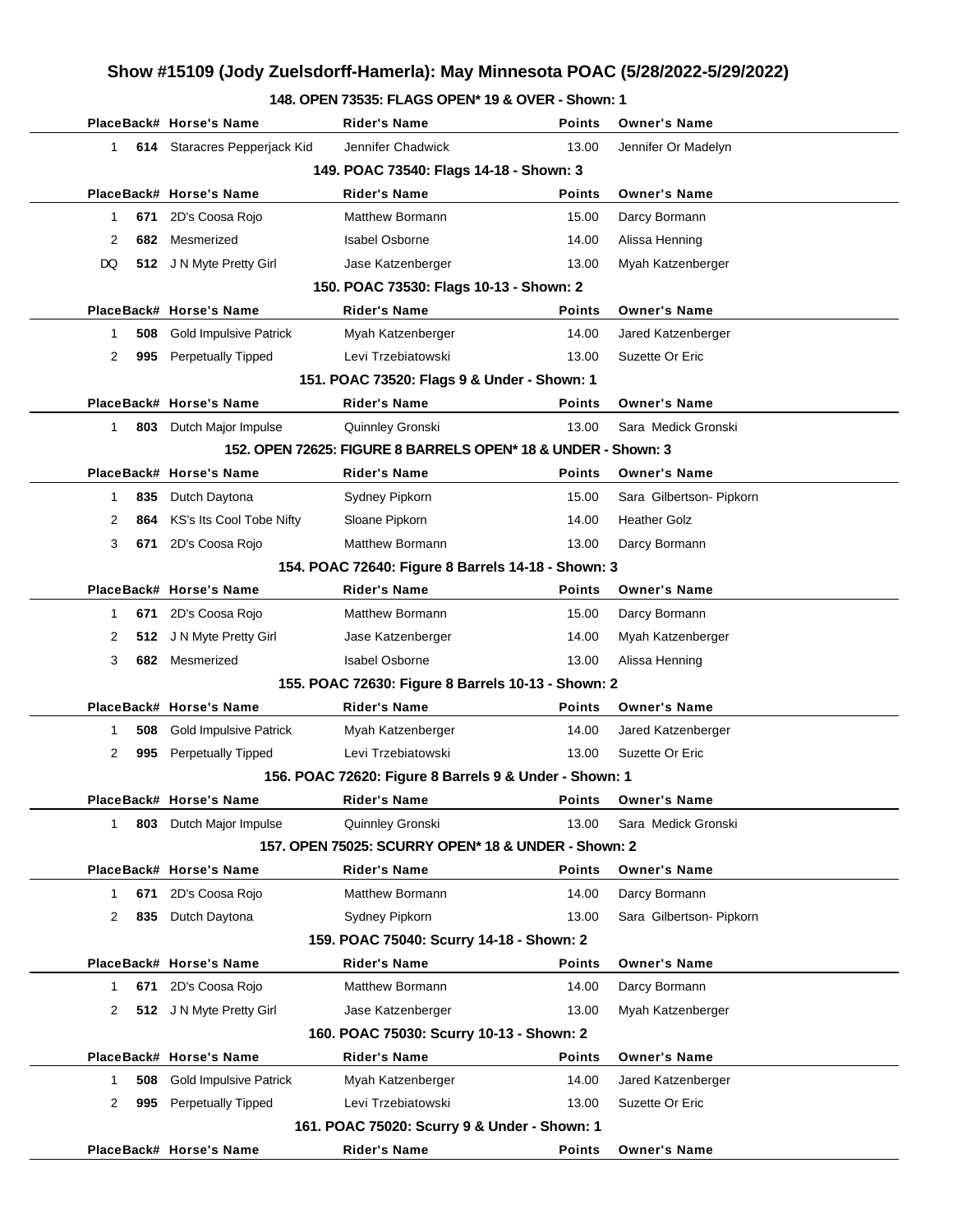|   |     |                               |                                                               |               | Show #15109 (Jody Zuelsdorff-Hamerla): May Minnesota POAC (5/28/2022-5/29/2022) |
|---|-----|-------------------------------|---------------------------------------------------------------|---------------|---------------------------------------------------------------------------------|
| 1 |     | 803 Dutch Major Impulse       | Quinnley Gronski                                              | 13.00         | Sara Medick Gronski                                                             |
|   |     |                               | 162. OPEN 76025: TEXAS ROLLBACK OPEN* 18 & UNDER - Shown: 5   |               |                                                                                 |
|   |     | PlaceBack# Horse's Name       | <b>Rider's Name</b>                                           | <b>Points</b> | <b>Owner's Name</b>                                                             |
| 1 | 671 | 2D's Coosa Rojo               | Matthew Bormann                                               | 17.00         | Darcy Bormann                                                                   |
| 2 | 864 | KS's Its Cool Tobe Nifty      | Sloane Pipkorn                                                | 16.00         | <b>Heather Golz</b>                                                             |
| 3 | 835 | Dutch Daytona                 | Sydney Pipkorn                                                | 15.00         | Sara Gilbertson- Pipkorn                                                        |
| 4 | 546 | KS's Koi Like A Tiger         | Aliana Hansen                                                 | 14.00         | Kelsey Stumpf                                                                   |
| 5 | 534 | <b>Bugged By Chocolate</b>    | Calleigh Hayden                                               | 13.00         | Adam And Shianne Hayden                                                         |
|   |     |                               | 163, OPEN 76035: TEXAS ROLLBACK OPEN* 19 & OVER - Shown: 1    |               |                                                                                 |
|   |     | PlaceBack# Horse's Name       | <b>Rider's Name</b>                                           | <b>Points</b> | <b>Owner's Name</b>                                                             |
| 1 |     | 537 RU Tough Enough           | Kya Pulsipher                                                 | 13.00         | Alissa Henning                                                                  |
|   |     |                               | 164. POAC 76010: Texas Rollback Leadline 6 & Under - Shown: 2 |               |                                                                                 |
|   |     | PlaceBack# Horse's Name       | <b>Rider's Name</b>                                           | <b>Points</b> | <b>Owner's Name</b>                                                             |
| 1 | 930 | <b>RBR Hollywood Buns</b>     | Sybil Pipkorn                                                 | 14.00         | Sara Gilbertson-Pipkorn                                                         |
| 2 |     | 517 A Foolish Impulse         | Hazel Johnson                                                 | 13.00         | Alissa Henning                                                                  |
|   |     |                               | 165. POAC 76040: Texas Rollback 14-18 - Shown: 3              |               |                                                                                 |
|   |     | PlaceBack# Horse's Name       | <b>Rider's Name</b>                                           | <b>Points</b> | <b>Owner's Name</b>                                                             |
| 1 | 671 | 2D's Coosa Rojo               | <b>Matthew Bormann</b>                                        | 15.00         | Darcy Bormann                                                                   |
| 2 | 512 | J N Myte Pretty Girl          | Jase Katzenberger                                             | 14.00         | Myah Katzenberger                                                               |
| 3 | 534 | <b>Bugged By Chocolate</b>    | Calleigh Hayden                                               | 13.00         | Adam And Shianne Hayden                                                         |
|   |     |                               | 166. POAC 76030: Texas Rollback 10-13 - Shown: 2              |               |                                                                                 |
|   |     | PlaceBack# Horse's Name       | <b>Rider's Name</b>                                           | <b>Points</b> | <b>Owner's Name</b>                                                             |
| 1 | 508 | <b>Gold Impulsive Patrick</b> | Myah Katzenberger                                             | 14.00         | Jared Katzenberger                                                              |
| 2 | 995 | <b>Perpetually Tipped</b>     | Levi Trzebiatowski                                            | 13.00         | Suzette Or Eric                                                                 |
|   |     |                               | 167, POAC 76020: Texas Rollback 9 & Under - Shown: 1          |               |                                                                                 |
|   |     | PlaceBack# Horse's Name       | <b>Rider's Name</b>                                           | <b>Points</b> | <b>Owner's Name</b>                                                             |
| 1 |     | 803 Dutch Major Impulse       | Quinnley Gronski                                              | 13.00         | Sara Medick Gronski                                                             |
|   |     |                               | 168. OPEN 71515: SINGLE POLE OPEN* 18 * UNDER - Shown: 5      |               |                                                                                 |
|   |     | PlaceBack# Horse's Name       | <b>Rider's Name</b>                                           | <b>Points</b> | <b>Owner's Name</b>                                                             |
| 1 | 671 | 2D's Coosa Rojo               | <b>Matthew Bormann</b>                                        | 17.00         | Darcy Bormann                                                                   |
| 2 | 864 | KS's Its Cool Tobe Nifty      | Sloane Pipkorn                                                | 16.00         | <b>Heather Golz</b>                                                             |
| 3 | 835 | Dutch Daytona                 | Sydney Pipkorn                                                | 15.00         | Sara Gilbertson- Pipkorn                                                        |
| 4 | 546 | KS's Koi Like A Tiger         | Aliana Hansen                                                 | 14.00         | Kelsey Stumpf                                                                   |
| 5 | 534 | <b>Bugged By Chocolate</b>    | Calleigh Hayden                                               | 13.00         | Adam And Shianne Hayden                                                         |
|   |     |                               | 169. OPEN 71525: SINGLE POLE OPEN* 19 & OVER - Shown: 1       |               |                                                                                 |
|   |     | PlaceBack# Horse's Name       | <b>Rider's Name</b>                                           | <b>Points</b> | <b>Owner's Name</b>                                                             |
| 1 |     | 537 RU Tough Enough           | Kya Pulsipher                                                 | 13.00         | Alissa Henning                                                                  |
|   |     |                               | 170. POAC 71540: Single Pole 14-18 - Shown: 2                 |               |                                                                                 |
|   |     | PlaceBack# Horse's Name       | <b>Rider's Name</b>                                           | <b>Points</b> | <b>Owner's Name</b>                                                             |
| 1 | 671 | 2D's Coosa Rojo               | Matthew Bormann                                               | 14.00         | Darcy Bormann                                                                   |
| 2 | 512 | J N Myte Pretty Girl          | Jase Katzenberger                                             | 13.00         | Myah Katzenberger                                                               |
|   |     |                               | 171. POAC 71530: Single Pole 10-13 - Shown: 2                 |               |                                                                                 |
|   |     | PlaceBack# Horse's Name       | <b>Rider's Name</b>                                           | <b>Points</b> | <b>Owner's Name</b>                                                             |
| 1 | 508 | <b>Gold Impulsive Patrick</b> | Myah Katzenberger                                             | 14.00         | Jared Katzenberger                                                              |
|   |     | <b>Perpetually Tipped</b>     | Levi Trzebiatowski                                            | 13.00         | Suzette Or Eric                                                                 |
| 2 | 995 |                               |                                                               |               |                                                                                 |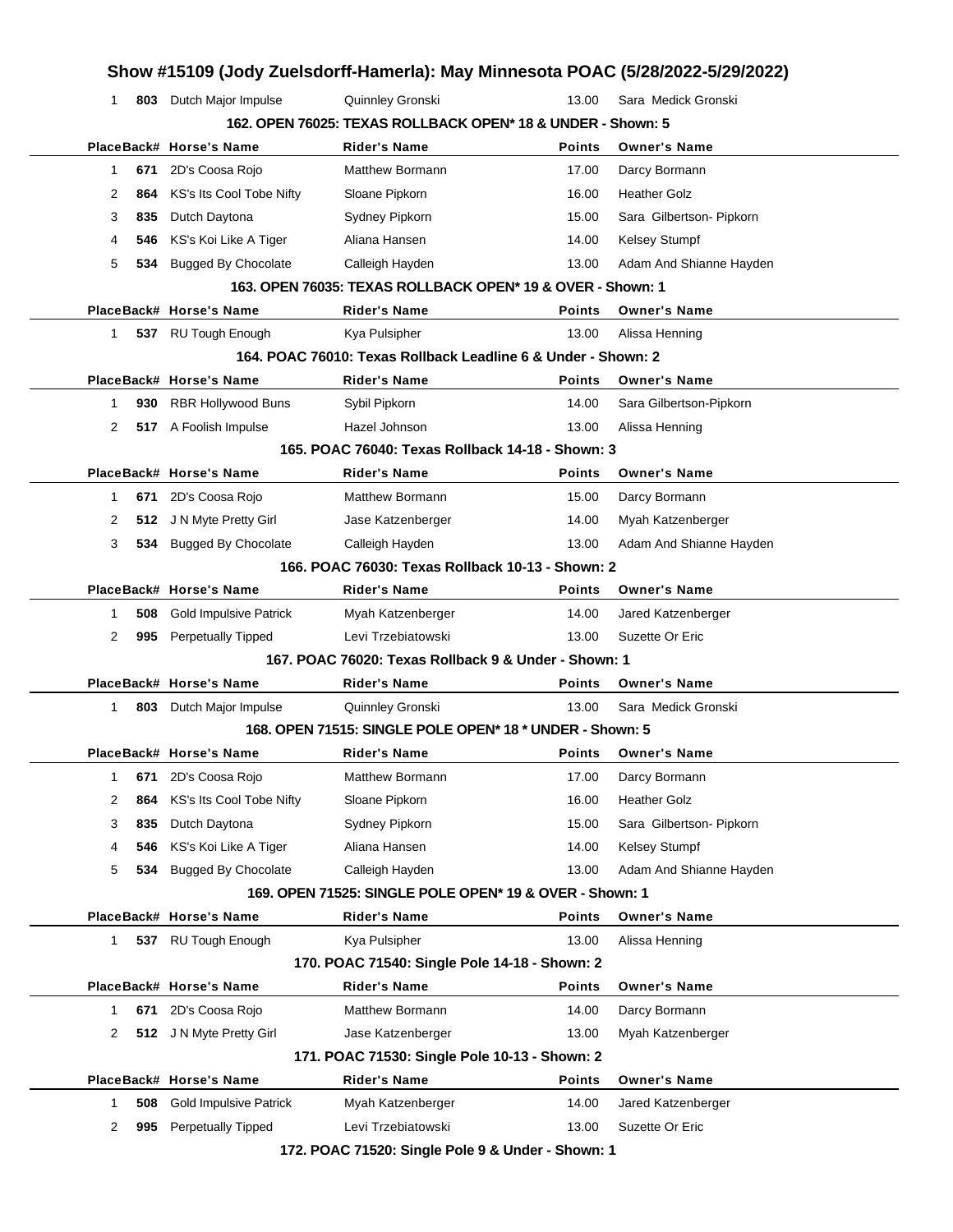|        |     | PlaceBack# Horse's Name                                                                                                                | Show #15109 (Jody Zuelsdorff-Hamerla): May Minnesota POAC (5/28/2022-5/29/2022)<br><b>Rider's Name</b> | Points        | <b>Owner's Name</b>                             |  |
|--------|-----|----------------------------------------------------------------------------------------------------------------------------------------|--------------------------------------------------------------------------------------------------------|---------------|-------------------------------------------------|--|
| 1.     |     | 803 Dutch Major Impulse                                                                                                                | Quinnley Gronski                                                                                       | 13.00         | Sara Medick Gronski                             |  |
|        |     |                                                                                                                                        |                                                                                                        |               |                                                 |  |
|        |     | 173. POAC 71510: Single Pole Leadline 6 & Under - Shown: 2<br>PlaceBack# Horse's Name<br>Rider's Name<br>Points<br><b>Owner's Name</b> |                                                                                                        |               |                                                 |  |
| 1      | 930 | RBR Hollywood Buns                                                                                                                     | Sybil Pipkorn                                                                                          | 14.00         | Sara Gilbertson-Pipkorn                         |  |
| 2      |     | 517 A Foolish Impulse                                                                                                                  | Hazel Johnson                                                                                          | 13.00         | Alissa Henning                                  |  |
|        |     |                                                                                                                                        | 174. OPEN 74525: GO GO OPEN* 18 & UNDER - Shown: 3                                                     |               |                                                 |  |
|        |     | PlaceBack# Horse's Name                                                                                                                |                                                                                                        | Points        | <b>Owner's Name</b>                             |  |
|        |     | 2D's Coosa Rojo                                                                                                                        | Rider's Name<br>Matthew Bormann                                                                        |               |                                                 |  |
| 1      | 671 | Dutch Daytona                                                                                                                          |                                                                                                        | 15.00         | Darcy Bormann                                   |  |
| 2<br>3 | 835 | KS's Its Cool Tobe Nifty                                                                                                               | Sydney Pipkorn                                                                                         | 14.00         | Sara Gilbertson- Pipkorn<br><b>Heather Golz</b> |  |
|        | 864 |                                                                                                                                        | Sloane Pipkorn                                                                                         | 13.00         |                                                 |  |
|        |     |                                                                                                                                        | 175. OPEN 74535: GO GO OPEN* 19 & OVER - Shown: 1                                                      |               |                                                 |  |
|        |     | PlaceBack# Horse's Name                                                                                                                | <b>Rider's Name</b>                                                                                    | Points        | <b>Owner's Name</b>                             |  |
| 1.     |     | 537 RU Tough Enough                                                                                                                    | Kya Pulsipher                                                                                          | 13.00         | Alissa Henning                                  |  |
|        |     |                                                                                                                                        | 176, POAC 74510: Go Go Leadline 6 & Under - Shown: 2                                                   |               |                                                 |  |
|        |     | PlaceBack# Horse's Name                                                                                                                | Rider's Name                                                                                           | Points        | <b>Owner's Name</b>                             |  |
| 1      | 930 | <b>RBR Hollywood Buns</b>                                                                                                              | Sybil Pipkorn                                                                                          | 14.00         | Sara Gilbertson-Pipkorn                         |  |
| 2      |     | 517 A Foolish Impulse                                                                                                                  | Hazel Johnson                                                                                          | 13.00         | Alissa Henning                                  |  |
|        |     |                                                                                                                                        | 177. POAC 74540: Go Go 14-18 - Shown: 2                                                                |               |                                                 |  |
|        |     | PlaceBack# Horse's Name                                                                                                                | Rider's Name                                                                                           | Points        | <b>Owner's Name</b>                             |  |
| 1      |     | 512 J N Myte Pretty Girl                                                                                                               | Jase Katzenberger                                                                                      | 14.00         | Myah Katzenberger                               |  |
| 2      | 671 | 2D's Coosa Rojo                                                                                                                        | Matthew Bormann                                                                                        | 13.00         | Darcy Bormann                                   |  |
|        |     |                                                                                                                                        | 178. POAC 74530: Go Go 10-13 - Shown: 2                                                                |               |                                                 |  |
|        |     | PlaceBack# Horse's Name                                                                                                                | Rider's Name                                                                                           | Points        | <b>Owner's Name</b>                             |  |
| 1      | 508 | Gold Impulsive Patrick                                                                                                                 | Myah Katzenberger                                                                                      | 14.00         | Jared Katzenberger                              |  |
| 2      | 995 | <b>Perpetually Tipped</b>                                                                                                              | Levi Trzebiatowski                                                                                     | 13.00         | Suzette Or Eric                                 |  |
|        |     |                                                                                                                                        | 179. POAC 74520: Go Go 9 & Under - Shown: 1                                                            |               |                                                 |  |
|        |     | PlaceBack# Horse's Name                                                                                                                | <b>Rider's Name</b>                                                                                    | Points        | <b>Owner's Name</b>                             |  |
| 1.     |     | 803 Dutch Major Impulse                                                                                                                | Quinnley Gronski                                                                                       | 13.00         | Sara Medick Gronski                             |  |
|        |     |                                                                                                                                        | 180. OPEN 71025: POLE BENDING OPEN* 18 & UNDER - Shown: 3                                              |               |                                                 |  |
|        |     | PlaceBack# Horse's Name                                                                                                                | <b>Rider's Name</b>                                                                                    | Points        | <b>Owner's Name</b>                             |  |
| 1      | 671 | 2D's Coosa Rojo                                                                                                                        | Matthew Bormann                                                                                        | 15.00         | Darcy Bormann                                   |  |
| 2      | 835 | Dutch Daytona                                                                                                                          | Sydney Pipkorn                                                                                         | 14.00         | Sara Gilbertson- Pipkorn                        |  |
| 3      |     | 864 KS's Its Cool Tobe Nifty                                                                                                           | Sloane Pipkorn                                                                                         | 13.00         | <b>Heather Golz</b>                             |  |
|        |     |                                                                                                                                        | 182. POAC 71040: Pole Bending 14-18 - Shown: 2                                                         |               |                                                 |  |
|        |     | PlaceBack# Horse's Name                                                                                                                | <b>Rider's Name</b>                                                                                    | <b>Points</b> | <b>Owner's Name</b>                             |  |
| 1      |     | 671 2D's Coosa Rojo                                                                                                                    | Matthew Bormann                                                                                        | 14.00         | Darcy Bormann                                   |  |
| 2      |     | 512 J N Myte Pretty Girl                                                                                                               | Jase Katzenberger                                                                                      | 13.00         | Myah Katzenberger                               |  |
|        |     |                                                                                                                                        | 183. POAC 71030: Pole Bending 10-13 - Shown: 2                                                         |               |                                                 |  |
|        |     | PlaceBack# Horse's Name                                                                                                                | <b>Rider's Name</b>                                                                                    | <b>Points</b> | <b>Owner's Name</b>                             |  |
| 1      | 508 | <b>Gold Impulsive Patrick</b>                                                                                                          | Myah Katzenberger                                                                                      | 14.00         | Jared Katzenberger                              |  |
|        | 995 | <b>Perpetually Tipped</b>                                                                                                              | Levi Trzebiatowski                                                                                     | 13.00         | Suzette Or Eric                                 |  |
| 2      |     |                                                                                                                                        |                                                                                                        |               |                                                 |  |
|        |     |                                                                                                                                        | 184. POAC 71020: Pole Bending 9 & Under - Shown: 1                                                     |               |                                                 |  |
|        |     | PlaceBack# Horse's Name                                                                                                                | <b>Rider's Name</b>                                                                                    | <b>Points</b> | <b>Owner's Name</b>                             |  |